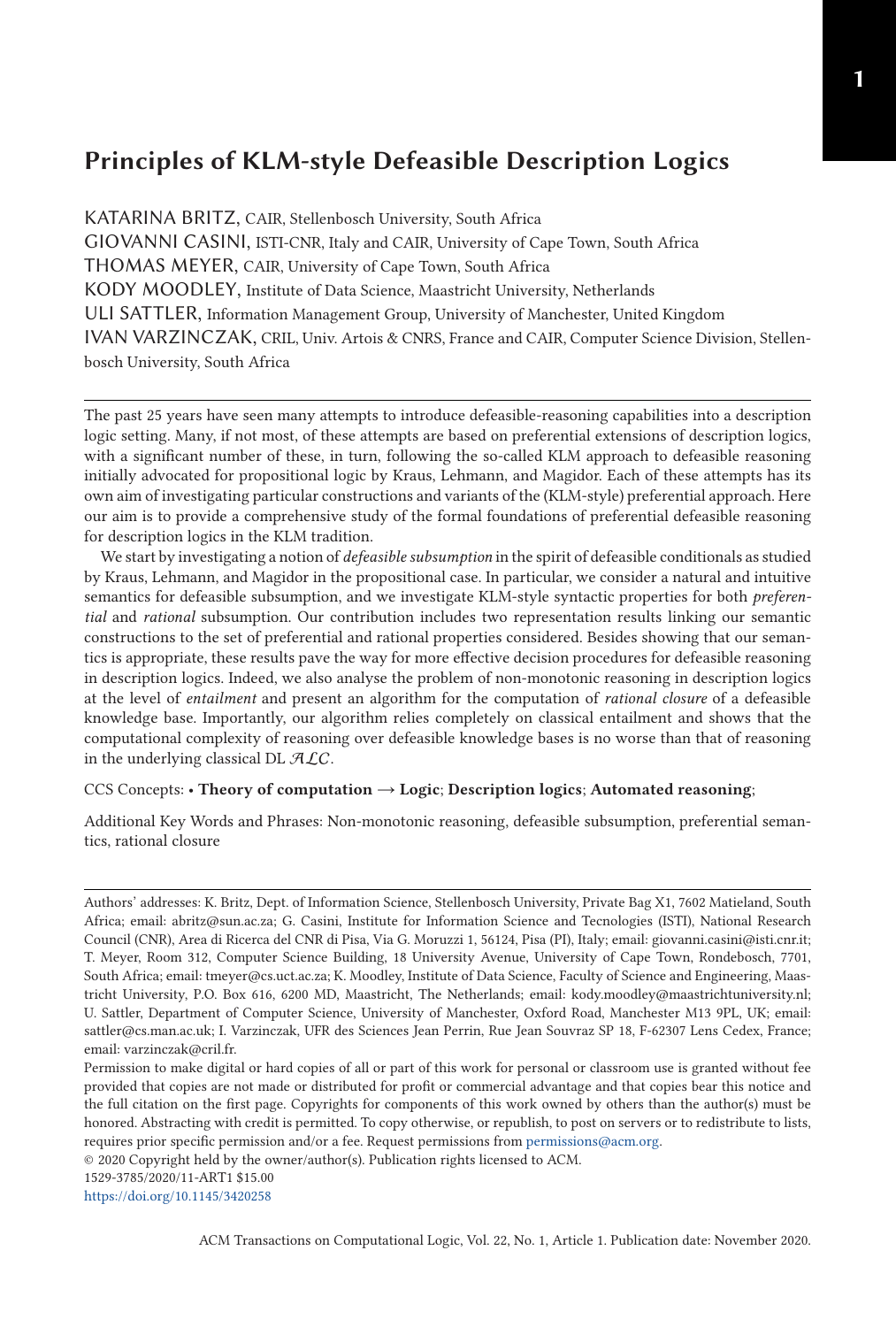#### **ACM Reference format:**

Katarina Britz, Giovanni Casini, Thomas Meyer, Kody Moodley, Uli Sattler, and Ivan Varzinczak. 2020. Principles of KLM-style Defeasible Description Logics. *ACM Trans. Comput. Logic* 22, 1, Article 1 (November 2020), 46 pages.

<https://doi.org/10.1145/3420258>

#### **1 INTRODUCTION**

Description logics (DLs) [\[1\]](#page-42-0) are central to many modern AI and database applications, since they provide the logical foundation of formal ontologies. Yet, as classical formalisms, DLs do not allow for the proper representation of and reasoning with defeasible information, as shown up in the following example, adapted from Giordano et al. [\[54\]](#page-44-0): Students do not get tax invoices; employed students do; employed students who are also parents do not. From a naïve (classical) formalisation of this scenario, one concludes that the notion of employed student is an oxymoron, and, consequently, the concept of employed student is unsatisfiable. But while concept unsatisfiability has been investigated extensively in ontology debugging and repair [\[72,](#page-45-0) [83\]](#page-45-0), our research problem here goes beyond that, as will become clear in the upcoming sections.

Endowing DLs with defeasible reasoning features is therefore a promising endeavour from the point of view of applications of knowledge representation and reasoning. Indeed, the past 25 years have witnessed many attempts to introduce defeasible-reasoning capabilities in a DL setting, drawing on a well-established body of research on non-monotonic reasoning (NMR). These comprise the so-called preferential approaches [\[27,](#page-43-0) [28,](#page-43-0) [30,](#page-43-0) [45,](#page-44-0) [48,](#page-44-0) [54,](#page-44-0) [55,](#page-44-0) [59,](#page-44-0) [60,](#page-44-0) [77,](#page-45-0) [78\]](#page-45-0), circumscription-based ones [\[9,](#page-42-0) [10,](#page-42-0) [84\]](#page-45-0), amongst others [\[2,](#page-42-0) [3,](#page-42-0) [8,](#page-42-0) [51,](#page-44-0) 64[–66,](#page-45-0) [73,](#page-45-0) [76,](#page-45-0) [86\]](#page-45-0).

Preferential extensions of DLs turn out to be particularly promising, mainly because they are based on an elegant, comprehensive, and well-studied framework for non-monotonic reasoning in the propositional case proposed by Kraus, Lehmann, and Magidor [\[67,](#page-45-0) [70\]](#page-45-0) and often referred to as the *KLM approach*. Such a framework is valuable for a number of reasons. First, it provides for a thorough analysis of some formal properties that any consequence relation deemed as appropriate in a non-monotonic setting ought to satisfy. Such formal properties, which resemble those of a Gentzen-style proof system (see Section [3.1\)](#page-4-0), play a central role in assessing how intuitive the obtained results are and enable a more comprehensive characterisation of the introduced nonmonotonic conditional from a logical point of view. Second, the KLM approach allows for many decision problems to be reduced to classical entailment checking, sometimes without blowing up the computational complexity compared to the underlying classical case. Finally, it has a well-known connection with the AGM-approach to belief revision [\[53,](#page-44-0) [81\]](#page-45-0) and with frameworks for reasoning under uncertainty [\[7,](#page-42-0) [52\]](#page-44-0). It is therefore reasonable to expect that most, if not all, of the aforementioned features of the KLM approach should transfer to KLM-based extensions of DLs, too.

Following the motivation laid out above, several extensions to the KLM approach to description logics have been proposed recently [\[27,](#page-43-0) [30,](#page-43-0) [33,](#page-43-0) [35,](#page-43-0) [38,](#page-43-0) [39,](#page-43-0) [45,](#page-44-0) [48,](#page-44-0) [54,](#page-44-0) [55,](#page-44-0) [59,](#page-44-0) [60,](#page-44-0) [74,](#page-45-0) [87\]](#page-45-0), each of them investigating particular constructions and variants of the preferential approach. However, here our aim is to provide a *comprehensive* study of the formal foundations of preferential defeasible reasoning in DLs. By that, we mean (*i*) defining a general and intuitive *semantics*; (*ii*) showing that the corresponding *representation results* (in the KLM sense of the term) hold, linking our semantic constructions with the KLM-style set of properties; and (*iii*) presenting an appropriate analysis of *entailment* in the context of ontologies with defeasible information with an associated decision procedure that is implementable.

In the remainder of the article, we shall take the following route: After providing the required background on the DL, we consider in this work as well as fixing the notation (Section [2\)](#page-2-0), we introduce the notion of defeasible subsumption along with a set of KLM-inspired properties it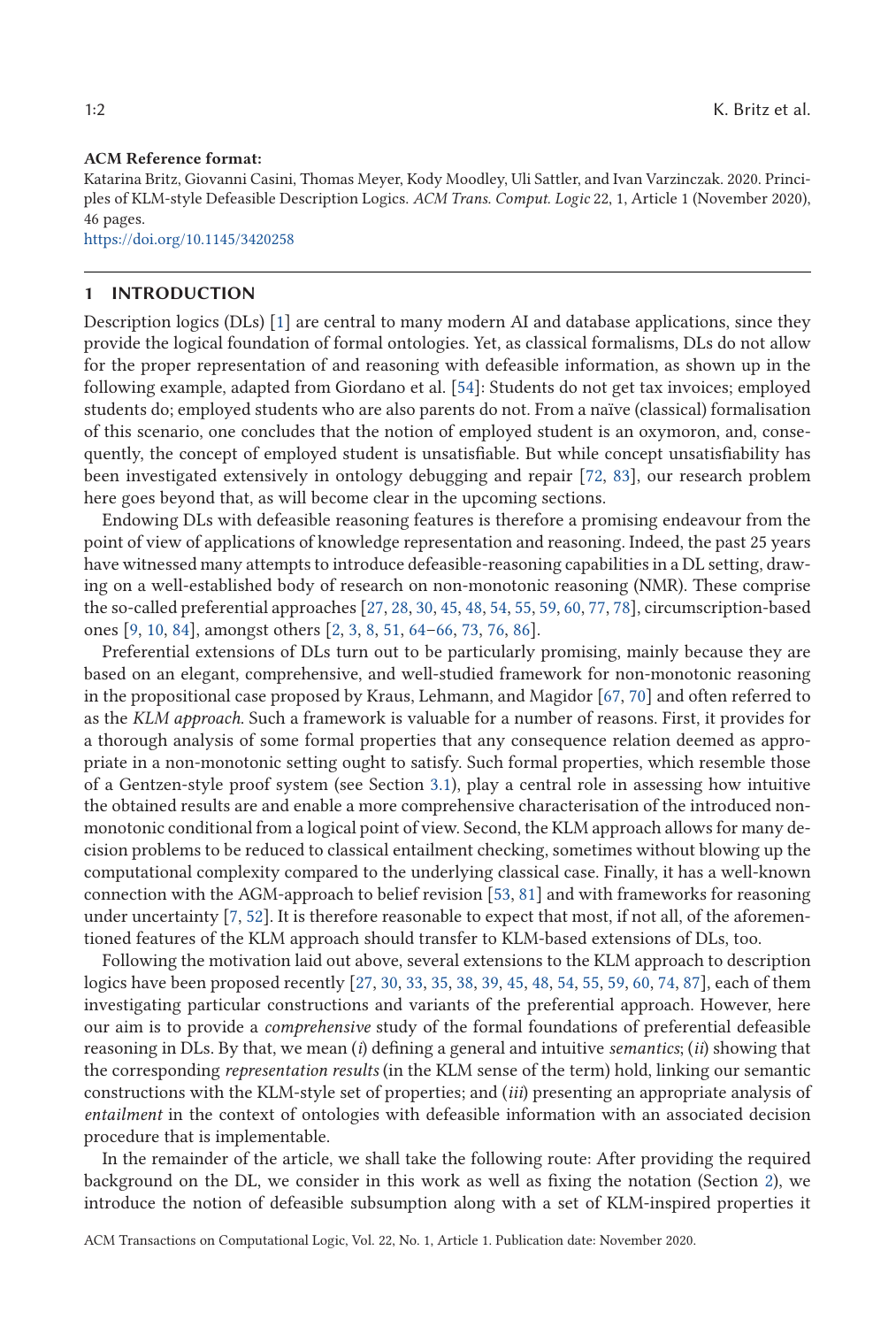<span id="page-2-0"></span>ought to satisfy (Section [3\)](#page-4-0). In particular, using an intuitive semantics for the idea that "usually, an element of the class *C* is also an element of the class *D*", we provide a characterisation (via representation results) of two important classes of defeasible statements, namely, preferential and rational subsumption. In Section [4,](#page-9-0) we start by investigating two obvious candidates for the notion of entailment in the context of defeasible DLs, namely, preferential and modular entailment. These turn out *not* to have all properties seen as important in a non-monotonic DL setting, mimicking a similar result in the propositional case [\[70\]](#page-45-0). Therefore, we propose a notion of rational entailment and show that it is the definition of consequence we are looking for. We take this definition further by exploring the relationship that rational entailment has with both Lehmann and Magidor's [\[70\]](#page-45-0) definition of rational closure and the more recent algorithm by Casini and Straccia [\[45\]](#page-44-0) for its computation (Section [5\)](#page-13-0). After a discussion of, and comparison with, related work (Section [6\)](#page-22-0), we conclude with a summary of our contributions and some directions for further exploration. Proofs of our results can be found in the Appendix. Most of the results we present here have already been published in two technical reports [\[23,](#page-43-0) [24\]](#page-43-0), and already cited and used in other publications (see Section [6\)](#page-22-0). This article offers an expanded and more comprehensive presentation.

#### **2 LOGICAL PRELIMINARIES**

DLs [\[1\]](#page-42-0) are decidable fragments of first-order logic with interesting properties and a variety of applications. There is a whole family of description logics, an example of which is  $\mathcal{ALC}$  and on which we shall focus in the present article.<sup>1</sup>

The (concept) language of ALC is built upon a finite set of atomic *concept names* C, a finite set of *role names* R (a.k.a. *attributes*) and a finite set of *individual names* I such that C, R and I are pairwise disjoint. In our scenario example, we can have for instance  $C = \{Emplogee, Company, Student,$ EmpStud, Parent, Tax},  $R = \{pays, empBy, worksFor\}$ , and  $I = \{john, ibm, Mary\}$ , with the respective obvious intuitions. With *<sup>A</sup>*, *<sup>B</sup>*,..., we denote atomic concepts, with *<sup>r</sup>*,*s*,... role names, and with *<sup>a</sup>*,*b*,... individual names. Complex concepts are denoted with *<sup>C</sup>*,*D*,... and are built using the constructors ¬ (complement),  $\sqcap$  (concept conjunction),  $\sqcup$  (concept disjunction),  $\forall$  (value restriction) and ∃ (existential restriction) according to the following grammar rules:

$$
C ::= \top | \bot | C | (-C) | (C \sqcap C) | (C \sqcup C) | ((\exists r.C) | (\forall r.C)
$$

With  $\mathcal{L}$ , we denote the *language* of all  $\mathcal{A}\mathcal{L}C$  concepts, which is understood as the smallest set of symbol sequences generated according to the rules above. When writing down concepts of  $\mathcal{L}$ , we follow the usual convention and omit parentheses whenever they are not essential for disambiguation. Examples of  $ALC$  concepts in our scenario are Student  $\sqcap$  Employee and  $\neg$ =Jpays.Tax.<br>The semantics of  $A C$  is the standard set-theoretic Tarskian semantics. An interpretation

The semantics of ALC is the standard set-theoretic Tarskian semantics. An *interpretation* is a structure  $I =_{def} \langle \Delta^I, \cdot^I \rangle$ , where  $\Delta^I$  is a non-empty set called the *domain*, and  $\cdot^I$  is an *interpretation function* manning concept names A to subsets  $A^I$  of  $\Delta^I$  role names x to binary *interpretation function* mapping concept names *A* to subsets  $A<sup>T</sup>$  of  $\Delta<sup>T</sup>$ , role names *r* to binary relations  $r^I$  over  $\Delta^I$ , and individual names *a* to elements of the domain  $\Delta^I$ , i.e.,  $A^I \subseteq \Delta^I$ ,  $r^{\mathcal{I}} \subseteq \Delta^{\mathcal{I}} \times \Delta^{\mathcal{I}}$ , and  $a^{\mathcal{I}} \in \Delta^{\mathcal{I}}$ .

Figure [1](#page-3-0) depicts an interpretation for our scenario example with domain  $\Delta^I = \{x_i \mid 0 \le i \le n\}$ 10}, and interpreting the elements of the vocabulary as follows: Employee<sup>T</sup> = { $x_1, x_2, x_5, x_9$ }, Company<sup>I</sup> = { $x_6$ ,  $x_{10}$ }, Student<sup>I</sup> = { $x_1$ ,  $x_5$ ,  $x_7$ ,  $x_8$ }, EmpStud<sup>I</sup> = { $x_1$ ,  $x_5$ }, Parent<sup>I</sup> = { $x_1$ ,  $x_2$ ,  $x_3$ },  $\text{Tax}^{\mathcal{I}} = \{x_4\}, \text{ pays}^{\mathcal{I}} = \{(x_1, x_0), (x_5, x_4)\}, \text{ empBy}^{\mathcal{I}} = \{(x_9, x_{10})\}, \text{ worksFor}^{\mathcal{I}} = \{(x_5, x_6), (x_9, x_{10})\},\$  $josh<sup>T</sup> = x_5$ ,  $ib<sup>T</sup> = x_6$ ,  $max<sup>T</sup> = x_2$ .

<sup>&</sup>lt;sup>1</sup>For the reader not conversant with Description Logics but familiar with modal logics, there are results in the literature relating some families of description logics to systems of modal logic. For example, a well-known result is the one linking the DL  $ALC$  with the normal modal logic K [\[82\]](#page-45-0).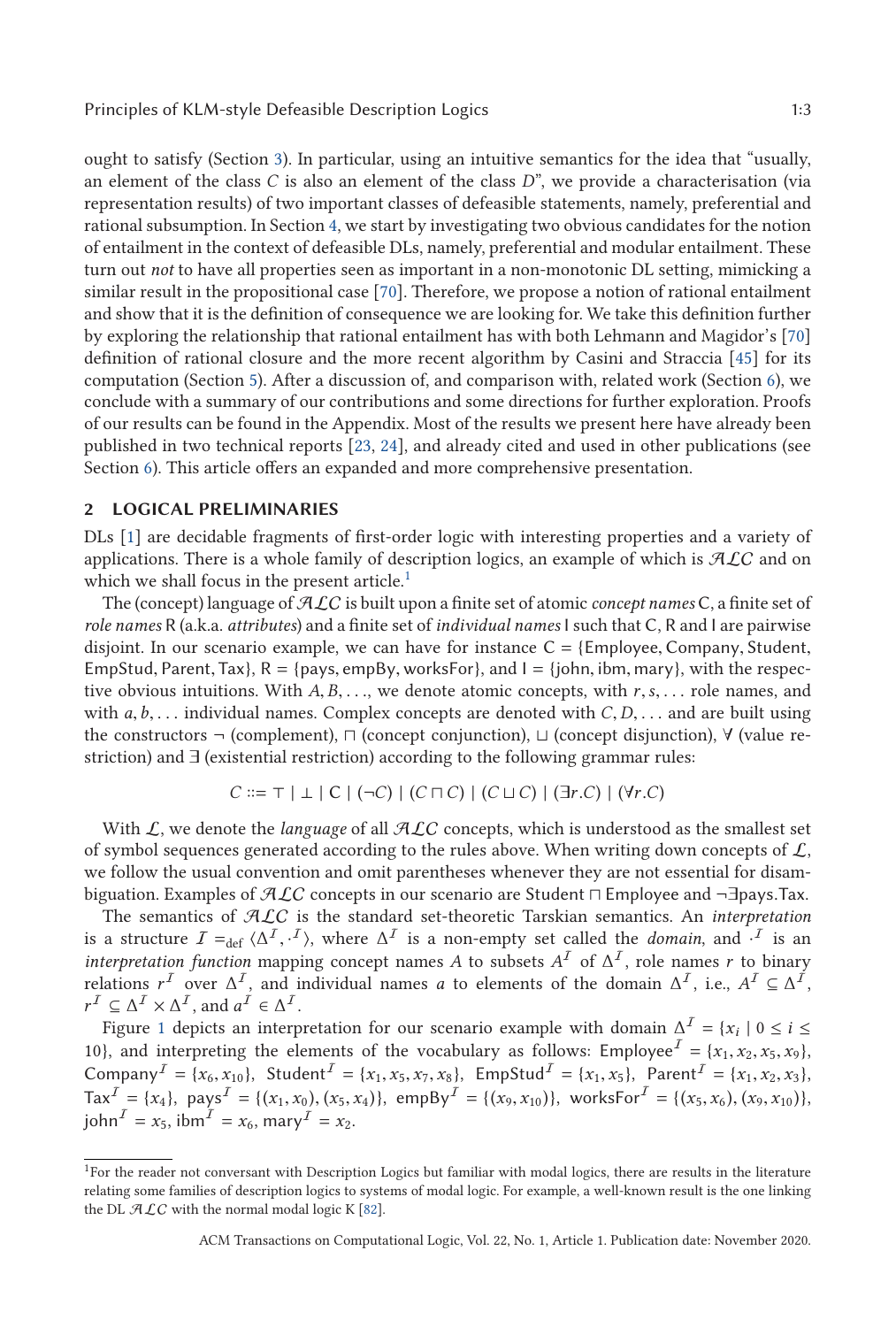<span id="page-3-0"></span>

Fig. 1. A DL interpretation.

Let  $I = \langle \Delta^I, \cdot^I \rangle$  be an interpretation and define  $r^I(x) =_{\text{def}} \{y \in \Delta^I \mid (x, y) \in r^I\}$ , for  $r \in \mathbb{R}$ . We tend the interpretation function  $I$  to interpret complex concepts of  $I$  as follower. extend the interpretation function  $\cdot^I$  to interpret complex concepts of  ${\cal L}$  as follows:

$$
\begin{aligned}\n\mathsf{T}^I &=_{\text{def}} \Delta^I; \\
\mathsf{L}^I &=_{\text{def}} \emptyset; \\
(\neg C)^I &=_{\text{def}} \Delta^I \setminus C^I; \\
(C \sqcap D)^I &=_{\text{def}} C^I \cap D^I; \\
(C \sqcup D)^I &=_{\text{def}} C^I \cup D^I; \\
(\exists r.C)^I &=_{\text{def}} \{x \in \Delta^I \mid r^I(x) \cap C^I \neq \emptyset\}; \\
(\forall r.C)^I &=_{\text{def}} \{x \in \Delta^I \mid r^I(x) \subseteq C^I\}.\n\end{aligned}
$$

For the interpretation  $I$  in Figure 1, we have  $(Parent \sqcap Employee)^{I} = \{x_1, x_2\}$  and nave  $Tax^{I} = \{x_1\}$  $(\exists$ pays.Tax)<sup>*I*</sup> = {*x*<sub>5</sub>}.

Given  $C, D \in \mathcal{L}$ , a statement of the form  $C \sqsubseteq D$  is called a *subsumption statement*, or *general concept inclusion* (GCI), read "*C* is subsumed by *D*". A concrete example of GCI is EmpStud  $\sqsubseteq$ Student  $\Box$  Employee.  $C \equiv D$  is an abbreviation for both  $C \sqsubseteq D$  and  $D \sqsubseteq C$ . An  $\mathcal{AL}C$  *TBox*  $\mathcal T$  is a finite set of GCIs. Given  $C \in \mathcal{L}$ ,  $r \in \mathbb{R}$  and  $a, b \in I$ , an *assertional statement* (*assertion*, for short) is an expression of the form  $a : C$  or  $(a, b) : r$ , read, respectively, "*a* is an instance of *C*" and "*a* is related to *<sup>b</sup>* via *<sup>r</sup>*". Examples of assertions are john : EmpStud and (john, ibm) : worksFor. An  $\mathcal{ALC}$  *ABox*  $\mathcal A$  is a finite set of assertional statements. We denote statements with  $\alpha, \beta, \ldots$  Given  $\mathcal T$ and A, with  $KB =_{def} T \cup A$ , we denote an ALC *knowledge base*, a.k.a., an *ontology*, an example of which follows:

> $\tau = \{$ ⎧⎪⎪⎪⎪⎪⎪⎪⎪⎪⎪ ⎪⎪⎪⎪⎪⎪⎪⎪⎪⎪  $\overline{\mathcal{L}}$ EmpStud  $\sqsubseteq$  Student  $\sqcap$  Employee,  $\sqcap$  Employee, Student ⊑ ¬∃pays.Tax, EmpStud ∃pays.Tax, EmpStud ⊓ Parent ⊑ ¬∃pays.Tax,<br>———————————————————— Employee ∃worksFor.Company ⎫⎪⎪⎪⎪⎪⎪⎪⎪⎪⎪  $\left\{ \right.$ ⎪⎪⎪⎪⎪⎪⎪⎪⎪⎪  $\overline{J}$ ,

 $A = \{john : EmpStud, john : Parent, (john, ibm) : worksFor\}.$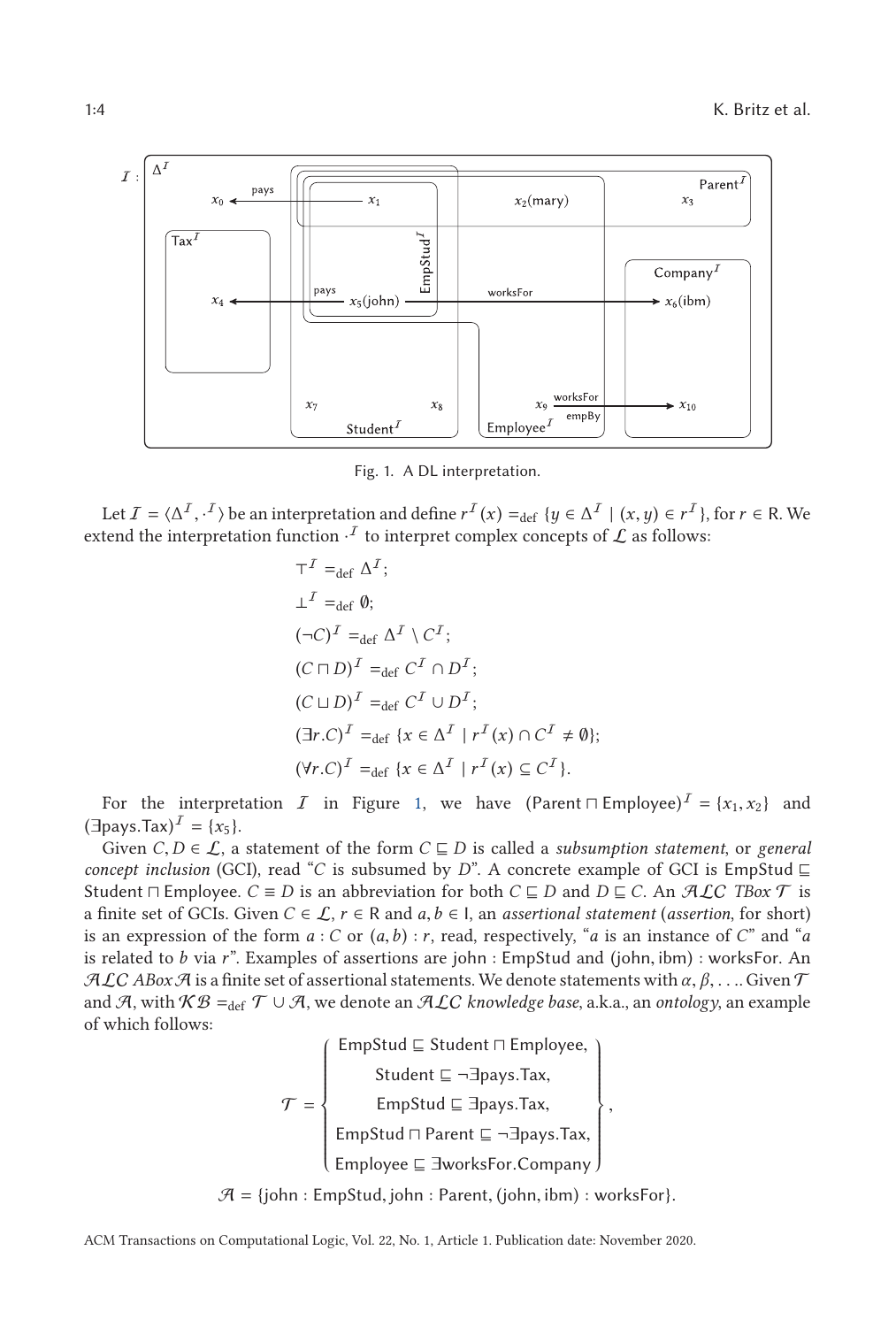<span id="page-4-0"></span>An interpretation  $I$  *satisfies* a GCI  $C \sqsubseteq D$  (denoted  $I \Vdash C \sqsubseteq D$ ) if  $C^I \subseteq D^I$  . (And then  $I \Vdash C \equiv$ *D* if  $C^I = D^I$ .) *I* satisfies an assertion *a* : *C* (respectively,  $(a, b)$  : *r*), denoted  $I \Vdash a$  : *C* (respectively,  $I \Vdash (a, b) \cdot r$ ) if  $a^I \in C^I$  (respectively,  $(a^I, b^I) \in r^I$ ) tively,  $I \Vdash (a, b) : r$ ), if  $a^I \in C^I$  (respectively,  $(a^I, b^I) \in r^I$ ).<br>In the interpretation  $\overline{I}$  in Figure 1, we have  $\overline{I} \Vdash$  EmpSt

In the interpretation  $I$  in Figure [1,](#page-3-0) we have  $I \Vdash \mathsf{EmpStud} \sqsubseteq \mathsf{Student} \sqcap \mathsf{Employee}$  and  $I \Vdash$ john : ∃pays.Tax, but we do not have  $\mathcal{I} \Vdash$  (john, ibm) : empBy.<br>We say that an interpretation  $\mathcal{I}$  is a model of a TBox  $\mathcal{T}$  (rest

We say that an interpretation  $I$  is a *model* of a TBox  $\mathcal T$  (respectively, of an ABox  $\mathcal A$ ), denoted  $I \Vdash \mathcal{T}$  (respectively,  $I \Vdash \mathcal{A}$ ) if  $I \Vdash \alpha$  for every  $\alpha$  in  $\mathcal{T}$  (respectively, in  $\mathcal{A}$ ). We say that  $I$  is a model of a knowledge base  $\mathcal{KB} = \mathcal{T} \cup \mathcal{A}$  if  $\mathcal{I} \Vdash \mathcal{T}$  and  $\mathcal{I} \Vdash \mathcal{A}$ . It can be verified that the interpretation in Figure [1](#page-3-0) is not a model of the example knowledge base above. (Actually, it is not hard to see that the knowledge base above admits no model.)

A statement *α* is (classically) *entailed* by a knowledge base  $\mathcal{KB}$ , denoted  $\mathcal{KB} \models \alpha$ , if every model of  $\mathcal{KB}$  satisfies  $\alpha$ . If  $I \Vdash \alpha$  for all interpretations  $I$ , then we say  $\alpha$  is a *validity* and denote this fact with  $\models \alpha$ .

The focus of the present article being on defeasibility for description logic TBoxes only, we henceforth assume the ABox is empty. (We are currently in the process of extending our approach to description logic knowledge bases, with ABoxes included into the mix.) It is easy to see that, for  $\mathcal T$  as above, we have  $\mathcal T \models$  EmpStud  $\sqsubseteq \bot$ .

For more details on Description Logics in general and on  $ALC$  in particular, the reader is invited to consult the Description Logic Handbook [\[1\]](#page-42-0) and the introductory textbook on Description Logic [\[4\]](#page-42-0).

## **3 FOUNDATIONS FOR DEFEASIBILITY IN DLS**

In this section, we lay the formal foundations of our approach to defeasible reasoning in DL ontologies. For the most part, we build on the so-called preferential approach to non-monotonic reasoning [\[67,](#page-45-0) [70,](#page-45-0) [85\]](#page-45-0).

#### **3.1 Defeasible Subsumption Relations and their KLM-style Properties**

In a sense, class subsumption (alias concept inclusion) of the form  $C \sqsubseteq D$  is the main notion in DL ontologies. Given its implication-like intuition, subsumption lends itself naturally to defeasibility: "provisionally, if an object falls under *C*, then it also falls under *D*", as in "usually, students are tax exempted". In that respect, a defeasible version of concept inclusion is the starting point for an investigation of defeasible reasoning in DL ontologies. (We shall also address defeasibility of the entailment relation in later sections.)

*Definition 1 (Defeasible Concept Inclusion).* Let  $C, D \in \mathcal{L}$ . A defeasible concept inclusion axiom (DCI, for short) is a statement of the form  $C \subsetneq D$ .

A defeasible concept inclusion of the form  $C \subsetneq D$  is to be read as "*usually*, an instance of the class *C* is also an instance of the class *D*". For instance, the DCI Student  $\Xi$  ¬∃pays.Tax formalises<br>the example above. Paraphrasing Lebmann [68], the intuition of *C* ⊑ *D* is that "if [the fact it belongs the example above. Paraphrasing Lehmann [\[68\]](#page-45-0), the intuition of  $C\mathrel{\subsetsim} D$  is that "if [the fact it belongs to]*C* were all the information about an object available to an agent, then [that it also belongs to] *D* would be a sensible conclusion to draw about such an object". It is worth noting that  $\in$  , just as  $\sqsubseteq$ , is a "connective" sitting between the concept language (object level) and the meta-language (that of entailment) and it is meant to be the defeasible counterpart of the classical subsumption  $\sqsubseteq$ .

Being (defeasible) statements, DCIs will also be denoted by  $\alpha, \beta, \ldots$  Whenever a distinction between GCIs and DCIs is in order, we shall make it explicitly.

*Definition 2 (Defeasible TBox).* A defeasible TBox (DTBox, for short) is a finite set of DCIs.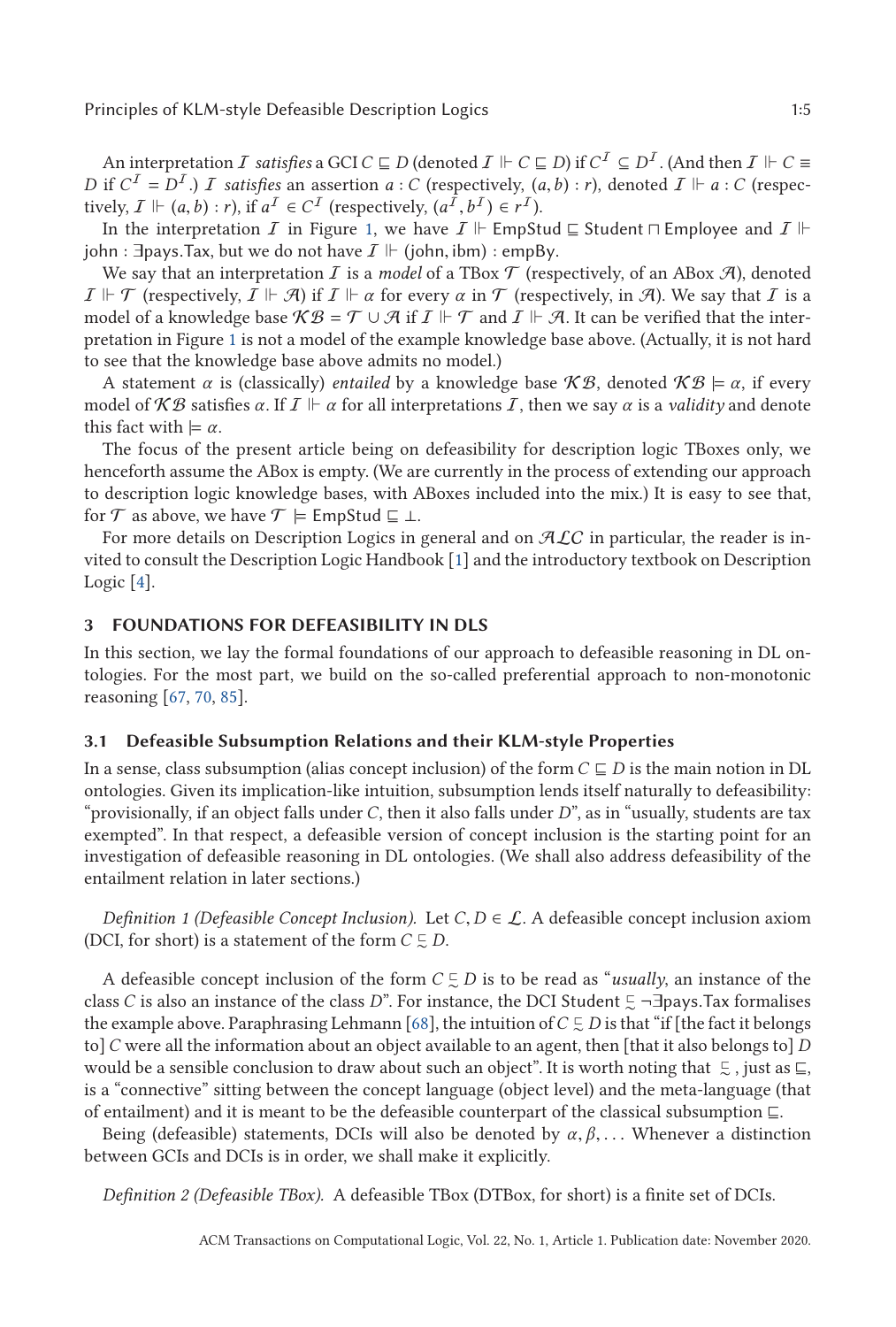<span id="page-5-0"></span>Given a TBox  $\mathcal T$  and a DTBox  $\mathcal D$ , we let  $\mathcal{KB} =_{\text{def}} \mathcal T \cup \mathcal D$  and refer to it as a *defeasible knowledge base* (alias *defeasible ontology*).

*Example 1.* The following defeasible knowledge base gives a formal specification for our student scenario:

 $\mathcal{T} =$  {EmpStud  $\sqsubseteq$  Student},

$$
\mathcal{D} = \left\{\n\begin{array}{c}\n\text{Student } \Xi \neg \exists \text{pays}.\text{Tax,} \\
\text{EmpStud } \Xi \exists \text{pays}.\text{Tax,} \\
\text{EmpStud } \Box \text{ Parent } \Xi \neg \exists \text{pays}.\text{Tax}\n\end{array}\n\right\}.
$$

In our semantic construction later on in Section [4.1,](#page-9-0) it will also be useful to be able to refer to infinite sets of concept inclusions. Let  $K$  therefore denote a *defeasible theory*, defined as a defeasible knowledge base but without the restriction on  $\mathcal T$  and  $\mathcal D$  to finite sets.

To assess the behaviour of the new connective and check it against both the intuition and the set of properties usually considered in a non-monotonic setting, it is convenient to look at a set of  $⊑$  -statements as a binary relation of the "antecedent-consequent" kind.

*Definition 3 (Defeasible Subsumption Relation).* A defeasible subsumption relation is a binary relation  $\subseteq \subseteq \mathcal{L} \times \mathcal{L}$ .

The idea is to mimic the analysis of defeasible entailment relations carried out by Kraus et al. [\[67\]](#page-45-0) in the propositional case, where entailment is seen as a binary relation on the set of propositional sentences. Here, we shall adopt the view of subsumption as a binary relation on concepts of our description language.

Sometimes (e.g., in the structural properties below), we shall write  $(C, D) \in \mathbb{Z}$  in the infix no-<br>sion i.e., as  $C \subseteq D$ . The context will make clear when we will be talking about elements of a tation, i.e., as  $C \subsetneq D$ . The context will make clear when we will be talking about elements of a relation or statements (DCIs) in a defeasible knowledge base. Whenever disambiguation is in order, we shall flag it to the reader.

Definition 4 (Preferential Subsumption Relation). A defeasible subsumption relation  $\in$  is a  $\mathbf{pref}$ **erential subsumption relation** if it satisfies the following set of properties, which we refer to as the (DL versions of the) preferential KLM properties:

(Cons) 
$$
\top \not\subseteq \bot
$$
, (Ref)  $C \subseteq C$ , (LLE)  $\frac{C \equiv D, C \subseteq E}{D \subseteq E}$ ,  
\n(And)  $\frac{C \subseteq D, C \subseteq E}{C \subseteq D \sqcap E}$ , (Or)  $\frac{C \subseteq E, D \subseteq E}{C \sqcup D \subseteq E}$ , (RW)  $\frac{C \subseteq D, D \subseteq E}{C \subseteq E}$ ,  
\n(CM)  $\frac{C \subseteq D, C \subseteq E}{C \sqcap D \subseteq E}$ .

The (Cons) property is a consequence of the adoption of a DL-based semantics, which enforces the non-emptiness of the domain, as will become clear in the next section. The rest of the properties in Definition 4 result from a translation of the properties for preferential consequence relations proposed by Kraus et al. [\[67\]](#page-45-0) in the propositional setting. They have been discussed at length in the literature for both the propositional and the DL cases [\[27,](#page-43-0) [30,](#page-43-0) [56,](#page-44-0) [57,](#page-44-0) [67,](#page-45-0) [70\]](#page-45-0), and we shall not repeat so here.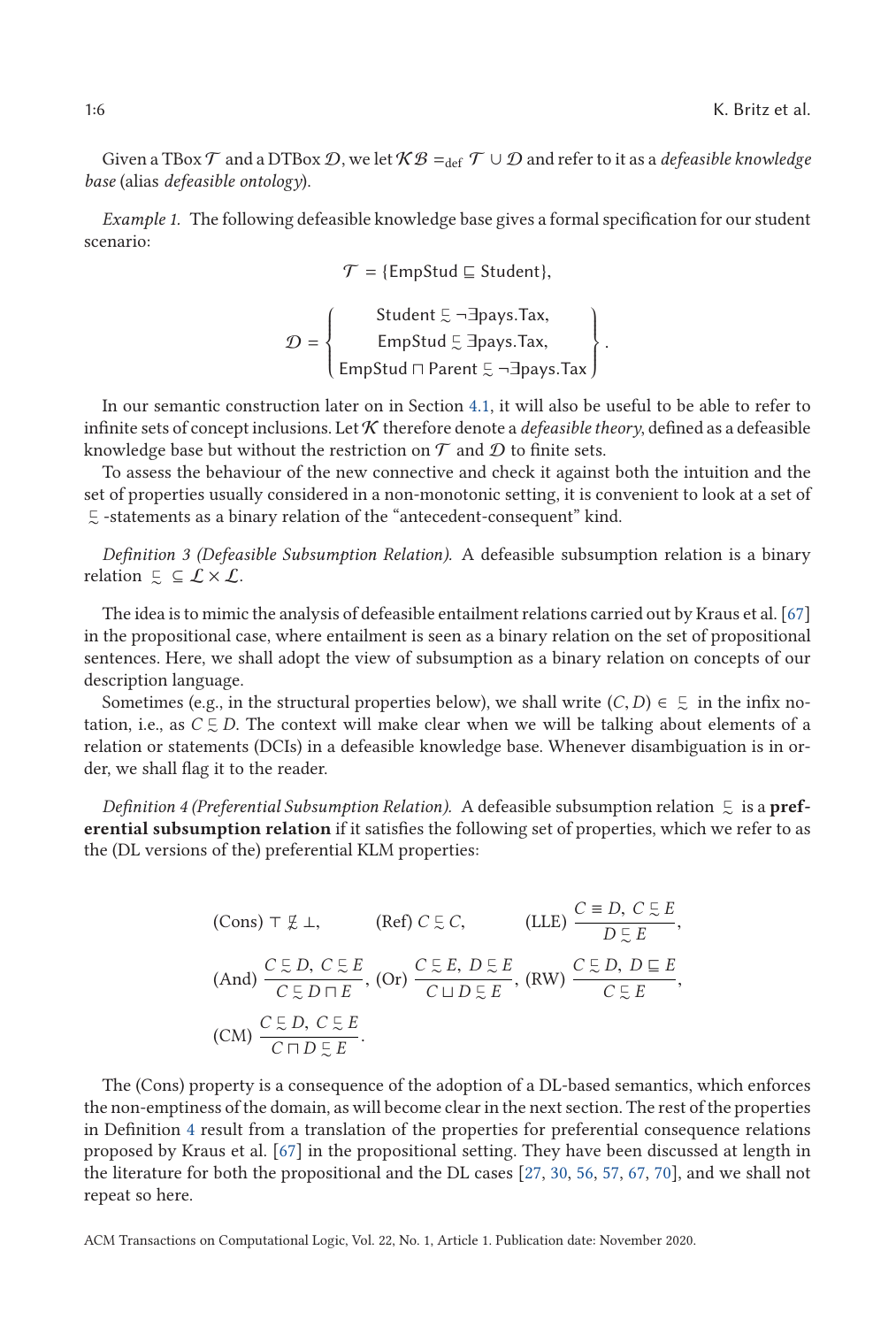<span id="page-6-0"></span>If, in addition to the preferential properties above, the relation  $\mathrel{\subsetsim}$  also satisfies rational monotonicity (RM) below, then it is said to be a *rational* subsumption relation:

$$
(RM)\ \frac{C \subseteq D,\ C \not\subseteq \neg E}{C \sqcap E \subseteq D}.
$$

Rational monotonicity is often considered a desirable property to have, one of the reasons stemming from the fact it is a necessary condition for the satisfaction of the principle of *presumption of typicality* [\[69,](#page-45-0) Section 3.1]. Such a principle is a simple yet intuitive formalisation of a form of reasoning we carry out when facing lack of information: We reason assuming that we are in the most typical possible situation, compatible with the information at our disposal. (More details will be provided in Section [4\)](#page-9-0).

## **3.2 Preferential Semantics and Representation Results**

In this section, we present our semantics for preferential and rational subsumption by enriching standard DL interpretations I with an ordering on the elements of the domain  $\Delta^I$ . The intuition underlying this is simple and natural, and extends similar work done for the propositional case by Shoham [\[85\]](#page-45-0), Kraus et al. [\[67\]](#page-45-0), Lehmann and Magidor [\[70\]](#page-45-0), and Booth et al. [13[–16\]](#page-42-0) to the case for description logics. This is not the first extension of this kind, as evidenced by the work of Boutilier [\[18\]](#page-42-0), Baltag and Smets [\[5,](#page-42-0) [6\]](#page-42-0), Giordano et al. [\[54,](#page-44-0) 56[–60\]](#page-44-0), Britz et al. [25[–28,](#page-43-0) [30\]](#page-43-0), and Britz and Varzinczak [\[32,](#page-43-0) [33,](#page-43-0) 35[–38\]](#page-43-0). However, this is the first comprehensive semantic account of both preferential and rational subsumption relations, with accompanying representation results, based on the standard semantics for description logics.

Informally, our semantic constructions are based on the idea that objects of the domain can be ordered according to their degree of *normality* [\[18\]](#page-42-0) or *typicality* [\[15,](#page-42-0) [16,](#page-42-0) [28,](#page-43-0) [54\]](#page-44-0). Paraphrasing Boutilier [\[18,](#page-42-0) pp. 110–116],

Surely, there is no *inherent* property of objects that allows them to be judged to be more or less normal in absolute terms. These orderings are purely "subjective" (in the sense that they can be thought of as part of an agent's belief state) and the space of orderings deemed plausible by the agent may (among other things) be determined by, e.g., empirical data. By using orderings in this way, we encode our (or the agent's) *expectations* about the objects corresponding to their perceived regularity or typicality. Those objects not violating our expectations are considered to be more normal than the objects that violate some.

Hence, we do not require that there exists something intrinsic about objects that makes one object more normal than another. Rather, the intention is to provide a framework in which to express all conceivable ways in which objects, with their associated properties and relationships with other objects, can be ordered in terms of typicality, in the same way that the class of all standard DL interpretations constitute a framework representing all conceivable ways of representing the properties of objects and their relationships with other objects. Just as the latter are constrained by stating subsumption statements in a knowledge base, the possible orderings that are considered plausible are encoded by writing down DCIs.

That said, we are ready for the definition of the first semantic construction the present work relies on.

*Definition 5 (Preferential Interpretation).* A **preferential interpretation** is a tuple  $P =_{def}$  $\langle \Delta^{\mathcal{P}}, \cdot^{\mathcal{P}}, \prec^{\mathcal{P}} \rangle$ , where  $\langle \Delta^{\mathcal{P}}, \cdot^{\mathcal{P}} \rangle$  is a (standard) DL interpretation (which we denote by  $\mathcal{I}_{\mathcal{P}}$  and re-<br>fer to as the classical interpretation associated with  $\mathcal{P}$ ) and  $\langle \cdot^{\mathcal$ fer to as the classical interpretation associated with  $\mathcal{P}$ ), and  $\prec^{\mathcal{P}}$  is a strict partial order on  $\Delta^{\mathcal{P}}$  (i.e.,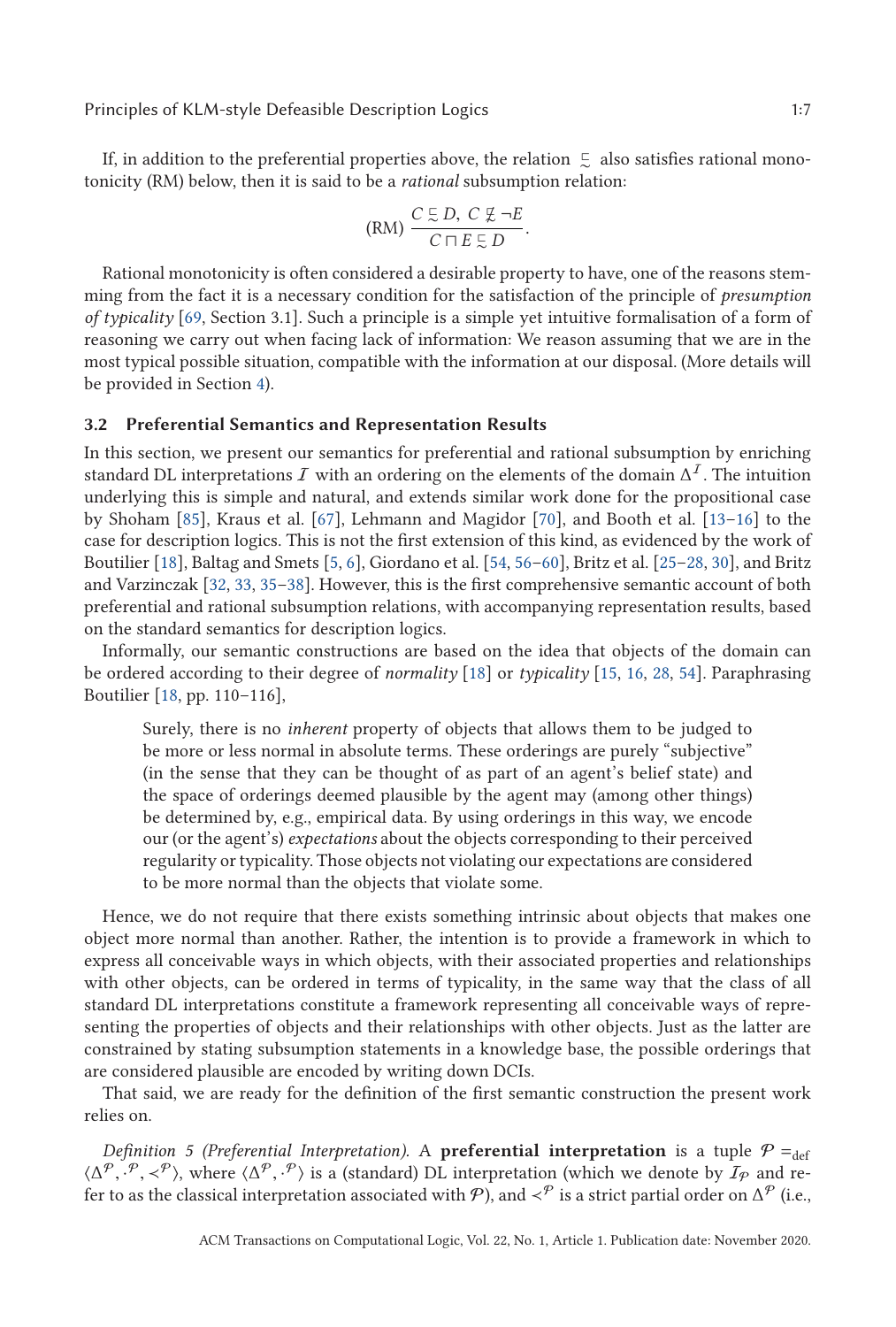<span id="page-7-0"></span>

Fig. 2. A preferential interpretation.

 $\prec^{p}$  is irreflexive and transitive) satisfying the smoothness condition (for every *C* ∈ *L*, if *C*<sup>*P*</sup> ≠ 0, then min<sub>≺</sub> $\rho C^{\mathcal{P}} \neq \emptyset$ <sup>2</sup>.

A first version of this definition was first proposed by Giordano et al. [\[54\]](#page-44-0), and was followed shortly thereafter by a similar definition, courtesy of Britz et al. [\[27\]](#page-43-0).

Figure 2 depicts a preferential interpretation in our scenario example where  $\Delta^{\mathcal{P}}$  and  $\cdot^{\mathcal{P}}$ are as in the interpretation I shown in Figure [1,](#page-3-0) and  $\langle \varphi^{\mathcal{P}} = \{ (x_7, x_5), (x_8, x_5), (x_9, x_5), (x_5, x_1), (x_9, x_2), (x_9, x_4), (x_9, x_6), (x_9, x_7), (x_9, x_8), (x_9, x_9), (x_9, x_9), (x_9, x_1), (x_9, x_2), (x_9, x_3), (x_9, x_4), (x_9, x_1), (x_9, x_$  $(x_7, x_1), (x_8, x_1), (x_9, x_1), (x_9, x_2), (x_{10}, x_6)$ }, represented by the dashed arrows in the picture. (For the sake of presentation, in the picture we omit the transitive  $\prec^{\mathcal{P}}$ -arrows.)

Preferential interpretations provide us with a simple and intuitive way to give a semantics to DCIs.

*Definition 6 (Satisfaction).* Let  $P$  be a preferential interpretation,  $C, D \in \mathcal{L}$ ,  $r \in R$  and  $a, b \in I$ . The **satisfaction relation**  $\mathrel{\Vdash}$  is defined as follows:

• 
$$
\mathcal{P} \Vdash C \sqsubseteq D \text{ if } C^{\mathcal{P}} \subseteq D^{\mathcal{P}};
$$

• 
$$
\mathcal{P} \Vdash C \subsetneq D
$$
 if  $\min_{\prec \mathcal{P}} C^{\mathcal{P}} \subseteq D^{\mathcal{P}}$ .

If  $\mathcal{P} \Vdash \alpha$ , then we say  $\mathcal{P}$  **satisfies**  $\alpha$ .  $\mathcal{P}$  satisfies a defeasible knowledge base  $\mathcal{KB},$  written  $\mathcal{P} \Vdash$ *KB*, if *P* ⊩ *α* for every *α* ∈ *KB*, in which case we say *P* is a **preferential model** of *KB*. We say  $C \in \mathcal{L}$  is **satisfiable** w.r.t.  $\mathcal{KB}$  if there is a model  $\mathcal{P}$  of  $\mathcal{KB}$  s.t.  $C^{\mathcal{P}} \neq \emptyset$ .

The semantics proposed above was suggested by Giordano et al. [\[54\]](#page-44-0) in their definition of a typicality operator, and by Britz et al. [\[27\]](#page-43-0) as above. The intuition underlying the definition of satisfaction for  $C\mathrel{\subsetneq} D$  above should be clear. It states that, in the most general case, any instance of *C* should also be an instance of *D*. It is, of course, possible to consider other definitions of  $C \subsetneq D$ , such as that all typical instances of*C* should be typical instances of *D*. However, our definition can be justified by pointing out that it is a version of the definition for defeasible consequence (denoted by |∼) by Kraus et al. [\[67\]](#page-45-0), adjusted to apply to defeasible inclusion for description logics. The origins of the definition of |∼ can be traced back to the work of Shoham [\[85\]](#page-45-0) and is a cornerstone of the preferential approach to defeasible reasoning.

It is easy to see that the addition of the  $\prec^{\mathcal{P}}$ -component preserves the truth of all classical subsumption statements holding in the remaining structure:

<sup>&</sup>lt;sup>2</sup>Given  $X \subseteq \Delta^{\mathcal{P}}$ , with min<sub> $\mathcal{P}$ </sub> *X*, we denote the set {*x*  $\in X$  | for every  $y \in X$ ,  $(y, x) \notin \langle \mathcal{P} \rangle$ .

ACM Transactions on Computational Logic, Vol. 22, No. 1, Article 1. Publication date: November 2020.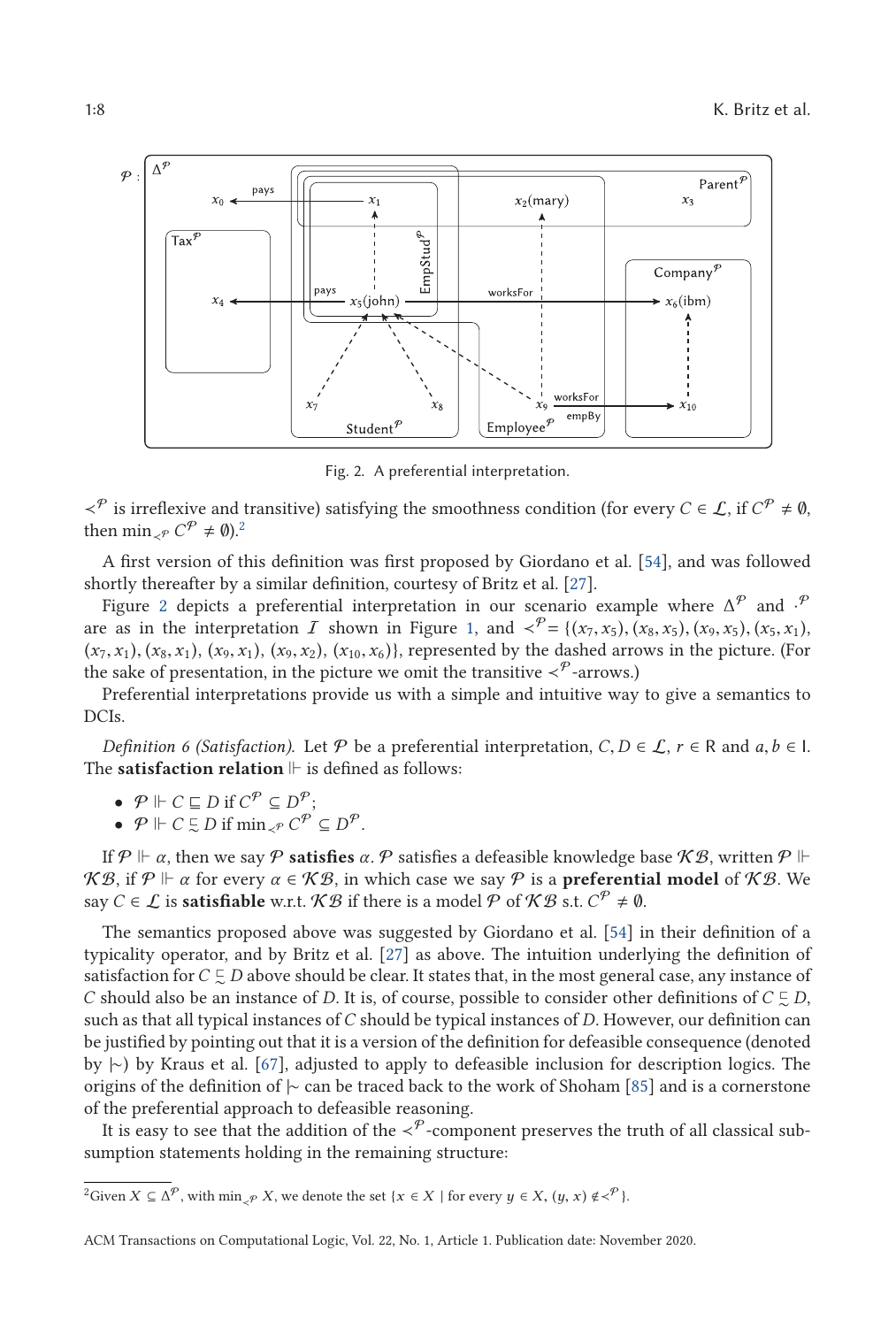<span id="page-8-0"></span>LEMMA 1. *Let*  $P$  *be a preferential interpretation. For every C*, *D* ∈ *L*,  $P$   $\Vdash$  *C* ⊑ *D if and only if*  $I_P \Vdash C \sqsubseteq D$ .

It is worth noting that, due to smoothness of  $\langle \varphi$ , every (classical) subsumption statement is equivalent, with respect to preferential interpretations, to some DCI.

LEMMA 2. *For every preferential interpretation*  $\mathcal{P}$ *, and every C*, *D* ∈ *L*,  $\mathcal{P}$   $\Vdash$  *C* ⊑ *D if and only if*  $\Vdash$  *C* □ ¬ *D* ∈ ⊥  $P \Vdash C \sqcap \neg D \subsetneq \bot.$ 

The following result, of which the proof can be found in Appendix [A,](#page-25-0) will come in handy later on.

Lemma 3. *Preferential interpretations are closed under disjoint union.*

An obvious question that can now be raised is: "How do we know our preferential semantics provides an appropriate meaning to the notion of defeasible concept inclusion?" The following definition will help us in answering this question:

*Definition 7 (P-Induced Defeasible Subsumption).* Let  $P$  be a preferential interpretation. Then  $\subseteq \varphi =_{\text{def}} \{(C, D) \mid \varphi \Vdash C \subseteq D\}$  is the **defeasible subsumption relation induced by**  $\varphi$ .

The first important result we present here, which also answers the above raised question, shows that there is a full correspondence between the class of preferential subsumption relations and the class of defeasible subsumption relations induced by preferential interpretations. It is the DL analogue of a representation result proved by Kraus et al. for the propositional case [\[67,](#page-45-0) Theorem 3] and its proof can be found in Appendix [B.](#page-26-0)

Theorem 1 (Representation Result for Preferential Subsumption). *A defeasible subsump*tion relation  $\subseteq \subseteq \mathcal{L} \times \mathcal{L}$  is preferential if and only if there is a preferential interpretation  $\mathcal{P}$  such *that*  $\subseteq \varphi = \subseteq$ .

What is perhaps surprising about this result is that no additional properties based on the syntactic structure of the underlying DL are necessary to characterise the defeasible subsumption relations induced by preferential interpretations. We provide below a few properties involving the use of quantifiers that are satisfied by all preferential subsumption relations. (See Section [5](#page-13-0) for more on properties explicitly mentioning DL-specific constructs.)

The first two are "existential" and "universal" versions of cautious monotonicity (CM):

(CM<sub>3</sub>) 
$$
\frac{\exists r.C \in E, \exists r.C \in \forall r.D}{\exists r.(C \sqcap D) \in E},
$$
  
(CM<sub>V</sub>) 
$$
\frac{\forall r.C \in E, \forall r.C \in \forall r.D}{\forall r.(C \sqcap D) \in E}.
$$

 $\forall r. (C \sqcap D) \subsetneq E$ <br>The third one is a rephrasing of the Rule of Necessitation in modal logic [\[50\]](#page-44-0). It guarantees the absence of so-called *spurious objects* [\[31\]](#page-43-0) in the original preferential semantics for DLs by Britz et al. [\[29,](#page-43-0) [30\]](#page-43-0). That is, if *<sup>C</sup>* is unsatisfiable, then so is <sup>∃</sup>*r*.*<sup>C</sup>* (cf. Lemma 2):

$$
\text{(Norm)}\,\frac{C\stackrel{\scriptstyle\sqsubset}{\scriptstyle\sim}\perp}{\exists r.C\stackrel{\scriptstyle\sqsubset}{\scriptstyle\sim}\perp}.
$$

י*ר* ∃*r..C* בּ ⊥<br>-In addition to preferential interpretations, we are also interested in the study of *modular* inter pretations, which are preferential interpretations in which the ≺-component is a *modular* ordering:

*Definition 8 (Modular Order).* Given a set *X*, ≺ ⊆ *X* × *X* is **modular** if it is a strict partial order, and its associated incomparability relation ∼, defined by *x* ∼ *y* if neither *x* ≺ *y* nor *y* ≺ *x*, is transitive.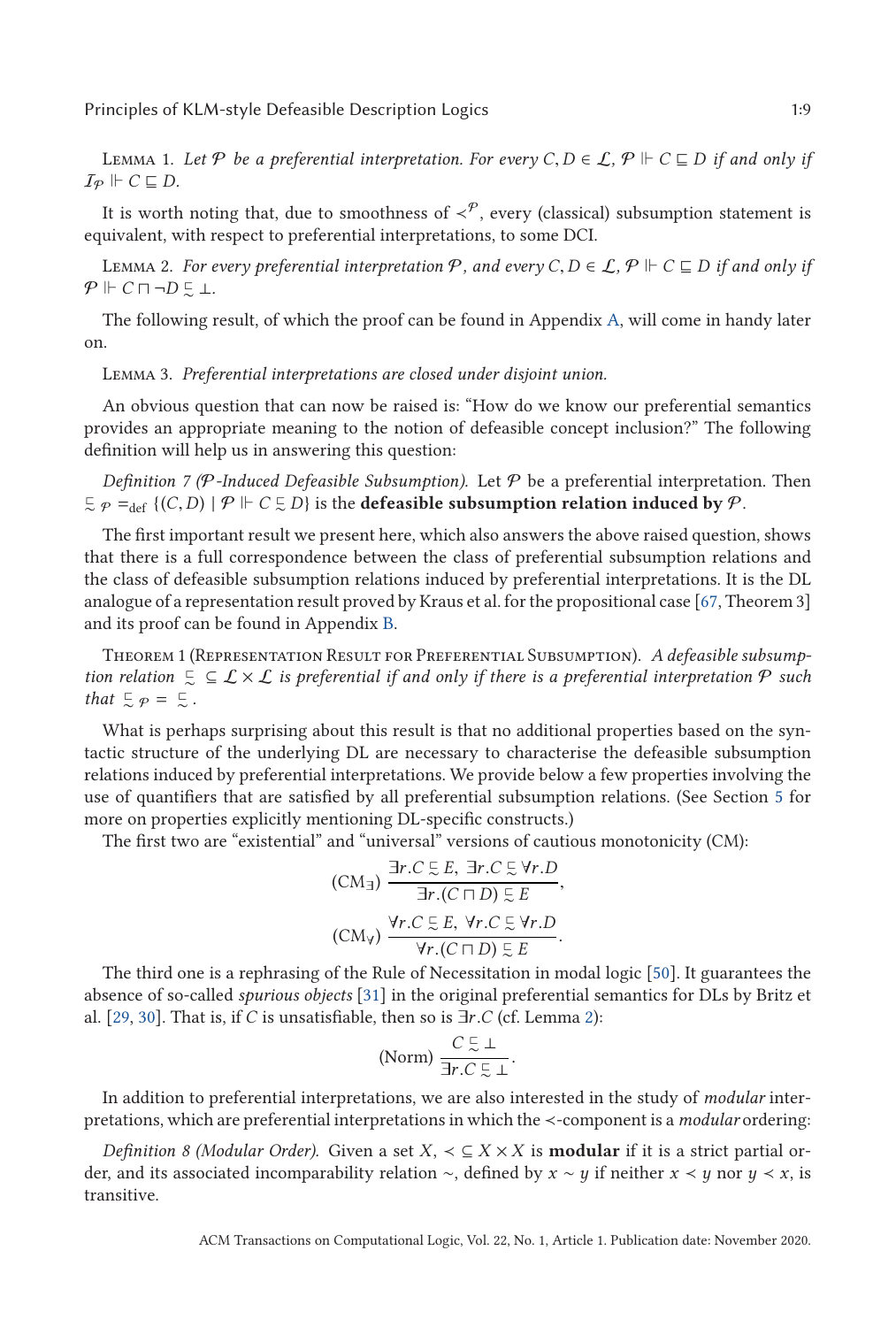<span id="page-9-0"></span>If ≺ is modular, then ∼ is an equivalence relation.

*Definition 9 (Modular Interpretation).* A **modular interpretation** is a preferential interpretation  $\mathcal{R} = \langle \Delta^{\mathcal{R}}, \cdot^{\mathcal{R}}, \prec^{\mathcal{R}} \rangle$  such that  $\prec^{\mathcal{R}}$  is modular.

Modular interpretations (albeit under the name *ranked interpretations*) were first inroduced by Britz et al. [\[27\]](#page-43-0). Intuitively, modular interpretations allow us to compare any two objects w.r.t. their plausibility. Those that are incomparable are viewed as being equally plausible. As such, modular interpretations are special cases of preferential interpretations, where plausibility can be represented by any smooth strict partial order.

The main reason to consider modular interpretations is that they provide the semantic foundation of rational subsumption relations. This is made precise by our second important result below, which shows that the defeasible subsumption relations induced by modular interpretations are precisely the rational subsumption relations. Again, this is the DL analogue of a representation result proved by Lehmann and Magidor for the propositional case [\[70,](#page-45-0) Theorem 5] and its proof can be found in Appendix [C.](#page-29-0)

Theorem 2 (Representation Result for Rational Subsumption). *A defeasible subsumption* relation  $\zeta \subseteq L \times L$  is rational if and only if there is a modular interpretation R such that  $\zeta_R = \zeta$  .

Analogous to the case for cautious monotonicity above, the following "existential" and "universal" versions of rational monotonicity are satisfied by all rational subsumption relations:

$$
\begin{aligned} \n\text{(RM}_{\exists}) \ \frac{\exists r.C \subseteq E, \ \exists r.C \not\subseteq \forall r.\neg D}{\exists r.(C \sqcap D) \subseteq E},\\ \n\text{(RM}_{\forall}) \ \frac{\forall r.C \subseteq E, \ \forall r.C \not\subseteq \forall r.\neg D}{\forall r.(C \sqcap D) \subseteq E}. \n\end{aligned}
$$

 $\forall r. (C \sqcap D) \in E$ <br>It is worth pausing for a moment to emphasise the significance of these two results (Theorems [1](#page-8-0) and 2). They provide exact semantic characterisations of two important classes of defeasible subsumption relations, namely, preferential and rational subsumption, in terms of the classes of preferential and modular interpretations, respectively. As we shall see in Section 4, these results form the core of the investigation into an appropriate notion of entailment for defeasible DL ontologies.

#### **4 RATIONALITY IN ENTAILMENT**

From the standpoint of knowledge representation and reasoning, a pivotal question is that of deciding which statements are *entailed* by a knowledge base. We shall devote the remainder of the article to this matter, and in this section we lay out the formal foundations for that.

### **4.1 Preferential Entailment**

In the exploration of a notion of entailment for defeasible ontologies, an obvious starting point is to consider a Tarskian definition of consequence:

*Definition 10 (Preferential Entailment).* A statement *α* is **preferentially entailed** by a defeasible knowledge base  $K\mathcal{B}$ , written  $K\mathcal{B} \models_{\text{pref}} \alpha$ , if every preferential model of  $K\mathcal{B}$  satisfies  $\alpha$ .

As usual, this form of entailment is accompanied by a corresponding notion of closure.

*Definition 11 (Preferential Closure).* Let  $KB$  be a defeasible knowledge base. With  $\mathcal{KB}_{\mathrm{pref}}^* =_{\mathrm{def}}$  $\{\alpha \mid \mathcal{KB} \models_{\text{pref}} \alpha\}$ , we denote the **preferential closure** of  $\mathcal{KB}$ .

The terms "preferential entailment" and "preferential closure" were first applied by Lehmann and Magidor in the propositional context [\[70\]](#page-45-0). Intuitively, the preferential closure of a defeasible knowledge base  $K\mathcal{B}$  corresponds to the "core" set of statements, classical and defeasible, that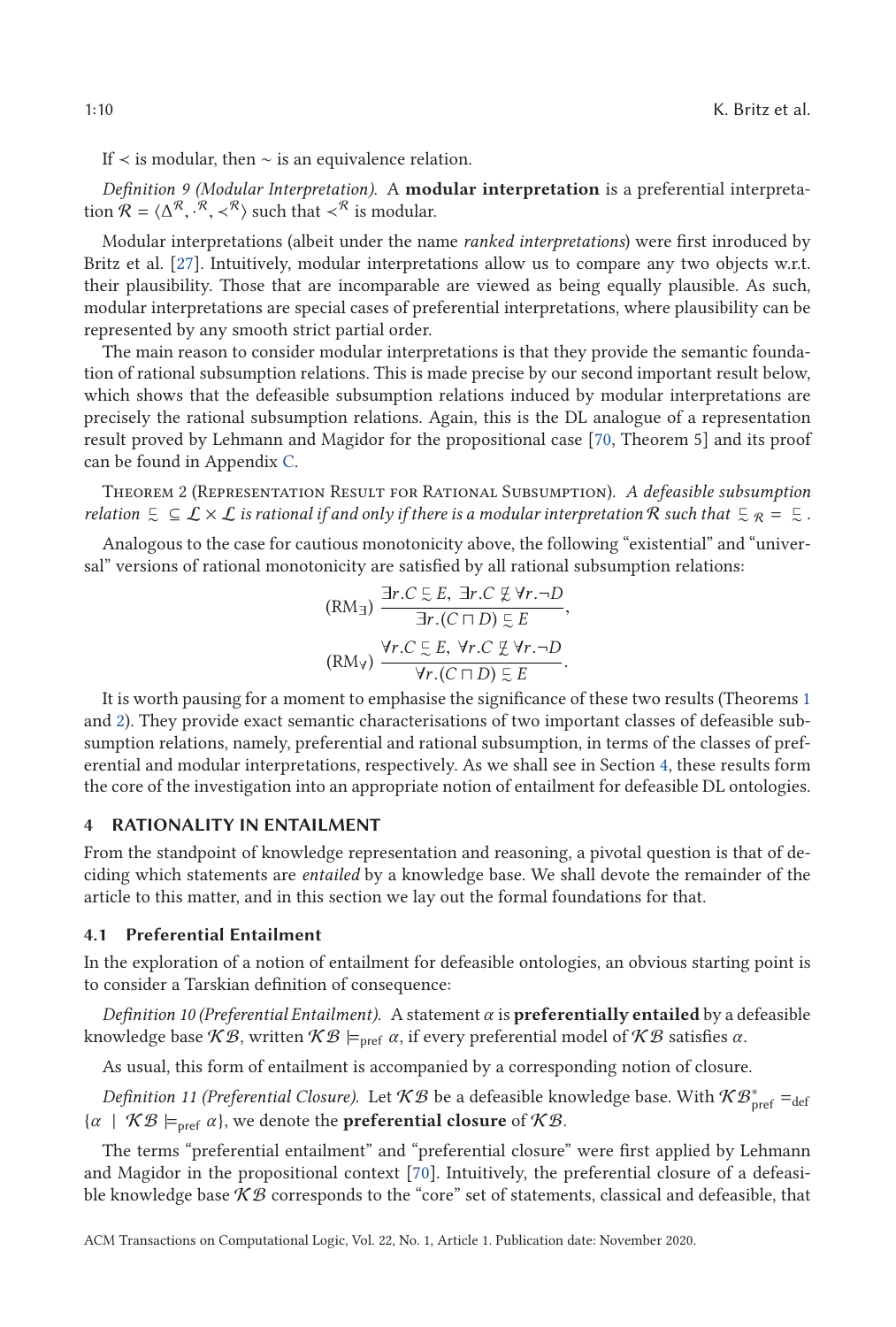<span id="page-10-0"></span>should hold given those in  $K\mathcal{B}$ . Hence, preferential entailment and preferential closure are two sides of the same coin, mimicking an analogous result for preferential reasoning in the propositional [\[67\]](#page-45-0) case.

Recall (cf. the discussion following Definition [2\)](#page-4-0) that a defeasible theory  $\mathcal K$  is a defeasible knowledge base without the restriction to finite sets. When assessing how appropriate a notion of entailment for defeasible ontologies is, the following definitions turn out to be useful, as will become clear in the sequel:

*Definition 12 (K-Induced Defeasible Subsumption).* Let  $K$  be a defeasible theory. Then (1)  $\mathcal{D}_{\mathcal{K}} =_{def}$  { $C \subsetneq D \mid C \subsetneq D \in \mathcal{K}$ } ∪ { $C \sqcap \neg D \subsetneq \bot \mid C \sqsubseteq D \in \mathcal{K}$ } is the **DTBox induced by**  $\mathcal{K}$  and (2)  $\subseteq$   $\kappa$  =<sub>def</sub> {(*C*,*D*) | *C*  $\subseteq$  *D* ∈  $\mathcal{D}_{\mathcal{K}}$ } is the **defeasible subsumption relation induced by**  $\mathcal{K}$ **.** 

To see why  $C \sqcap \neg D \subsetneq \bot$  is an appropriate representation of  $C \sqsubseteq D$  in the definition above, recall from Lemma [2](#page-8-0) that  $C \sqcap \neg D \subsetneq \bot$  is equivalent to  $C \sqsubseteq D$  on the level of preferential interpretations.

So, the DTBox induced by  $K$  is the set of defeasible subsumption statements contained in  $K$ , together with the defeasible versions of the classical subsumption statements in  $K$ . The defeasible subsumption relation induced by  $K$  is simply the defeasible subsumption relation corresponding to  $\mathcal{D}_{K}$ .

*Definition 13.* A defeasible theory  $K$  is called **preferential** if the subsumption relation induced by it satisfies the preferential properties in Definition [4.](#page-5-0)

It turns out that the defeasible subsumption relation induced by the preferential closure of a defeasible knowledge base  $K\mathcal{B}$  is exactly the intersection of the defeasible subsumption relations induced by the preferential defeasible theories containing  $K\mathcal{B}$ .

Lemma 4. *Lemma Let* K B *be a defeasible knowledge base. Then,*

$$
\subsetneq_{\mathcal{R}^*g_{\text{pref}}} = \bigcap \{ \subsetneq_{\mathcal{K}} \mid \mathcal{KB} \subseteq \mathcal{K} \text{ and } \mathcal{K} \text{ is preferential} \}.
$$

It follows immediately that the preferential closure of a defeasible knowledge base  $\mathcal{KB}$  is preferential, and induces the smallest defeasible subsumption relation induced by a preferential defeasible theory containing  $K\mathcal{B}$ .

Preferential entailment is not always desirable, one of the reasons being that it is monotonic, courtesy of the Tarskian notion of consequence it relies on (see Definition [10\)](#page-9-0). In most cases, as witnessed by the great deal of work in the non-monotonic reasoning community, a move towards rationality is in order. Thanks to the definitions above and the result in Theorem [2,](#page-9-0) we already know where to start looking for it.

*Definition 14 (Modular Entailment).* A statement *α* is **modularly entailed** by a defeasible knowledge base  $K\mathcal{B}$ , written  $K\mathcal{B} \models_{mod} \alpha$ , if every modular model of  $K\mathcal{B}$  satisfies  $\alpha$ .

As is the case for preferential entailment, modular entailment is accompanied by a corresponding notion of closure.

*Definition 15 (Modular Closure).* Let  $KB$  be a defeasible knowledge base. With

 $\mathcal{KB}_{\text{mod}}^* =_{\text{def}} \{\alpha \mid \mathcal{KB} \models_{\text{mod}} \alpha\},$ 

we denote the **modular closure** of K B.

*Definition 16.* A defeasible theory  $\cal K$  is called **rational** if it is preferential and  $\infty \cal K$  is also closed under the rational monotonicity rule (RM).

For modular closure, we get a result similar to Lemma 4.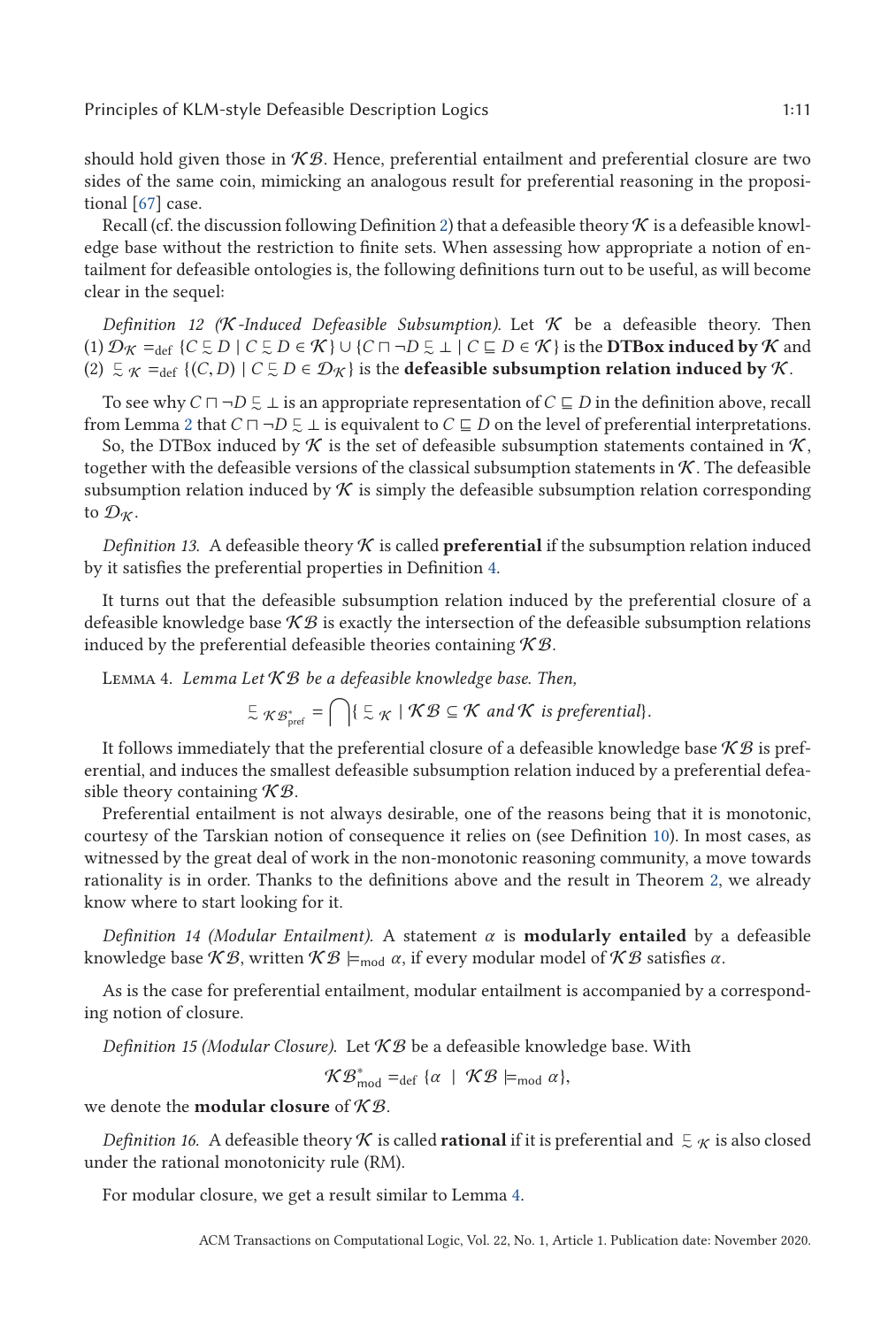<span id="page-11-0"></span>Lemma 5. *Let* K B *be a defeasible knowledge base. Then,*

$$
\subseteq \mathcal{KB}_{\text{mod}}^* = \bigcap \{ \subseteq \mathcal{K} \mid \mathcal{KB} \subseteq \mathcal{K} \text{ and } \mathcal{K} \text{ is rational} \}.
$$

That is, the modular closure of a defeasible knowledge base  $K\mathcal{B}$  induces the smallest defeasible subsumption relation induced by a rational defeasible theory containing  $\mathcal{KB}$ . However, the modular closure of a defeasible knowledge base  $K\mathcal{B}$  is not necessarily rational. That is, if one looks at the set of statements (in particular the  $\mathrel{\subsetneq}$  -ones) modularly entailed by a knowledge base as a defeasible subsumption relation, then it need not satisfy the rational monotonicity property. Even worse, modular entailment *coincides* with preferential entailment, as the following result, adapted from a well-known similar result in the propositional case [\[70,](#page-45-0) Theorem 4.2], and originally adapted for description logics by Giordano et al. [\[62\]](#page-44-0), shows.

LEMMA 6. 
$$
\mathcal{KB}_{\text{mod}}^* = \mathcal{KB}_{\text{pref}}^*
$$
.

As a result, modular entailment unfortunately falls short of providing us with an appropriate notion of non-monotonic entailment. To see why this result is problematic, note firstly that modular entailment is, by definition, a *monotonic* form of entailment. That is, once we have concluded that an inclusion, whether classical or defeasible, is modularly entailed by a knowledge base  $K\mathcal{B}$ , that inclusion cannot be retracted if additional statements are added to  $\mathcal{KB}$ . This leads, interestingly enough, to modular entailment being too conservative in terms of what can be entailed from it, as the following example illustrates.

*Example 2.* Consider the following defeasible knowledge base:

$$
\mathcal{T} = \{ \text{Penguin} \sqsubseteq \text{Bird} \},
$$

$$
\mathcal{D} = \{ \text{Bird } \subsetneq \text{Flies}, \text{Bird } \subsetneq \text{HasWings} \}.
$$

Modular entailment does not allow us to draw the reasonable conclusion that penguins usually (or provisionally) have wings (Penguin $\ \substack{<\\ \sim}\ \ }$  HasWings). This is because, on subsequently learning that penguins usually do not have wings (Penguin  $\frac{1}{\infty}$  ¬HasWings) and adding that to our knowledge base, the monotonicity of modular entailment would force us retain the conclusion that penguins usually have wings (Penguin  $\mathrel{\subsetneq}\,$  HasWings), in addition to our newfound knowledge that penguins usually do not have wings. This, in turn, would allow us to conclude that there are not any penguins (Penguin  $\in \bot$ ).

It is because of Lemma 6 and consequences such as those embodied in Example 2 that Lehmann and Magidor insisted on the requirement that entailment w.r.t. defeasible knowledge bases be *rational* in the sense of satisfying the rational monotonicity property [\[70\]](#page-45-0). This can rightly be regarded as one of the basic tenets of this approach to entailment. In what follows, we address precisely this issue.

#### **4.2 Semantic Rational Entailment**

In this section, we introduce a definition of semantic entailment, which, as we shall see, is appropriate in the light of the discussion above. The constructions we are going to present are inspired by the semantic characterisation of rational closure by Booth and Paris [\[17\]](#page-42-0) in the propositional case. We shall give a corresponding proof-theoretic characterisation of our version of semantic entailment in Section [5.1.](#page-14-0)

We focus our attention on a subclass of modular orders, referred to as *ranked orders*:

*Definition 17 (Ranked Order).* Given a set *X*, the binary relation  $\lt \subseteq X \times X$  is a **ranked order** if there is a mapping  $h_{\mathcal{R}} : X \longrightarrow \mathbb{N}$  satisfying the following convexity property: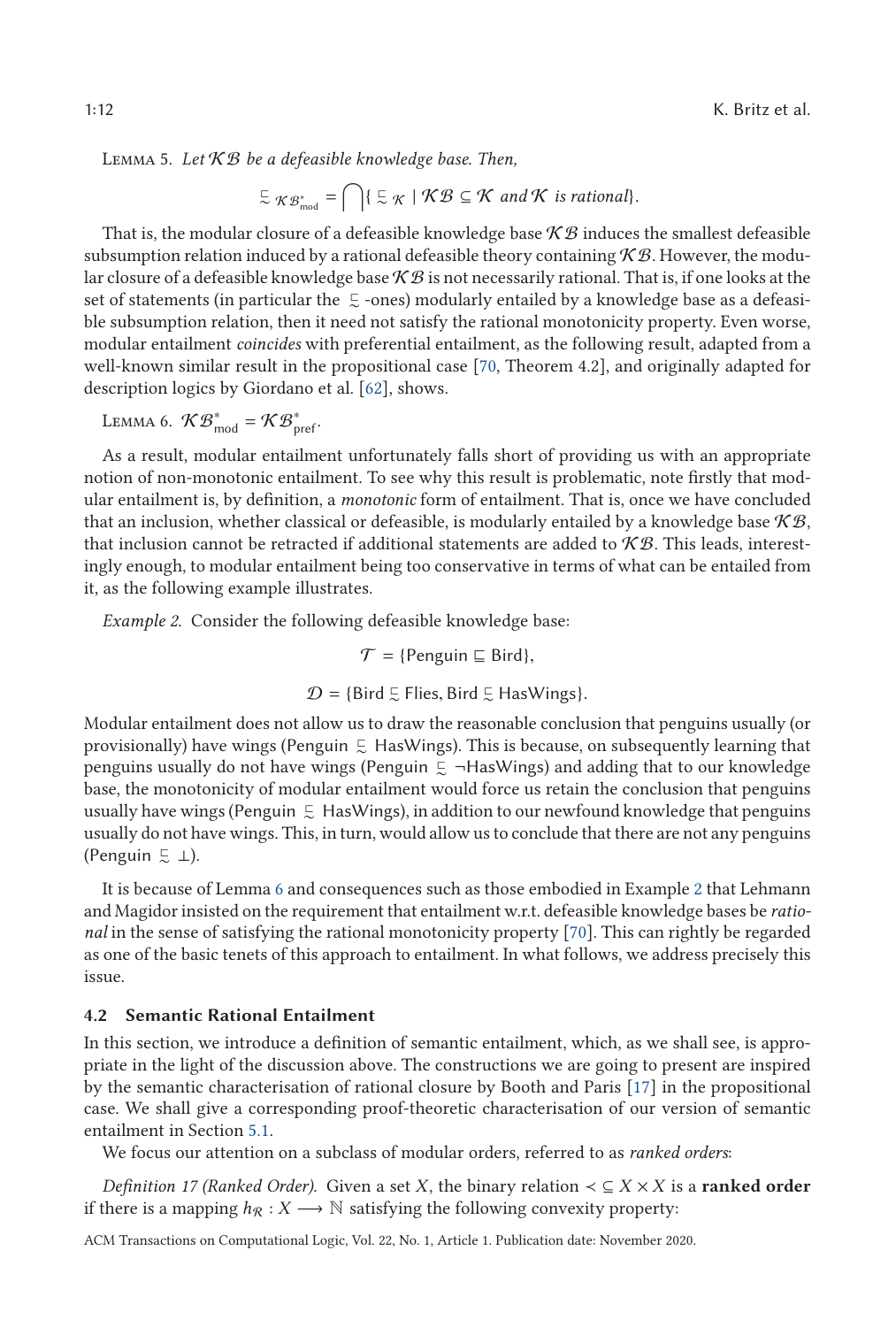<span id="page-12-0"></span>• for every  $i \in \mathbb{N}$ , if for some  $x \in X$   $h_R(x) = i$ , then, for every *j* such that  $0 \leq j \leq i$ , there is a  $y \in X$  for which  $h_R(y) = j$ ,

and s.t. for every  $x, y \in X$ ,  $x \prec y$  iff  $h_R(x) \prec h_R(y)$ .

It is easy to see that a ranked order ≺ is also modular: ≺ is a strict partial order, and, since two objects *x*, *y* are incomparable (i.e., *x* ∼ *y*) if and only if  $h_{\mathcal{R}}(x) = h_{\mathcal{R}}(y)$ , ∼ is a transitive relation. By constraining our preference relations to the ranked orders, we can identify a subset of the modular interpretations we refer to as the *ranked interpretations*.

*Definition 18 (Ranked Interpretation).* A **ranked interpretation** is a modular interpretation  $\mathcal{R} =$  $\langle \Delta^{\mathcal{R}}, \cdot^{\mathcal{R}}, \prec^{\mathcal{R}} \rangle$  s.t.  $\prec^{\mathcal{R}}$  is a ranked order.

We now provide two basic results about ranked interpretations. First, all finite modular interpretations are ranked interpretations.

LEMMA 7. A modular interpretation  $\mathcal{R} = \langle \Delta^{\mathcal{R}}, \cdot^{\mathcal{R}}, \prec^{\mathcal{R}} \rangle$  s.t.  $\Delta^{\mathcal{R}}$  is finite is a ranked interpretation.

Next, for every ranked interpretation  $\mathcal{R}$ , the function  $h_{\mathcal{R}}(\cdot)$  is unique.

PROPOSITION 1. *Given a ranked interpretation*  $\mathcal{R} = \langle \Delta^{\mathcal{R}}, \cdot^{\mathcal{R}}, \prec^{\mathcal{R}} \rangle$ , *there is only one function*  $h_{\mathcal{R}} :$ <br>  $\longrightarrow \mathbb{N}$  satisfying the convexity property and s t for every  $x, y \in X, x \leq y$  iff  $h_{\mathcal{R$  $X \rightarrow \mathbb{N}$  *satisfying the convexity property and s.t. for every*  $x, y \in X$ ,  $x \prec y$  *iff*  $h_R(x) \leq h_R(y)$ *.* 

Proposition 1 allows us to use the function  $h_R(\cdot)$  to define the notions of *height* and *layers*.

*Definition 19 (Height & Layers).* Given a ranked interpretation  $\mathcal{R} = \langle \Delta^{\mathcal{R}}, \cdot^{\mathcal{R}}, \times^{\mathcal{R}} \rangle$ , its character-<br>is ranking function  $h_{\mathcal{R}}(\cdot)$  and an object  $x \in \Delta^{\mathcal{R}}$ ,  $h_{\mathcal{R}}(x)$  is called the **beight** istic ranking function  $h_{\mathcal{R}}(\cdot)$ , and an object  $x \in \Delta^{\mathcal{R}}$ ,  $h_{\mathcal{R}}(x)$  is called the **height** of *x* in  $\mathcal{R}$ .

For every ranked interpretation  $\mathcal{R} = \langle \Delta^{\mathcal{R}}, \cdot^{\mathcal{R}}, \times^{\mathcal{R}} \rangle$ , we can partition the domain  $\Delta^{\mathcal{R}}$  into a se-<br>ence of layers  $(I_s \t I_s)$  where for every object  $x \in \Delta^{\mathcal{R}}$  we have  $x \in I_s$  iff  $h_{\mathcal{R}}(x) =$ quence of *layers*  $(L_0, \ldots, L_n, \ldots)$ , where, for every object  $x \in \Delta^R$ , we have  $x \in L_i$  iff  $h_R(x) = i$ .

Intuitively, the lower the height of an object in an interpretation  $R$ , the more typical (or normal) the object is in  $\mathcal{R}$ . We can also think of a level of typicality for concepts: the height of a concept *C* ∈  $\mathcal L$  in  $\mathcal R$  is the index of the layer to which the restriction of the concept's extension to its  $\langle \mathcal R_-\rangle$ minimal elements belong, i.e.,  $h_R(C) = i$  if  $\emptyset \subset \min_{\mathcal{R}} C^R \subseteq L_i$ . As a convention, if  $\min_{\mathcal{R}} C^R = \emptyset$ , that is, if  $C^R = \emptyset$ , then  $h_R(C) = \infty$ .

The following result (stated by Giordano et al. [\[60\]](#page-44-0) as a consequence of their results, and proved directly in Appendix [D\)](#page-31-0), will be useful for some of the proofs in later sections of the article:

Theorem 3 (Finite-Model Property). *Defeasible* ALC *has the finite-model property. In particular, every defeasible* ALC *knowledge base that has a modular model, has also a finite-ranked model.*

Given a set of ranked interpretations, we can introduce a new form of model merging, *ranked union*.

*Definition 20 (Ranked Union).* Given a countable set of ranked interpretations  $\mathcal{R} = \{R_1, R_2, \ldots\}$ , a ranked interpretation  $\mathcal{R}^{\mathfrak{R}} =_{\text{def}} \langle \Delta^{\mathfrak{R}}, \cdot^{\mathfrak{R}}, \prec^{\mathfrak{R}} \rangle$  is the **ranked union** of  $\mathfrak{R}$  if the following holds:

- $\Delta^{\mathfrak{R}} =_{def} \prod_{\mathcal{R} \in \mathfrak{R}} \Delta^{\mathcal{R}}$ , i.e., the disjoint union of the domains from  $\mathfrak{R}$ , where each  $\mathcal{R} \in \mathfrak{R}$  has the elements *x*, *y*,... of its domain renamed as  $x_R$ ,  $y_R$ ,... so that they are all distinct in  $\Delta^{\mathfrak{R}}$ ;
- $x_R \in A^{\mathcal{R}}$  iff  $x \in A^{\mathcal{R}}$ ;
- $(x_R, y_{R'}) \in r^{\mathfrak{R}}$  iff  $\mathcal{R} = \mathcal{R}'$  and  $(x, y) \in r^{\mathcal{R}}$ ;
- for every  $x_R \in \Delta^{\mathcal{R}}$ ,  $h_{\mathcal{R}}(x_R) = h_{\mathcal{R}}(x)$ .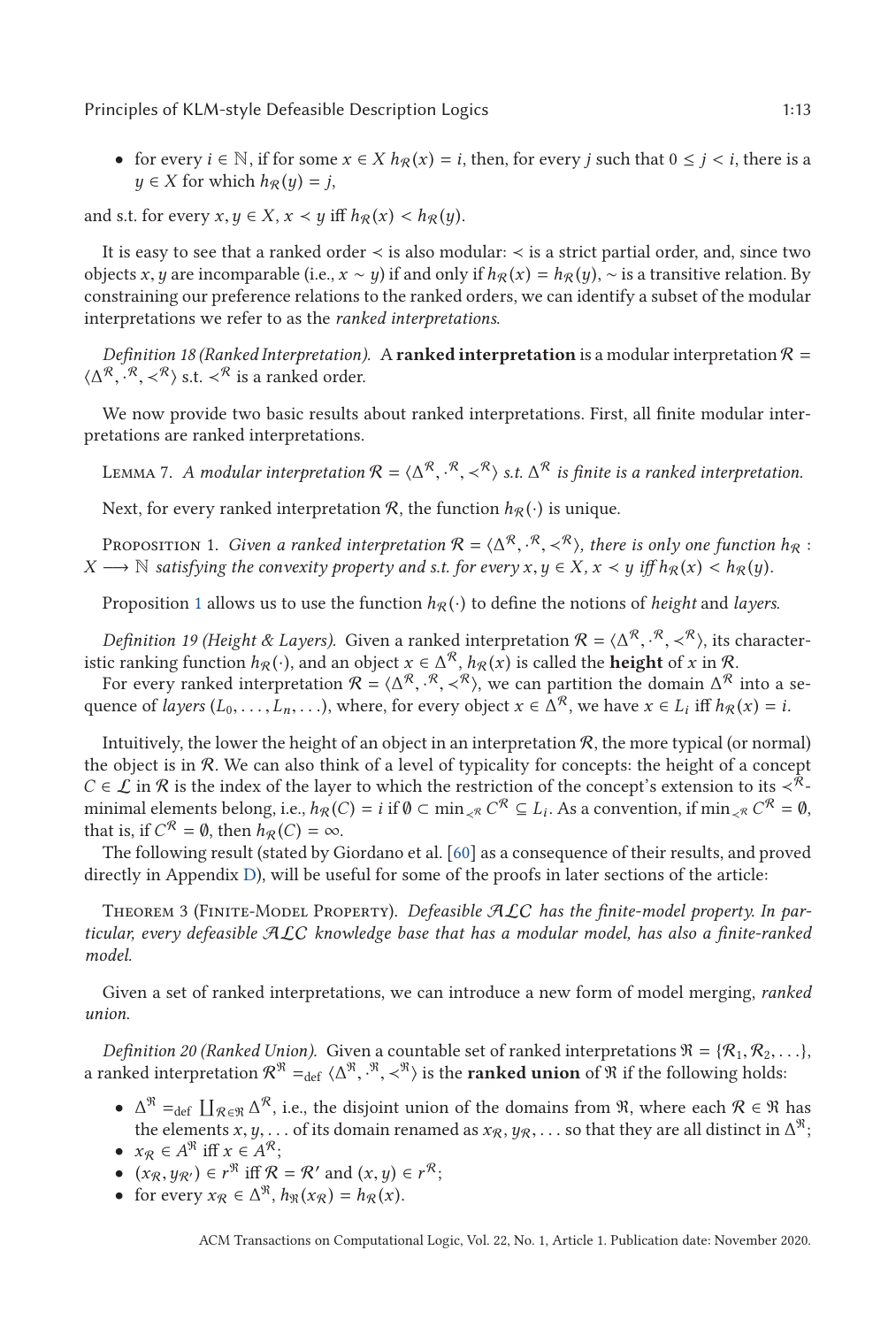<span id="page-13-0"></span>The latter condition corresponds to imposing that  $x_R <^R y_{R'}$  iff  $h_R(x) < h_{R'}(y)$ .

Informally, the ranked union of a set of ranked interpretations is the result of merging all their layers of height *i* into a single layer of height *i*, for all *i*.

Lemma 8. *Given a set of ranked models of a defeasible knowledge base* K B*, their ranked union is itself a ranked model of* K B*.*

Let  $K\mathcal{B}$  be a defeasible knowledge base and let  $\Delta$  be a fixed countably infinite set. Define

 $Mod_{\Delta}(\mathcal{KB}) =_{\text{def}} \{\mathcal{R} = \langle \Delta^{\mathcal{R}}, \cdot^{\mathcal{R}}, \prec^{\mathcal{R}} \rangle \mid \mathcal{R} \Vdash \mathcal{KB}, \mathcal{R} \text{ is ranked and } \Delta^{\mathcal{R}} = \Delta\}.$ 

The following result shows that the set  $Mod_{\Delta}(\mathcal{KB})$  suffices to characterise modular entailment (the proof is in Appendix [D\)](#page-31-0):

LEMMA 9. *For every*  $KB$  *and every*  $C, D \in \mathcal{L}$ ,  $KB \models_{\text{mod}} C \subsetneq D$  *iff*  $R \Vdash C \subsetneq D$ , *for every*  $R \in$ <br>cd, (K<sup>∞</sup>R)  $Mod_{\Delta}(\mathcal{KB})$ .

Therefore, we can use just the set of interpretations in  $Mod_{\Lambda}(\mathcal{KB})$  to decide the consequences of  $K\mathcal{B}$  w.r.t. modular entailment.

We can now use the set  $Mod_{\Lambda}(\mathcal{KB})$  as a springboard to introduce what will turn out to be a canonical modular interpretation for  $K\mathcal{B}$ . Using  $Mod_{\Lambda}(\mathcal{KB})$  and ranked union, we can define the following relevant model.

*Definition 21 (Big Ranked Model).* Let  $KB$  be a defeasible knowledge base. The **big ranked model** of K B is the ranked model  $O =_{\text{def}} \langle \Delta^O, \cdot^O, \prec^O \rangle$  that is the ranked union of the models in Mod, (K B)  $Mod_{\Delta}(\mathcal{KB})$ .

Given Lemma 8, we can state the following:

COROLLARY 1. O is a ranked model of  $K\mathcal{B}$ .

Armed with the definitions and results above, we are now ready to provide an alternative definition of entailment in the context of defeasible ontologies:

*Definition 22 (Rational Entailment).* A statement *α* is **rationally entailed** by a knowledge base  $KB$ , written  $KB \models_{rat} \alpha$ , if  $O \Vdash \alpha$ .

Giordano and colleagues [\[60,](#page-44-0) [61\]](#page-44-0) provide a different semantics in which some modular interpretations are preferred over others. It has been shown that our definition corresponds to the main semantic construction they propose [\[49,](#page-44-0) Proposition 30].

That our notion of entailment indeed deserves its name is witnessed by the following result, a consequence of Corollary 1 and Theorem [2:](#page-9-0)

COROLLARY 2. Let  $KB$  be a defeasible knowledge base. { $C \subsetneq D \mid O \Vdash C \subsetneq D$ } is rational.

In conclusion, rational entailment is a good candidate for the appropriate notion of defeasible consequence we have been looking for. Of course, a question that arises is whether a notion of closure, in the spirit of preferential and modular closures, that is equivalent to it can be defined. In the next section, we address precisely this matter.

## **5 RATIONAL CLOSURE FOR DEFEASIBLE KNOWLEDGE BASES**

We now turn our attention to the exploration, in a DL setting, of the well-known notion of *rational closure* of a defeasible knowledge base as studied by Lehmann and Magidor [\[70\]](#page-45-0) for propositional logic. For the most part, we base our constructions on the work by Casini and Straccia [\[45,](#page-44-0) [48\]](#page-44-0),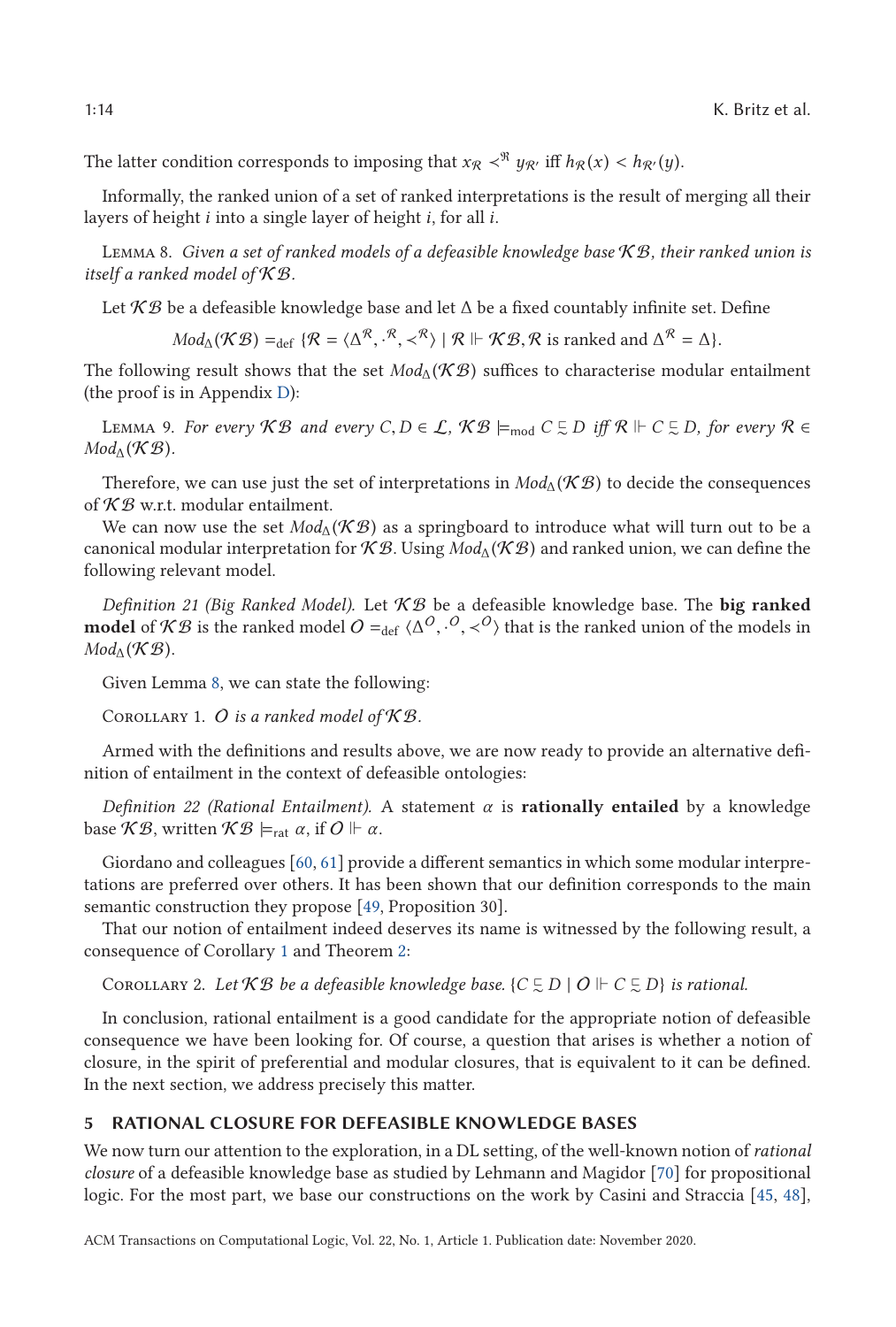<span id="page-14-0"></span>amending it wherever necessary. As we shall see, rational closure provides a proof-theoretic characterisation of rational entailment and the complexity of its computation is no higher than that of computing entailment in the underlying classical DL. As mentioned in the previous section, an alternative semantic characterisation of rational closure in DLs, one that is equivalent to ours, has been proposed by Giordano et al. [\[60,](#page-44-0) [61\]](#page-44-0). They also define an alternative method for computing

## **5.1 Rational Closure and a Correspondence Result**

rational closure [\[60,](#page-44-0) [62\]](#page-44-0). This is elaborated on in Section [6.](#page-22-0)

Rational closure is a form of inferential closure based on modular entailment  $\models_{mod}$ , but it extends its inferential power. Such an extension of modular entailment is obtained by formalising the already mentioned principle of *presumption of typicality* [\[69,](#page-45-0) Section 3.1]. That is, under possibly incomplete information, we always assume that we are dealing with the most typical possible situation that is compatible with the information at our disposal. We first define what it means for a concept to be *exceptional*, a notion that is central to the definition of rational closure:

*Definition 23 (Exceptionality [[\[61\]](#page-44-0): Definition 10]).* Let K B be a defeasible knowledge base and *C* ∈ *L*. We say *C* is **exceptional** in  $KB$  if  $KB \models_{mod} \top \subseteq \neg C$ . A DCI *C*  $\subseteq D$  is exceptional in  $KB$ if *C* is exceptional in  $K\mathcal{B}$ .

A concept *C* is considered exceptional in a knowledge base  $KB$  if it is not possible to have a modular model of  $\mathcal{KB}$  in which there is a typical object (i.e., an object at least as typical as all the others) that is in the interpretation of *C*. This is expressed by requiring  $\top \subsetneq \neg C$  to be modularly entailed by  $\mathcal{KB}.$  Note that  $\top \subsetneq \neg C$  is not equivalent to  $C \subsetneq \bot$  in preferential interpretations. In fact, it follows easily from Lemma [2](#page-8-0) that  $C \subsetneq \bot$  is equivalent to  $C \sqsubseteq \bot$  in preferential interpretations.

Intuitively, a DCI is exceptional if it does not concern the most typical objects, i.e., it is about less normal (or exceptional) ones. This is an intuitive translation of the notion of exceptionality used by Lehmann and Magidor [\[70\]](#page-45-0) in the propositional framework, and has already been used by Casini and Straccia [\[45\]](#page-44-0) and Giordano et al. [\[60\]](#page-44-0) in their investigations into defeasible reasoning for description logics.

Applying the notion of exceptionality iteratively, we associate with every concept *C* a *rank* in K B, which we denote by rank  $g \in C$ ). We extend this to DCIs and associate with every statement  $C \subsetneq D$  a rank, denoted rank<sub>*K*  $\mathcal{B}$ </sub> ( $C \subsetneq D$ ):

- (1) Let  $\text{rank}_{\mathcal{KB}}(C) = 0$ , if *C* is not exceptional in  $\mathcal{KB}$ , and let  $\text{rank}_{\mathcal{KB}}(C \subsetneq D) = 0$  for every DCI having *C* in the LHS, with rank  $g(G) = 0$ . The set of DCIs in  $D$  with rank 0 is denoted as  $\mathcal{D}_0^{\text{rank}}$ .
- (2) Let rank  $K \mathcal{B}(C) = 1$ , if *C* does not have a rank of 0 and it is not exceptional in the knowledge base  $\mathcal{KB}^1$  composed of  $\mathcal T$  and the exceptional part of  $\mathcal D$ , that is,  $\mathcal{KB}^1 = \langle \mathcal T, \mathcal D \setminus \mathcal D_0^{\text{rank}} \rangle$ .<br>If rankees  $(C) = 1$  then let rankees  $(C \in D) = 1$  for every DCI  $C \in D$ . The set of DCIs in  $\mathcal D$ If  $rank_{\mathcal{KB}}(C) = 1$ , then let  $rank_{\mathcal{KB}}(C \subsetneq D) = 1$  for every DCI  $C \subsetneq D$ . The set of DCIs in  $D$ with rank 1 is denoted  $\mathcal{D}_1^{\text{rank}}$ .
- (3) In general, for *<sup>i</sup>* > 0, a concept *<sup>C</sup>* is assigned a rank of *<sup>i</sup>* if it does not have a rank of *i* − 1 and it is not exceptional in  $\mathcal{KB}^i = \langle \mathcal{T}, \mathcal{D} \setminus \bigcup_{j=0}^{i-1} \mathcal{D}_j^{\text{rank}} \rangle$ . If  $\text{rank}_{\mathcal{KB}}(C) = i$ , then  $\text{rank}_{\mathcal{BB}}(C \subseteq D) - i$  for every DCICE D begins C in the LHS. The set of DCIs in  $\mathcal{D}$  with rank $\chi_{\mathcal{B}}(C \subsetneq D) = i$ , for every DCI  $C \subsetneq D$  having *C* in the LHS. The set of DCIs in  $\mathcal{D}$  with rank *i* is denoted  $\mathcal{D}_i^{\text{rank}}$ .
- (4) By iterating the previous steps, we eventually reach a (possibly empty) subset  $\mathcal{E} \subseteq \mathcal{D}$  such that all the DCIs in  $\mathcal E$  are exceptional (since  $\mathcal D$  is finite, we must reach such a point). We define the rank of the DCIs in  $\mathcal E$  (if there are any) as  $\infty$ , and the set  $\mathcal E$  is denoted  $\mathcal D_\infty^{\mathrm{rank}}.$ Moreover, we set rank $_{\mathcal{KB}}(C) = \infty$  for every *C* in the LHS of some DCI in  $\mathcal{D}_{\infty}^{\text{rank}}$ .

The notion of rank can also be extended to GCIs as follows:  $rank_{\mathcal{KB}}(C \sqsubseteq D) = rank_{\mathcal{KB}}(C \sqcap \neg D)$ .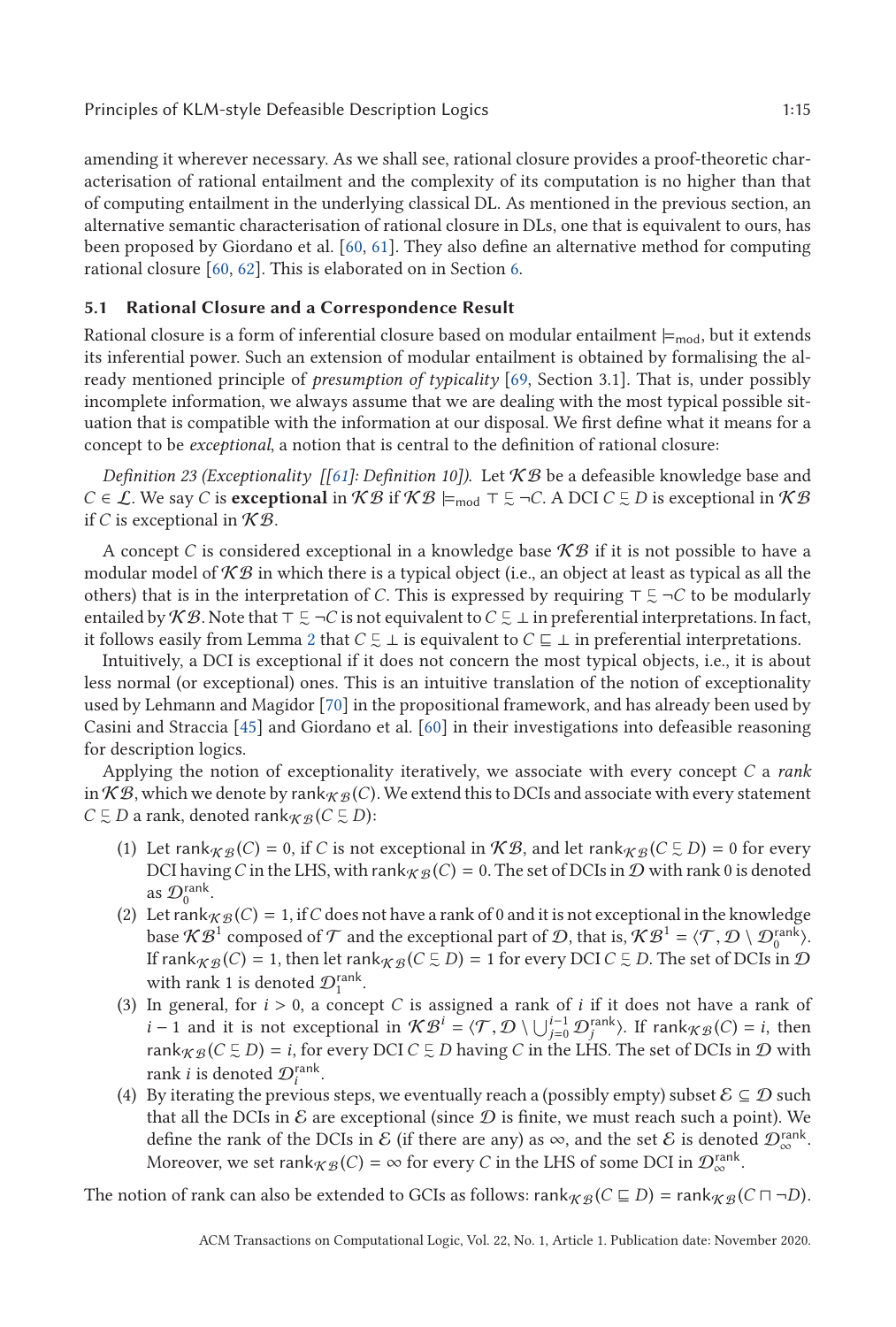<span id="page-15-0"></span>Following on the procedure above, the defeasible TBox  $D$  is partitioned into a finite sequence  $\langle \mathcal{D}_0^{\text{rank}}, \dots, \mathcal{D}_n^{\text{rank}}, \mathcal{D}_\infty^{\text{rank}} \rangle$  ( $n \ge 0$ ), where  $\mathcal{D}_\infty^{\text{rank}}$  may possibly be empty. So, through this procedure we can assign a rank to every DCI.

We can check that for a concept *C* has a rank of  $\infty$  iff it is not satisfiable in any modular model of  $\mathcal{KB}$ , that is,  $\mathcal{KB} \models_{\text{mod}} C \sqsubseteq \bot$ .

LEMMA 10. *For every knowledge base*  $KB$  *and every concept C*, rank $_{KB}$  (*C*) =  $\infty$  *iff*  $KB \models_{\text{mod}}$ *C* ⊥*.*

*Example 3.* Let  $\mathcal{KB} = \mathcal{T} \cup \mathcal{D}$ , where  $\mathcal{T}$  and  $\mathcal{D}$  are as in Example [1,](#page-5-0) i.e.,  $\mathcal{T} = \{EmpStud \sqsubseteq$ Student} and

$$
\mathcal{D} = \left\{ \begin{array}{c} \text{Student } \Xi \neg \exists \text{pays}.\text{Tax,} \\ \text{EmpStud } \Xi \exists \text{pays}.\text{Tax,} \\ \text{EmpStud } \sqcap \text{Parent } \Xi \neg \exists \text{pays}.\text{Tax} \end{array} \right\}
$$

LappStud ⊓ Parent  $\in$  ¬∃pays.Tax J<br>Examining the concepts on the LHS of each DCI in  $\mathcal{KB},$  one can verify that Student is not exceptional w.r.t. KB. Therefore, rank $_{K\mathcal{B}}$ (Student) = 0. We also find that rank $_{K\mathcal{B}}$ (EmpStud)  $\neq$  0 and rank $_{\mathcal{KB}}$ (EmpStud  $\sqcap$  Parent)  $\neq$  0, because both concepts are exceptional w.r.t.  $\mathcal{KB}.$  Hence,  $\mathcal{D}_0^{\text{rank}} = \{ \text{Student } \in \neg \exists \text{pays}.\text{Tax} \} \text{ and } \mathcal{KB}^0 = \mathcal{T} \cup \mathcal{D}_0^{\text{rank}} \}$ 

 $KB^1$  is composed of  $\mathcal T$  and  $\mathcal D \setminus \mathcal D_0^{\text{rank}}.$  We find that EmpStud is *not* exceptional w.r.t.  $\mathcal{KB}^1$ , and therefore rank $_{\mathcal{KB}}$ (EmpStud) = 1. Since EmpStud  $\sqcap$  Parent is exceptional w.r.t.  $\mathcal{KB}^1,$ rank  $\chi_B$  (EmpStud  $\sqcap$  Parent)  $\neq 1$ . Thus  $\mathcal{D}_1^{\text{rank}} = \{\text{EmpStud }\subsetneq \exists$  pays. Tax}. Similarly,  $\mathcal{KB}^2$  is com-<br>posed of  $\mathcal T$  and  $\{\text{EmpStud }\sqcap \text{Parent }\subsetneq \exists$  pays  $\text{Text }\mathbb N$  have that  $\text{EmpStud }\sqcap$  Parent is not exposed of T and {EmpStud - Parent - <sup>∼</sup> ¬∃pays.Tax}. We have that EmpStud - Parent is not exceptional w.r.t.  $\mathcal{KB}^2$ , and therefore rank $_{\mathcal{KB}}$ (EmpStud  $\sqcap$  Parent) = 2. Finally, for this example,  $\mathcal{D}_{\infty}^{\text{rank}} = \emptyset.$ 

Adapting Lehmann and Magidor's construction for propositional logic [\[70\]](#page-45-0), the rational closure of a defeasible knowledge base  $KB$  is defined as follows:

*Definition 24 (Rational Closure).* Let  $KB$  be a defeasible knowledge base and  $C, D \in \mathcal{L}$ .

(1)  $C \subsetneq D$  is in the rational closure of  $\mathcal{KB}$  if

rank $_{\mathcal{KB}}(C \sqcap D) < \text{rank}_{\mathcal{KB}}(C \sqcap \neg D)$  or  $\text{rank}_{\mathcal{KB}}(C) = \infty$ .

(2)  $C \sqsubseteq D$  is in the rational closure of  $\mathcal{KB}$  if rank $_{\mathcal{KB}}(C \sqcap \neg D) = \infty$ .

Informally, the definition above says that  $C\subsetneq D$  is in the rational closure of  $\mathcal{KB}$  if the modular models of  $KB$  tell us that some instances of  $C \sqcap D$  are more plausible than all instances of  $C \sqcap \neg D$ , while  $C \sqsubseteq D$  is in the rational closure of  $\mathcal{KB}$  if the instances of  $C \sqcap \neg D$  are impossible.

*Example 3 (continued).* Applying the definition above to the knowledge base in Example 3, we can verify that Student  $\Xi$  ¬∃pays.Tax is in the rational closure of  $\mathcal{KB}$ , because rank<sub>K B</sub> (Student  $\Box$ <br>¬∃pays Tax) − 0 and rank co (Student  $\Box$  ∃pays Tax) > 0. The latter can be derived from the fact ¬∃pays.Tax) = 0 and rank<sub>K B</sub> (Student  $\Box$  ∃pays.Tax) > 0. The latter can be derived from the fact that  $\Box$  Thaws Tax is exceptional wrt. K B Similarly, one can derive that hoth DCIs that Student  $\Box$  ∃pays.Tax is exceptional w.r.t. K B. Similarly, one can derive that both DCIs<br>EmpStud E ∃pays Tax and EmpStud ⊡ Parent E  $\Box$ Jpays Tax are in the rational closure of K B as EmpStud  $\lesssim$  ∃pays.Tax and EmpStud  $\sqcap$  Parent  $\lesssim$  ¬∃pays.Tax are in the rational closure of  $\mathcal{KB}$  as well well.

We now state the main result of the present section, which provides an answer to the question raised at the end of Section [4.2.](#page-11-0) (The proof can be found in Appendix [E.](#page-34-0))

Theorem 4. *Let* K B *be a defeasible knowledge base having a modular model. A statement α is in the rational closure of*  $KB$  *iff*  $KB \models_{rat} \alpha$ .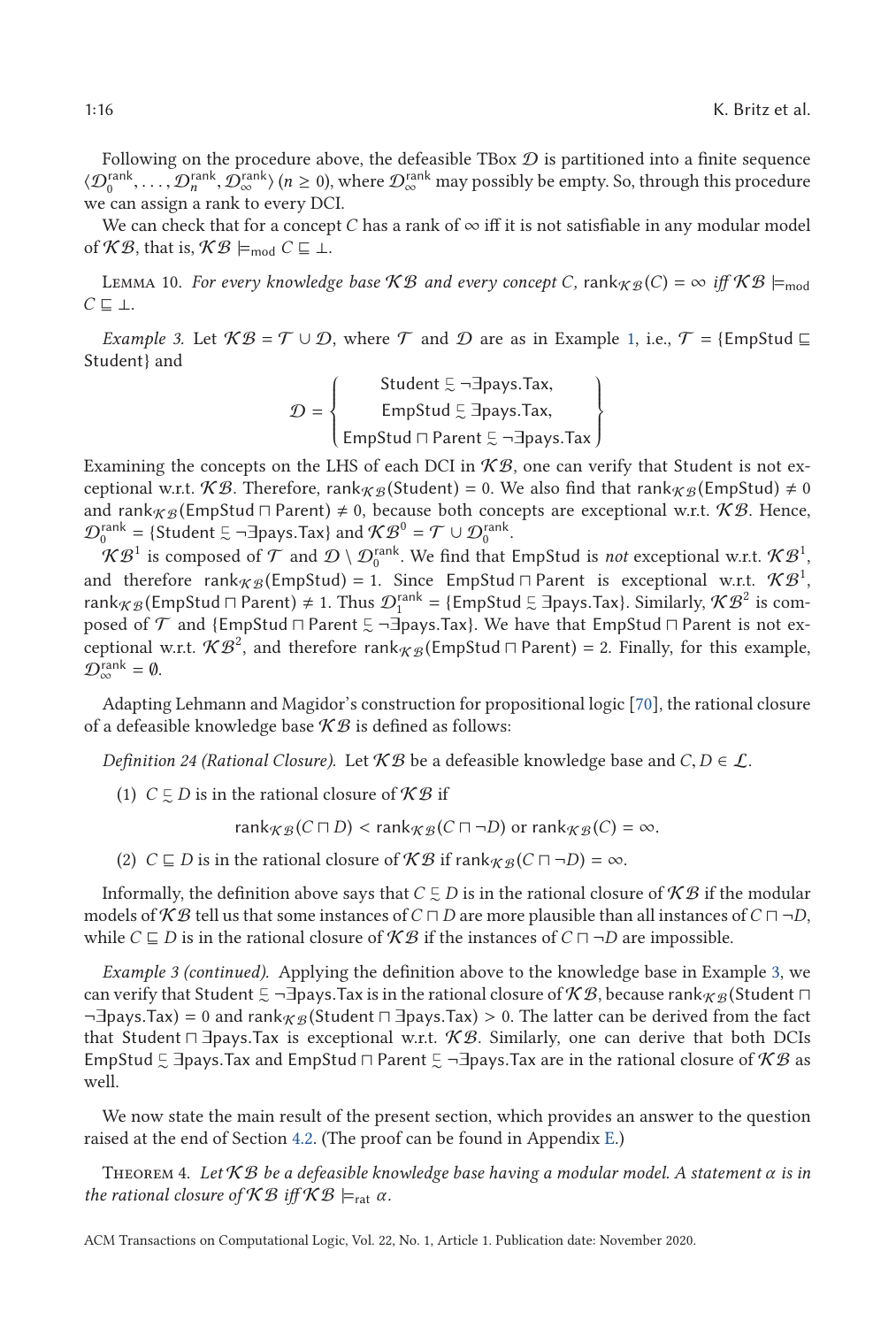<span id="page-16-0"></span>An easy corollary of this result is that rational closure preserves the equivalence between GCIs of the form *C*  $\sqsubseteq$  *D* and their defeasible counterparts (*C*  $\sqcap \neg D \subsetneq \bot$ ).

COROLLARY 3.  $C \sqsubseteq D$  is in the rational closure of a defeasible knowledge base  $\mathcal{KB}$  iff  $C \sqcap \neg D \subsetneq \bot$ *is in the restriction of the closure of*  $KB$  *under rational entailment to defeasible concept inclusions.* 

Rational entailment from a knowledge base can therefore be formulated as membership checking of the rational closure of the knowledge base. Of course, from an application-oriented point of view, this raises the question of how to compute membership of the rational closure of a knowledge base, and what is the complexity thereof. This is precisely the topic of the next section.

#### **5.2 Rational Entailment Checking**

We now present an algorithm to effectively check the rational entailment of a DCI from a defeasible knowledge base. Our algorithm is a modification of the one given by Casini and Straccia [\[45\]](#page-44-0) for defeasible  $ALC$ . Their algorithm had to be modified in two ways. First, their computation of exceptionality had to be adapted (see below). Second, their algortihm does not always give back the correct result in case  $\mathcal{D}_{\infty}^{\text{rank}} \neq \emptyset - \text{cf.}$  Item 4 in the description in Section [5.1.](#page-14-0)

Let  $KB = \mathcal{T} \cup \mathcal{D}$  be a defeasible knowledge base. The first step of the algorithm is to assign a rank to each DCI in  $\mathcal D$ . Central to this step is the exceptionality function Exceptional( $\cdot$ ), which computes the semantic notion of exceptionality of Definition [23.](#page-14-0) The function makes use of the notion of *materialisation* to reduce concept exceptionality checking to entailment checking:

*Definition 25 (Materialisation).* Let  $D$  be a set of DCIs. With  $D =_{def} \{\neg C \sqcup D \mid C \subsetneq D \in D\}$ , we denote the **materialisation** of D.

We can show that, given  $\mathcal{KB} = \mathcal{T} \cup \mathcal{D}$  and  $\mathcal{D}' \subseteq \mathcal{D}$ , if  $\mathcal{T} \models \Box \overline{\mathcal{D}'} \sqsubseteq \neg C$ , where  $\models$  denotes *classical*  $\mathcal{ALC}$  entailment, a DCI  $C \subsetneq D$  is exceptional w.r.t.  $\mathcal{T} \cup \mathcal{D}'$ , thereby justifying the use of Line 3 of function Exceptional(·). This is where our algorithm differs from that of Casini and Straccia [\[45\]](#page-44-0). Their check for exceptionality involved checking whether  $\mathcal{T} \cup {\{\top \sqsubseteq E \mid E \in \overline{\mathcal{D}'}\}}$  $\top \sqsubseteq \neg C$ . The proof of the following lemma can be found in Appendix [E.](#page-34-0)

LEMMA 11. For  $KB = T \cup D$ , if  $T \models \Box D \sqsubseteq \neg C$ , then  $C \subsetneq D$  is exceptional w.r.t.  $T \cup D$ .

Given a set of DCIs  $\mathcal{D}' \subseteq \mathcal{D}$ , Exceptional $(\mathcal{T}, \mathcal{D}')$  returns a subset  $\mathcal E$  of  $\mathcal{D}'$  such that  $\mathcal E$  is extendional weat  $\mathcal{T} \cup \mathcal{D}'$ ceptional w.r.t.  $\mathcal{T} \cup \mathcal{D}'$ .

| <b>Function</b> Exceptional( $\mathcal{T}, \mathcal{D}'$ )                                                                                                           |
|----------------------------------------------------------------------------------------------------------------------------------------------------------------------|
| <b>Input:</b> $\mathcal{T}$ and $\mathcal{D}' \subseteq \mathcal{D}$                                                                                                 |
| <b>Output:</b> $\mathcal{E} \subseteq \mathcal{D}'$ such that $\mathcal{E}$ is exceptional w.r.t. $\mathcal{T} \cup \mathcal{D}'$                                    |
| $1 \mathcal{E} \coloneqq \emptyset$ :                                                                                                                                |
| 2 foreach $C \subsetneq D \in \mathcal{D}'$ do                                                                                                                       |
|                                                                                                                                                                      |
| 3<br>$\downarrow$ if $\mathcal{T} \models \Box \overline{\mathcal{D}'} \sqsubseteq \neg C$ then<br>$\downarrow$ $\mathcal{E} := \mathcal{E} \cup \{C \subsetneq D\}$ |
| 5 return ${\cal E}$                                                                                                                                                  |

While the converse of Lemma 11 does not hold, it follows from Lemma [13](#page-21-0) below that this reduction to classical entailment checking, when applied iteratively (lines 4–14 in Algorithm ComputeRanking(·)), fully captures the semantic notion of exceptionality of Definition [23.](#page-14-0)

*Example 3 (continued).* If we feed the knowledge base in Example [3](#page-15-0) to the function Exceptional $(\cdot)$ , then we obtain the following output:

 $\mathcal{E} =$  {EmpStud  $\Xi$  ∃pays.Tax, EmpStud  $\Box$  Parent  $\Xi$  ¬∃pays.Tax}.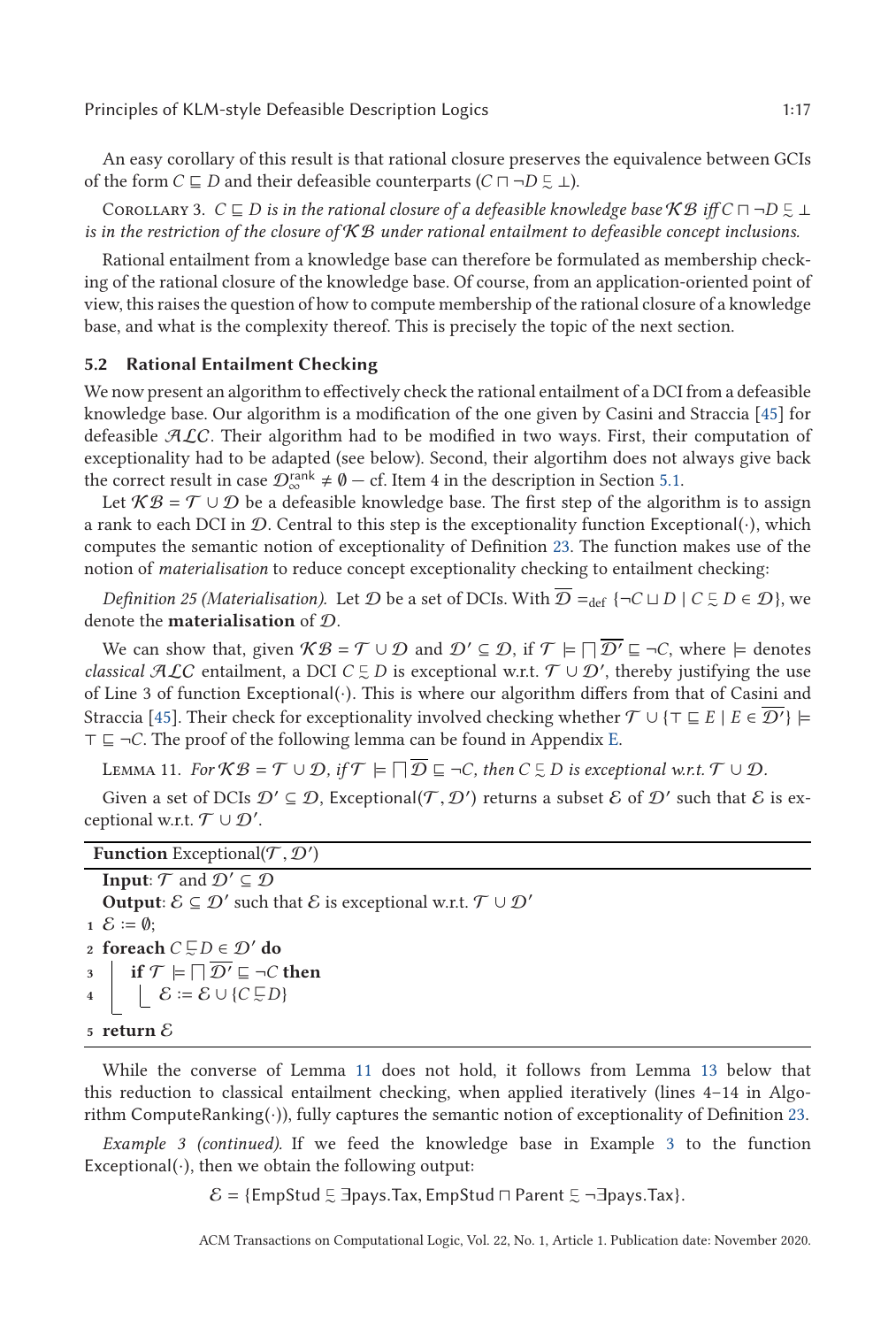This is because both concepts on the LHS of the DCIs in  $\mathcal{D}'$  are exceptional w.r.t.  $\mathcal{KB}$  in Example [3.](#page-15-0)

We now describe the overall ranking algorithm, presented in the function ComputeRanking $(\cdot)$ below. The algorithm makes a finite sequence of calls to the function Exceptional(·), starting from the knowledge base  $K\mathcal{B} = \mathcal{T} \cup \mathcal{D}$ . The algorithm terminates with a partitioning of the axioms in the DTBox, from which a ranking of axioms can easily be obtained.

**Function** ComputeRanking(KB)

```
Input: K\mathcal{B} = \mathcal{T} \cup \mathcal{D}Output: \mathcal{KB}^* = \mathcal{T}^* \cup \mathcal{D}^* and an exceptionality ranking \mathcal E\mathbf{1} \mathcal{T}^* \coloneqq \mathcal{T};2 \mathcal{D}^* \coloneqq \mathcal{D};
 3 repeat
 i \coloneqq 0;5 \mathcal{E}_0 := \mathcal{D}^*;
 6 \mathcal{E}_1 := \text{Exceptional}(\mathcal{T}^*, \mathcal{E}_0);<br>
while \mathcal{E}_{i+1} \neq \mathcal{E}_i do
  7 | while \mathcal{E}_{i+1} \neq \mathcal{E}_i do
  8 i := i + 1;9 \left\{\begin{array}{l}\mathcal{E}_{i+1} := \text{Exceptional}(\mathcal{T}^*, \mathcal{E}_i);\\ \mathcal{D}_{\infty}^* := \mathcal{E}_i; \end{array}\right.10 \mathcal{D}_{\infty}^* := \mathcal{E}_i;11 \mathcal{T}^* \coloneqq \mathcal{T}^* \cup \{ C \sqsubseteq D \mid C \sqsubseteq D \in \mathcal{D}_{\infty}^* \};\mathbf{12} \quad | \quad \mathcal{D}^* \coloneqq \mathcal{D}^* \setminus \mathcal{D}^*_\infty;13 until \mathcal{D}_{\infty}^* = \emptyset;
14 \mathcal{E} := (\mathcal{E}_0, ..., \mathcal{E}_{i-1});
15 return (\mathcal{KB}^* = \mathcal{T}^* \cup \mathcal{D}^*, \mathcal{E});
```
We initialise  $\mathcal{T}^*$  to  $\mathcal T$  and  $\mathcal D^*$  to  $\mathcal D$  (Lines 1 and 2 of ComputeRanking(·)). We then repeatedly invoke the function Exceptional(·) to obtain a sequence of sets of DCIs  $\mathcal{E}_0, \mathcal{E}_1, \ldots$ , where  $\mathcal{E}_0 = \mathcal{D}^*$ and each  $\mathcal{E}_{i+1}$  is the set of exceptional axioms in  $\mathcal{E}_i$  (Lines 4–14 of ComputeRanking(·)).

Now, let  $C_{\mathcal{D}^*} =_{def} \{C \mid C \subsetneq D \in \mathcal{D}^*\}$ , i.e.,  $C_{\mathcal{D}^*}$  is the set of all *antecedents* of DCIs in  $\mathcal{D}^*$ . The exceptionality ranking of the DCIs in  $\mathcal{D}^*$  computed by Exceptional( $\cdot$ ) makes use of  $\mathcal{T}^*, \overline{\mathcal{D}^*}$ , and  $\mathcal{C}_{\mathcal{D}^*}$ . That is, it checks, for each concept  $C\in C_{\mathcal{D}^*}$ , whether  $\mathcal{T}^*\models \Box\overline{\mathcal{D}^*}\sqsubseteq \neg C.$  In case  $C$  is exceptional, every DCI  $C \subsetneq D \in \mathcal{D}^*$  is exceptional w.r.t.  $\mathcal{KB}^* = \mathcal{T}^* \cup \mathcal{D}^*$  and is added to the set  $\mathcal{E}_1$ .

If  $\mathcal{E}_1 \neq \mathcal{E}_0$ , then we call Exceptional( $\cdot$ ) for  $\mathcal{T}^* \cup \mathcal{E}_1$ , defining the set  $\mathcal{E}_2$ , and so on. Hence, given  $\mathcal{KB}^* = \mathcal{T}^* \cup \mathcal{D}^*$ , we construct a sequence  $\mathcal{E}_0, \mathcal{E}_1, \ldots$  in the following way:

- $\mathcal{E}_0 \coloneqq \mathcal{D}^*$ ;
- $\mathcal{E}_{i+1}$  := Exceptional( $\mathcal{T}^*, \mathcal{E}_i$ ), for  $i \geq 0$ .

*Example 3 (continued).* Using the knowledge base of Example [3,](#page-15-0) we initialise  $\mathcal{T}^* = \{EmpStud \sqsubseteq$ Student} and

$$
\mathcal{D}^* = \left\{\begin{matrix} \text{Student } \Xi \neg \exists \text{pays}.\text{Tax}, \\ \text{EmpStud } \Xi \exists \text{pays}.\text{Tax}, \\ \text{EmpStud } \sqcap \text{Parent } \Xi \neg \exists \text{pays}.\text{Tax} \end{matrix}\right\}.
$$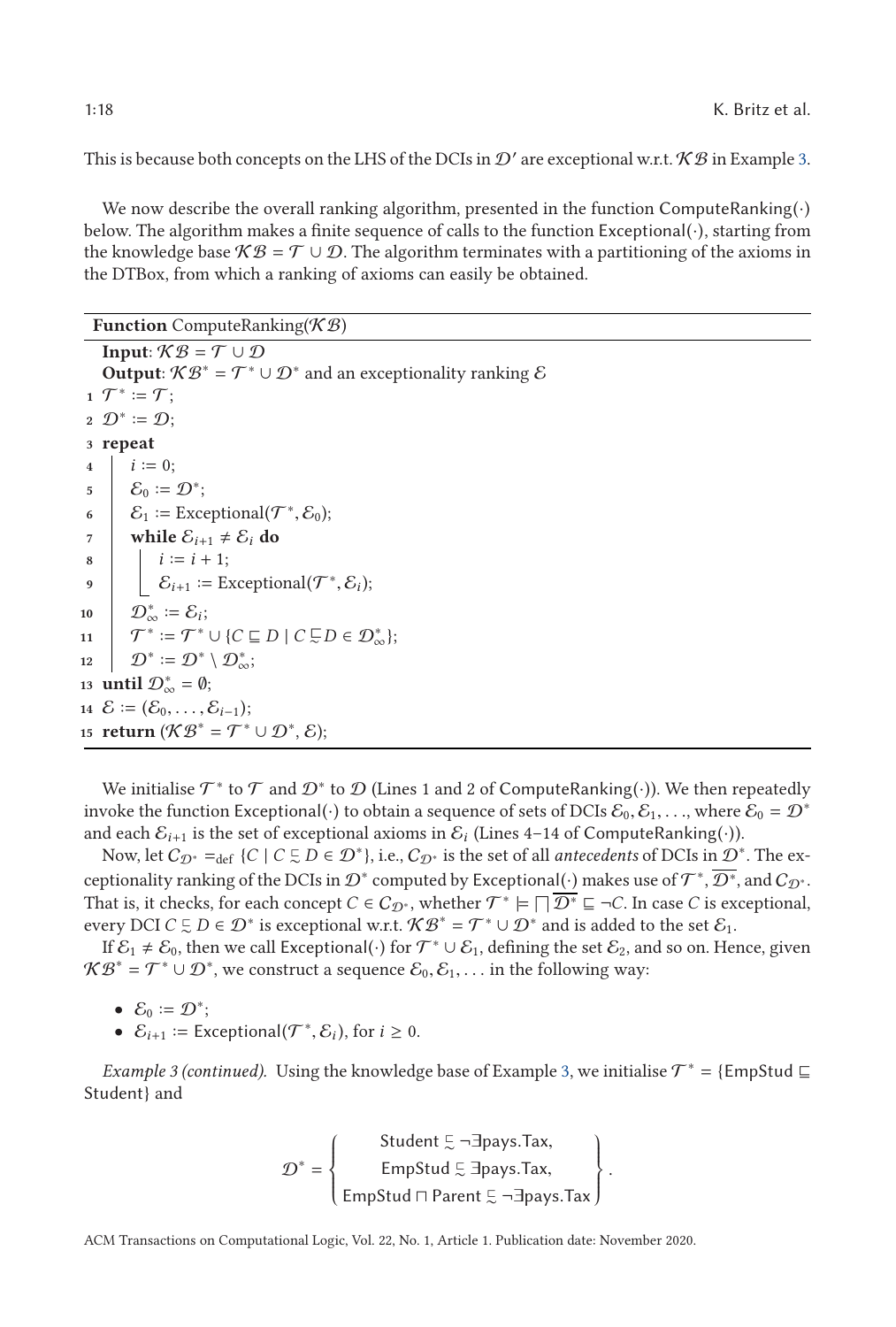<span id="page-18-0"></span>We then obtain the following exceptionality sequence:

$$
\mathcal{E}_0 = \left\{ \begin{array}{c} \text{Student } \Xi \neg \exists \text{pays}.\text{Tax,} \\ \text{EmpStud } \Xi \exists \text{pays}.\text{Tax,} \\ \text{EmpStud } \sqcap \text{Parent } \Xi \neg \exists \text{pays}.\text{Tax} \end{array} \right\},
$$
\n
$$
\mathcal{E}_1 = \left\{ \begin{array}{c} \text{EmpStud } \Xi \exists \text{pays}.\text{Tax,} \\ \text{EmpStud } \sqcap \text{Parent } \Xi \neg \exists \text{pays}.\text{Tax} \end{array} \right\},
$$
\n
$$
\mathcal{E}_2 = \{ \text{EmpStud } \sqcap \text{Parent } \Xi \neg \exists \text{pays}.\text{Tax} \}.
$$

Since  $\mathcal{D}^*$  is finite, the construction will eventually terminate with a fixed point  $\mathcal{E}_{fix}$  corresponding to Exceptional( $\mathcal{T}^*, \mathcal{E}_{fix}$ ). If this fixed point is non-empty, then the axioms in there are said to have infinite rank. We therefore set  $\mathcal{D}^*_{\infty} =_{\text{def}} \mathcal{E}_{fix}$  (Line 11 of ComputeRanking( $\cdot$ )), and the classical translations of these axioms are moved to the TBox. Hence, we redefine the knowledge base in the following way (Lines 12 and 13 of ComputeRanking $(\cdot)$ ):

•  $\mathcal{T}^* := \mathcal{T}^* \cup \{ C \sqsubseteq D \mid C \subsetneq D \in \mathcal{D}_{\infty}^* \};$ 

$$
\bullet\ \ \mathcal{D}^*\coloneqq\mathcal{D}^*\setminus\mathcal{D}_{\infty}^*.
$$

Function ComputeRanking(·) must terminate, since  $D$  is finite, and at every iteration,  $D^*$  becomes smaller (hence, we have at most  $|\mathcal{D}|$  iterations). In the end, we obtain a knowledge base  $\mathcal{KB}^* = \mathcal{T}^* \cup \mathcal{D}^*$ , which is modularly equivalent to the original knowledge base  $\mathcal{KB} = \mathcal{T} \cup \mathcal{D}$ (see Lemma [12](#page-21-0) below), in which D<sup>∗</sup> has no DCIs of infinite rank (all the classical knowledge implicit in the DTBox has been moved to the TBox). We say that such a knowledge base is in *rank normal form*.

We also obtain a final exceptionality sequence  $\mathcal{E} = (\mathcal{E}_0, \mathcal{E}_1, \ldots, \mathcal{E}_{i-1})$  (see Line 15 of the function ComputeRanking(·)). Given E, it is possible to partition the set  $\mathcal{D}^*$  into the sets  $\mathcal{D}_0,\ldots,\mathcal{D}_n$ , for some *n* =  $i - 1 ≥ 0$ :

- For every  $j, 0 \le j \le n$ ,  $\mathcal{D}_j := \mathcal{E}_j \setminus \mathcal{E}_{j+1};$
- $R := (\mathcal{D}_0, \ldots, \mathcal{D}_n).$

The sequence *R* is a partition of the DTBox according to the level of exceptionality of each defeasible inclusion in it.

*Example 3 (continued).* For  $\mathcal{KB}$  as in Example [3,](#page-15-0) we obtain the partition  $R = \{D_0, D_1, D_2\}$ , where  $\mathcal{D}_0$  = {Student  $\subseteq$  ¬ $\exists$ pays.Tax},  $\mathcal{D}_1$  = {EmpStud  $\subseteq$   $\exists$ pays.Tax} and  $\mathcal{D}_2$  = {EmpStud  $\sqcap$ Parent  $\subseteq \neg \exists$ pays.Tax}.

At this stage, we have moved all the classical information implicit the DTBox to the TBox, and ranked all the remaining DCIs, where the rank of a DCI is the index of the unique partition to which it belongs, defined as follows:

*Definition 26 (Ranking).* For every  $C, D \in \mathcal{L}$ :

- $rk(C) = \text{def } i, 0 \leq i \leq n$ , if  $\mathcal{E}_i$  is the first element in the sequence  $(\mathcal{E}_0, \ldots, \mathcal{E}_n)$  s.t.  $\mathcal{T}^* \models$  $\Box \mathcal{E}_i \sqcap C \sqsubseteq \bot$  does *not* hold;
- $rk(C) =_{def} \infty$ , if there is no such  $\mathcal{E}_i$ ;
- $rk(C \subsetneq D) =_{def} rk(C).$

*Remark 1.* For every  $i \leq j \leq n$ ,  $\models \bigcap \mathcal{E}_j \sqsubseteq \bigcap \mathcal{E}_i$ .

*Remark 2.* For every  $i < j \le n$ ,  $\mathcal{D}_i \cap \mathcal{D}_j = \emptyset$ .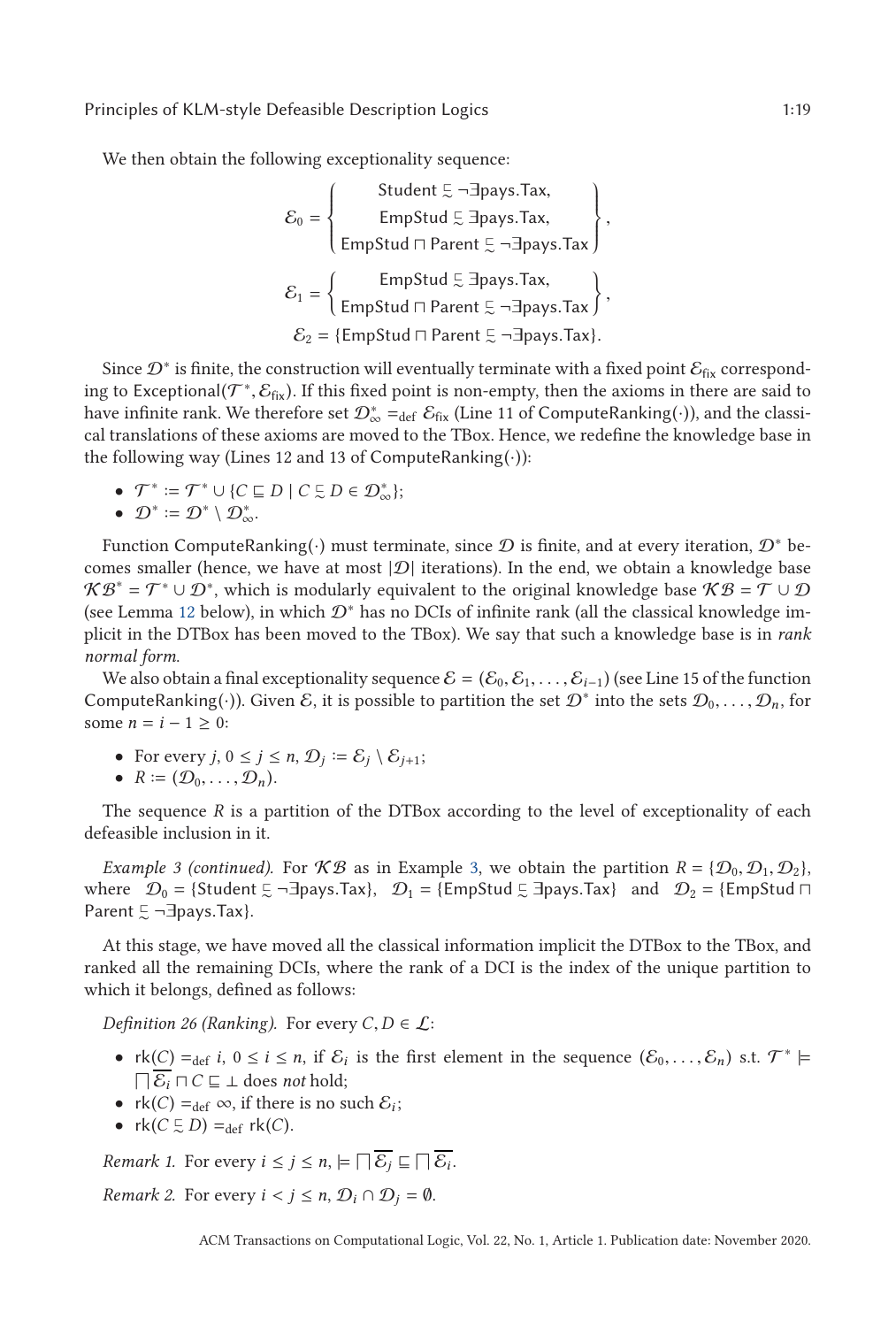To summarise, we transform our initial knowledge base  $KB = T \cup D$ , obtaining a modularly equivalent knowledge base  $\mathcal{KB}^* = \mathcal{T}^* \cup \mathcal{D}^*$  (see Lemma [12](#page-21-0) below) and a ranking of DCIs in the form of a partitioning of  $\mathcal{D}^*$ . The main difference between ComputeRanking( $\cdot$ ) and the analogous procedure by Casini and Straccia [\[45\]](#page-44-0) is the reiteration of the ranking procedure until  $\mathcal{D}^*_{\infty} = \emptyset$ (lines  $4-14$  in ComputeRanking( $\cdot$ )). While the two procedures behave identically in the case where there are no DCIs  $C \subsetneq D$  s.t. rank $_{\mathcal{KB}}(C \subsetneq D) = \infty$  in  $\mathcal{D}$ , the procedure by Casini and Straccia [\[45\]](#page-44-0) did not handle all the cases correctly in which there is classical information implicit in the DTBox. The example below shows the difference between the two procedures.

*Example 4 ([\[49\]](#page-44-0), Example 4).* Let  $KB = \langle T, D \rangle$  be an ontology with

$$
\mathcal{T} = \{ A \sqsubseteq B, \nB \sqcap D \sqsubseteq \bot \}, \n\mathcal{D} = \{ B \sqsubseteq C, \nA \sqsubseteq D, \nE \sqsubseteq \exists r.A \}.
$$

It can be verified that the execution of ComputeRanking( $K\mathcal{B}$ ) is as follows:

$$
\mathcal{T}^* = \mathcal{T}, \mathcal{D}^* = \mathcal{D},
$$
  
First iteration :  $i = 0$   $\mathcal{E}_0 = \mathcal{D}^*, \mathcal{E}_1 = \{A \subseteq D\}$   
 $i = 1$   $\mathcal{E}_2 = \{A \subseteq D\}$  (end while)  
 $\mathcal{D}_{\infty} = \mathcal{E}_2 = \{A \subseteq D\}$   
 $\mathcal{D}^* = \mathcal{D}^* \setminus \{A \subseteq D\} = \{B \subseteq C, E \subseteq \exists r.A\}$   
 $\mathcal{T}^* = \mathcal{T}^* \cup \{A \subseteq D\} = \{A \subseteq B, A \subseteq D, B \sqcap D \subseteq \bot\},$ 

Second iteration : 
$$
i = 0
$$
  $\mathcal{E}_0 = \mathcal{D}^*, \mathcal{E}_1 = \{E \subseteq \exists r.A\}$   
\n $i = 1$   $\mathcal{E}_2 = \{E \subseteq \exists r.A\}$  (end while)  
\n $\mathcal{D}_{\infty} = \mathcal{E}_2 = \{E \subseteq \exists r.A\}$   
\n $\mathcal{D}^* = \mathcal{D}^* \setminus \{E \subseteq \exists r.A\} = \{B \subseteq C\}$   
\n $\mathcal{T}^* = \mathcal{T}^* \cup \{E \subseteq \exists r.A\} = \{A \subseteq B, A \subseteq D, B \sqcap D \subseteq \bot, E \subseteq \exists r.A\},$ 

Third iteration : 
$$
i = 0
$$
  $\mathcal{E}_0 = \mathcal{D}^*, \mathcal{E}_1 = \emptyset$   
\n $i = 1$   $\mathcal{E}_2 = \emptyset$  (end while)  
\n $\mathcal{D}_{\infty} = \mathcal{E}_2$   
\n $\mathcal{D}^* = \mathcal{D}^* \setminus \emptyset = \{B \subseteq C\}$   
\n $\mathcal{T}^* = \mathcal{T}^* \cup \emptyset = \{E \sqsubseteq \exists r.A\} = \{A \sqsubseteq B, A \sqsubseteq D, B \sqcap D \sqsubseteq \bot, E \sqsubseteq \exists r.A\}$   
\n(and repeat),

for 
$$
j = 1
$$
  $\mathcal{D}_0 = \mathcal{E}_0 \setminus \mathcal{E}_1 = \{B \subsetneq C\}.$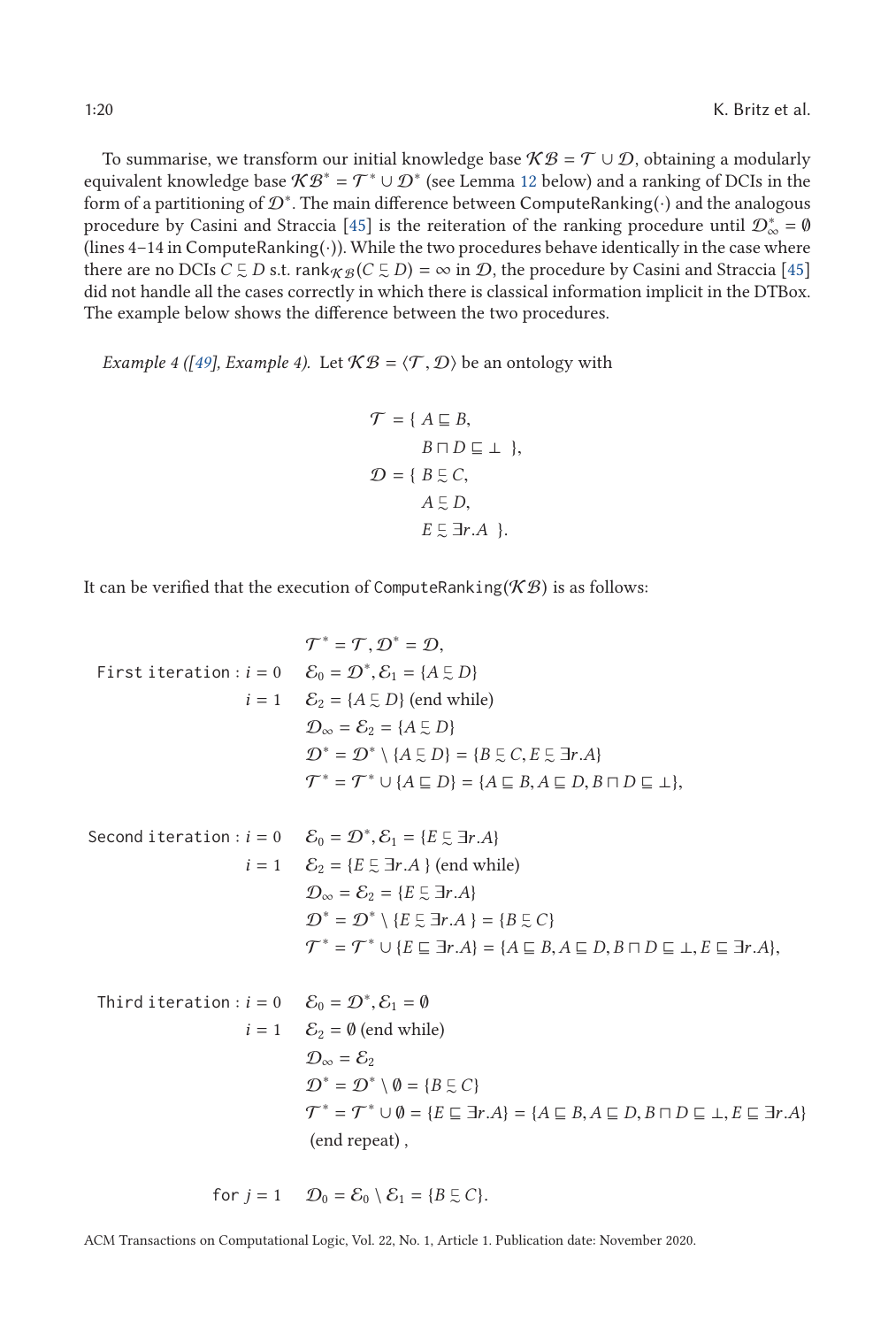<span id="page-20-0"></span>Therefore, ComputeRanking( $K\mathcal{B}$ ) terminates with

$$
\mathcal{T}^* = \{ A \sqsubseteq B, A \sqsubseteq D, B \sqcap D \sqsubseteq \bot, E \sqsubseteq \exists r.A \},\n\mathcal{D}^* = \{ B \sqsubseteq C \},\n\mathcal{D}_0 = \{ B \sqsubseteq C \}.
$$

The only defeasible axiom in  $\mathcal{D}^*$  is  $B \subseteq C$ , which has rank 0. Axioms  $A \subseteq D$  and  $E \subseteq \exists r.A$  have read and so are substituted by the classical counterparts  $A \subseteq D$  and  $E \subseteq \exists r.A$  we need rank  $\infty$  instead, and so are substituted by the classical counterparts  $A \sqsubseteq D$  and  $E \sqsubseteq \exists r.A$ ; we need to iterate the loop in lines 5–13 in procedure ComputeRanking more than once to determine such ranking values.

The reader can notice in the example above that the iteration of the exceptionality procedure in the lines 5–13 in the procedure ComputeRanking(·) was necessary because of the presence of the role *r* in the axiom  $E \subseteq \exists r.A$ ; if the axiom had the form  $E \subseteq A$ , it would have been ranked in  $\mathcal{D}_{\infty}$  at the first iteration. The decision procedure originally presented by Casini and Straccia ([45, p. 83] the first iteration. The decision procedure originally presented by Casini and Straccia ([\[45,](#page-44-0) p.83], Steps 3 and 4) lacks the iteration of the exceptionality procedure in lines 5–13: consequently it is not able to manage this kind of situations (that is, the axiom  $E \subseteq \exists r.A$  and the concept *E* would have been considered of rank 0), while in all the other cases it behaves exactly like the procedure ComputeRanking $(\cdot)$  presented here.

Our present procedure corresponds to the semantic constructions we have introduced above. in particular, Lemma [45](#page-39-0) in Appendix [E](#page-34-0) and Lemma [13](#page-21-0) below prove that the procedure here is correct w.r.t. the semantics.

Given the knowledge base  $\mathcal{KB}^* = \mathcal{T}^* \cup \mathcal{D}^*$ , we can now define the main algorithm for deciding whether a DCI  $C \subsetneq D$  is in the rational closure of  $\mathcal{KB}$ . To do that, we use the same approach as in the function Exceptional(·), that is, given  $\mathcal{KB}^* = \mathcal{T}^* \cup \mathcal{D}^*$  and our sequence of sets  $\mathcal{E}_0, \ldots, \mathcal{E}_n$ , we use the TBox  $\mathcal{T}^*$  and the sets of conjunctions of materialisations  $\Box \overline{\mathcal{E}_0}, \ldots, \Box \overline{\mathcal{E}_n}$ .

*Definition 27 (Rational Deduction).* Let  $\mathcal{KB} = \mathcal{T} \cup \mathcal{D}$  and let  $C, D \in \mathcal{L}$ . We say that  $C \subsetneq D$  is the same of  $\overline{C}$  is the same of  $\overline{C}$  is the same of  $\overline{C}$  is the same of  $\overline{C}$  is the same of **rationally deducible** from  $KB$ , denoted  $KB \rightharpoonup_{rat} C \subsetneq D$ , if  $\mathcal{T}^* \models \Box \overline{\mathcal{E}_i} \Box C \subseteq D$ , where  $\Box \overline{\mathcal{E}_i}$  is the first element of the sequence  $\overline{\big| \overline{\mathcal{E}_0}, \dots, \overline{\big| \mathcal{E}_n}$  s.t.  $\mathcal{T}^* \models \overline{\big| \mathcal{E}_i} \sqsubseteq \neg C$  does not hold. If there is no such element, then  $\mathcal{KB} \vdash_{rat} C \subsetneq D$  if  $\mathcal{T}^* \models C \sqsubseteq D$ .

Observe that  $KB \vdash_{rat} C \sqsubseteq D$  if and only if  $KB \vdash_{rat} C \sqcap \neg D \subsetneq \bot$ , i.e., if and only if  $KB \vdash_{rat} C$  $C \sqcap \neg D \sqsubseteq \bot$  (that is to say,  $\mathcal{T}^* \models C \sqsubseteq D$ ).

The algorithm corresponding to the steps above is presented in the function RationalClosure $(\cdot)$ below.

**Function** RationalClosure(K B, *α*)

**Input**:  $\mathcal{KB} = \mathcal{T} \cup \mathcal{D}$  and a query  $\alpha = C \subsetneq D$ .  $\textbf{Output:}$  true if  $\mathcal{KB} \vdash_{\text{rat}} C \subsetneq D$ , false otherwise **1**  $(KB^* = T^* \cup D^*, \mathcal{E} = (\mathcal{E}_0, ..., \mathcal{E}_n)) \coloneqq \text{ComputeRanking}(\mathcal{KB});$  $2 i := 0;$ **3 while**  $\mathcal{T}^* \models \Box \overline{\mathcal{E}_i} \sqcap C \sqsubseteq \bot$  *and*  $i \leq n$  **do**  $i \coloneqq i + 1;$  $5 \text{ if } i \leq n \text{ then}$ **6**  $\Big|$  **return**  $\mathcal{T}^*$   $\models \Box \overline{\mathcal{E}_i} \sqcap C \sqsubseteq D;$ **<sup>7</sup> else 8 | return**  $\mathcal{T}^* \models C \sqsubseteq D;$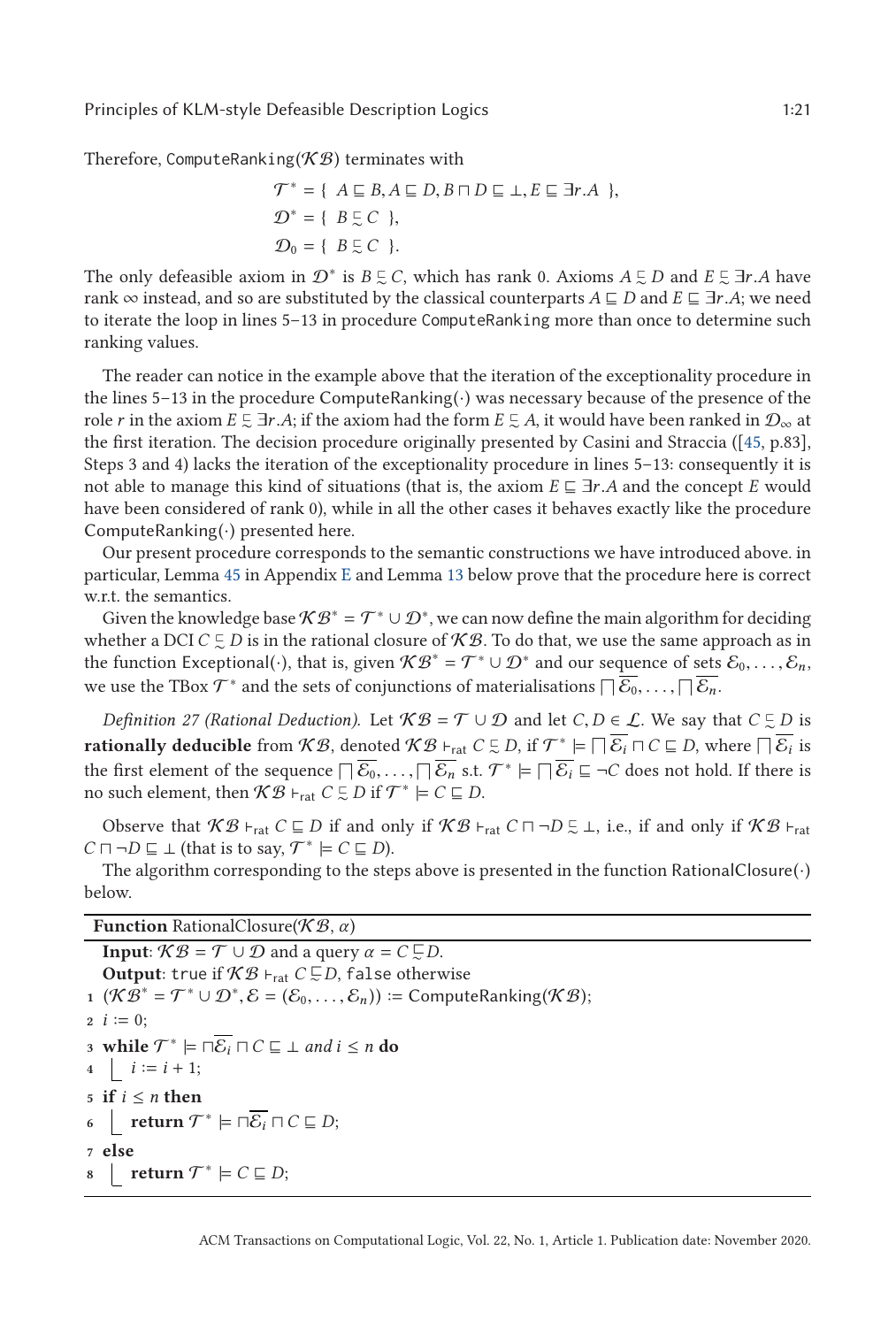<span id="page-21-0"></span>*Example 4 (continued).* Let  $KB$  be as in Example [3](#page-15-0) and assume we want to check whether the DCI EmpStud  $\lesssim$  ∃pays.Tax is in the rational closure of K B. Then, the while-loop on Line 2 of func-<br>tion BetianalClasure ( ) tarminates when  $i = 1$ , At this stage,  $\Box \overline{S} = ($  FuncStud U Jaque Tay)  $\Box$ tion RationalClosure(·) terminates when *i* = 1. At this stage,  $\Box \mathcal{E}_i$  = (¬EmpStud  $\Box$  ∃pays.Tax)  $\Box$ <br>( $\Box$ EmpStud | |  $\Box$ Payont | |  $\Box$ Payon Tay) - Civen, this, and ago, abools, that,  $\mathcal{T}^* \models \Box \overline{\mathcal{E}} \Box \overline{\$ (¬EmpStud  $\sqcup$  ¬Parent  $\sqcup$  ¬∃pays.Tax). Given this, one can check that  $\mathcal{T}^* \models \Box \overline{\mathcal{E}_i} \sqcap \mathcal{C} \sqsubseteq \bot$ <br>does not hold i.e. it is not the case that {EmpStud  $\sqsubset$  Student}  $\vdash$  (¬EmpStud  $\sqcup$  ∃pays Tax)  $\Box$ does not hold, i.e., it is not the case that {EmpStud  $\sqsubseteq$  Student}  $\models (\neg$ EmpStud  $\sqcup$  ∃pays.Tax)  $\sqcap$ <br>( $\neg$ EmpStud | |  $\neg$ Parent | |  $\neg$ Thays Tax)  $\sqcap$  EmpStud  $\sqsubset$  | - Finally, it is easy to confirm that we do (¬EmpStud  $\sqcup$  ¬Parent  $\sqcup$  ¬∃pays.Tax)  $\sqcap$  EmpStud  $\sqsubseteq$   $\bot$ . Finally, it is easy to confirm that we do<br>not have  $\mathcal{T}^* \sqcup \sqcap \overline{\mathcal{F}}$   $\sqcap$   $\subseteq$   $\cap$  is a it is not the seas that (EmpStud  $\sqcap$  Student)  $\sqcup$  ( not have  $\mathcal{T}^* \models \Box \overline{\mathcal{E}_i} \,\Box\, \mathcal{C} \sqsubseteq D,$  i.e., it is not the case that {EmpStud  $\sqsubseteq$  Student}  $\models (\neg \mathsf{EmpStud} \sqcup$ ∃pays.Tax)  $\sqcap$  (¬EmpStud ⊔ ¬Parent ⊔ ¬∃pays.Tax)  $\sqcap$  EmpStud ⊑ ∃pays.Tax.

Before we state the main theorem of this section, we need to establish the correspondence between the ranking function rank  $\mathcal{L}_B(\cdot)$  presented in Section [5.1](#page-14-0) in the construction of the rational closure of  $K\mathcal{B}$  and linked by Theorem [4](#page-15-0) to the definition of rational entailment, and the ranking function  $rk(\cdot)$  of Definition [26](#page-18-0) used in the above algorithm. We also need to establish that the normalisation of a knowledge base by our algorithm maintains modular equivalence. The proofs of the following lemmas, as well as a number of prerequisite results, are in Appendix [E.](#page-34-0)

LEMMA 12. Let  $KB = T \cup D$  and let  $KB^* = T^* \cup D^*$  be obtained from KB through func*tion* ComputeRanking(·)*. Then* K B *and* K B<sup>∗</sup> *are modularly equivalent.*

LEMMA 13. *For every defeasible knowledge base*  $KB = \mathcal{T} \cup \mathcal{D}$  *and every*  $C \in \mathcal{L}$ , rank $_{\mathcal{KB}}(C)$  = rk(*C*)*.*

Now, we can state the main theorem, which links rational entailment to rational deduction via Theorem [4.](#page-15-0) (The proof can be found in Appendix [E.](#page-34-0))

THEOREM 5. Let  $KB = \mathcal{T} \cup \mathcal{D}$  and let  $C, D \in \mathcal{L}$ . Then  $KB \vdash_{rat} C \subsetneq D$  iff  $KB \models_{rat} C \subsetneq D$ .

As an immediate consequence, we have that the function RationalClosure $(\cdot)$  is correct w.r.t. the definition of rational closure in Definition [24.](#page-15-0)

Corollary 4. *Checking rational entailment is exptime-complete.*

Hence, entailment checking for defeasible ontologies is just as hard as classical subsumption checking.

We conclude this section by noting that although rational closure is viewed as an appropriate form of defeasible reasoning, it does have its limitations, the first of which is that it does not satisfy the *presumption of independence* [\[69,](#page-45-0) Section 3.1]. To consider a wellworn example, suppose we know that birds usually fly and usually have wings, that both penguins and robins are birds, and that penguins usually do not fly. That is, we have the following knowledge base:  $\mathcal{KB} = \{\text{Bird } \in \text{Flies}, \text{Bird } \in \text{ HasWings}, \text{Penguin } \in \text{Bird}, \text{ Robin } \sqsubseteq \text{Bird} \}$ Bird, Penguin  $\lesssim$  ¬Flies}. Rational closure allows us to conclude that robins usually have wings, since they are viewed as typical birds, thereby satisfying the presumption of typicality. But with since they are viewed as typical birds, thereby satisfying the presumption of typicality. But with penguins being atypical birds, rational closure does not allow us to conclude that penguins usually have wings, thus violating the presumption of independence, which, in this context, would require the atypicality of penguins w.r.t. flying to be independent of the typicality of penguins w.r.t. having wings.

This deficiency is well-known, and there are other forms of defeasible reasoning that can overcome this, most notably lexicographic closure [\[47\]](#page-44-0), relevance closure [\[43\]](#page-44-0), and inheritance-based closure [\[46\]](#page-44-0). But note that the presumption of independence is *propositional* in nature. In fact, the DL version of lexicographic closure is essentially a lifting to the DL case of a propositional solution to the problem [\[69\]](#page-45-0).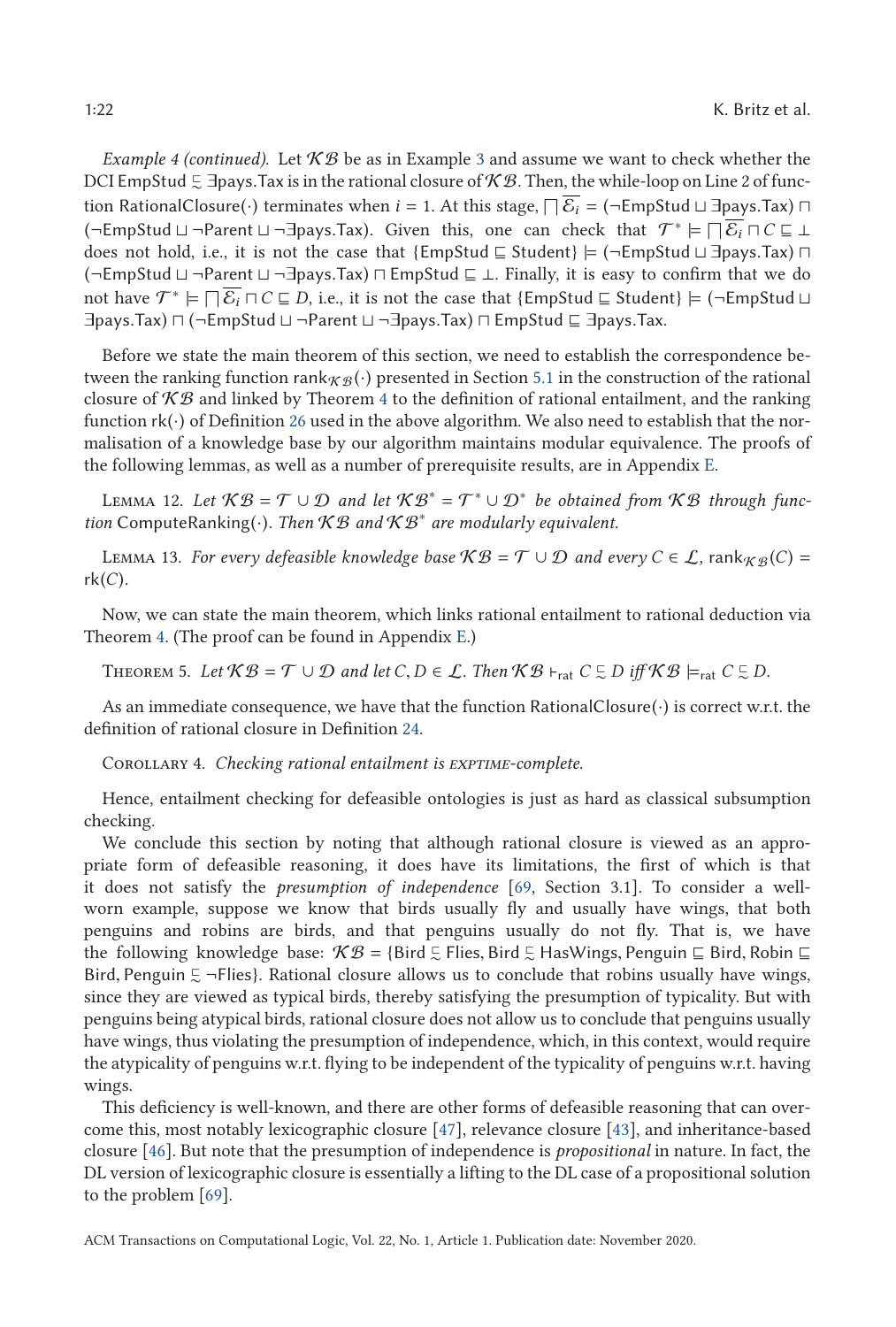<span id="page-22-0"></span>What is perhaps of more interest is the inability of rational closure to deal with defeasibility relating to the *non-propositional* aspects of descriptions logics. For example, Pensel and Turhan [\[74,](#page-45-0) [75\]](#page-45-0) have shown that rational closure across role expressions does not always support defeasible inheritance appropriately. Suppose we know that bosses are workers, do not have workers as their superiors, and are usually responsible. Furthermore, suppose we know that workers usually have bosses as their superiors. We thus have the knowledge base  $K\mathcal{B} = \{\text{Boss } \sqsubseteq \text{Worker, Boss } \sqsubseteq \text{Boss } \sqsubseteq \text{Worker, Boss } \sqsubseteq \text{Newer, Boss } \sqsubseteq \text{Newer, Boss } \sqsubseteq \text{Newer, Boss } \sqsubseteq \text{Newer, Boss } \sqsubseteq \text{Newer, Boss } \sqsubseteq \text{Newer, Boss } \sqsubseteq \text{Newer, Boss } \sqsubseteq \text{Newer, Boss } \sqsubseteq \text{Newer, Boss }$ ¬∃hasSuperior.Worker, Boss 5 Responsible, Worker 5 ∃hasSuperior.Boss}. Since workers usually<br>have bosses as their superiors, and bosses are usually responsible, one would expect to be able to have bosses as their superiors, and bosses are usually responsible, one would expect to be able to conclude that workers usually have responsible superiors. But rational closure is unable to do so. From the perspective of the algorithm for rational closure, this can be traced back to the use of materialisation (Definition [25\)](#page-16-0) when computing exceptionality, as Pensel and Turhan show. A more detailed semantic explanation for this inability is still forthcoming, though.

# **6 RELATED WORK**

In a sense, the first investigations on non-monotonic reasoning in DL-based systems date back to the work by Brewka [\[22\]](#page-43-0) and Cadoli et al. [\[40\]](#page-43-0). Other early proposals to introduce defaultstyle rules into description logics include the work by Baader and Hollunder [\[2,](#page-42-0) [3\]](#page-42-0), Padgham and Zhang [\[73\]](#page-45-0), and Straccia [\[86\]](#page-45-0), which are essentially based on Reiter's default logic [\[79\]](#page-45-0).

Quantz and Royer [\[77\]](#page-45-0) were probably the first to consider lifting the preferential approach to a DL setting. They propose a general framework for Preferential Default Description Logics (PDDL) based on an  $ALC$ -like language by introducing a version of default subsumption and proposing a preferential semantics for it. Their semantics is based on a simplified version of standard DL interpretations. They assume all domains to be finite, which means their framework is much more restrictive than ours in this aspect. They also allow for the use of object names (something we do not do), and assume that the unique-name assumption holds for object names.

They focus on a version of entailment that they refer to as preferential entailment but that is to be distinguished from the version of preferential entailment that we have presented in this article. In what follows, we shall refer to their version as *QR-preferential entailment*.

QR-preferential entailment is concerned with what ought to follow from a set of DL statements, together with a set of default subsumption statements, and is parametrised by a fixed partial order on (simplified) DL interpretations. (That is, the ordering is on the set of DL interpretations, not on the elements of their respective domains.) They prove that any QR-preferential entailment satisfies the properties of a preferential consequence relation and, with some restrictions on the partial order, satisfies rational monotonicity as well. QR-preferential entailment can therefore be viewed as something in between the notions of preferential entailment (or modular entailment) and rational entailment. It is also worth noting that although QR-preferential entailment satisfies the properties of a preferential consequence relation, Quantz and Royer do not prove that QRpreferential entailment provides a characterisation of preferential consequence in the spirit of the representation results we have shown here.

Closely related to our work is that of Giordano et al. [\[57\]](#page-44-0) who use preferential orderings on  $\Delta^I$  to define a typicality operator  $\mathbf{T}(\cdot)$  on  $\mathcal{ALC}$  concepts such that the expression  $\mathbf{T}(C) \sqsubseteq D$  corresponds to our  $C \subsetneq D$ . They provide a version of a representation result for preferential orderings in terms of properties on selection functions (functions on the power set of the domain of interpretations), but not a representation result along the lines of those we have shown here. In the same work, the authors define a tableaux calculus for computing preferential entailment that relies on KLMstyle rules. Their approach is then extended with a circumscriptive-like solution (see below), since it relies on the specification of a set of concepts for which atypical instances must be minimised [\[59\]](#page-44-0).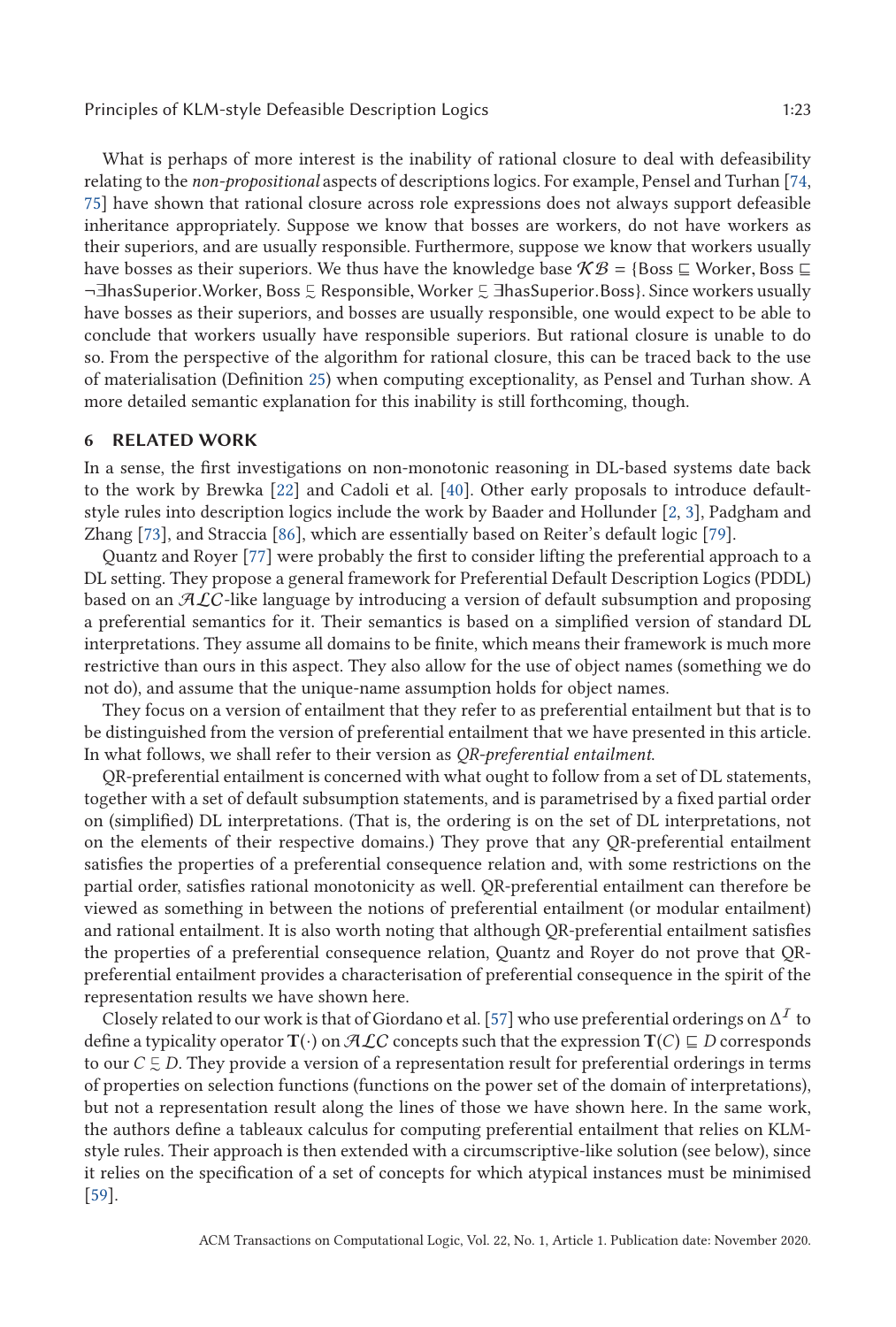Giordano and colleagues [\[60,](#page-44-0) [61\]](#page-44-0) also consider an approach that is similar, but incomparable in terms of inferential power, to the aforementioned work by considering modular orderings on  $\Delta^I$  (i.e., modular interpretations) and then employing a version of a minimal-model semantics, in which some modular interpretations are preferred over others. This is similar in intuition to rational entailment, and in fact it has been proved that our *Big Ranked Model* (Definition [21\)](#page-13-0) corresponds to the main semantic construction they propose [\[49,](#page-44-0) Proposition 30].

Regarding an algorithm for computing rational closure, Giordano et al. [\[62\]](#page-44-0) consider a different approach, with an encoding that reduces defeasible subsumption (in their phrasing of this notion) to classical subsumption in  $\mathcal{A}\mathcal{L}C$ . This encoding is the same as the one they use for reducing defeasible subsumption in  $\mathcal{S}H I \mathcal{Q}$  to classical subsumption in  $\mathcal{S}H I \mathcal{Q}$  [\[60\]](#page-44-0). More recently, they reported on a Protégé plugin based on this encoding [\[63\]](#page-44-0). Recently Bonatti has also investigated how to extend the rational closure construction to DLs that do not satisfy the *disjoint union model property* [\[12\]](#page-42-0).

Outside the family of preferential systems, there are mature proposals based on circumscription for DLs [\[9,](#page-42-0) [10,](#page-42-0) [84\]](#page-45-0). The main drawback of these approaches is the burden on the ontology engineer to make appropriate decisions related to the (circumscriptive) fixing and varying of concepts and the priority of defeasible subsumption statements. Such choices can have a major effect on the conclusions drawn from the system, and can easily lead to counter-intuitive inferences. Moreover, the use of circumscription usually implies a considerable increase in computational complexity w.r.t. the underlying monotonic entailment relation. The comparison between the present work and proposals outside the preferential family is more an issue about the pros and cons of the different kinds of non-monotonic reasoning, rather than about their DL re-formulation. As stated in the introduction, the preferential approach has a series of desirable qualities that, to our knowledge, no other approach to non-monotonic reasoning shares.

A more recent proposal is the approach by Bonatti et al. [\[8,](#page-42-0) [11\]](#page-42-0), which introduces a *normality* operator  $N(\cdot)$  on concepts. The resulting system,  $DL^N$ , is not based on the preferential approach, though, and as a consequence their closure operation does not allow defeasible subsumption to satisfy the preferential properties, but it satisfies some interesting properties on the meta-level. It also has the advantage of being computationally tractable for any tractable classical DL.

Lukasiewicz [\[71\]](#page-45-0) proposes probabilistic versions of the description logics  $\mathcal{SHTF}(\mathbf{D})$  and  $SHOLN(D)$ . As a special case of these logics, he obtains a version of a logic with defeasible subsumption with a semantics based on that of the propositional version of lexicographic closure [\[69\]](#page-45-0).

Casini and Straccia [\[45\]](#page-44-0) define a decision procedure for  $ALC$  that is a version of an algorithm for computing rational closure for the propositional case, but simply lifted to the case for description logics. As such, their proposal has a syntactic characterisation, but lacks an appropriate semantics, a deficiency that the present article comes to remedy. The semantic approach presented here can be extended also to other forms of entailment proposed by them [46[–48\]](#page-44-0). The main constructions and results in the present article have already been published in a technical report [\[23\]](#page-43-0), and here we present them in a more coherent and insightful framework. In particular, the procedures presented here have been exploited by the authors in other publications. For example, recently Casini, Straccia and Meyer have used it also to characterise a decision procedure for defeasible  $\mathcal{EL}_\perp$  [\[49\]](#page-44-0), and some initial experimental results have already been published [\[44\]](#page-44-0). An application of our algorithms in the legal framework is under development at present [\[80\]](#page-45-0).

Britz and Varzinczak [\[32,](#page-43-0) [36,](#page-43-0) [37\]](#page-43-0) explore the notion of *defeasible modalities*, with which defeasible effects of actions, defeasible knowledge, obligations and others can be formalised and given an intuitive preferential semantics. The approach followed there only considers preferential entailment, but the semantic constructions are similar. This was extended [\[25\]](#page-43-0) to a notion of *defeasible*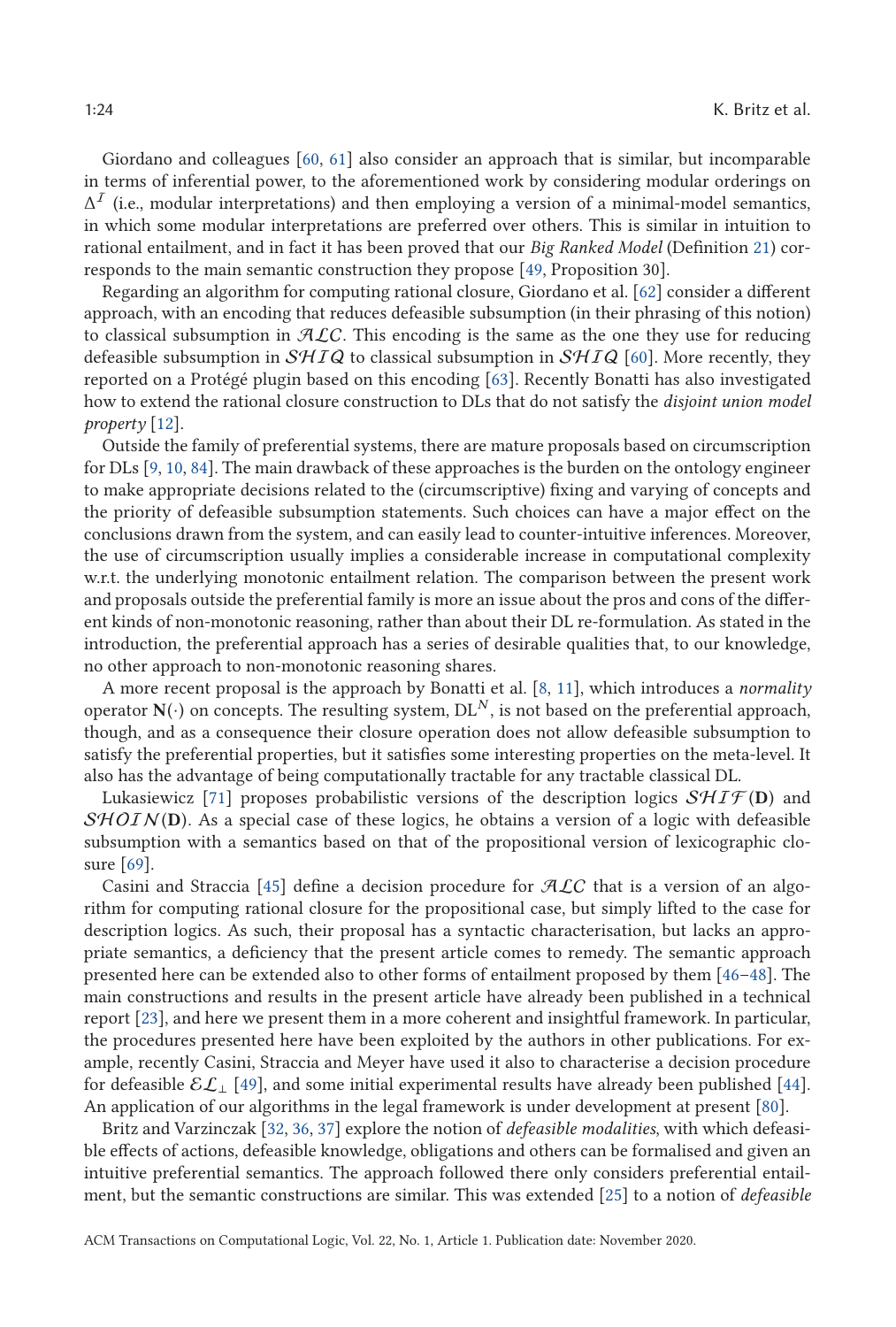*role restrictions* in a DL setting. The idea comprises extending the language of  $ALC$  with an additional construct  $\forall$ . The semantics of a concept  $\forall r.C =_{def} \{x \in \Delta^{\mathcal{P}} \mid \min_{\prec \mathcal{P}} r^{\mathcal{P}}(x) \subseteq C^{\mathcal{P}}\}$  is then given by all objects of  $\Delta^{\mathcal{P}}$  such that all of their *minimal* r-related objects are *C*-insta given by all objects of  $\Delta^{\mathcal{P}}$  such that all of their *minimal r*-related objects are *C*-instances. This is useful in situations where certain classical concept descriptions may be too strong.

Recently, Britz and Varzinczak have lifted the preferential semantics to also allow for orderings on role-interpretations [\[33,](#page-43-0) [35\]](#page-43-0) that, in turn, induce multi-orderings on objects of the domain [\[34,](#page-43-0) [38,](#page-43-0) [39\]](#page-43-0). The latter give us the handle needed to introduce a notion of *context* in defeasible subsumption relations making typicality a relativised construct. The former provides a semantics for defeasible role inclusions of the form  $r \leq s$  and for defeasible role assertions such as "*r* is usually transitive", "*r* and *s* are usually disjoint", as well as others.

Another recent proposal that uses contextual reasoning to cope with defeasibility has been developed by Bozzato and others [\[19,](#page-42-0) [20\]](#page-42-0), extending with an overriding mechanism the *Contextualized Knowledge Repository (CKR) framework* [\[21\]](#page-43-0).

Finally, there is the recent work of Pensel and Turhan [\[74,](#page-45-0) [75\]](#page-45-0) mentioned in Section [5.2,](#page-16-0) the aim of which is to extend both rational closure and relevant closure with defeasible inheritance across role expressions in the description logic  $\mathcal{EL}_\perp$ . With their work being restricted to  $\mathcal{EL}_\perp$ , the semantics they propose is based on a form of canonical model similar to those frequently used for the  $\mathcal{EL}$  family of DLs, and is therefore quite different from ours. A detailed comparison of their semantics with the one we provide in this article is left as future work.

### **7 CONCLUDING REMARKS**

The main contributions of the work reported in the present article can be summarised as follows:

- (1) The analysis of a simple and intuitive semantics for defeasible subsumption in description logics that is general enough to constitute the core framework within which to investigate non-monotonic extensions of DLs;
- (2) A characterisation of preferential and rational subsumption relations, with the respective representation results, evidencing the fact that our semantic constructions are appropriate;
- (3) An investigation of what an appropriate notion of entailment in a defeasible DL context means and the analysis of a suitable candidate, namely, rational entailment, and
- (4) The formal connection between rational entailment, the notion of rational closure and an algorithm for its computation.

With regard to point (4) above, the main advantages of our approach are as follows: (*i*) it relies completely on classical entailment, i.e., entailment checking over defeasible ontologies can be reduced to a number of classical entailment checks over a rewritten ontology; (*ii*) it has computational complexity that is no worse than that of entailment checking in the classical underlying DL; and *(iii)* it is easily implementable, e.g., as a Protégé plugin,<sup>3</sup> of which the performance has been shown to scale well in practice [\[44\]](#page-44-0). In a companion paper [\[24\]](#page-43-0), the framework described here is extended to include ABox reasoning, with more extensive experimental results confirming the initial promising results on scalability.

In Section [3.2,](#page-6-0) we briefly presented three properties involving quantifiers that are satisfied by preferential subsumption relations. For future work, we are interested in a more detailed study of properties involving quantifiers that are not satisfied by preferential subsumption relations (or not

[<sup>3</sup>https://github.com/kodymoodley/defeasibleinferenceplatform.](https://github.com/kodymoodley/defeasibleinferenceplatform)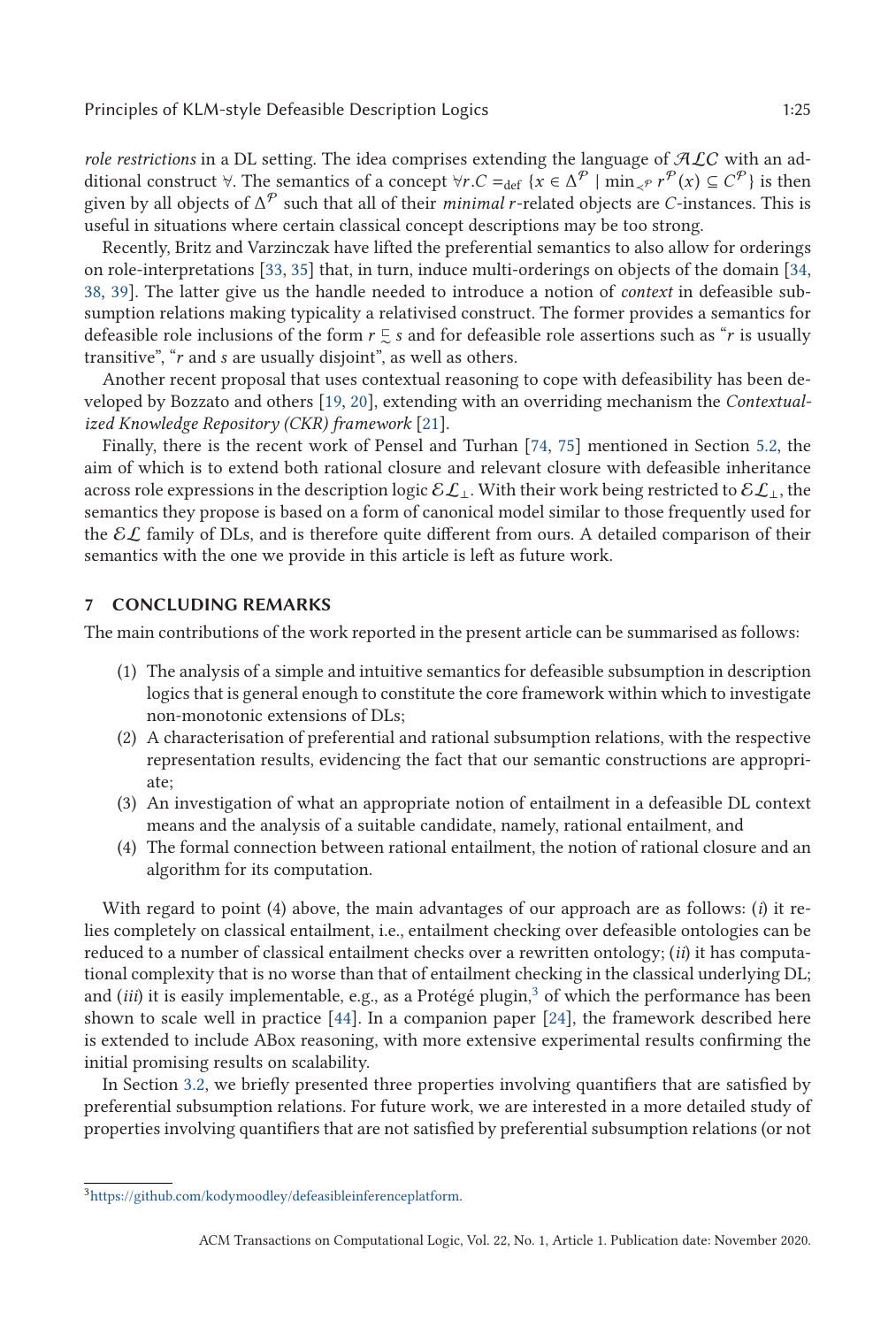<span id="page-25-0"></span>satisfied by rational subsumption relations), such as (∀Or):

$$
(\forall Or)\ \frac{\forall r.C \subseteq E,\ \forall r.D \subseteq E}{\forall r.(C \sqcup D) \subseteq E}.
$$

<sup>∀</sup>*r*.(*<sup>C</sup> <sup>D</sup>*) -Further topics for future research include the full integration of notions such as *typicality* for both concepts and roles [13[–16,](#page-42-0) [57,](#page-44-0) [59,](#page-44-0) [87\]](#page-45-0) and role-based defeasible constructors [\[33,](#page-43-0) [35,](#page-43-0) [38,](#page-43-0) [39\]](#page-43-0) with the work presented here. The semantic constructions are compatible, but the rational entailment checking procedure of Section [5.2](#page-16-0) would need to be generalised to deal with the additional defeasible constructs. Another avenue for future exploration is the study of belief revision for DLs via our results for rationality, somewhat mimicking the well-known connection between belief revision and rational consequence in the propositional case [\[41,](#page-43-0) [42,](#page-43-0) [53\]](#page-44-0), thereby pushing the frontiers of theory change in logics that are more expressive than the propositional one.

#### **APPENDICES**

## **PROOFS OF LEMMAS IN SECTION [3.2](#page-6-0)**

**NB**: The results marked (∗) are introduced here in the Appendix, while they are omitted in the main text.

LEMMA 2. *For every preferential interpretation*  $\mathcal{P}$ *, and every C*, *D* ∈ *L*,  $\mathcal{P}$   $\Vdash$  *C* ⊑ *D if and only if*  $\Vdash$  *C* □ ¬ *D* □  $\vdash$  $P \Vdash C \sqcap \neg D \subsetneq \bot.$ 

Proof. From left to right,  $\mathcal{P} \Vdash C \sqsubseteq D$  implies, by Lemma [1,](#page-8-0) that  $(C \sqcap \neg D)^{\mathcal{P}} = \emptyset$ . The latter implies that, for every concept  $E, \mathcal{P} \Vdash C \sqcap \neg D \subsetneq E$ , and, as a particular case,  $\mathcal{P} \Vdash C \sqcap \neg D \subsetneq \bot$ . From right to left, if it is not the case that  $P \Vdash C \sqsubseteq D$ , then  $(C \sqcap \neg D)^P \neq \emptyset$ . Let *x* be an object in  $\min_{\prec P} (C \sqcap \neg D)^\mathcal{P}$ : for  $\mathcal{P} \Vdash C \sqcap \neg D \subsetneq \bot$ , we should have also  $x \in \bot^\mathcal{P}$ , which is a contradiction.  $\Box$ 

*Definition 28 (Disjoint-Union Preferential Interpretation).* Let *S* be a countable set and let  $\mathcal{P}$  =  ${\{\mathcal{P}_s = \langle \Delta^{\mathcal{P}_s}, \cdot^{\mathcal{P}_s}, \prec^{\mathcal{P}_s} \rangle \mid s \in S\}}$  be a collection of preferential interpretations. The **disjoint union**<br>of  $\mathcal{P}$  is a tuple  $\mathcal{U} = \{(\mathcal{M}^{\mathcal{U}}, \mathcal{U}^{\mathcal{U}})\}$  where: **of**  $\mathscr P$  is a tuple  $\mathcal U =_{\text{def}} \langle \Delta^{\mathcal U}, \cdot^{\mathcal U}, \prec^{\mathcal U} \rangle$  where:

- $\Delta$ <sup>U</sup> = def {(*x*, *s*) | *x*  $\in$   $\Delta$ <sup>*Ps*</sup> and *s*  $\in$  *S*};
- $A^{\mathcal{U}} = \text{def } \{ (x, s) \mid x \in A^{\mathcal{P}_s} \text{ and } s \in S \}$ , for every  $A \in \mathbb{C}$ ;
- $r^{\mathcal{U}} = \text{det} \{((x, s), (y, s)) \mid (x, y) \in r^{\mathcal{P}_s} \text{ and } s \in S\}$ , for every  $r \in \mathbb{R}$ ;
- $\prec^{\mathcal{U}} =$ def {((*x*, *s*), (*y*, *s*)) | (*x*, *y*)  $\in \prec^{\mathcal{P}_s}$  and  $s \in S$  }.

Lemma 14 (∗). *Let S and* P *be as in Definition 28 and let* U *be the latter's disjoint union. For every*  $C \in \mathcal{L}$ *, every*  $s \in S$ *, and every*  $x \in \Delta^{\mathcal{P}_s}$ *,*  $x \in C^{\mathcal{P}_s}$  *if and only if*  $(x, s) \in C^{\mathcal{U}}$ *.* 

Proof. For every  $s \in S$ , define  $E_s =_{def} \{(x, (x, s)) \mid x \in \Delta^{\mathcal{P}_s}\}\)$ . We can easily show that  $E_s$  is a preferential bisimulation [\[37\]](#page-43-0) between  $P_s$  and  $U$ . The lemma is then proved by induction on the structure of concepts in the usual way [\[4\]](#page-42-0).  $\Box$ 

It is easy to see that the following result also holds:

Lemma 15 (∗). *Let S and* P *be as in Definition 28 and let* U *be the latter's disjoint union. For*  $e^{i\varphi}$   $C \in \mathcal{L}$ ,  $e^{i\varphi}$ ,  $s \in S$ , and  $e^{i\varphi}$ ,  $x \in \Delta^{\mathcal{P}_s}$ ,  $x \in \min_{\mathcal{P}_s} C^{\mathcal{P}_s}$  *if and only if*  $(x, s) \in \min_{\mathcal{P}_s} C^{\mathcal{U}}$ .

Lemma 3. *Preferential interpretations are closed under disjoint union.*

Proof. Let  $KB$  be a defeasible knowledge base, let *S* and  $\mathscr P$  be as in Definition 28 and such that  $\mathcal{P}_s \Vdash \mathcal{KB}$ , for every  $\mathcal{P}_s \in \mathscr{P}$ , and let  $\mathcal U$  be the disjoint union of the models in  $\mathscr P.$  We have to show that  $\mathcal{U} \Vdash \mathcal{KB}$ . Assume that we do not have  $\mathcal{U} \Vdash \mathcal{KB}$ . Then there must be a DCI  $C \subsetneq D \in \mathcal{KB}$ (recall Lemma [2\)](#page-8-0) and an object  $(x, s) \in \Delta^U$  such that  $(x, s) \in \min_{x \in U} C^U$  but  $(x, s) \notin D^U$ . From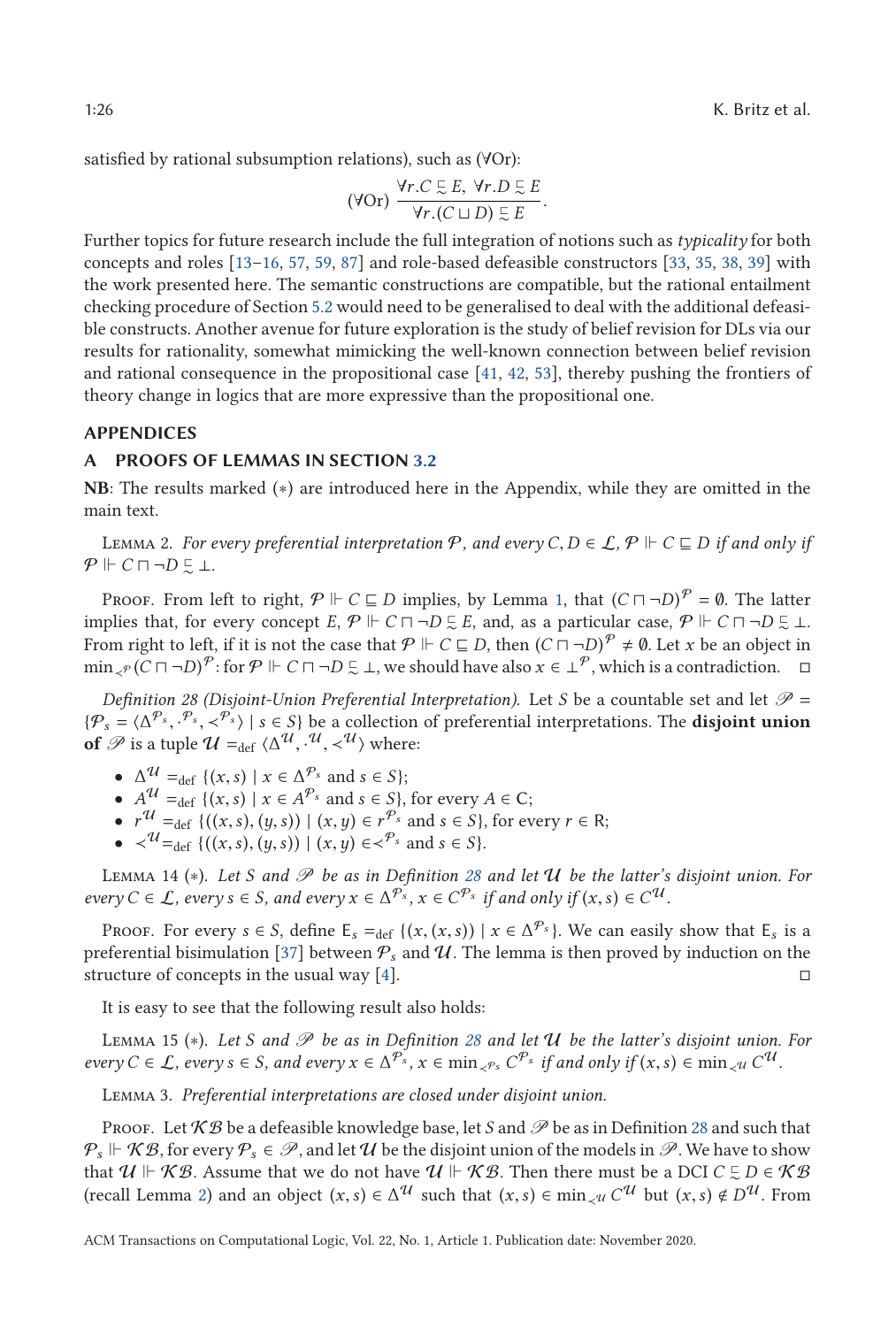<span id="page-26-0"></span>Lemmas [14](#page-25-0) and [15](#page-25-0) above, it follows that  $x \in \min_{\mathcal{S} \in \mathcal{S}} C^{p_s}$  and  $x \notin D^{p_s}$ , and therefore, we do not have  $\mathcal{P}_s \Vdash C \subsetneq D$ . Hence, it is not the case that  $\mathcal{P}_s \Vdash \mathcal{KB}$ , which contradicts our assumption.  $\Box$ 

# **B PROOF OF THEOREM [1](#page-8-0)**

Theorem 1 (Representation Result for Preferential Subsumption). *A defeasible subsump*tion relation  $\subseteq \subseteq \mathcal{L} \times \mathcal{L}$  is preferential if and only if there is a preferential interpretation  $\mathcal{P}$  such *that*  $\leq p = \leq$ .

# **B.1 If Part**

We show that  $\subseteq \varphi$  is preferential for every preferential interpretation  $\mathcal{P} = \langle \Delta^{\mathcal{P}}, \cdot^{\mathcal{P}}, \prec^{\mathcal{P}} \rangle$ .

(Ref): Let  $x \in \Delta^{\mathcal{P}}$  be such that  $x \in \min_{\prec^{\mathcal{P}}} C^{\mathcal{P}}$ . Then clearly  $x \in C^{\mathcal{P}}$ , and therefore  $\mathcal{P} \Vdash C \subsetneq C$ . Hence,  $C \subsetneq \mathcal{P}C$ .

(LLE): Assume that  $C \subsetneq \rho E$  and  $P \Vdash C \equiv D$ . Then  $P \Vdash C \subsetneq E$ , which means  $\min_{\lambda} P C^P \subseteq E^P$ . Since  $P$   $\Vdash$  *C* ≡ *D*, i.e.,  $C^P = D^P$ , we have  $\min_{\prec P} C^P = \min_{\prec P} D^P$ . Hence,  $\min_{\prec P} D^P \subseteq E^P$ , and therefore  $P \Vdash D \subsetneq E$ , from which follows  $D \subsetneq \varphi E$ .

(And): Assume we have both  $C \subseteq \mathcal{P}D$  and  $C \subseteq \mathcal{P}E$ . Then  $\mathcal{P} \Vdash C \subseteq D$  and  $\mathcal{P} \Vdash C \subseteq E$ , i.e.,  $\min_{\mathcal{S}^P} C^P \subseteq D^P$  and  $\min_{\mathcal{S}^P} C^P \subseteq E^P$ , and then  $\min_{\mathcal{S}^P} C^P \subseteq D^P \cap E^P$ , from which follows  $\min_{\prec P} C^P \subseteq (D \sqcap E)^P$ . Hence,  $P \Vdash C \subsetneq D \sqcap E$ , and therefore  $C \subsetneq \varphi D \sqcap E$ .

(Or): Assume we have both  $C \subsetneq_{\mathcal{P}} E$  and  $D \subsetneq_{\mathcal{P}} E$ . Let  $x \in \min_{\mathcal{P}} (C \sqcup D)^{\mathcal{P}}$ . Then *x* is minimal in *C*<sup> $P$ </sup> ∪ *D*<sup> $P$ </sup>, and therefore either *x* ∈ min<sub>≺</sub> $\varphi$  *C*<sup> $P$ </sup> or *x* ∈ min<sub>≺</sub> $\varphi$  *D*<sup> $P$ </sup>. In either case *x* ∈ *E*<sup> $P$ </sup>. Hence,  $P$   $\Vdash$  $C \sqcup D \subsetneq E$ , and therefore  $C \sqcup D \subsetneq \varphi E$ .

(RW): Assume we have both  $C \subseteq \mathcal{P}D$  and  $\mathcal{P} \Vdash D \sqsubseteq E$ . Then  $\mathcal{P} \Vdash C \subseteq D$ , i.e.,  $\min_{\prec \mathcal{P}} C^{\mathcal{P}} \subseteq D^{\mathcal{P}}$ , and  $D^{\mathcal{P}} \subseteq E^{\mathcal{P}}$ . Hence,  $\min_{\prec^{\mathcal{P}}} C^{\mathcal{P}} \subseteq E^{\mathcal{P}}$  and then  $\mathcal{P} \Vdash C \subseteq E$ . Therefore,  $C \subseteq \mathcal{P}E$ .

(CM): Assume we have both  $C \subsetneq \mathcal{P}D$  and  $C \subsetneq \mathcal{P}E$ . Then  $\mathcal{P} \Vdash C \subsetneq D$  and  $\mathcal{P} \Vdash C \subsetneq E$ , and there- $\text{for } \min_{\prec^{\mathcal{P}}} C^{\mathcal{P}} \subseteq D^{\mathcal{P}} \text{ and } \min_{\prec^{\mathcal{P}}} C^{\mathcal{P}} \subseteq E^{\mathcal{P}}.$  Let  $x \in \min_{\prec^{\mathcal{P}}} (C \sqcap D)^{\mathcal{P}}.$  We show that  $x \in \min_{\prec^{\mathcal{P}}} C^{\mathcal{P}}.$ Suppose this is not the case. Since  $\prec^{\mathcal{P}}$  is smooth, there must be  $x' \in \min_{\prec^{\mathcal{P}}} C^{\mathcal{P}}$  such that  $x' \prec^{\mathcal{P}} x$ . Because  $P \Vdash C \subsetneq D$ ,  $x' \in D^P$ , and then  $x' \in C^P \cap D^P$ , i.e.,  $x' \in (C \cap D)^P$ . From this and  $x' \prec^P x$ it follows that *x* is not minimal in  $(C \sqcap D)^{\mathcal{P}}$ , which is a contradiction. Hence,  $x \in \min_{\prec \mathcal{P}} C^{\mathcal{P}}$ . From this and  $\min_{\prec P} C^{\mathcal{P}} \subseteq E^{\mathcal{P}}$ , it follows that  $x \in E^{\mathcal{P}}$ . Hence,  $\mathcal{P} \Vdash C \sqcap D \subsetneq E$ , and therefore  $C \sqcap D \subsetneq \mathcal{P}E$ .

# **B.2 Only-if Part**

**NB**: The results marked (∗) are introduced here in the Appendix, while they are omitted in the main text.

Let  $\zeta \subseteq \mathcal{L} \times \mathcal{L}$  be a preferential subsumption relation. We shall construct a preferential interpretation  $P$  such that  $\subseteq \varphi =_{def} \{ (C, D) \mid P \Vdash C \subseteq D \} = \subseteq$ .

*Definition 29.* Let  $\mathcal{U} =_{def} \{ (I, x) | I = \langle \Delta^I, \cdot^I \rangle \text{ and } x \in \Delta^I \}.$ 

Intuitively, U denotes the *universe* of objects in the context of their respective DL interpretations, i.e.,  $\mathcal U$  is a set of first-order interpretations.

*Definition 30.* A pair  $(I, x) \in \mathcal{U}$  is **normal** for  $C \in \mathcal{L}$  if for every  $D \in \mathcal{L}$  such that  $C \subsetneq D$ , we we  $\subset \mathbb{R}^I$ have  $x \in D^{\mathcal{I}}$ .

LEMMA 16 (\*). Let  $\subseteq \subseteq L \times L$  satisfy (Ref), (RW) and (And), and let *C*, *D* ∈ *L*. Then all nor-<br>al (*T* x) for *C* satisfy *D* if and only if *C* ⊏ *D mal*  $(I, x)$  *for*  $C$  *satisfy*  $D$  *if and only if*  $C \subseteq D$ *.*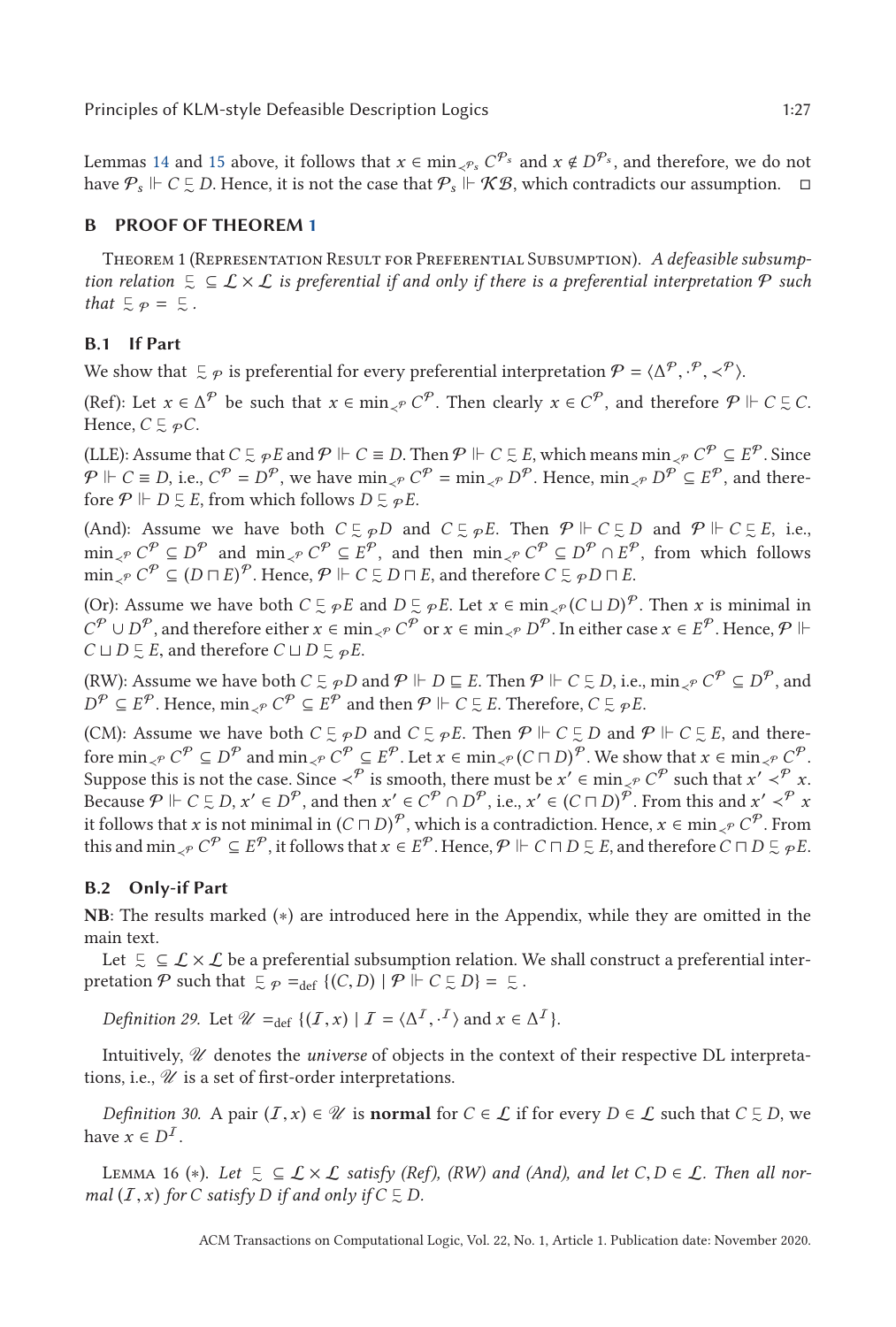<span id="page-27-0"></span>PROOF. The if part follows from the definition of normality above. For the only-if part, assume we do not have  $C \subseteq D$ . We build a pair  $(I, x)$  that is normal for *C* but that does not satisfy *D*.<br>Let  $\Gamma = (I - D) \cup (E \subseteq L \cup C \subseteq E)$  All we need to do is show that there is  $(I, x)$  such that  $x \in E^I$ Let  $\Gamma =_{def} \{-D\} \cup \{E \in \mathcal{L} \mid C \subsetneq E\}$ . All we need to do is show that there is  $(I, x)$  such that  $x \in F^I$ <br>for every  $E \in \Gamma$ . Suppose this is not the case. Then by compactness there evists a finite  $\Gamma' \subset \Gamma$  such for every  $F \in \Gamma$ . Suppose this is not the case. Then by compactness there exists a finite  $\Gamma' \subseteq \Gamma$  such that  $\models \prod_{F \in \Gamma'} F \sqsubseteq D$ . From this follows  $\models \top \sqsubseteq \neg \prod_{F \in \Gamma'} F \sqcup D$ , and, in particular, we have  $\models C \sqsubseteq$  $\neg\bigcap_{F\in\Gamma'} F\sqcup D$ . Now from (Ref), we have *C*  $\subseteq$  *C*. From this,  $\models C ⊆ \neg\bigcap_{F\in\Gamma'} F\sqcup D$ , and (RW) we get  $C \subsetneq (-\prod_{F \in \Gamma'} F \sqcup D)$ . But, we also have  $C \subsetneq \prod_{F \in \Gamma'} F$  by the (And) rule, and then by applying (And), once more we derive  $C \subsetneq \prod_{F \in \Gamma'} F \cap (\neg \prod_{F \in \Gamma'} F \sqcup D)$ . From this and (RW), we conclude  $C \subsetneq D$ , from which we derive a contradiction.

L $_{\rm EMMA}$  17 ( $*$ ). If  $\lneq$  is preferential, then the following rule holds:

$$
\frac{C \sqcup D \subsetneq C, D \sqcup E \subsetneq D}{C \sqcup E \subsetneq C}.
$$

Proof. The proof is analogous to that by Kraus et al. [\[67,](#page-45-0) Lemma 22].

*Definition 31.* Let  $C, D \in \mathcal{L}$ .  $C \leq D$  if  $C \sqcup D \subsetneq C$ .

LEMMA 18 ( $\diamond$ ). If  $\subseteq$  *is preferential, then* ≤ *is reflexive and transitive.* 

Proof. From (Ref), we have  $C \subsetneq C$ . This and (LLE) gives us  $C \sqcup C \subsetneq C$ , therefore, we have  $C \leq C$ and  $≤$  is reflexive. Transitivity follows from Lemma 17.  $□$ 

 $\textsc{Lemma 19}$  (\*). If  $\mathfrak{S}$  is preferential, then the following rule holds:

$$
\frac{C \sqcup D \subsetneq C, \ D \subsetneq E}{C \subsetneq \neg D \sqcup E}.
$$

PROOF. The proof is analogous to that by Kraus et al. [\[67,](#page-45-0) Lemma 5.5].  $\Box$ 

LEMMA 20 (\*). *If*  $C \leq D$  *and*  $(I, x)$  *is normal for*  $C$ *, and*  $x \in D^I$ *, then*  $(I, x)$  *is normal for*  $D$ *.* 

Proof. From  $C \leq D$ , we get  $C \sqcup D \subsetneq C$ . Assume that  $D \subsetneq E$  is the case. Then by Lemma 19, we have  $C \subseteq \neg D \sqcup E$ . Since  $(I, x)$  is normal for *C*, we have  $x \in (\neg D \sqcup E)^{I}$ . Given that  $x \in D^{I}$ , we must have  $x \in E^{I}$ must have  $x \in E^I$ .

LEMMA 21  $(*)$ . If  $\subseteq$  is preferential, then the following rule holds:

$$
\frac{C \sqcup D \subsetneq C, D \sqcup E \subsetneq D}{C \subsetneq \neg E \sqcup D}.
$$

PROOF. The proof is analogous to that by Kraus et al. [\[67,](#page-45-0) Lemma 5.5].  $\Box$ 

LEMMA 22 (∗). *If*  $C \le D \le E$  *and*  $(I, x)$  *is normal for C, and*  $x \in E^I$ *, then*  $(I, x)$  *is normal for D.* 

Proof. By Lemma 20, it is enough to show that  $x \in D^{\mathcal{I}}$ . By Lemma 21, we have  $C \subsetneq \neg E \sqcup D$ . Since (*I*, *x*) is normal for *C* and  $x \in E^I$ , then we must have  $x \in D^I$ . □

We now construct a preferential interpretation as in Definition [5.](#page-6-0)

Let  $C_{\perp} =_{def} \{C \mid C \subseteq \perp\}$  and let  $\mathcal{I} =_{def} \{T = \langle \Delta^I, \cdot^I \rangle \mid C^I = \emptyset \text{ for all } C \in C_{\perp}\}.$  Intuitively,  $\mathcal{I}$  the sense of not satisfying concepts contains all interpretations that are "compatible" with  $\mathrel{\subsetneq}$  in the sense of not satisfying concepts that are defeasibly subsumed by the contradiction.

For each  $\mathcal{I} \in \mathscr{I}$ , let  $\mathcal{I}^+ =_{def} \langle \Delta^{\mathcal{I}^+}, \cdot^{\mathcal{I}^+} \rangle$  be such that:

•  $\Delta^{T^+} =_{\text{def}} X^C \cup X^{\perp}$ , where  $X^C =_{\text{def}} \{ \langle \mathcal{I}, x, C \rangle \mid (\mathcal{I}, x) \text{ is normal for } C \in \mathcal{L} \}$ , and  $X^{\perp} =_{\text{def}} \{ \langle \mathcal{I}, x, C \rangle \mid (\mathcal{I}, x) \text{ is normal for } C \in \mathcal{L} \}$ , and  $X^{\perp} =_{\text{def}} \{ \langle \mathcal{I}, x, C \rangle \mid (\mathcal{I}, x) \text{ is normal for } C \in \mathcal{L} \}$ .  $\{\langle \mathcal{I}, x, \perp \rangle \mid (\mathcal{I}, x) \text{ is not normal for any } C \in \mathcal{L}\}\;$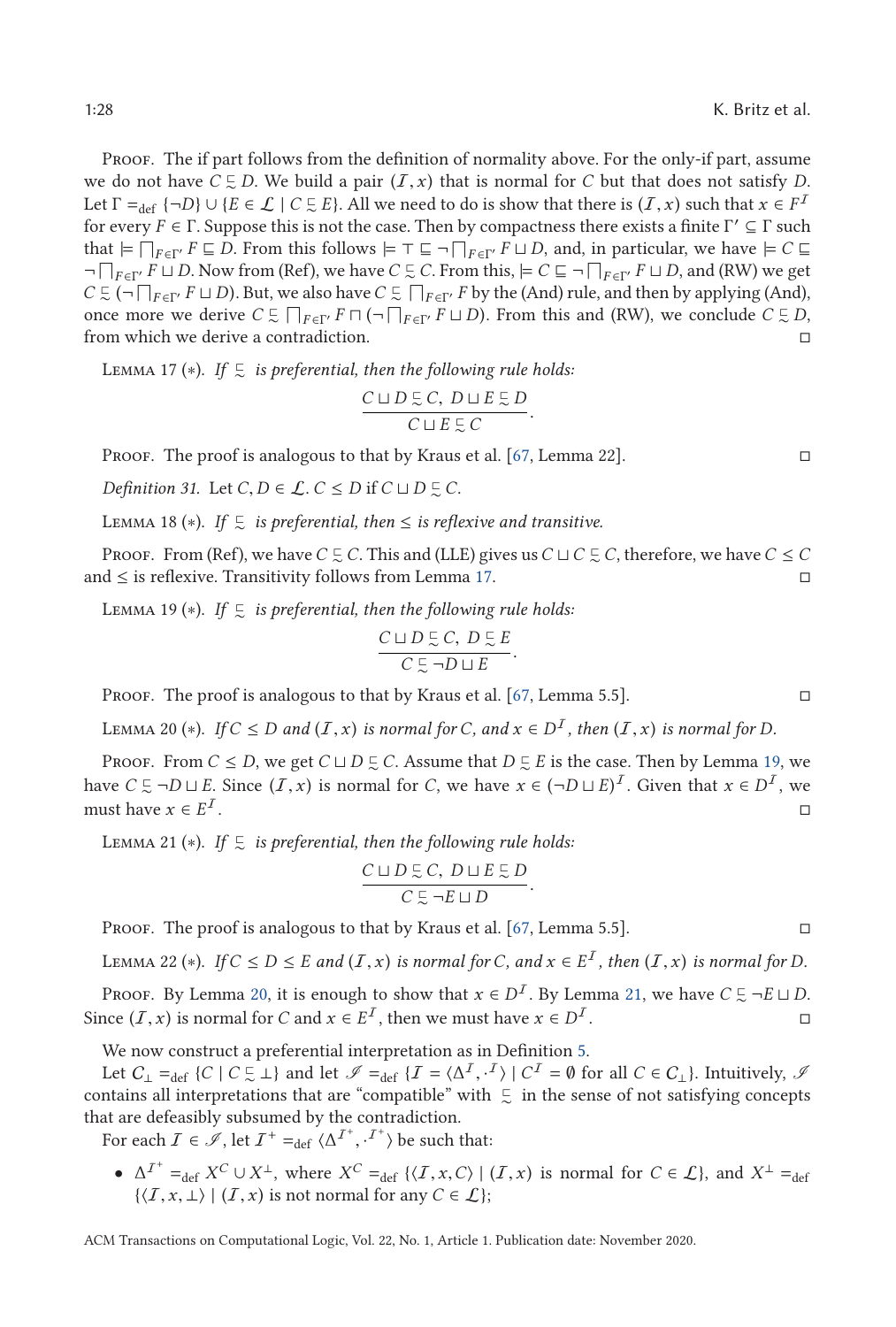<span id="page-28-0"></span>•  $\cdot$ <sup>T+</sup> is such that for every *D* ∈ *L*,  $\langle I, x, C \rangle \in D^{T^+}$  if and only if  $x \in D^T$ , and for every  $r \in R$ ,  $\langle I, x, C \rangle \langle I, y, D \rangle \in F^T$  if and only if  $(x, y) \in F$  $(\langle I, x, C \rangle, \langle I, y, D \rangle) \in r^{I^+}$  if and only if  $(x, y) \in r^{I}$ .

Let  $P =_{def} \langle \Delta^P, \cdot^P, \prec^P \rangle$  be such that:

- $\Delta^{\mathcal{P}} =_{\text{def}} \bigcup_{\mathcal{I} \in \mathcal{I}} \Delta^{\mathcal{I}^+};$
- $\cdot^{\mathcal{P}} =$ def  $\bigcup_{\mathcal{I} \in \mathcal{I}} \cdot^{\mathcal{I}^+}$ ;
- $\bullet \prec^{\mathcal{P}}$  is the smallest relation such that:
	- For every  $\langle I, x, C \rangle \in \Delta^{\mathcal{P}}$  such that  $C \neq \bot$ ,  $\langle I, x, C \rangle \prec^{\mathcal{P}} \langle J, y, \bot \rangle$  for every  $\langle J, y, \bot \rangle \in \Delta^{\mathcal{P}}$ .  $\Delta^{\mathcal{P}}$ :
	- For every  $\langle I, x, C \rangle$ ,  $\langle J, y, D \rangle$  ∈ Δ<sup>P</sup> such that *C*, *D* ≠ ⊥,  $\langle I, x, C \rangle$   $\prec$ <sup>P</sup>  $\langle J, y, D \rangle$  if and only if *C* < *D* and *x* ⊄ *D*<sup>*I*</sup> if  $C \leq D$  and  $x \notin D^{\mathcal{I}}$ .

(In the construction of  $P$ , note that all pairs  $(I, x)$  that are not normal for any concept C are moved higher up in the ordering so that they correspond to the least preferred objects of the domain.)

In Lemmas 23 to [28,](#page-29-0) below we show that  $P$  as constructed above is indeed a preferential interpretation.

Lemma 23 (\*).  $\Delta^{\mathcal{P}} \neq \emptyset$ .

PROOF. From the fact that  $\top \subseteq \bot$  does not hold and Lemma [16,](#page-26-0) it follows that there is some normal  $(I, x)$  for  $\top$  that does not satisfy  $\bot$ . Hence,  $\langle I, x, \top \rangle \in \Delta^{\mathcal{P}}$ , and therefore  $\Delta^{\mathcal{P}} \neq \emptyset$ .

LEMMA 24 (\*).  $C \leq \perp$  *for every*  $C \in \mathcal{L}$ .

Proof. By (Ref), we have  $C \subsetneq C$ . Since  $\models C \equiv C \sqcup \bot$ , by (LLE), we get  $C \sqcup \bot \subsetneq C$ , and then from the definition of  $\leq$  follows  $C \leq \perp$ .

LEMMA 25 (\*).  $\langle \varphi \rangle$  *is a strict partial order on*  $\Delta^{\mathcal{P}}$ *, i.e.,*  $\langle \varphi \rangle$  *is irreflexive and transitive.* 

PROOF. First, we show irreflexivity. From the construction of  $\lt^{\mathcal{P}}$ , it clearly follows that for every  $\langle I, x, \perp \rangle \in \Delta^{\mathcal{P}}, \langle \langle I, x, \perp \rangle, \langle I, x, \perp \rangle \rangle \notin \langle \angle$ . Assume that  $\langle I, x, C \rangle \prec^{\mathcal{P}} \langle I, x, C \rangle$  for some  $C \neq \perp$ . Then  $C \leq C$  and  $x \notin C^I$  i.e.  $C \cup C \subseteq C$  and then  $C \subseteq C$  by (IIF). This and  $x \notin C^I$  contradicts the  $C \le C$  and  $x \notin C^I$ , i.e.,  $C \sqcup C \subseteq C$ , and then  $C \subseteq C$ , by (LLE). This and  $x \notin C^I$  contradicts the fact that  $(I, x)$  is normal for *C*. Hence,  $(\langle I, x, C \rangle, \langle I, x, C \rangle) \notin \langle^{\mathcal{P}}$  for every  $\langle I, x, C \rangle \in \Delta^{I}$ .

We now show transitivity. Suppose  $\langle I, x, C \rangle \prec^p \langle I', x', D \rangle$  and  $\langle I', x', D \rangle \prec^p \langle I'', x'', E \rangle$ . From  $\vdash$  and  $\vdash^p$  we know that  $C, D, \star \bot$  since all non-normal objects are at the highest level the definition of  $\prec^p$ , we know that *C*, *D*  $\neq$  ⊥, since all non-normal objects are at the highest level<br>in the ordering and are all incomparable. We then have *C* < *D* and *D* < *F* (If *F* - + then we also in the ordering and are all incomparable. We then have  $C \leq D$  and  $D \leq E$ . (If  $E = \perp$ , then we also have *D* ≤ *E* by Lemma 24.) From transitivity of ≤ (Lemma [18\)](#page-27-0), we conclude *C* ≤ *E*. Since  $\langle I, x, C \rangle \in$  $\Delta^{\mathcal{P}}$  and  $\langle I, x, C \rangle \prec^{\mathcal{P}} \langle I', x', D \rangle$ , we conclude that  $(I, x)$  is normal for *C* and  $x \notin D^{\mathcal{P}}$ . This and I amma 22 imply that  $x \notin E^{\mathcal{P}}$ Lemma [22](#page-27-0) imply that  $x \notin E^{\mathcal{P}}$ .

LEMMA 26 (\*). *Given*  $\langle I, x, D \rangle \in \Delta^{\mathcal{P}}, \langle I, x, D \rangle \in \min_{\mathcal{A}^{\mathcal{P}}} C^{\mathcal{P}}$  *iff*  $x \in C^{\mathcal{I}}$  *and*  $D \leq C$ *.* 

Proof. For the if part, suppose that  $x \in C^{\mathcal{I}}$  and  $D \leq C$ . Then it clearly follows that  $\langle \mathcal{I}, x, D \rangle \in$ *C*<sup> $P$ </sup> (Lemma [20\)](#page-27-0). Now suppose that  $\langle I, x, D \rangle$  is not  $\prec^P$ -minimal in  $C^P$ , i.e., there is  $\langle I', x', E \rangle$  for some *I'* such that  $x' \in \Delta \tilde{I}'$  and some  $E \in \mathcal{L}$  such that  $\langle I', x', E \rangle \prec^{\mathcal{P}} \langle I, x, D \rangle$  and  $x' \in C^{\mathcal{I}}$ . From this and the definition of  $\prec^{\mathcal{P}}$  if follows that  $F \prec D$  and  $x' \notin D^{\mathcal{I}'}$ . Hence  $F \prec D \prec C$  a this and the definition of  $\lt^p$ , it follows that  $E \leq D$  and  $x' \notin D^{I'}$ . Hence,  $E \leq D \leq C$  and  $(I', x')$  is normal for *E* and since  $x' \in C^{I'}$  by Lemma 22, we get that  $(I', x')$  is normal for *D* from which normal for *E*, and since  $x' \in C^{I'}$ , by Lemma [22,](#page-27-0) we get that  $(I', x')$  is normal for *D*, from which we conclude  $x' \in D^{I'}$ , a contradiction.

For the only-if part, suppose that  $\langle I, x, D \rangle$  is  $\prec^p$ -minimal in  $C^p$ . Then clearly  $x \in C^I$ . Now assume there is some  $(I', x')$ , which is normal for  $C \sqcup D$  and  $x' \notin D^{I'}$ . Since  $C \sqcup D \leq D$ , we must<br>have  $(I', x') \subset D \sqcup D \prec P$ ,  $(I, x, D)$ . Since  $(I', x')$  is normal for  $C \sqcup D$  and  $x' \notin D^{I'}$ , it follows that have  $\langle I', x', C \sqcup D \rangle \prec^{\mathcal{P}} \langle I, x, D \rangle$ . Since  $(I', x')$  is normal for  $C \sqcup D$  and  $x' \notin D^{I'}$ , it follows that  $x' \in C^{I'}$ . This contradicts the minimality of  $(I, x, D)$  in  $C^{\mathcal{P}}$ . Hence, all normal  $(I', x')$  for  $C \sqcup D$  $x' \in C^{I'}$ . This contradicts the minimality of  $\langle I, x, D \rangle$  in  $C^{\mathcal{P}}$ . Hence, all normal  $(I', x')$  for  $C \sqcup D$  satisfy *D*. From this and Lemma 16 follows  $C \sqcup D \subseteq D$  i.e.,  $D \le C$ satisfy *D*. From this and Lemma [16](#page-26-0) follows *C*  $\sqcup$  *D*  $\subseteq$  *D*, i.e., *D* ≤ *C*.  $\Box$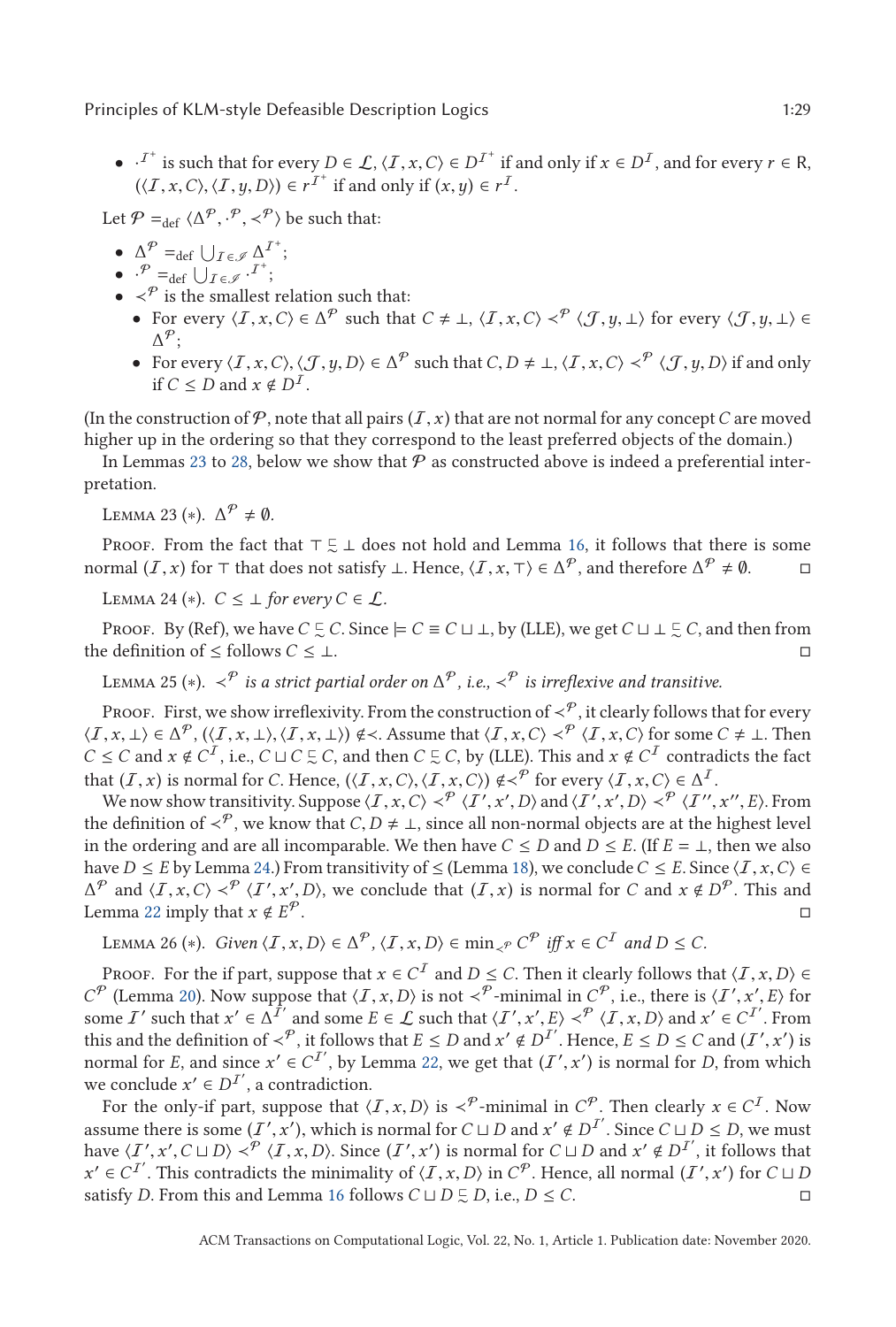<span id="page-29-0"></span>LEMMA 27 (\*). *There is no*  $C \in \mathcal{L}$  *such that*  $C^{\mathcal{P}} \neq \emptyset$  *and*  $\bot \leq C$ *.* 

Proof. Let  $C \in \mathcal{L}$  be such that  $C^{\mathcal{P}} \neq \emptyset$ . Assume that  $\bot \leq C$ . Then,  $\bot \sqcup C \subsetneq \bot$ , i.e.,  $C \subsetneq \bot$ . Then,  $C \in C_{\perp}$ , and then  $C^{\mathcal{P}} = \emptyset$  by the construction of  $\mathcal{P}$ .

COROLLARY 5 (\*). *It follows from the two last lemmas that there is no*  $C \in \mathcal{L}$  *for which any*  $\langle I, x, \perp \rangle \in \Delta^{\mathcal{P}}$  *is minimal.* 

LEMMA 28 (\*). *For any*  $C \in \mathcal{L}$ ,  $C^{\mathcal{P}}$  *is smooth.* 

Proof. Suppose that  $\langle I, x, D \rangle \in C^{\mathcal{P}}$ , i.e.,  $x \in C^{\mathcal{I}}$ . If  $D \leq C$ , then by Lemma [26](#page-28-0)  $\langle I, x, D \rangle$  is  $\prec^{\mathcal{P}}$ minimal in  $C^{\overline{p}}$ . However, i.e., if  $D \nleq C$ , then we do not have  $C \sqcup D \subsetneq D$ , then by Lemma [16](#page-26-0) there is a normal  $(I', x')$  for  $C \sqcup D$  such that  $x \notin D^{I'}$ . But  $C \sqcup D \subseteq C \sqcup D$ , and then  $(C \sqcup D) \sqcup D \subseteq C \sqcup D$ , and then  $C \sqcup D \subseteq D$  Honor  $(I', x') \subseteq C \sqcup D$ .  $\mathcal{P}(I, x, D)$ . But  $x' \in (C \sqcup D)^{I'}$  and  $x' \notin D^{I'}$ , there and then  $C \sqcup D \leq D$ . Hence,  $\langle I', x', C \sqcup D \rangle \prec^P \langle I, x, D \rangle$ . But  $x' \in (C \sqcup D)^{I'}$  and  $x' \notin D^{I'}$ , there-<br>fore  $x' \in C^{I'}$ . Since  $C \sqcup D \leq C$  from Lemma 26, we conclude that  $\langle I', x', C \sqcup D \rangle$  is  $\prec^P$ -minimal fore  $x' \in C^{I'}$ . Since  $C \sqcup D \le C$ , from Lemma [26,](#page-28-0) we conclude that  $\langle I', x', C \sqcup D \rangle$  is  $\prec^{\mathcal{P}}$ -minimal in  $C^{\mathcal{P}}$ in  $\mathcal{C}^{\mathcal{P}}$ .

Next, we show in Lemma 29 that the abstract relation  $\ \overline{\mathbb{L}}\ \ }$  we started off with coincides with the relation  $\mathfrak{S}_{\mathcal{P}}$  obtained from our constructed preferential interpretation  $\mathcal{P}.$ 

 $\text{LEMMA } 29 (*)$ .  $C \subsetneq D$  if and only if  $C \subsetneq \varphi D$ .

Proof. For the only-if part, we show that  $\min_{\mathcal{L}^P} C^P \subseteq D^P$ . Let  $\langle I, x, E \rangle$  be  $\prec^P$ -minimal in  $C^P$ . Then  $(I, x)$  is normal for *E* and  $x \in C^{\mathcal{P}}$ , and from Lemma [26,](#page-28-0) we also have  $E \leq C$ . From these results and Lemma [20](#page-27-0) it follows that  $(I, x)$  is normal for *C*. Since  $C \subsetneq D$ , we have  $x \in D<sup>T</sup>$ , and therefore  $(T, x, E) \subset \Delta^{\mathcal{P}}$ therefore  $\langle I, x, E \rangle \in \Delta^{\mathcal{P}}$ .

For the if part, let  $C \subseteq \mathcal{P}D$ . From the definition of  $\prec^{\mathcal{P}}$ , it follows that for every  $(I, x)$  normal for  $C \subset \mathcal{P}$ ,  $\prec^{\mathcal{P}}$  for  $\prec^{\mathcal{P}}$  for every  $(I', u)$  that is normal for  $C$ for *C*,  $\langle I, x, C \rangle \in \min_{\prec P} C^P$ . Since  $C \subsetneq \mathcal{P}D$ , then  $y \in D^{I'}$  for every  $(I', y)$  that is normal for *C*.<br>This and Lemma 16 give us  $C \subseteq D$ This and Lemma [16](#page-26-0) give us  $C \subsetneq$ ∼ *D*.

#### **Proof of Theorem [1](#page-8-0)**:

Soundness, the if part, is given in Section [B.1.](#page-26-0) For the only-if part, let  $\mathrel{\subsetsim}$  be a preferential subsumption relation and let  $P$  be defined as above. Lemmas [23,](#page-28-0) [25](#page-28-0) and 28 show that  $P$  is a preferential DL interpretation. Lemma 29 shows that  $\mathcal P$  defines a subsumption relation that is exactly  $\mathrel{\subsetsim}$ .

#### **C PROOF OF THEOREM [2](#page-9-0)**

Theorem 2 (Representation Result for Rational Subsumption). *A defeasible subsumption* relation  $\zeta \subseteq L \times L$  is rational if and only if there is a modular interpretation R such that  $\zeta_R = \zeta$  .

#### **C.1 If Part**

Satisfaction of the basic KLM properties for preferential subsumption follows from the proof in Section [B.1,](#page-26-0) given the fact that modular interpretations are a special case of preferential interpretations. Below, we show that rational monotonicity is satisfied.

Assume that  $C \subseteq_R E$  and that we do not have  $C \subseteq_R \neg D$ . From the latter it follows that there is  $x \in \min_{\mathcal{A}} C^{\mathcal{R}}$  such that  $x \in D^{\mathcal{R}}$ , i.e.,  $x \in (C \sqcap D)^{\mathcal{R}}$ . Let now  $x' \in \min_{\mathcal{A}} (C \sqcap D)^{\mathcal{R}}$ . Since  $x \in$  $(C \sqcap D)^{\mathcal{R}}, (x, x') \notin \prec^{\mathcal{R}}$ . This means that  $x' \in \min_{x \in \mathcal{R}} C^{\mathcal{R}}$ , for if there is  $x'' \in C^{\mathcal{R}}$  such that  $x'' \prec^{\mathcal{R}} x'$ , then  $x'' \prec^{\mathcal{R}} x$  is minore *x* is minimal in  $C^{\mathcal{R}}$ . From  $x' \in \min_{x \in C} C^{\mathcal{R}}$ then  $x'' <sup>R</sup> x$ , which is impossible, since *x* is minimal in  $C^R$ . From  $x' \in \min_{x \in C} C^R$  and  $R \Vdash C \subsetneq E$ follows  $x' \in E^{\mathcal{R}}$ . Hence,  $\mathcal{R} \Vdash C \sqcap D \subsetneq E$ , and therefore  $C \sqcap D \subsetneq \mathcal{R}E$ .

#### **C.2 Only-if Part**

**NB**: The results marked (∗) are introduced here in the Appendix, while they are omitted in the main text.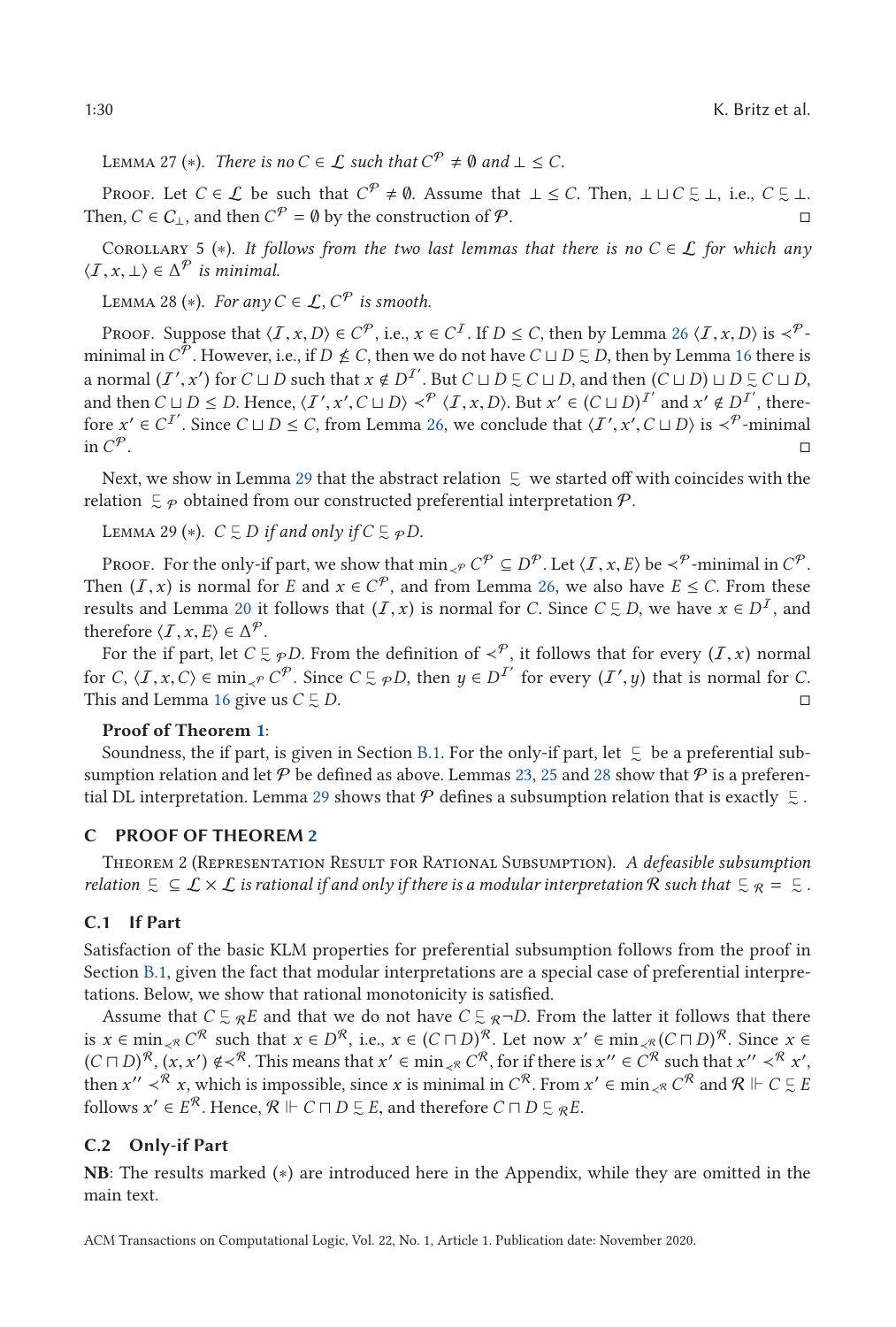The proof of the only-if part relies on the results for the preferential case (Section [B.1\)](#page-26-0), with the main difference being the definition of the preference relation, which is shown to be a smooth modular order. This ensures that the canonical model constructed in the proof is a modular interpretation.

Let  $\zeta \subseteq \mathcal{L} \times \mathcal{L}$  satisfy all the basic properties of preferential subsumption relations together with rational monotonicity.

The proof of the following lemma is analogous to that of Lemma 3.11 by Lehmann and Magidor [\[70\]](#page-45-0):

 $\textsc{Lemma 30 (*)}.$  If  $\mathfrak{\subsetneq}$  is rational, then the properties below hold:

$$
\frac{C \sqcup D \subsetneq \neg D}{C \subsetneq \neg D}, \qquad \frac{C \sqcup E \subsetneq \neg C, D \sqcup E \not\subsetneq \neg D}{C \sqcup D \subsetneq \neg C}.
$$

*Definition 32.* Let *C* ∈ *L*. We say that *C* is **consistent** w.r.t.  $\subseteq$  if *C*  $\nsubseteq$  *⊥*. Given  $\mathcal{R} = \langle \Delta^{\mathcal{R}}, \cdot^{\mathcal{R}}, \times^{\mathcal{R}} \rangle$ ,  $\leq$   $\sim$   $\mathcal{R}$ ,  $\leq$   $\sim$   $\mathcal{R}$ ,  $\leq$   $\sim$   $\mathcal{R}$ ,  $\leq$   $\sim$   $\mathcal{$ we say that *C* is **consistent** w.r.t.  $\subseteq \mathbb{R}$  if  $C \subseteq \mathbb{R}$  does not hold, i.e., if there is  $x \in \Delta^{\mathcal{R}}$  s.t.  $x \in C^{\mathcal{R}}$ .

Let  $C = \{C \in \mathcal{L} \mid C \text{ is consistent w.r.t. } \subsetneq \}.$ 

LEMMA 31 (\*). *Let C* ∈ *L and let*  $\subseteq$  *be a rational relation. Then C* ∈ *C iff there is* (*I*, *x*) ∈ U *s.t.*<br>
∴ *x*) *is normal for C* (Cf. Definitions 29 and 30 in Appendix B 2) (I, *<sup>x</sup>*) *is normal for <sup>C</sup>. (Cf. Definitions [29](#page-26-0) and [30](#page-26-0) in Appendix [B.2.](#page-26-0))*

*Definition 33.* Given *C*, *D* ∈ *C*, *C* is **not more exceptional than** *D*, written *C* $\Re D$ , if *C*  $\sqcup$  *D*  $\nsubseteq$  *-C*. We say that *C* is **as exceptional as** *D*, written  $C \sim D$ , if  $C\Re D$  and  $D\Re C$ .

The proof of the lemma below follows those of Lemmas A.4 and A.5 by Lehmann and Magidor [\[70\]](#page-45-0):

LEMMA 32 (\*). *R* is reflexive and transitive.

That ∼ is an equivalence relation follows from the fact that  $\mathscr R$  is reflexive and transitive (Lemma 32). With [*C*], we denote the equivalence class of *C*. The set of equivalence classes of concepts of C under ∼ is denoted by [C]. We write  $[C] \leq [D]$  if  $C\Re D$ , and  $[C] < [D]$  if  $[C] \leq [D]$ and  $\overrightarrow{C} \approx D$ .

Thanks to Lemma 32, we can state the following:

LEMMA 33  $(*)$ . *The relation* < *is a strict order on* [C].

LEMMA 34 (\*). *Let*  $C, D \in \mathcal{L}$  *be consistent w.r.t.*  $\subseteq$  *. If*  $[C] < [D]$ *, then*  $C \subseteq \neg D$ *.* 

Proof. The assumption implies that  $C\mathscr{R}D$  is not the case, i.e.,  $C\sqcup D\subsetneq \neg C$ . This and Lemma 30 imply the conclusion.

Lemma 34 warrants the following result:

LEMMA 35 (∗). *Let C*, *D* ∈ *L be consistent w.r.t.*  $\subseteq$  *. If there is*  $(I, x) \in \mathcal{U}$  *s.t.*  $(I, x)$  *is normal for* and  $x \in D^I$  then  $[D] \leq [C]$ *C* and  $x$  ∈  $D<sup>T</sup>$ , then  $[D]$  ≤  $[C]$ *.* 

Armed with these results, we can then construct an interpretation  $R$  analogous to the preferential interpretation  $P$  in Appendix [B.2,](#page-26-0) with the preference relation defined as follows:

- For every  $\langle I, x, C \rangle \in \Delta^{\mathcal{R}}$  such that  $C \neq \bot$ ,  $\langle I, x, C \rangle \prec^{\mathcal{R}} \langle J, y, \bot \rangle$  for every  $\langle J, y, \bot \rangle \in \Delta^{\mathcal{R}}$ ;<br>► For every  $\langle I, x, C \rangle \langle I, y, D \rangle \in \Delta^{\mathcal{R}}$  such that  $C, D \neq \bot \langle I, x, C \rangle \prec^{\mathcal{R}} \langle I, y, D \rangle$  if  $[C]$
- For every  $\langle I, x, C \rangle, \langle J, y, D \rangle \in \Delta^R$  such that  $C, D \neq \bot, \langle I, x, C \rangle \prec^R \langle J, y, D \rangle$  if  $[C] < [D]$ .

It is not hard to see that this definition implies the following result:

LEMMA 36 (\*).  $\prec^{\mathcal{R}}$  *is a modular partial order.*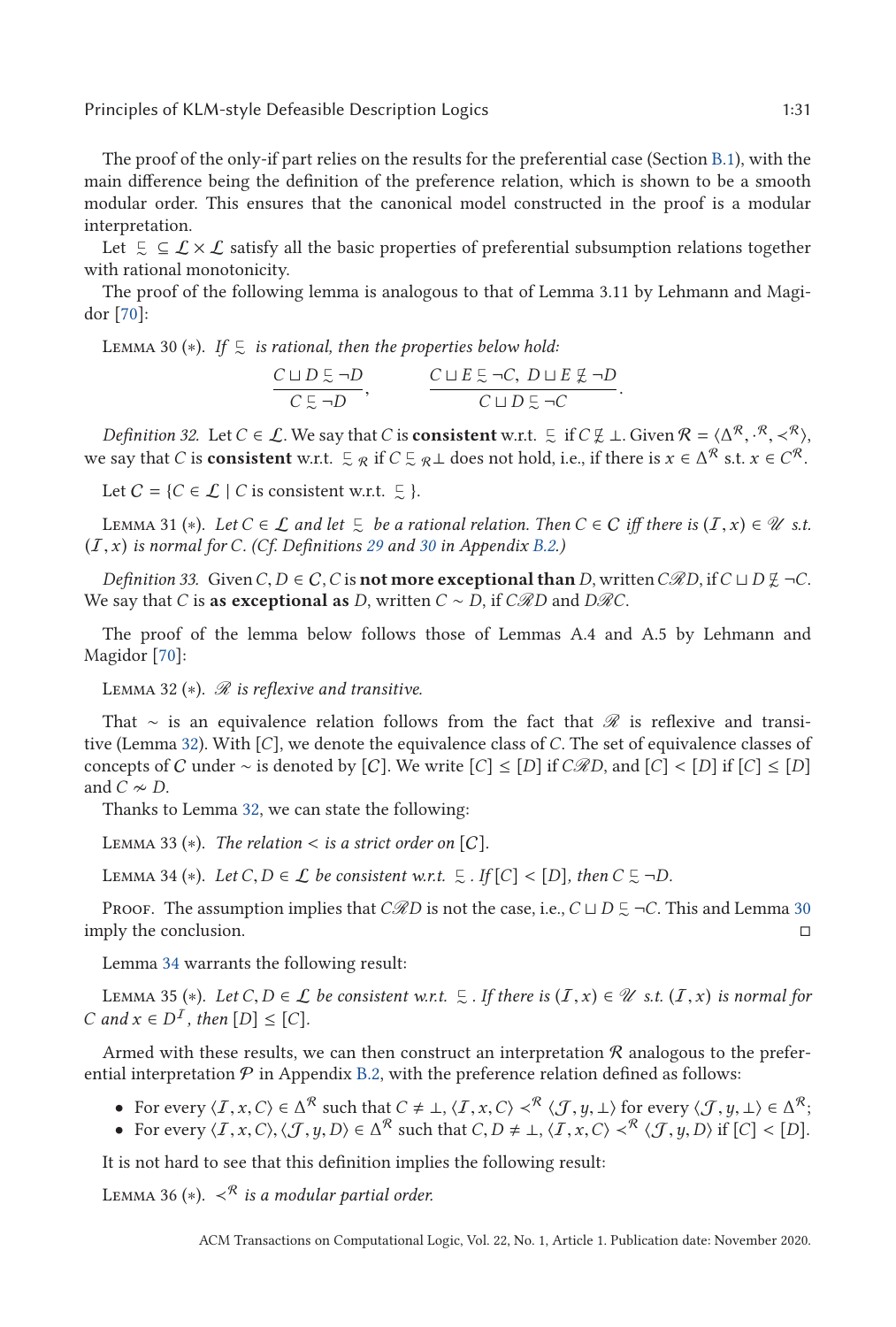<span id="page-31-0"></span>The proof of the following lemma follows that of Lehmann and Magidor's Lemma A.12 [\[70\]](#page-45-0):

LEMMA 37 ( $*$ ). *For every C* ∈ *L*, *if C is consistent, then*  $C^R$  *is smooth.* 

From this point on, a result analogous to Lemma [29](#page-29-0) in [B.2](#page-26-0) can be shown to hold for the defeasible subsumption  $\mathfrak{S}_{\mathcal{R}}$  induced by  $\mathcal{R}$ . From that the result follows.

#### **D PROOFS OF RESULTS IN SECTION [4](#page-9-0)**

Lemma 4. *Lemma Let* K B *be a defeasible knowledge base. Then,*

$$
\subseteq \mathcal{KB}_{\text{pref}}^* = \bigcap \{ \subseteq \mathcal{K} \mid \mathcal{KB} \subseteq \mathcal{K} \text{ and } \mathcal{K} \text{ is preferential} \}.
$$

Proof. By Definitions [10](#page-9-0) and [11,](#page-9-0)  $\alpha \in \mathcal{KB}_{\mathsf{pref}}^*$  iff for every preferential model  $\mathcal P$  of  $\mathcal{KB}, \mathcal P \Vdash \alpha$ . Combined with Lemma [2,](#page-8-0) this implies that, for any defeasible subsumption  $C \subseteq D, C \subseteq D \in \mathcal{KB}_{\text{pref}}^*$ iff  $(C, D) \in \mathbb{Z}_{p}$  for every preferential model  $P$  of  $\mathcal{KB}$ . Due to Theorem [1,](#page-8-0) the latter condition, that is  $(C, D) \in \mathbb{Z}_{p}$  for every preferential model  $P$  of  $\mathcal{KB}$  holds iff  $(C, D) \in \mathbb{Z}_{q}$  for every prefe that is,  $(C, D) \in \mathcal{Z}_P$  for every preferential model  $\mathcal P$  of  $\mathcal{KB}$ , holds iff  $(C, D) \in \mathcal{Z}_\mathcal{KB}$  for every preferential theory  $\mathcal{KG}$  containing  $\mathcal{KG}$ . This concludes the proof erential theory  $K$  containing  $K\mathcal{B}$ . This concludes the proof.

Lemma 5. *Let* K B *be a defeasible knowledge base. Then,*

$$
\subseteq \mathcal{KB}_{\text{mod}}^* = \bigcap \{ \subseteq \mathcal{K} \mid \mathcal{KB} \subseteq \mathcal{K} \text{ and } \mathcal{K} \text{ is rational} \}.
$$

PROOF. The proof follows the one of Lemma [4.](#page-10-0) It is sufficient to refer to Definitions [14](#page-10-0) and [15](#page-10-0) instead of Definitions [10](#page-9-0) and [11,](#page-9-0) and to Theorem [2](#page-9-0) instead of Theorem [1.](#page-8-0)

LEMMA 7. *A modular interpretation*  $R = \langle \Delta^R, \cdot^R, \prec^R \rangle$  *s.t.*  $\Delta^R$  *is finite is a ranked interpretation.* 

PROOF. The preference relation  $\prec^{\mathcal{R}}$  is a strict partial order, hence, since there cannot be cycles, for every finite set  $\emptyset \neq X \subseteq \Delta^{\mathcal{R}}$ ,  $\min_{\prec^{\mathcal{R}}} X \neq \emptyset$ . We can define the function  $h_{\mathcal{R}}(\cdot)$  in the following way:

- (1)  $\Delta^{\mathcal{R}^0}$  = def  $\Delta^{\mathcal{R}}$ ;
- (2)  $i =_{def} 0;$
- (3) If  $\Delta^{\mathcal{R}^i} \neq \emptyset$ , then proceed; else, return the function  $h_{\mathcal{R}}$ ;
- (4)  $h_{\mathcal{R}}(x) = i \text{ iff } x \in \min_{\mathcal{R}} \Delta^{\mathcal{R}^i}$ ; let  $\Delta^{\mathcal{R}^{i+1}} =_{\text{def}} \Delta^{\mathcal{R}^i} \setminus \min_{\mathcal{R}} \Delta^{\mathcal{R}^i}$ ;
- $(5)$  *i* = def *i* + 1;
- (6) Go back to step 3.

It is easy to check that  $h_R(\cdot)$  satisfies the convexity property and characterises  $\prec_R$  (i.e.,  $x \prec_R y$  iff  $h_{\mathcal{R}}(x) < h_{\mathcal{R}}(y)$ .

PROPOSITION 1. *Given a ranked interpretation*  $\mathcal{R} = \langle \Delta^{\mathcal{R}}, \cdot^{\mathcal{R}}, \prec^{\mathcal{R}} \rangle$ , *there is only one function*  $h_{\mathcal{R}} :$ <br>  $\longrightarrow \mathbb{N}$  satisfying the convexity property and s t, for every  $x, y \in X, x \leq y$  iff  $h_{\mathcal{$ *X* → N *satisfying the convexity property and s.t. for every*  $x, y \in X$ ,  $x \prec y$  *iff*  $h_R(x) \leq h_R(y)$ .

PROOF. Assume that for a ranked interpretation  $\mathcal{R} = \langle \Delta^{\mathcal{R}}, \cdot^{\mathcal{R}}, \prec^{\mathcal{R}} \rangle$  there are two distinct func-<br>ns ho(.) and h' (.) satisfying the convexity constraint and characterising  $\prec^{\mathcal{R}}$  Since the two fun tions  $h_{\mathcal{R}}(\cdot)$  and  $h'_{\mathcal{R}}(\cdot)$  satisfying the convexity constraint and characterising ≺<sup>R</sup>. Since the two functions are distinct, at a certain point they must diverge; that is, there must be an  $i \in \mathbb{N}$  s.t. for every *k* < *i* and every  $x \in \Delta^R$ ,  $h_R(x) = k$  iff  $h'_R(x) = k$ , but there is a  $y \in \Delta^R$  s.t.  $h_R(y) = i$  and  $h'_R(y) = j$ , with  $i > j$ . The convertive constraint imposes that there must be a  $\alpha \in \Delta^R$  at  $k'$  (c) = *i*, then  $k'$  () with *j* > *i*. The convexity constraint imposes that there must be a *z* ∈  $\Delta^R$  s.t.  $h'_R(z) = i$ : then  $h'_R(\cdot)$ enforces *z* ≺<sup>R</sup> *y*, while according to  $h_R(·)$  that cannot be the case (it must be  $h_R(y) \leq h_R(z)$ ).  $\Box$ 

Some extra material needs to be introduced to prove Theorem [3,](#page-12-0) stating the Finite Model Property for Defeasible  $ALC$ . First, we will refer to the following semantic construction.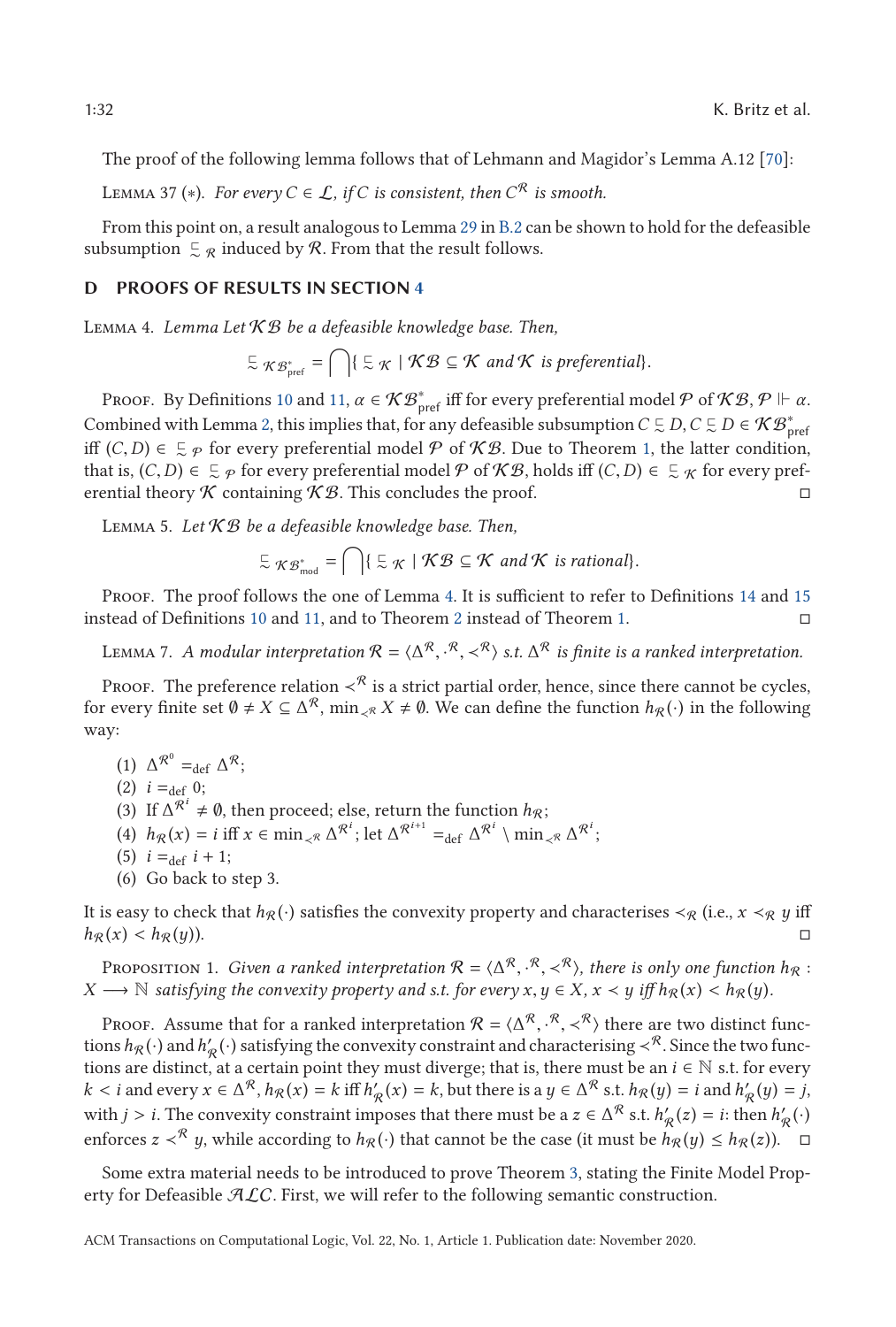<span id="page-32-0"></span>*Definition 34 (Finite Model Construction).* (\*) Let  $\mathcal{KB} = \mathcal{T} \cup \mathcal{D}$  be a finite defeasible knowledge base, and let  $\mathcal{R} = \langle \Delta^{\mathcal{R}}, \cdot^{\mathcal{R}}, \times^{\mathcal{R}} \rangle$  be a modular model of  $\mathcal{KB}$  (with  $\Delta^{\mathcal{R}}$  possibly infinite). Let C, R be the set of concents  $C_1$ ,  $C_2$  is the set of concents  $C_2$ ,  $C_3$  is  $C_4$ the sets of names of our language, as from Section [2,](#page-2-0) and Γ be the set of concepts  $\{C_1,\ldots,C_n\} \subseteq \mathcal{L}$ obtained by closing the set of all concepts appearing in the axioms in  $KB$  under sub-concepts and negation. We define the equivalence relation  $\approx_{\Gamma}$  as follows: for every  $x, y \in \Delta^{\mathcal{R}}$ ,  $x \approx_{\Gamma} y$  if for every  $C \in \Gamma$ ,  $x \in C^{\mathcal{R}}$  iff  $y \in C^{\mathcal{R}}$ .

We indicate with  $[x]_T$  the equivalence class of the objects that are related to an object x through  $\approx_{\Gamma}$ :

$$
[x]_{\Gamma} =_{\text{def}} \{ y \in \Delta^{\mathcal{R}} \mid x \approx_{\Gamma} y \}.
$$

 $[x]_{\Gamma} =_{\text{def}} \{y \in \Delta^{\mathcal{R}} \mid x \approx_{\Gamma} y\}.$ <br>We introduce a new model  $\mathcal{R}' = \langle \Delta^{\mathcal{R}'}, \cdot^{\mathcal{R}'}, \prec^{\mathcal{R}'}\rangle$ , defined as follows:

- $\Delta^{\mathcal{R}'} = \{ [x]_{\Gamma} \mid x \in \Delta^{\mathcal{R}} \};$
- For every  $A \in \mathbb{C} \cap \Gamma$ ,  $A^{R'} = \{ [x]_{\Gamma} \mid x \in A^{R} \}$ ;
- For every  $A \notin C \cap \Gamma$ ,  $A^{R'} = \emptyset$ ;
- For every  $r \in \mathbb{R}$ ,  $r^{R'} = \{([x]_F, [y]_F) \mid (x, y) \in r^R\};$ <br>• For every [x]<sub>R</sub> [*y*]<sub>R</sub>  $\in \Lambda^R$ ' [x]<sub>R</sub>  $\sim$   $R'$  [y]<sub>R</sub> if there
- For every  $[x]_{\Gamma}, [y]_{\Gamma} \in \Delta^{\mathcal{R}}$ ,  $[x]_{\Gamma} < \mathcal{R}'$  [*y*]<sub>Γ</sub> if there is an object  $z \in [x]_{\Gamma}$  s.t. for all the objects  $z \in [x]_{\Gamma}$  $v \in [y]_{\Gamma}$ ,  $z \prec^{\mathcal{R}} v$ ;

Let  $\sim^{\mathcal{R}'}$  be the indifference relation, defined as usual:

•  $[x]_{\Gamma} \sim^{\mathcal{R}'} [y]_{\Gamma}$  if  $([x]_{\Gamma}, [y]_{\Gamma}) \notin \prec^{\mathcal{R}'}$  and  $([y]_{\Gamma}, [x]_{\Gamma}) \notin \prec^{\mathcal{R}'}$ .

Given that  $\Gamma$  is finite,  $\Delta^{R'}$  is clearly finite. The following results are easy to prove.

 $\Delta^R$ ,  $x \in C^R$  *iff*  $[x]$ <sub>Γ</sub> ∈  $C^R$ . *For every*  $C \in \Gamma$  *and every*  $x \in \Delta^R$ ,  $x \in C^R$  *iff*  $[x]$ <sub>Γ</sub> ∈  $C^R$ .

Proof. The proof is analogous to that for the classical case and is by induction on the structure of concepts.

LEMMA 39 (\*). Let  $\prec^{\mathcal{R}'}$  and  $\prec^{\mathcal{R}}$  be as in Definition 34. Then  $\prec^{\mathcal{R}'}$  is a strict partial order.

Proof. We show that  $\prec^{\mathcal{R}'}$  is irreflexive and transitive.

Irreflexivity: Assume  $[x]_\Gamma\prec^{{\mathcal{R}}'}[x]_\Gamma.$  By the definition of  $\prec^{{\mathcal{R}}'},$  it implies that there is a  $z\in [x]_\Gamma$ s.t.  $z \leq R$  *v* for every  $v \in [x]_r$ . That is, we have that  $z \leq R$  *z* that, since  $\leq R$  is a strict partial order (Definitions [5](#page-6-0) and [9\)](#page-9-0), cannot be the case.

Transitivity: Assume  $[x]_{\Gamma} \prec^{\mathcal{R}'} [y]_{\Gamma}$  and  $[y]_{\Gamma} \prec^{\mathcal{R}'} [u]_{\Gamma}$ . This means that there is a  $z \in [x]_{\Gamma}$  s.t. *z*  $\lt \lt^R$  *v* for every  $v \in [y]_F$ , and there is a  $v' \in [y]_F$  s.t.  $v' \lt^R w$  for every  $w \in [u]_F$ . Since  $\lt^R$  is transitive, it follows that there is a  $z \in [x]$  s.t.  $z \leq \sqrt{R}$  *w* for every  $w \in [u]$ <sub>Γ</sub>, that is,  $[x]$ <sub>Γ</sub>  $\lt^{\mathcal{R}'} [u]$ <sub>Γ</sub>.  $\Box$ 

Lemma 40 (∗). *Let* ∼R *be as in Definition 34. Then relation* ∼R *is transitive.*

Proof. Let  $[x]_\Gamma \sim^{\mathcal{R}'}[y]_\Gamma, [y]_\Gamma \sim^{\mathcal{R}'}[u]_\Gamma,$  but  $[x]_\Gamma \nsim^{\mathcal{R}'}[u]_\Gamma.$  The latter implies that either  $[x]$ Γ  $\prec^{\mathcal{R}'}$   $[u]$ Γ or  $[u]$ Γ  $\prec^{\mathcal{R}'}$   $[x]$ Γ; w.l.o.g. let us assume  $[x]$ Γ  $\prec^{\mathcal{R}'}$   $[u]$ Γ. That is, there is a  $z \in [x]$ Γ s.t.  $z <sup>R</sup>$  *w* for every  $w \in [u]$ <sub>Γ</sub>.

 $[x]$ Γ  $\sim$ <sup>R'</sup> [*y*]<sub>Γ</sub> implies that  $z \sim$ <sup>R</sup> *v* for some  $v \in [y]$ <sub>Γ</sub>. Assume the latter does not hold, then for every  $v \in [y]$ <sub>Γ</sub> either  $z \prec^R v$  or  $v \prec^R z$ . It cannot be that  $z \prec^R v$  for every  $v \in [y]_r$ , since that would imply  $[x]_T \prec^{R'} [y]_T$ , so there must be some  $v \in [y]_T$  s.t.  $v \prec^R z$ . However the latter would also imply, due to the transitivity of  $\prec^R$ , that there is a  $v \in [y]$ <sub>Γ</sub> s.t.  $v \prec^R w$  for every  $w \in [u]$ <sub>Γ</sub>, that is,  $[y]_{\Gamma} <sup>R</sup>'$   $[u]_{\Gamma}$ , against the hypothesis that  $[y]_{\Gamma} <sup>R</sup>'$   $[u]_{\Gamma}$ . Consequently,  $z <sup>R</sup>$   $v$  for some  $$ 

So there is a  $z \in [x]_F$  s.t.  $z \leq R$  *w* for every  $w \in [u]_F$  and there is a  $v \in [y]_F$  s.t.  $v \sim R$  *z*. That implies that  $v \lt \mathcal{R}$  *w* for every  $w \in [u]_{\Gamma}$ . To see it, assume that it not the case, that is, we have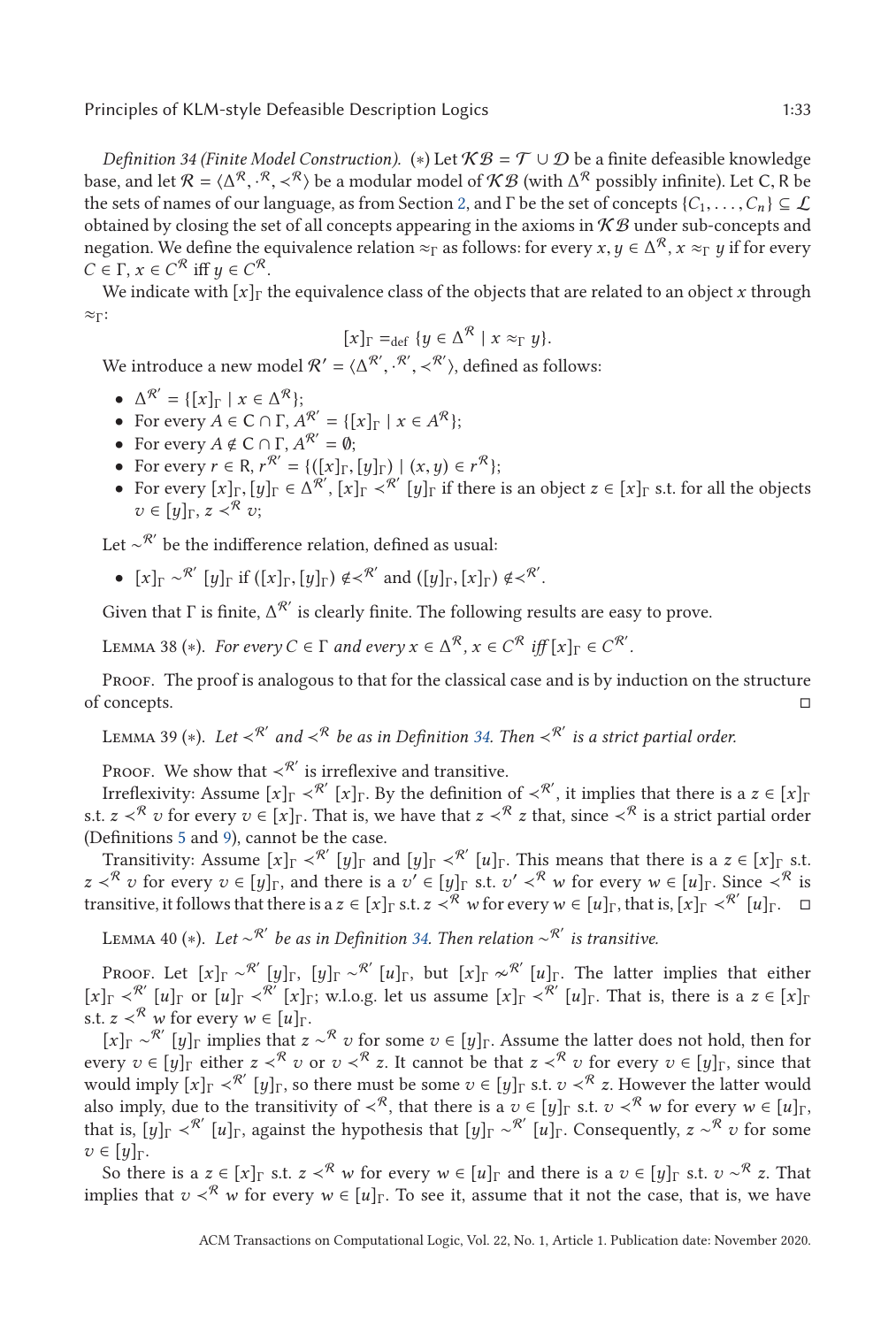<span id="page-33-0"></span>

that for some  $w' \in [u]_{\Gamma}$  either  $w' \prec^{\mathcal{R}} v$  or  $w' \sim^{\mathcal{R}} v$ : In the former case, we would obtain  $z \prec^{\mathcal{R}} v$ , in the latter  $z \sim^{\mathcal{R}} w'$ , both taking us to contradiction. Hence,  $v <^{\mathcal{R}} w$  for every  $w \in [u]_{\Gamma}$ , that is, [*y*]<sup>Γ</sup> ≺R [*u*]Γ, against the hypothesis.

Lemma 41 (∗). *Let* K B = T ∪D *be finite. If* K B *has a modular model, then it has a finite-ranked model.*

PROOF. Let  $\mathcal{KB} = \mathcal{T} \cup \mathcal{D}$  be a finite defeasible knowledge base,  $\mathcal{R}$  a model of  $\mathcal{KB}$  and  $\mathcal{R}'$  a finite interpretation constructed from  $R$  as in Definition [34.](#page-32-0)  $R'$  is a finite interpretation, and it is modular, since Lemmas [39](#page-32-0) and [40](#page-32-0) prove that  $\prec^{\mathcal{R}'}$  satisfies Definition [8.](#page-8-0) Being  $\mathcal{R}'$  a finite modular interpretation, it is a finite-ranked interpretation (Lemma [7\)](#page-12-0).

It remains to prove that R' is a model of KB. The proof that R' satisfies T is straightforward by Lemma [38.](#page-32-0) With regard to  $D$ , let  $C \subsetneq D \in D$ . Since  $\mathcal R$  is a model of  $D$ , either  $C^{\mathcal R} = \emptyset$ , or the height of  $C \sqcap D$  in  $\mathcal R$  is lower than the height of  $C \sqcap \neg D$ , that is, there is at least an object  $y$  in  $(C \sqcap D)^{\mathcal{R}}$  s.t. for every object *x* in  $(C \sqcap \neg D)^{\mathcal{R}}$ ,  $y < \mathcal{R}$  *x*. Since *C*, *D*, and  $\neg D$  are in  $\Gamma$ , the object  $\lceil \nu \rceil = \lceil \sqrt{\mathcal{R}} \rceil$  (obtained from  $y \in (C \sqcap D)^{\mathcal{R}}$ ) must be preferred to all the obj  $[y]$ Γ  $\in \Delta^{R'}$  (obtained from  $y \in (C \sqcap D)^R$ ) must be preferred to all the objects in  $(C \sqcap \neg D)^R$ , that is,  $[y]$ Γ  $\lt^{\mathcal{R}'}$  [*x*]<sub>Γ</sub> for every object [*x*]<sub>Γ</sub> s.t. [*x*]<sub>Γ</sub>  $\in$  (*C*  $\Box \neg D$ )<sup>*R'*</sup>. Therefore,  $\mathcal{R}' \Vdash C \subsetneq D$ .

LEMMA 42 (\*). Let  $KB = T \cup D$  be finite and  $C, D \in L$ . If KB has a modular model that is a counter-model to  $C \subsetneq D$ , then it has a finite-ranked model that is a counter-model to  $C \subsetneq D$ .

PROOF. It is sufficient to apply the same construction defined for the finite-model property above. We just need to add *C* and *D* to the set Γ (and close Γ also under the subconcepts of*C* and *D* and their negations). If  $\mathcal{R} \Vdash C \subsetneq D$  does not hold, then there is an object *x* s.t.  $x \in (C \sqcap \neg D)^{\mathcal{R}}$  and *x*  $\langle \times^R y \rangle$  or *x* ∼<sup>R</sup> *y* for every object *y* s.t. *y* ∈ (*C*  $\Box$ *D*)<sup>R</sup>. That implies that in R' ([*y*]<sub>Γ</sub>,[*x*]<sub>Γ</sub>) ∉  $\langle \times_R$ , that is [*x*]<sub>Γ</sub>  $\langle \times_R, [\times]$ <sub>*I*</sub>  $\cap$   $\langle \times_R, [\times]$ <sub>*I*</sub>  $\cap$   $\langle \times_R, [\times]$ <sub>*I*</sub>  $\cap$  that is,  $[x]_{\Gamma} \prec_{\mathcal{R}} [y]_{\Gamma}$  or  $[x]_{\Gamma} \sim_{\mathcal{R}} [y]_{\Gamma}$  for every *y* s.t.  $y \in (C \sqcap D)^{\mathcal{R}}$ , and consequently, we do not have  $\mathcal{R}' \Vdash C \subsetneq$ ∼ *D*.

COROLLARY 6 (\*). Let  $KB = T \cup D$  be a finite defeasible knowledge base. If  $KB$  has a modu*lar model* R, then for every  $C \in \mathcal{L}$  *s.t.*  $h_{\mathcal{R}}(C) = 0$  there is also a finite-ranked model R' of KB *s.t.*  $h_{\mathcal{R}'}(C) = 0.$ 

Proof. Given  $KB = \mathcal{T} \cup \mathcal{D}$ , a model R of  $KB$  and a concept C s.t.  $h_{\mathcal{R}}(C) = 0$ , a finite model R' satisfying the constraint above can be defined in the same way as the model  $\mathcal R'$  from Definition [34.](#page-32-0) We just need to add*C* to the set Γ (and close Γ also under the subconcepts of*C* and their negations). To see that  $R'$  is a model of  $K\mathcal{B}$ , just go again through the proof of the finite-model property above, and check that the addition of *C* to Γ does not affect any of the above results.

Now,  $h_R(C) = 0$  implies that there is an object  $x \in \Delta^R$  s.t.  $x \in C^R$  and  $h_R(x) = 0$ . Consider now [*x*]<sub>Γ</sub>. By Lemma [38,](#page-32-0) [*x*]<sub>Γ</sub> ∈ *C*<sup>*R'*</sup>. Since  $h$ <sub>*R*</sub>(*x*) = 0, for every [*y*]<sub>Γ</sub> ∈ Δ<sup>*R'*</sup> it cannot be the case that there is an object  $z \in [y]$ <sub>Γ</sub> s.t.  $z \prec^{\mathcal{R}} v$  for every  $v \in [x]$ <sub>Γ</sub>; hence, the definition of  $\prec^{\mathcal{R}'}$  implies that for every  $[y]_{\Gamma} \in \Delta^{R'}$ ,  $([y]_{\Gamma}, [x]_{\Gamma}) \notin \langle R', \text{ that is, } h_{R'}([x]_{\Gamma}) = 0$ , that implies  $h_{R'}(C) = 0$ .

Now, we can prove Theorem [3.](#page-12-0)

Theorem 3 (Finite-Model Property). *Defeasible* ALC *has the finite-model property. In particular, every defeasible* ALC *knowledge base that has a modular model, has also a finite-ranked model.*

Proof. The result follows straightforwardly from Lemmas 41 and 42.

Lemma 8. *Given a set of ranked models of a defeasible knowledge base* K B*, their ranked union is itself a ranked model of* K B*.*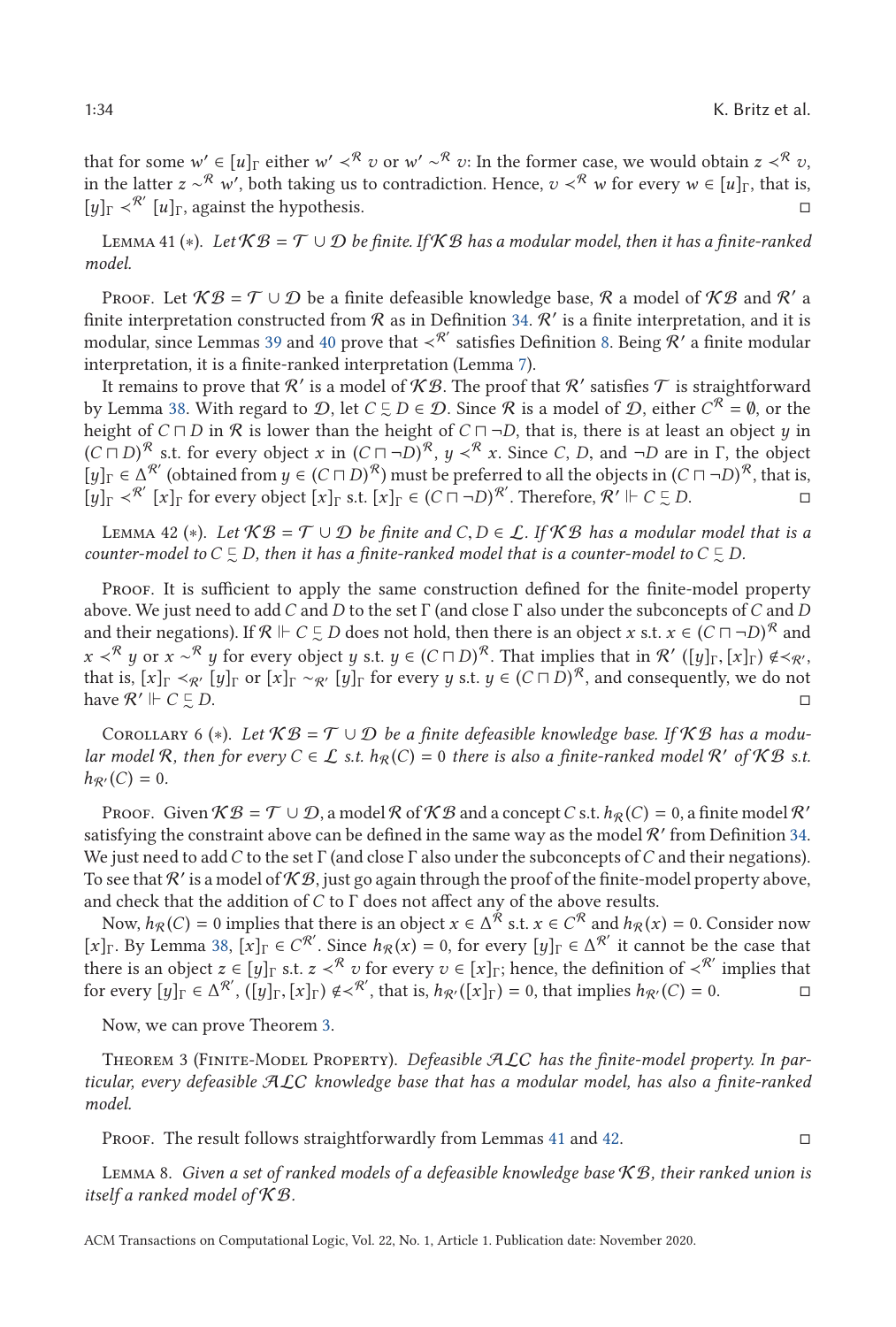<span id="page-34-0"></span>Proof. Let R be a set of ranked models of a defeasible knowledge base  $\mathcal{KB}$ , and let  $\mathcal{R}^{\mathfrak{R}} =_{\text{def}}$  $(\Delta^{\mathfrak{R}}, \mathbb{R}, \prec^{\mathfrak{R}})$  be its ranked union. We want to prove that also  $\mathcal{R}^{\mathfrak{R}}$  is a ranked model of  $\mathcal{KB}$ , and to do that is sufficient to prove that for every DCI  $C \subseteq D$  if  $\mathcal{R} \models C \subseteq D$  for every  $\math$ to do that is sufficient to prove that for every DCI  $C \subsetneq D$ , if  $\mathcal{R} \Vdash C \subsetneq D$  for every  $\mathcal{R} \in \mathcal{R}$ , then  $\mathcal{R}^{\mathfrak{R}} \Vdash C \subsetneq D.$ 

It is easy to prove by induction on the construction of the concepts that for every object  $x_R \in \Delta^{\mathfrak{R}}$ and every concept *C*,  $x_R \in C^{\mathcal{R}}$  iff  $x \in C^{\mathcal{R}}$ .

This, together with the condition that, for every  $x_R \in \Delta^{\mathcal{R}}, h_{\mathcal{R}}(x_R) = h_R(x)$ , implies that for every concept *C*,  $h_{\mathcal{R}^{\mathfrak{R}}}(C) = \min\{h_{\mathcal{R}}(C) \mid \mathcal{R} \in \mathcal{R}^{\mathfrak{R}}\}.$ 

Now, let *C*  $\subseteq$  *D* be satisfied by every R ∈ R. Hence, for every R ∈ R, either  $h_R(C \sqcap D) < h_R(C \sqcap D)$ <br>
and  $h_R(C) = \infty$ , Since  $h_R(C) = \min\{h_R(C) \mid R \in \mathcal{R}^{\Re} \}$ ,  $h_R(C \sqcap D) = \min\{h_R(C \sqcap D) \mid R \in \mathcal{R}$  $\neg D$ ) or  $h_{\mathcal{R}}(C) = \infty$ . Since  $h_{\mathcal{R}^{\mathfrak{R}}}(C) = \min\{h_{\mathcal{R}}(C) \mid \mathcal{R} \in \mathcal{R}^{\mathfrak{R}}\},\ h_{\mathcal{R}^{\mathfrak{R}}}(C \sqcap D) = \min\{h_{\mathcal{R}}(C \sqcap D) \mid \mathcal{R} \in \mathcal{R}^{\mathfrak{R}}\}$  $\mathcal{R}^{\mathfrak{R}}$ , and  $h_{\mathcal{R}^{\mathfrak{R}}}(C \sqcap \neg D) = \min\{h_{\mathcal{R}}(C \sqcap \neg D) \mid \mathcal{R} \in \mathcal{R}^{\mathfrak{R}}\}$ , it is easy to check that  $\mathcal{R}^{\mathfrak{R}}$  satisfies  $C \subsetneq D$ too: Assume that is not the case, that is,  $h_{\mathcal{R}^{\mathcal{R}}}(C \sqcap \neg D) \leq h_{\mathcal{R}^{\mathcal{R}}}(C \sqcap D)$  and  $h_{\mathcal{R}^{\mathcal{R}}}(C) < \infty$ ; then, we have that  $\min\{h_{\mathcal{R}}(C \sqcap \neg D) \mid \mathcal{R} \in \mathcal{R}^{\mathcal{R}}\}\times \min\{h_{\mathcal{R}}(C \sqcap D) \mid \mathcal{R}$ have that  $\min\{h_{\mathcal{R}}(C \sqcap \neg D) \mid \mathcal{R} \in \mathcal{R}^{\mathfrak{R}}\} \leq \min\{h_{\mathcal{R}}(C \sqcap D) \mid \mathcal{R} \in \mathcal{R}^{\mathfrak{R}}\}$  and  $\min\{h_{\mathcal{R}}(C) \mid \mathcal{R} \in \mathcal{R}^{\mathfrak{R}}\} \leq \infty$  that since for every  $\mathcal{R} \in \mathbb{R}$  either  $h_{\mathcal{R}}(C \sqcap$  $\infty$ , that, since for every  $\mathcal{R} \in \mathbb{R}$ , either  $h_{\mathcal{R}}(C \sqcap D) < h_{\mathcal{R}}(C \sqcap \neg D)$  or  $h_{\mathcal{R}}(C) = \infty$ , cannot be the  $\Box$ 

LEMMA 9. *For every*  $KB$  *and every*  $C, D \in \mathcal{L}$ ,  $KB \models_{\text{mod}} C \subsetneq D$  *iff*  $R \Vdash C \subsetneq D$ , for every  $R \in$  $Mod_\Lambda(\mathcal{KB})$ .

Proof. Let  $\Delta$  be a countably infinite domain. For the only-if part, if  $\mathcal{KB} \models_{\text{mod}} C \subsetneq D$ , then obviously  $\mathcal{R} \Vdash C \subsetneq D$  for every  $\mathcal{R} \in Mod_{\Delta}(\mathcal{KB})$ . For the if part, assume we do not have  $\mathcal{KB} \models_{\text{mod}}$  $C \subsetneq D$ . Then, thanks to the finite-model property (Theorem [3\)](#page-12-0), there is a modular model  $\mathcal{R}_{\text{fin}}$  with a finite domain that is a model of  $KB$  and a counter-model of  $C \subsetneq D$ ; since the domain is finite, the modular model  $\mathcal{R}_{fin}$  is a ranked model (Lemma [7\)](#page-12-0). Given  $\mathcal{R}_{fin}$ , we can extend it to a model of  $KB$  that is a counter-model of  $C \subsetneq D$  with a countably infinite domain in the following way: make a countably infinite number of copies of  $\mathcal{R}_{fin}$  and make the ranked union of them. Now, let  $\mathcal{R}' = \langle \Delta^{\mathcal{R}'}, \cdot^{\mathcal{R}'}, \prec^{\mathcal{R}'} \rangle$  be the result of such ranked union, that is, a ranked model of  $\mathcal{KB}$  and a counter-model of  $C \subseteq D$  with  $\Delta^{\mathcal{R}'}$  being countably infinite (it is the disjoint union of counter-model of  $C \subseteq D$  with  $\Delta^{R'}$  being countably infinite (it is the disjoint union of a countably infinite number of finite domains). It is easy to build an isomorphic interpretation  $\mathcal{R} = \langle \Delta, \cdot^{\mathcal{R}}, \prec^{\mathcal{R}} \rangle$ , once we have defined a bijection *b* : Δ<sup> $\mathcal{R}'$ </sup> → Δ, which must exist, being both Δ $^{\mathcal{R}'}$  a  $\binom{\mathcal{R}}{\mathcal{R}} \times \binom{\mathcal{R}}{\mathcal{R}}$ infinite sets. We can define  $\cdot^{\mathcal{R}}$  and  $\prec^{\mathcal{R}}$  in the following way:

- For every  $A \in \mathbb{C}$  and every  $x \in \Delta^{\mathcal{R}'}, b(x) \in A^{\mathcal{R}}$  iff  $x \in A^{\mathcal{R}'};$
- For every  $r \in \mathbb{R}$  and every  $x, y \in \Delta^{\mathcal{R}'}, (b(x), b(y)) \in r^{\mathcal{R}}$  iff  $(x, y) \in r^{\mathcal{R}'};$ <br>
► For every  $x \in \Delta^{\mathcal{R}'}$ ,  $b_{\mathcal{R}}(b(x)) = b_{\mathcal{R}}(x)$
- For every  $x \in \Delta^{R'}$ ,  $h_{R}(b(x)) = h_{R'}(x)$ .

It is easy to prove by induction on the construction of the concepts that for every  $C \in \mathcal{L}$  and every  $x \in \Delta^{\mathcal{R}'}$ ,  $x \in C^{\mathcal{R}'}$  iff  $b(x) \in C^{\mathcal{R}}$ . Moreover,  $x \in \min_{\alpha \in \mathcal{R}'} (C^{\mathcal{R}'})$  iff  $b(x) \in \min_{\alpha \in \mathcal{R}} (C^{\mathcal{R}})$ . Hence, there is a ranked  $\mathcal{KB}\text{-model}$  that is a counter model for  $C\subsetneq D$  with  $\Delta$  as its domain.

#### **E PROOFS OF RESULTS IN SECTION [5](#page-13-0)**

**NB**: The results marked (∗) are introduced here in the Appendix, while they are omitted in the main text.

LEMMA 10. *For every knowledge base*  $KB$  *and every concept C*,  $rank_{KB}(C) = \infty$  *iff*  $KB \models_{mod}$ *C* ⊥*.*

PROOF. If K B does not have a modular model or C is never satisfiable, then the result is straightforward. Let  $\mathcal{KB} = \mathcal{T} \cup \mathcal{D}$  have a modular model, and let *C* be satisfiable. Also, let  $\mathcal{D}$  be ranked into  $\langle \mathcal{D}_0^{\text{rank}}, \dots, \mathcal{D}_n^{\text{rank}}, \mathcal{D}_{\infty}^{\text{rank}} \rangle$ .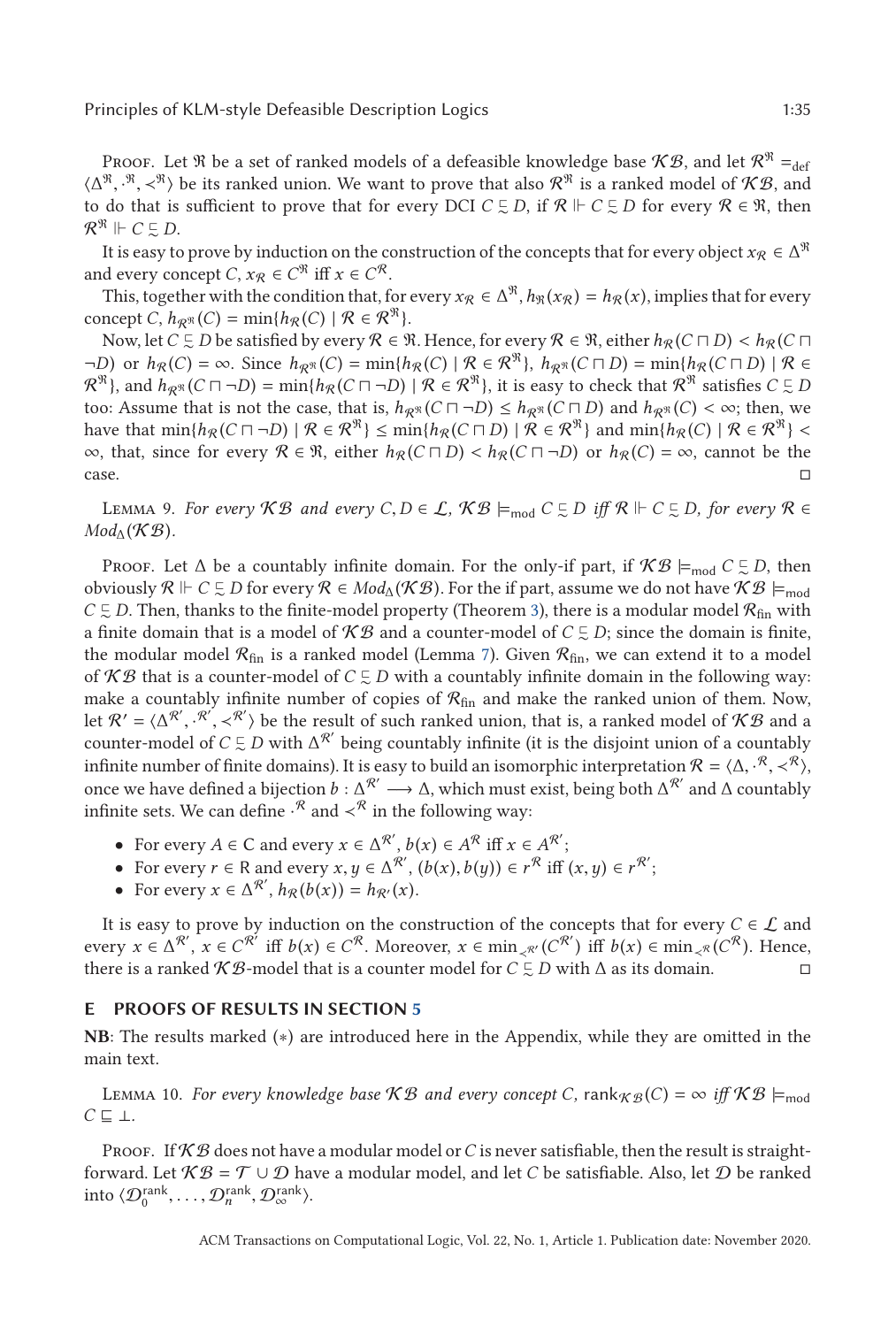From left to right, let rank $_{K\mathcal{B}}(C) = \infty$ , and assume we do not have  $K\mathcal{B} \models_{\text{mod}} C \sqsubseteq \bot$ . Together they imply that  $\mathcal{T} \cup \mathcal{D}_{\infty}^{\text{rank}} \models_{\text{mod}} \top \subseteq \neg C$  but  $\mathcal{T} \cup \mathcal{D}_{\infty}^{\text{rank}} \models_{\text{mod}} C \sqsubseteq \bot$  does not hold. Hence, due to the FMP (Theorem [3\)](#page-12-0), there is a finite-ranked model  $\mathcal R$  of  $\mathcal T\cup\mathcal D_\infty^{\rm rank}$  with the domain  $\Delta^\mathcal R$  layered into  $(L_0^R, \ldots, L_n^R)$ , and s.t.  $\mathcal{R} \Vdash \top \subsetneq \neg C$  but  $\mathcal{R} \Vdash C \sqsubseteq \bot$  does not hold, that is, in  $\Delta^R$  there is an object a at  $\circ \in I^R$  with  $0 \le i \le n$  and  $\circ \in C^R$ object *o* s.t. *o* ∈  $L_i^R$ , with 0 < *i* ≤ *n*, and *o* ∈  $C^R$ .<br>Now let us define a new model  $R'$  simply to

Now let us define a new model  $\mathcal{R}'$  simply taking the lower layer and putting it at the "top" of our model, that is, we rearrange the interpretation in the following way:

- $\Delta^{\mathcal{R}'} = \Delta^{\mathcal{R}};$
- $\bullet \quad \cdot^{\mathcal{R}'} = \cdot^{\mathcal{R}}$ ;
- $L_n^{\mathcal{R}'} = L_0^{\mathcal{R}};$
- for every  $i < n$ ,  $L_i^{\mathcal{R}'} = L_{i+1}^{\mathcal{R}}$ .

Clearly for every concept *D*,  $D^{R'} = D^R$  (it is easy to prove by induction on the construction of the concepts), and consequently  $\mathcal R'$  is still a model of  $\mathcal T$  . We can prove that is still also a model of  $\mathcal D_\infty^{\mathrm{rank}}.$ Assume that is not the case, that is, there is a some  $D \subsetneq E \in \mathcal{D}_{\infty}^{\text{rank}}$  s.t.  $\mathcal{R} \Vdash D \subsetneq E$  and not  $\mathcal{R}' \Vdash$  $D \subseteq E$ .  $\mathcal{R} \Vdash D \subseteq E$  if either  $h_{\mathcal{R}}(D \sqcap E) < h_{\mathcal{R}}(D \sqcap \neg E)$  or  $h_{\mathcal{R}}(D) = \infty$ . It cannot be the latter, since  $h_{\mathcal{R}}(D) = \infty$  corresponds to  $D^{\mathcal{R}} = \emptyset$  and we would have also  $D^{\mathcal{R}}' = \emptyset$  and  $h_{\mathcal{$  $h_{\mathcal{R}}(D) = \infty$  corresponds to  $D^{\mathcal{R}} = \emptyset$ , and we would have also  $D^{\mathcal{R}'} = \emptyset$  and  $h_{\mathcal{R}'}(D) = \infty$ . Hence, it must be  $h_{\mathcal{R}}(D \sqcap E) < h_{\mathcal{R}}(D \sqcap \neg E)$ , while  $h_{\mathcal{R}}(D \sqcap E) \nless h_{\mathcal{R}}(D \sqcap \neg E)$ . Let  $h_{\mathcal{R}}(D \sqcap E) = i$  and  $h_{\mathcal{R}}(D \sqcap E)$ <br>  $-h_{\mathcal{R}}(D \sqcap E)$  $\neg E$ ) = *j* with *i* < *j*. If *i* > 0, then  $h_{\mathcal{R}}(D \sqcap E) = i - 1$  and  $h_{\mathcal{R}}(D \sqcap \neg E) = j - 1$ , and  $h_{\mathcal{R}}(D \sqcap E)$  <  $h_{\mathcal{R}}(D \sqcap \neg F)$  again: hence it must be  $h_{\mathcal{R}}(D \sqcap F) = 0$  that is  $h_{\mathcal{R}}(D) = 0$  but that  $h_{\mathcal{R}}(D \sqcap \neg E)$  again; hence it must be  $h_{\mathcal{R}}(D \sqcap E) = 0$ , that is,  $h_{\mathcal{R}}(D) = 0$ , but that is incompatible with  $D \subsetneq E \in \mathcal{D}_{\infty}^{\text{rank}}$ , since  $\mathcal{T} \cup \mathcal{D}_{\infty}^{\text{rank}} \models_{\text{mod}} \top \subsetneq \neg D$ , that is,  $h_{\mathcal{R}}(D) > 0$ . Consequently,  $\mathcal{R}'$  too must<br>be a model of  $\mathcal{T} \cup \mathcal{D}_{\text{rank}}^{\text{rank}}}$ be a model of  $\mathcal{T} \cup \mathcal{D}_{\infty}^{\text{rank}}$ .

We have assumed that in R there is an object *o* s.t.  $o \in C^R$  and  $o \in L_i^R$  for some  $0 < i \le n$ . Re-<br>*i*ting the precedure used to define  $\mathcal{P}'$  for *i* times, we obtain a model  $\mathcal{P}^* \circ \mathcal{F} \subset L_i^R$  (*n* and  $a \in C^R$ peating the procedure used to define  $\mathcal{R}'$  for *i* times, we obtain a model  $\mathcal{R}^*$  of  $\mathcal{T}\cup\mathcal{D}_\infty^{\text{rank}}$  s.t.  $o\in C^{\mathcal{R}^*}$ and  $o \in L_0^{\mathcal{R}^*}$ . However, since  $\text{rank}_{\mathcal{KB}}(C) = \infty$  implies  $\mathcal{T} \cup \mathcal{D}_{\infty}^{\text{rank}} \models_{\text{mod}} \top \Sigma \neg C$ , this cannot be the case. We conclude that if rank $_{K\mathcal{B}}(C) = \infty$ , then  $\mathcal{KB} \models_{\text{mod}} C \sqsubseteq \bot$ .

From right to left, let  $KB \models_{mod} C \sqsubseteq \bot$  but  $\text{rank}_{\mathcal{KB}}(C) \neq \infty$ . The latter implies that there is a model of  $\mathcal{T} \cup \mathcal{D}_{\infty}^{\text{rank}}$  that does not satisfy  $\top \subsetneq \neg C$ , that is, does not satisfy  $C \sqsubseteq \bot$ . Referring again to the FMP (Theorem [3\)](#page-12-0), we can say that there is a finite-ranked model  $\mathcal R$  of  $\mathcal T\cup\mathcal D_\infty^{\rm rank}$  that does not satisfy  $C \sqsubseteq \bot$ . Let *k* be the number of layers in  $\mathcal{R}$ .

Now consider  $\mathcal{T} \cup (\mathcal{D}_n^{\text{rank}} \cup \mathcal{D}_\infty^{\text{rank}})$ . For each  $D \subsetneq E \in \mathcal{D}_n^{\text{rank}}$  there must be a model in which  $D\sqcap E$  is not exceptional, that is, it is satisfied in the layer 0. As a consequence, still using the FMP (Corollary [6\)](#page-33-0), for each  $D \subsetneq E \in \mathcal{D}_n^{\text{rank}}$  there must a finite-ranked model  $\mathcal{R}_{D \subsetneq E}$  of  $\mathcal{T} \cup (\mathcal{D}_n^{\text{rank}} \cup$  $\mathcal{D}_{\infty}^{\text{rank}}$ ) s.t.  $h_{\mathcal{R}}_{D \subseteq E}$  $(D \subsetneq E) = 0.$ 

Build a ranked interpretation  $\mathcal{R}_n$  as follows:

- for every  $D \subseteq E \in \mathcal{D}_n^{\text{rank}}$ , let  $\mathcal{R}_{D \subseteq E}$  be a finite-ranked model of  $\mathcal{T} \cup (\mathcal{D}_n^{\text{rank}} \cup \mathcal{D}_\infty^{\text{rank}})$  in which  $h_{\mathcal{R}_{D \subseteq E}}(D \subseteq E) = 0.$
- Let  $\mathcal{R}' = \langle \Delta^{\mathcal{R}'}, \cdot^{\mathcal{R}'}, \prec^{\mathcal{R}'}\rangle$  be the ranked union of such sets.  $\mathcal{R}'$  is a model of  $\mathcal{D}_n^{\text{rank}}$  (Lemma [8\)](#page-13-0)<br>*st for every D E E ∈ Q*<sup>rank</sup> *h*<sub>0</sub> (D E E) = 0. Since  $\Omega^{\text{rank}}$  is finite it has bee s.t. for every  $D \subsetneq E \in \mathcal{D}_n^{\text{rank}}, h_{\mathcal{R}}_{D \subsetneq E}$  $(D \subsetneq E) = 0$ . Since  $\mathcal{D}_n^{\text{rank}}$  is finite, it has been obtained from a finite set of finite models and so it is a finite-ranked model. Let *m* be the number of layers in  $R'$ .
- From  $\mathcal{R}'$  and  $\mathcal{R}$  define a finite-ranked interpretation  $\mathcal{R}_n = \langle \Delta^{\mathcal{R}_n}, \cdot \mathcal{R}_n, \prec^{\mathcal{R}_n} \rangle$  as follows: •  $\Delta^{\mathcal{R}_n} = \Delta^{\mathcal{R}} \cup \Delta^{\mathcal{R}'};$ 
	- $A^{\mathcal{R}_n} = A^{\mathcal{R}} \cup A^{\mathcal{R}'}$  for every  $A \in \mathbb{C}$ ;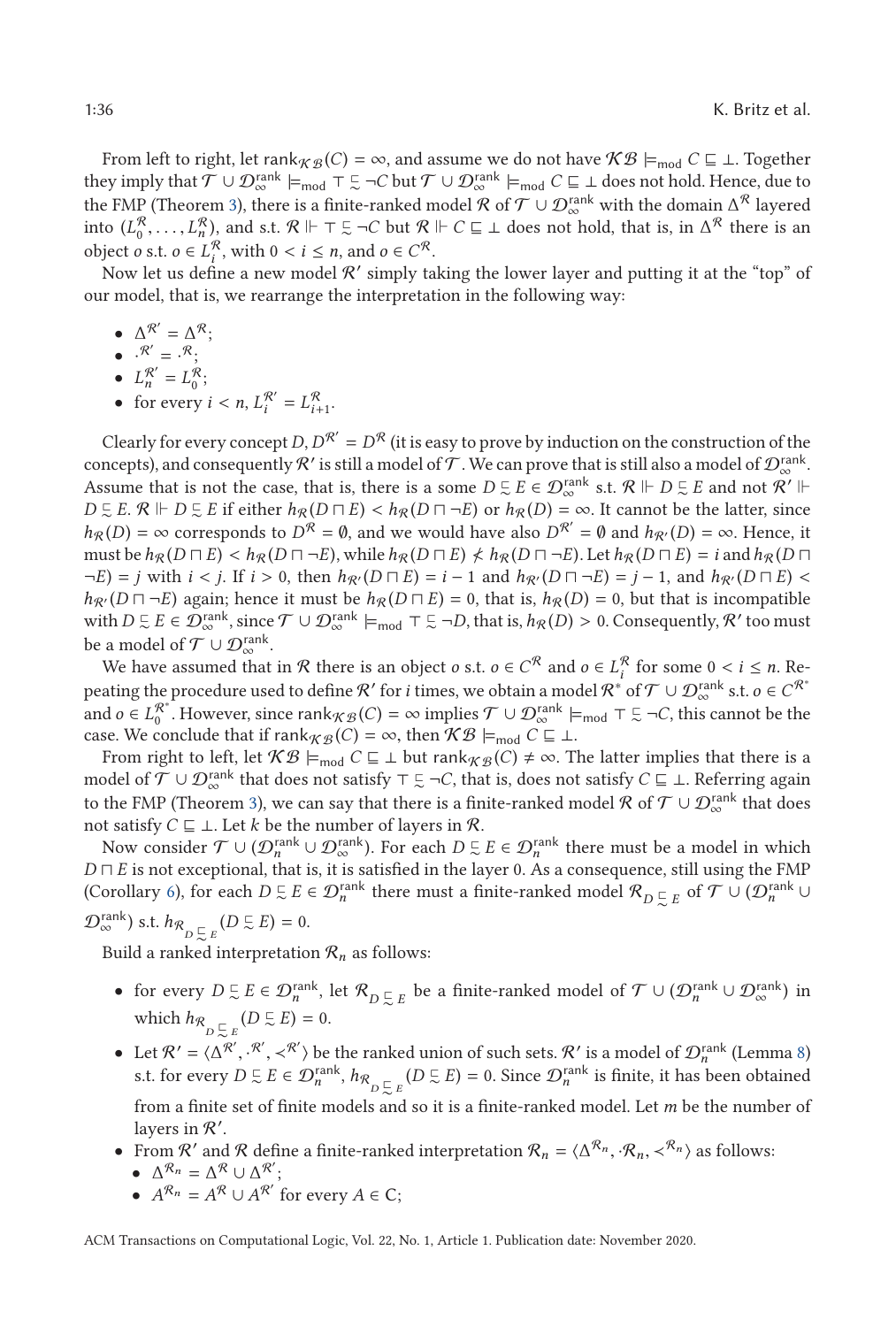- <span id="page-36-0"></span>•  $r^{\mathcal{R}_n} = r^{\mathcal{R}} \cup r^{\mathcal{R}'}$  for every  $r \in \mathbb{R}$ ;
- for every  $i \leq m$ ,  $L_i^{\mathcal{R}_n} = L_i^{\mathcal{R}'};$
- for every  $m < i \le (m + k)$ ,  $L_i^{\mathcal{R}_n} = L_{(i-(m+1))}^{\mathcal{R}}$ .

Informally, we build the model  $\mathcal{R}_n$  by adding  $\mathcal R$  on top of  $\mathcal R'$ . It is easy to prove by induction on the construction of the concepts that every object in  $\mathcal{R}_n$  satisfies a concept *D* iff it satisfies *D* also in the original model,  $\mathcal R$  or  $\mathcal R'$ . As a consequence, we do not have  $\mathcal R_n \Vdash C \sqsubseteq \bot$ . Also, it is easy to prove that  $\mathcal{R}_n$  is a model of  $\mathcal{T} \cup (\mathcal{D}_n^{\text{rank}} \cup \mathcal{D}_\infty^{\text{rank}})$ :  $\mathcal{R}'$  is a model of  $\mathcal{D}_n^{\text{rank}}$  with at layer 0 an object satisfying  $D \sqcap E$  for each  $D \subsetneq E \in \mathcal{D}_n^{\text{rank}}$ , and both  $\mathcal R$  and  $\mathcal R'$  are models of  $\mathcal T \cup \mathcal{D}_{\infty}^{\text{rank}}$ .

Now consider  $\mathcal{T} \cup (\mathcal{D}^\text{rank}_{(n-1)} \cup \mathcal{D}^\text{rank}_n \cup \mathcal{D}^\text{rank}_\infty).$  Using the same procedure defined for  $\mathcal{R}_n$ , we can build a model R*n*<sup>−</sup>1, obtained doing the ranked union of a finite set of finite models of  $\mathcal{T} \cup (\mathcal{D}_{(n-1)}^{\text{rank}} \cup \mathcal{D}_{\infty}^{\text{rank}})$  and adding on top  $\mathcal{R}_n$ .  $\mathcal{R}_{n-1}$  will be a finite-ranked model of  $\mathcal{T} \cup (\mathcal{D}_{(n-1)}^{\text{rank}} \cup \mathcal{D}_{\infty}^{\text{rank}})$  s.t.  $\mathcal{R}_{n-1} \Vdash C \sqsubseteq \bot$  does not hold.

We can go on with this procedure until we define a finite-ranked model  $\mathcal{R}_0$  of  $\mathcal{T} \cup (\mathcal{D}_0^{\text{rank}} \cup$ ...∪  $\mathcal{D}_n^{\text{rank}} \cup \mathcal{D}_\infty^{\text{rank}}$ ). That is,  $\mathcal{R}_0$  is a model of  $\mathcal{T} \cup \mathcal{D}$  s.t. we do not have  $\mathcal{R}_0 \Vdash C \sqsubseteq \bot$ , against the hypothesis that  $\mathcal{R} \mathcal{B} \vdash \bot C \sqsubseteq \bot$ hypothesis that  $\mathcal{KB} \models_{\text{mod}} C \sqsubseteq \bot$ .

To prove Theorem [4,](#page-15-0) we will use the following lemma.

LEMMA 43 (\*). Let  $\mathcal{KB} = \mathcal{T} \cup \mathcal{D}$  be a defeasible knowledge base having a modular model, O *its big ranked model, and*  $\Delta$  *the countably infinite domain used to define O. For every*  $C \subsetneq D \in \mathcal{D}$ *,*  $rank_{\mathcal{KB}}(C \sqcap D) = i$  *iff there is a model*  $\mathcal{R}_{\Delta} \in Mod_{\Delta}(\mathcal{KB})$  *s.t.*  $h_{\mathcal{R}_{\Delta}}(C \sqcap D) = i$ *.* 

PROOF. First, we observe that the exceptionality function in Definition [23](#page-14-0) is correctly captured in the model *O*, that is, for every *C* ∈ *L*,  $KB \models_{\text{mod}} \top \subseteq \neg C$  iff *O*  $\Vdash \top \subseteq \neg C$ . Indeed, by Lemma [9,](#page-13-0) a concept *C* is exceptional w.r.t.  $KB$  iff  $R_{\Delta} \Vdash \top \subseteq \neg C$ , for every  $R_{\Delta} \in Mod_{\Delta}(\mathcal{KB})$ , which immediately corresponds to  $O \Vdash \top \subsetneq \neg C$ .

Since  $\mathcal{R}_{\Delta} \Vdash \mathcal{KB}$  for every  $\mathcal{R}_{\Delta} \in Mod_{\Delta}(\mathcal{KB})$ , if  $h_{\mathcal{R}_{\Delta}}(C) = i$ , it is immediate that  $rank_{\mathcal{KB}}(C) \leq i$ , otherwise it would be  $h_{R_{\Delta}}(C) > i$  for every  $\mathcal{R}_{\Delta} \in Mod_{\Delta}(\mathcal{KB})$ . We have to prove that for every  $C \subsetneq D \in \mathcal{D}$ , if rank $_{\mathcal{KB}}(C \sqcap D) = i$ , then there is a  $\mathcal{R}_{\Delta} \in Mod_{\Delta}(\mathcal{KB})$  s.t.  $h_{\mathcal{R}_{\Delta}}(C \sqcap D) = i$ . In case  $i =$  $\infty$ , Lemma [10](#page-15-0) guarantees that if rank $_{K\mathcal{B}}(C \sqcap D) = \infty$ , then for all the  $\mathcal{R}_{\Delta} \in Mod_{\Delta}(\mathcal{KB})$ ,  $h_{\mathcal{R}_{\Delta}}(C \sqcap D)$ *D*) =  $\infty$ . In case *i* <  $\infty$ , we can prove it by induction on the ranking value *i*.

Let  $C \subsetneq D \in \mathcal{D}$ , and let rank $_{\mathcal{KB}}(C \sqcap D) = i$ . For  $i = 0$ , we already have all that is needed to prove that there is a  $\mathcal{R}_\Delta \in Mod_\Delta(\mathcal{KB})$  s.t.  $\mathcal{R}_\Delta \Vdash \top \subsetneq \neg(C \sqcap D)$  is not the case:

- $rank_{\mathcal{KB}}(C \sqcap D) = 0$ , iff we do not have  $\mathcal{KB} \models_{\text{mod}} \top \subseteq \neg(C \sqcap D)$  (Definition [23\)](#page-14-0);
- $\mathcal{KB} \models_{\text{mod}} \top \subseteq \neg(C \sqcap D)$  does not hold iff there is a  $\mathcal{R}_{\Delta} \in Mod_{\Delta}(\mathcal{KB})$  s.t.  $\mathcal{R}_{\Delta} \Vdash \top \subseteq \neg(C \sqcap D)$ *D*) is not the case (by Lemma [9\)](#page-13-0);
- We do not have  $\mathcal{R}_{\Delta} \Vdash \top \subsetneq \neg(C \sqcap D)$  iff  $h_{\mathcal{R}_{\Delta}}(C \sqcap D) = 0$ .

For  $i > 0$ , we can define a modular model  $\mathcal{R}$  of  $\mathcal{KB}$  as follows:

Let  $C \subsetneq D \in \mathcal{D}$  with  $\text{rank}_{\mathcal{KB}}(C \sqcap D) = i$ , and let  $\mathcal{D}_{\geq i}^{\text{rank}}$  be the subset of  $\mathcal D$  containing the DCIs with a ranking value of at least *i*, and  $\mathcal{D}_{\leq i}^{\text{rank}} = \mathcal{D} \setminus \mathcal{D}_{\geq i}^{\text{rank}}$ . Let  $\mathcal{R}'$  be a modular model of  $\mathcal{T} \cup \mathcal{D}_{\geq i}^{\text{rank}}$  such that  $h_{\mathcal{R}'}(C \sqcap D) = 0$ . Such a model must exist, since  $\text{rank$ not exceptional in  $\mathcal{T} \cup \mathcal{D}_{\geq i}^{\text{rank}}$ . We can assume that  $\mathcal{R}'$  has a finite domain, given the finite-model property (Corollary [6\)](#page-33-0), and hence it is a ranked model (Lemma [7\)](#page-12-0).

For each DCI  $D \subseteq E \in \mathcal{D}_{\leq i}^{\text{rank}}$ , that is, such that  $\text{rank}_{\mathcal{KB}}(D \sqcap E) = j$  for some  $j < i$ , let  $\mathcal{R}_{D \sqcap E} \in \mathcal{A}_{\leq i}(\mathcal{KB})$  be a model of  $\mathcal{KB}$  satisfiving  $D \sqcap E$  s t  $h_{\mathcal{B}}$  ( $D \sqcap E$ ) – *i*. The induct *Mod*<sub>Δ</sub>( $\mathcal{KB}$ ) be a model of  $\mathcal{KB}$  satisfiying  $D \sqcap E$  s.t.  $h_{\mathcal{R}_{D \sqcap E}}(D \sqcap E) = j$ . The induction hypothesis guarantees that such a model exists for each such DCI.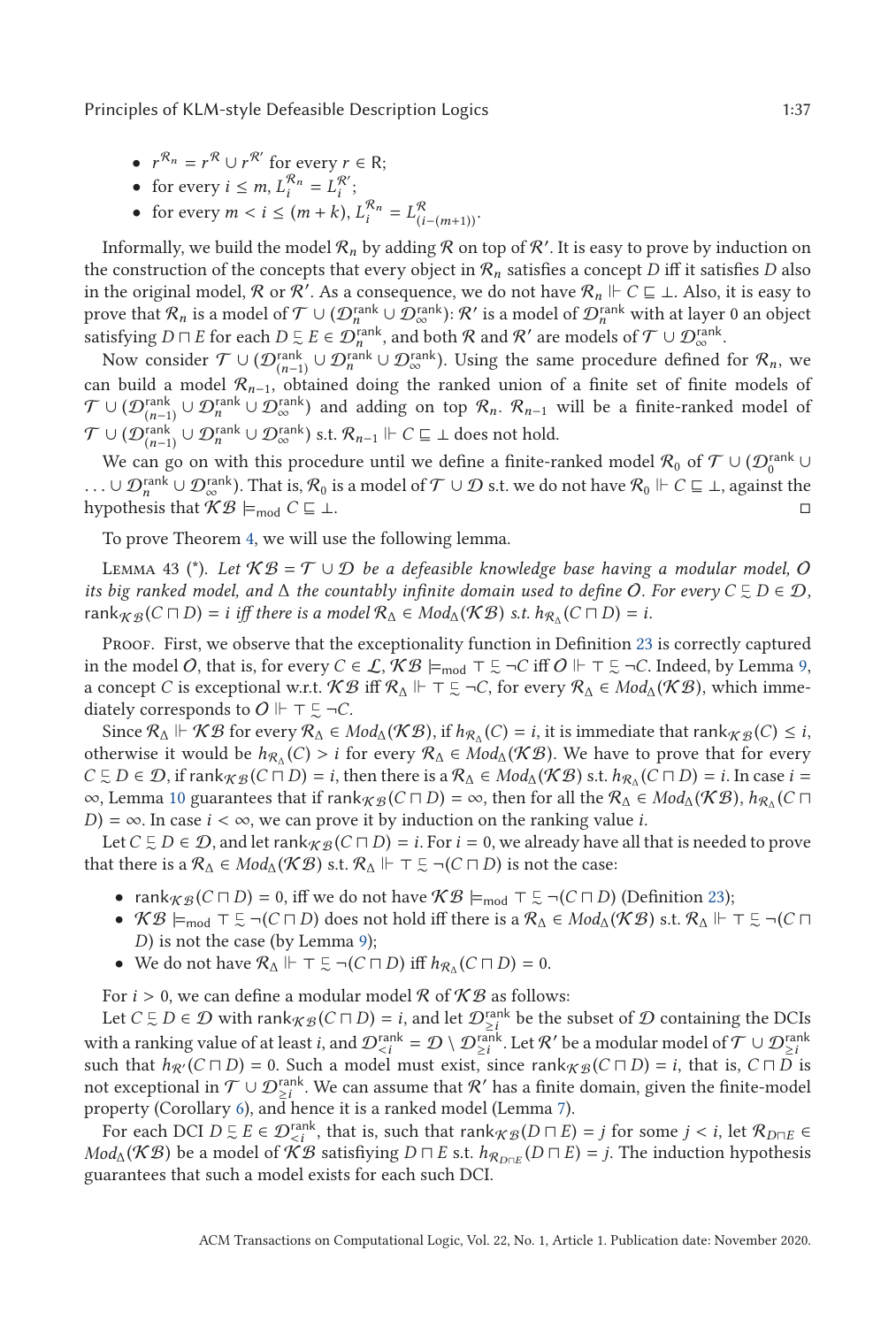Now, we define a new interpretation  $\mathcal{R}^{\prime\prime} = \langle \Delta^{\mathcal{R}^{\prime\prime}}, \cdot^{\mathcal{R}^{\prime\prime}}, \prec^{\mathcal{R}^{\prime\prime}} \rangle$  in the following way:

- $\Delta^{\mathcal{R}''} = \Delta^{\mathcal{R}'} \cup \bigcup_{(C \subseteq D \in \mathcal{D}_{\leq i}^{\text{rank}})} \Delta^{\mathcal{R}_{C \sqcap D}};$
- For every concept name  $A \in \mathbb{C}$  and every  $x \in \Delta^{R''}, x \in A^{R''}$  iff one of the two following cases holds: either  $x \in A^{\mathcal{R}_{D \cap E}}$  for some  $D \subsetneq E \in \mathcal{D}_{\epsilon}^{\text{rank}}$  and  $x \in A^{\mathcal{R}_{CDD}}$ , or  $x \in A^{\mathcal{R}'}$  and  $x \in A^{\mathcal{R}'}$ .<br>For every role name  $x \in B$  and every  $x, y \in A^{\mathcal{R}''}$  ( $x, y \in x^{\mathcal{R}''}$  iff one of the two
- For every role name  $r \in \mathbb{R}$  and every  $x, y \in \Delta^{\mathcal{R}}$ ,  $(x, y) \in r^{\mathcal{R}}$  iff one of the two following cases holds; either  $x, y \in \Delta^{\mathcal{R}}$  one cases holds; either  $x, y \in \Delta^{\mathcal{R}}$  or  $\Omega$  and  $(x, y) \in r^{\mathcal{R}}$  or  $x,$ cases holds: either  $x, y \in \Delta^{\mathcal{R}_{C \cap D}}$  for some  $C \subsetneq D \in \mathcal{D}_{\leq i}^{\text{rank}}$  and  $(x, y) \in r^{\mathcal{R}'},$  or  $x, y \in \Delta^{\mathcal{R}'}$  and  $(x, y) \in r^{\mathcal{R}'}.$  $(x, y) \in r^{\mathcal{R}'};$ <br>For every x
- For every  $x \in \Delta^{R''}, h_{R''}(x) = j$  iff one of the two following cases holds: either  $x \in \Delta^{R_{D \sqcap E}}$  for some  $D \subseteq E \in \mathcal{D}_{\leq i}^{\text{rank}}$  and and  $h_{\mathcal{R}_{D \cap E}}(x) = j$ , or  $x \in \Delta^{\mathcal{R}'}$  and  $h_{\mathcal{R}'}(x) = j - i$ .

The idea is to create a model of  $KB$  that guarantees for a specific inclusion  $C \subsetneq D \in \mathcal{D}$  that the height of *C* in the model corresponds exactly to the rank of *C*. That is, given an inclusion  $C \subsetneq D$ that has rank  $i$ , we have built a ranked interpretation  $\mathcal{R}$ " in which  $C$  has height  $i$ . Now, we need to:

- Prove that  $\mathcal{R}''$  is a model of  $\mathcal{KB}$ ;
- Show that an isomorphic model to  $\mathcal{R}$ " is in  $Mod_{\Lambda}(\mathcal{KB})$ .

It can easily be proven that  $\mathcal{R}''$  is a model of  $\mathcal{KB}$ : First, we prove by induction on the construction of concepts that, for every  $x \in \Delta^{R''}, x \in D^{R''}$  iff the corresponding object falls under *D* in the original model; this grants us that  $\mathcal{R}''$  satisfies T. About the satisfaction of D, referring to the height values that have been assigned to each object in  $\mathcal{R}''$ , we can prove that for every  $D \subsetneq E \in \mathcal{D}$ ,  $h_{\mathcal{R}''}(D \sqcap E) < h_{\mathcal{R}''}(D \sqcap \neg E)$  (or  $h_{\mathcal{R}''}(D) = \infty$ ). Hence,  $\mathcal{R}''$  is a model of K B. Also, notice that in  $\mathcal{R}'$ , we must have an object  $a \in k_{\mathcal{R}''}(a) = 0$  and  $a \in (C \sqcap D)^{\mathcal{R}'}$ . The construction of of we must have an object *o* s.t.  $h_{\mathcal{R}}(o) = 0$  and  $o \in (C \sqcap D)^{\mathcal{R}}'$ . The construction of of  $\mathcal{R}''$  implies that  $h_{\mathcal{R}}(o) = i$  and  $o \in (C \sqcap D)^{\mathcal{R}''}$ . That is,  $\mathcal{R}''$  is a model of  $\mathcal{KB}$  in which  $h_{\mathcal{R}''}(C \sqcap D) = i$ .

 $\Delta^{\mathcal{R}''}$  has been created unifying a finite number of model with the countably infinite domain  $\Delta$ plus the finite domain  $\Delta^{R'}$ , hence  $\Delta^{R''}$  has a countably infinite domain, and there is a model  $\mathcal{R}''_\Delta$ that is isomorphic to  $\mathcal{R}''$  and has  $\Delta$  as domain.

Using Lemma [43,](#page-36-0) we can prove Theorem [4.](#page-15-0)

Theorem 4. *Let* K B *be a defeasible knowledge base having a modular model. A statement α is in the rational closure of*  $\mathcal{KB}$  *iff*  $\mathcal{KB} \models_{rat} \alpha$ *.* 

Proof. Let  $\mathcal{KB}$  be a defeasible knowledge base with a modular model, O the big ranked model of  $KB$ , and  $\Delta$  the countably infinite domain used to define  $O$ .  $KB \models_{rat} \alpha$  iff  $O \Vdash \alpha$  (Definition [22\)](#page-13-0), so we need to prove that  $O \Vdash \alpha$  iff  $\alpha$  is in the rational closure of  $\mathcal{KB}.$  We first prove the result where  $\alpha$  is a DCI (of the form  $C \subsetneq D$ ), that is, we need to prove that  $O \Vdash C \subsetneq D$  iff  $\text{rank}_{\mathcal{KB}}(C \sqcap$ *D*) < rank<sub>K B</sub> (*C*  $\Box$  -*D*) or rank<sub>K B</sub> (*C*) = ∞. In turn, that means that we need to prove that for every DCI *C*  $\Box$  *D*  $\Box$  *b*  $\triangle$  *(C*  $\Box$  *D*)  $\angle$  *b*  $\triangle$  *(C*  $\Box$  *D*)  $\angle$  *b*  $\triangle$  *c*)  $\triangle$  *b*  $\triangle$ every DCI*C*  $\subseteq$  *D*,  $h_O(C \sqcap D)$  <  $h_O(C \sqcap \neg D)$  or  $h_O(C) = \infty$  iff rank  $\chi_B(C \sqcap D)$  < rank $\chi_B(C \sqcap \neg D)$ <br>or rankeco(C) =  $\infty$  Such a result follows immediately if we can prove that, for every concept C or rank  $g(x) = \infty$ . Such a result follows immediately if we can prove that, for every concept *C*,  $h_O(C) = \text{rank}_{\mathcal{KB}}(C)$ , and that is what we are going to do.

An immediate consequence of Lemma [43](#page-36-0) is that, for every  $C \subsetneq D \in \mathcal{D}$ ,  $h_O(C \sqcap D) =$ rank $_{\mathcal{KB}}(C \sqcap D)$ . Being  $O$  a model of  $\mathcal{D}$ , if  $C \subsetneq D \in \mathcal{D}$  then  $h_O(C \sqcap D) = h_O(C)$  and rank $_{\mathcal{KB}}(C \sqcap D)$  $D$ ) = rank $_{\mathcal{KB}}(C)$ . So, for every  $C \subsetneq D \in \mathcal{D}$ ,  $h_O(C) = h_O(C \sqcap D) = \text{rank}_{\mathcal{KB}}(C \sqcap D) = \text{rank}_{\mathcal{KB}}(C)$ . Now, we extend such a result to any concept *C*, using a construction that is in line with the one used to prove Lemma [43.](#page-36-0)

Since  $O \Vdash \mathcal{KB}$ , if  $h_O(C) = i$ , it is immediate that  $rank_{\mathcal{KB}}(C) \leq i$ , otherwise it would be  $h_O(C) >$ <br>We have to prove that for every concept C if  $rank_{\mathcal{BC}}(C) = i$ , then  $h_O(C) = i$ , that is, there is *i*. We have to prove that for every concept *C*, if rank $_{K\mathcal{B}}(C) = i$ , then  $h_{O_{\Lambda}}(C) = i$ , that is, there is  $a \mathcal{R}_{\Delta} \in Mod_{\Delta}(\mathcal{KB})$  s.t.  $h_{\mathcal{R}_{\Delta}}(C) = i$ . In case  $i = \infty$ , Lemma [10](#page-15-0) guarantees that if rank  $g_{\Delta}(C) = \infty$ ,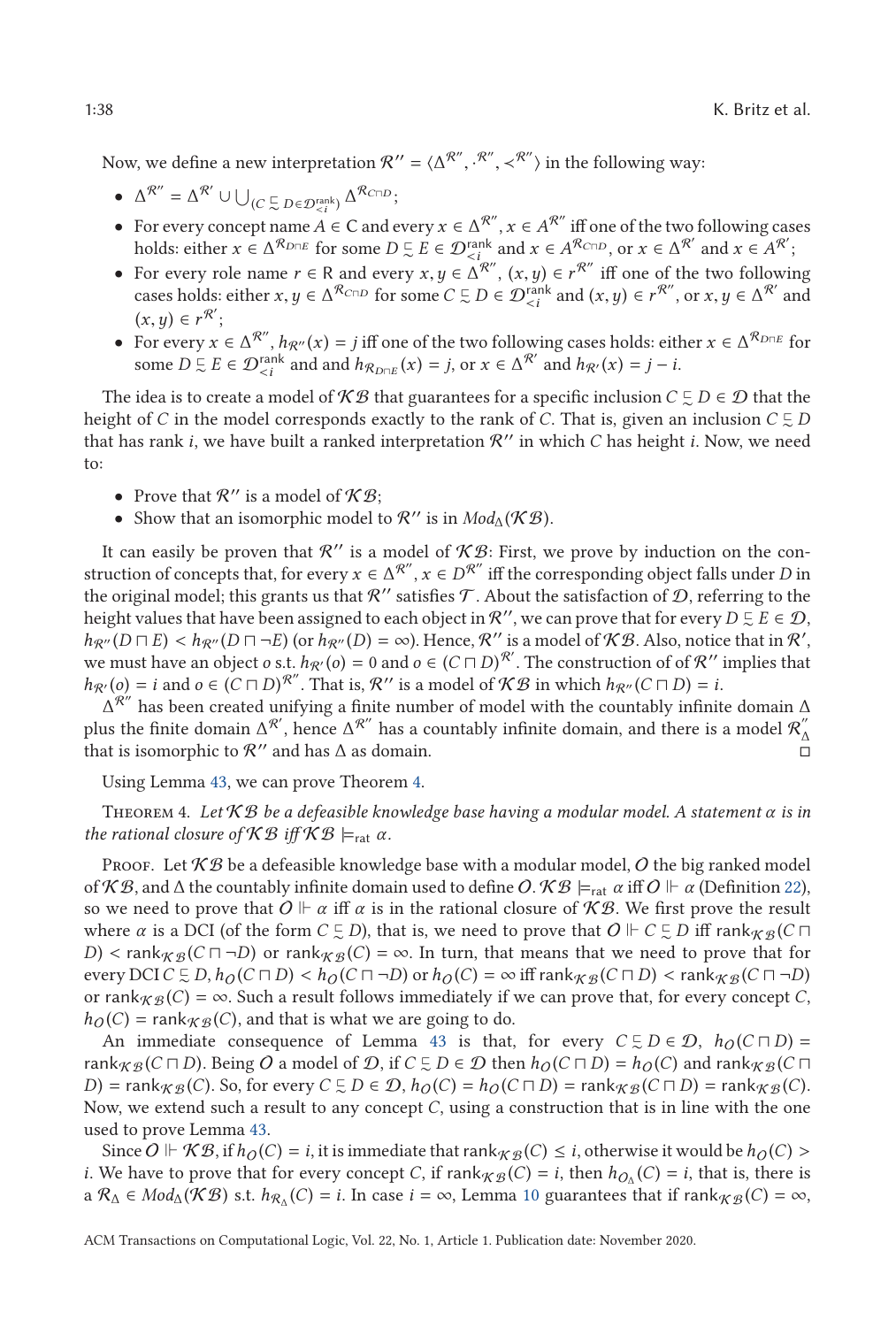<span id="page-38-0"></span>then for all the  $\mathcal{R}_{\Delta} \in Mod_{\Delta}(\mathcal{KB}), h_{\mathcal{R}_{\Delta}}(C) = \infty$ . In case  $i < \infty$ , we can prove it by induction on the ranking value *i*.

Let rank $\chi_{\beta}(C) = i$ . For  $i = 0$ , we already have all that is needed to prove that there is a  $\mathcal{R}_{\Lambda} \in$  $Mod_{\Delta}(\mathcal{KB})$  s.t.  $\mathcal{R}_{\Delta} \Vdash \top \subsetneq \neg(C)$  is not the case:

- $rank_{\mathcal{KB}}(C) = 0$ , iff we do not have  $\mathcal{KB} \models_{\text{mod}} \top \subseteq \neg(C)$  (Definition [23\)](#page-14-0);
- We do not have  $\mathcal{KB} \models_{\text{mod}} \top \Sigma \neg(C)$  iff there is a  $\mathcal{R}_{\Delta} \in Mod_{\Delta}(\mathcal{KB})$  s.t.  $\mathcal{R}_{\Delta} \Vdash \top \Sigma \neg(C)$  does not hold (by Lemma [9\)](#page-13-0);
- It is not the case that  $\mathcal{R}_{\Delta} \Vdash \top \subseteq \neg(C)$  iff  $h_{\mathcal{R}_{\Delta}}(C) = 0$ .
- $h_O(C) = 0$  iff there is a  $\mathcal{R}_\Lambda \in Mod_\Lambda(\mathcal{KB})$  s.t.  $h_{\mathcal{R}_\Lambda}(C) = 0$ .

For *i* > 0, we can define a modular model  $\mathcal{R}$  of  $\mathcal{KB}$  as follows:

Let rank $_{\mathcal{KB}}(C) = i$ , and, as in Lemma [43,](#page-36-0) let  $\mathcal{D}_{\geq i}^{\text{rank}}$  be the subset of  $\mathcal D$  containing the DCIs with a ranking value of at least *i*, and  $\mathcal{D}_{\leq i}^{\text{rank}} = \mathcal{D} \setminus \mathcal{D}_{\leq i}^{\text{rank}}$ . Let  $\mathcal{R}'$  be a modular model of  $\mathcal{T} \cup \mathcal{D}_{\leq i}^{\text{rank}}$  such that  $h_{\mathcal{D}'}(C) = 0$ . Such a model must exist, since rankee  $(C) = i$  that  $h_{\mathcal{R}'}(C) = 0$ . Such a model must exist, since rank $_{\mathcal{KB}}(C) = i$ , that is, *C* is not exceptional in  $\mathcal{T} \cup$  $\mathcal{D}_{\geq i}^{\text{rank}}$ . We can assume that  $\mathcal{R}'$  has a finite domain, given the finite-model property (Corollary [6\)](#page-33-0), and hence it is a ranked model (Lemma [7\)](#page-12-0).

Then, we define an interpretation  $\mathcal{R}''$  exactly as done in the proof of Lemma [43,](#page-36-0) and, exactly as in Lemma [43,](#page-36-0) we can prove that  $\mathcal{R}''$  is a model of  $\mathcal{KB}$  with a countably infinite domain and s.t.  $h_{\mathcal{R}''}(C) = i.$ 

That implies that there is a model  $\mathcal{R}_\Delta'' \in Mod_\Delta(\mathcal{KB})$  that is isomorphic to  $\mathcal{R}''$ , with  $h_{\mathcal{R}_\Delta''}(C) = i$ . Since  $\mathcal{R}_{\Delta}^{''}$  is used in the construction of O,  $h_O(C) \leq i$ ; since rank $K_B(C) = i$ ,  $h_O(C) \geq i$ . Hence,  $h_O(C) = i$ .

For the case where *α* is a GCI (of the form  $C \sqsubseteq D$ ), suppose that  $C \sqsubseteq D$  is in the rational closure of KB. By definition this means that rank $_{K\mathcal{B}}(C \sqcap \neg D) = \infty$ . By Lemma [10,](#page-15-0) we then have that  $KB \models_{\text{mod}} C \sqcap \neg D \sqsubseteq \bot$ , which means that  $KB \models_{\text{mod}} C \sqsubseteq D$ . And, since  $O$  is a ranked model of  $KB$ , it follows that  $KB \models_{rat} C \sqsubseteq D$ . Conversely, suppose that O is a ranked model of  $C \sqsubseteq D$ . Then  $O$  is a ranked model of  $C \sqcap \neg D \subsetneq \bot$ , from which it follows, by Lemma [9,](#page-13-0) that  $K \mathcal{B} \models_{\text{mod}} C \sqcap$  $\neg D \subsetneq \bot$ . It then follows from Lemma [10](#page-15-0) that rank  $\chi_{\mathcal{B}}(C \sqcap \neg D) = \infty$ . And this mean, by definition, that  $C \sqsubseteq D$  is in the rational closure of  $\mathcal{KB}$ .

LEMMA 11. For  $KB = \mathcal{T} \cup \mathcal{D}$ , if  $\mathcal{T} \models \Box \mathcal{D} \sqsubseteq \neg C$ , then  $C \subsetneq D$  is exceptional w.r.t.  $\mathcal{T} \cup \mathcal{D}$ .

Proof. It suffices to prove that if we do not have  $\mathcal{T} \cup \mathcal{D} \models_{\text{mod}} \top \subsetneq \neg C$ , then  $\mathcal{T} \models \Box \mathcal{D} \sqsubseteq \neg C$ does not hold. So, suppose that  $\mathcal{T}\cup\mathcal{D}\models_\text{mod} \top \bar{\succsim}_\mathcal{T} C$  is not the case. This means there is a modular model R of  $\mathcal{T} \cup \mathcal{D}$  for which we have an  $x \in \Delta^{\mathcal{R}}$  such that  $x \in C^{\mathcal{R}}$ . Let *I* be the classical interpretation associated with  $\mathcal R.$  It follows immediately that  $I$  is a model of  $\mathcal T$  and that  $x\in (\Box\, \overline{\mathcal D})^I,$ but that  $x \notin (\neg C)^{\perp}$ .

LEMMA 44 (\*). Let  $KB = T \cup D$ . Then (i)  $KB \subseteq Cn_{rat}(\mathcal{KB})$  and (ii)  $Cn_{rat}(\mathcal{KB})$  induces a de*feasible subsumption relation*  $\subsetneq$   $\mathcal{KB}$  =<sub>def</sub> {(*C*, *D*) |  $\mathcal{KB}$  +<sub>rat</sub> *C*  $\subsetneq$  *D*} *that is rational.* 

PROOF. Let  $\mathcal{KB} = \mathcal{T} \cup \mathcal{D}$ .

Proving (*i*): Assume  $C \sqsubseteq D \in \mathcal{T}$ .  $\mathcal{KB} \vdash_{rat} C \sqsubseteq D$  iff  $\mathcal{T}^* \models C \sqsubseteq D$ ; since  $\mathcal{T} \subseteq \mathcal{T}^*$ ,  $\mathcal{T} \subseteq$ *Cn*<sub>rat</sub>( $\mathcal{KB}$ ). Assume that *C*  $\subseteq$  *D*  $\in$  *D*. Either *C*  $\subseteq$  *D* ends up in  $\mathcal{D}^*_{\infty}$ , or there will be an *i* ( $0 \le i \le n$ ) s.t.  $rk(C) = rk(C \subseteq D) = i$ . In the former case,  $C \subseteq D$  is in  $\mathcal{T}^*$ , and so  $\mathcal{T}^* \models C \subseteq D$ , i.e.,  $\mathcal{KB} \vdash_{rat}$  $C \subseteq D$ . In the latter case,  $\models \overline{\mathcal{E}_i} \sqsubseteq \neg C \sqcup D$ , and so  $\mathcal{T}^* \models \overline{\mathcal{E}_i} \sqcap C \sqsubseteq D$ , i.e.,  $C \subseteq D \in Cn_{\text{rat}}(\mathcal{KB})$ . Hence,  $\mathcal{T} \cup \mathcal{D} \subseteq Cn_{\text{rat}}(\mathcal{KB}).$ 

Proving (*ii*): Let  $\sum_{rat}^{\infty} \frac{\mathcal{K}\mathcal{B}}{=}$   $\text{def } \{(C, D) \mid \mathcal{KB} \vdash_{rat} C \subsetneq D\}$ . We show  $\sum_{rat}^{\infty} \frac{\mathcal{KB}}{=}$  satisfies all rationality properties.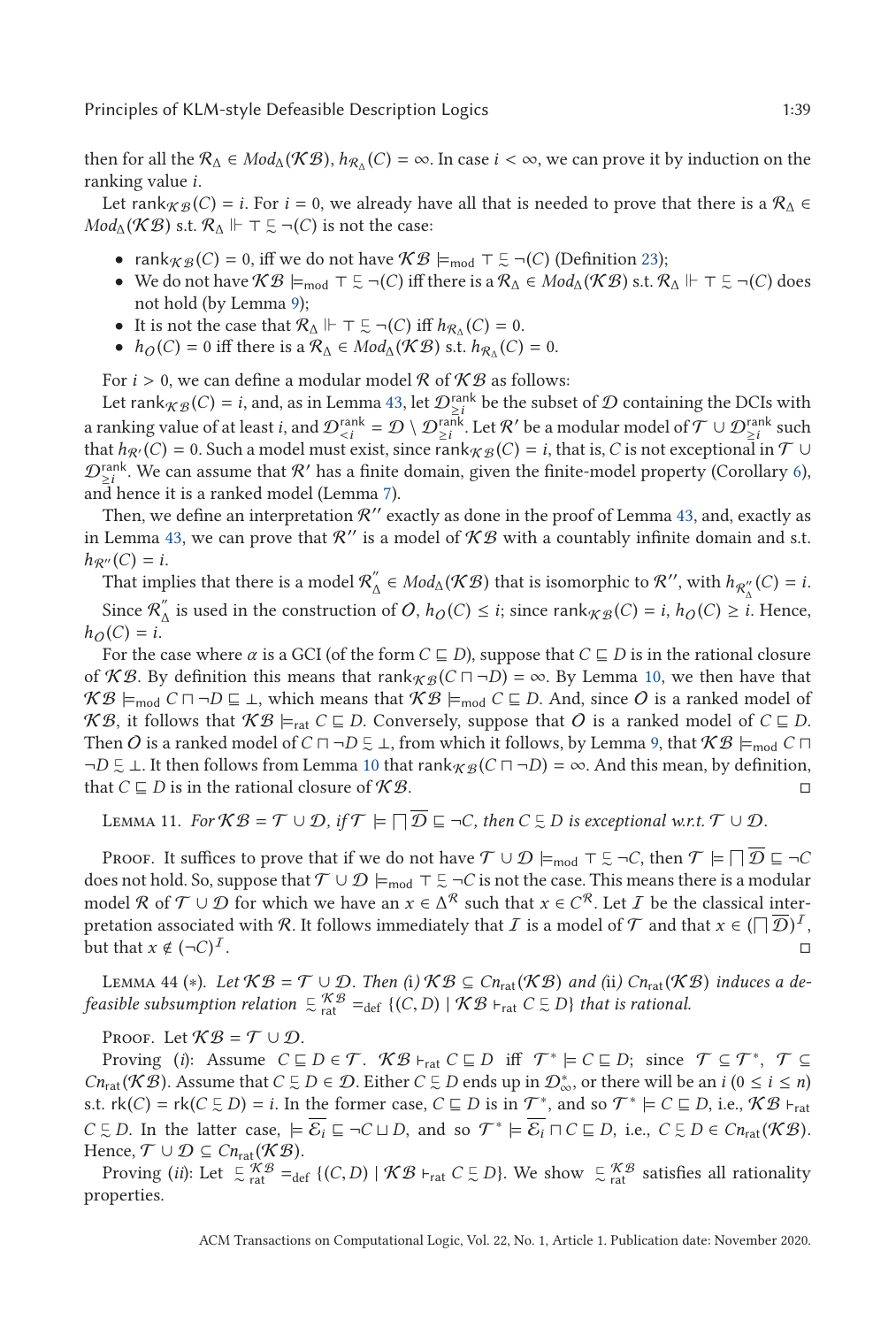- <span id="page-39-0"></span>• (Ref). Since  $\models C \sqsubseteq C$  is valid for any  $C \in \mathcal{L}$ , we have that  $\mathcal{T}^* \models \overline{\mathcal{E}_i} \sqcap C \sqsubseteq C$  for any  $\mathcal{T}^*$  and  $\overline{\mathcal{E}_i}$ .
- (LLE).  $C \subseteq E \in Cn_{rat}(\mathcal{KB})$  implies that  $\mathcal{T}^* \models \overline{\mathcal{E}_i} \sqcap C \sqsubseteq E$  for some *i* (or  $\mathcal{T}^* \models C \sqsubseteq E$ , if  $rk(C) = \infty$ ). Since  $\models C \equiv D$ ,  $\overline{\mathcal{E}_i}$  is the lowest *i* s.t. we do not have  $\mathcal{T}^* \models \Box \overline{\mathcal{E}_i} \sqsubseteq \neg D$ , and  $\mathcal{T}^* \models \overline{\mathcal{E}_i} \sqcap D \sqsubseteq E$ , too.
- (And).  $\mathcal{T}^* \models \Box \overline{\mathcal{E}_i} \Box C \sqsubseteq D$  and  $\mathcal{T}^* \models \Box \overline{\mathcal{E}_i} \Box C \sqsubseteq E$  (possibly without  $\Box \overline{\mathcal{E}_i}$ , if *C* has an infinite rank), hence  $\mathcal{T}^* \models \Box \overline{\mathcal{E}_i} \Box C \sqsubseteq D \Box E$ , that is,  $C \subsetneq D \Box E \in Cn_{\text{rat}}(\mathcal{KB})$ .
- $\bullet$  (Or).  $\mathcal{T}^* \models \Box \overline{\mathcal{E}_i} \Box C \sqsubseteq E$  for some *i* and  $\mathcal{T}^* \models \Box \overline{\mathcal{E}_j} \Box D \sqsubseteq E$  for some *j*. Assume that *i* ≤ *j* and  $i < \infty$ , that is,  $\models \Box \overline{\mathcal{E}_i} \sqsubseteq \Box \overline{\mathcal{E}_j}$ . Then, since we do not have  $\mathcal{T}^* \models \Box \overline{\mathcal{E}_i} \sqsubseteq \neg \mathcal{C}$ , we do not have  $\mathcal{T}^* \models \Box \overline{\mathcal{E}_i} \sqsubseteq \neg \mathcal{C}$ , we do not have  $\mathcal{T}^* \models \Box \overline{\mathcal{E}_i} \sqsubseteq \neg (\mathcal{C} \sqcup D)$  either. Moreover  $\mathcal{T}^* \models \Box \overline{\mathcal{E}_j} \sqcap D \sqsubseteq E$  and  $\models \Box \overline{\mathcal{E}_i} \sqsubseteq \Box \overline{\mathcal{E}_j}$ imply that  $\mathcal{T}^* \models \Box \overline{\mathcal{E}_i} \sqcap D \sqsubseteq E$ . So,  $\mathcal{T}^* \models \Box \overline{\mathcal{E}_i} \sqcap (C \sqcup D) \sqsubseteq E$ . The proof is analogous for *j*  $\leq$  *i* with *j* < ∞, or if *i* and *j* correspond to ∞.
- (RW).  $C \subseteq D \in Cn_{rat}(\mathcal{KB})$  if  $\mathcal{T}^* \models \Box \overline{\mathcal{E}_i} \Box C \sqsubseteq D$  for some  $\Box \overline{\mathcal{E}_i}$  (or  $\mathcal{T}^* \models C \sqsubseteq D$ , if rk(*C*) =  $\infty$ ). Since  $\models D \sqsubseteq E$ ,  $\mathcal{T}^* \models \Box \overline{\mathcal{E}_i} \sqcap C \sqsubseteq E$ .
- (CM). If  $rk(C) = i < \infty$ , then  $\mathcal{T}^* \models \Box \overline{\mathcal{E}_i} \Box C \sqsubseteq D$  and  $\mathcal{T}^* \models \Box \overline{\mathcal{E}_i} \Box C \sqsubseteq E$  for some  $\Box \overline{\mathcal{E}_i}$ .<br>Since  $\mathcal{T}^* \models \Box \overline{\mathcal{E}} \sqcup C \sqsubseteq D$  and we do not have  $\mathcal{T}^* \models \Box \overline{\mathcal{E}} \sqsubseteq \neg C$ .  $\mathcal{T}^* \models \Box$ Since  $\mathcal{T}^* \models \Box \overline{\mathcal{E}_i} \sqcap C \sqsubseteq D$  and we do not have  $\mathcal{T}^* \models \Box \overline{\mathcal{E}_i} \sqsubseteq \neg C$ ,  $\mathcal{T}^* \models \Box \overline{\mathcal{E}_i} \sqsubseteq \neg (C \sqcap D)$ does not hold; otherwise, we would have  $\mathcal{T}^* \models \Box \overline{\mathcal{E}_i} \sqcap \mathcal{C} \sqsubseteq D \sqcap \neg D$ , i.e.,  $\mathcal{T}^* \models \Box \overline{\mathcal{E}_i} \sqsubseteq \neg \mathcal{C}$ . Hence, we have  $C \sqcap D \subseteq E \in Cn_{rat}(\mathcal{KB})$ , since  $\mathcal{T}^* \models \bigcap \overline{\mathcal{E}_i} \sqcap C \sqcap D \sqsubseteq E$ . If  $rk(C) = \infty$ , then we have  $\mathcal{T}^* \models C \sqsubseteq \bot$ , and the proof is trivial.
- (RM). If  $rk(C) = i < \infty$ , then  $\mathcal{T}^* \models \Box \overline{\mathcal{E}_i} \Box C \sqsubseteq E$  and  $\mathcal{T}^* \models \Box \overline{\mathcal{E}_i} \Box C \sqsubseteq \neg D$  does not hold<br>for some  $\Box \overline{\mathcal{E}}_i$ . Since we do not have  $\mathcal{T}^* \models \Box \overline{\mathcal{E}}_i \Box C \sqsubseteq \neg D$ ,  $\mathcal{T}^* \models \Box \overline{\mathcal{E}}_i \sqsubseteq$ for some  $\Box \overline{\mathcal{E}_i}$ . Since we do not have  $\mathcal{T}^* \models \Box \overline{\mathcal{E}_i} \Box C \sqsubseteq \neg D$ ,  $\mathcal{T}^* \models \Box \overline{\mathcal{E}_i} \sqsubseteq \neg(C \sqcap D)$  does not hold; otherwise, we would have  $\mathcal{T}^* \models \Box \overline{\mathcal{E}_i} \sqcap \mathcal{C} \sqsubseteq \neg D$ . Hence, we have  $C \sqcap D \subsetneq E \in$ *Cn*<sub>rat</sub>(*KB*), since  $T^* \models \Box \overline{\mathcal{E}_i} \Box C \Box D \sqsubseteq E$ . If  $rk(C) = \infty$ , then we have  $T^* \models C \sqsubseteq \bot$ , and the proof is trivial the proof is trivial.  $\square$

The following lemma states that, as in the propositional case [\[70\]](#page-45-0), our procedure correctly manages the classical information, that is, an axiom  $C \subsetneq \bot$  is in the rational closure of  $\mathcal{KB}$  if and only if it is also a modular consequence of  $K\mathcal{B}$ .

LEMMA 45 (\*). Let  $KB = \mathcal{T} \cup \mathcal{D}$  and assume  $C \subsetneq D \in \mathcal{D}$ . Then  $KB \models_{\text{mod}} C \subsetneq \bot$  iff  $\text{rk}(C) = \infty$  $\text{if } f \mathcal{T}^* \models C \sqsubseteq \bot.$ 

PROOF. Let  $K\mathcal{B} = \mathcal{T} \cup \mathcal{D}$ .

For the only-if part,  $KB \models_{\text{mod}} C \subsetneq \bot$  implies that every rational subsumption relation containing *KB* must satisfy also *C*  $\subseteq$  ⊥. Hence, we have that *KB* ⊦<sub>rat</sub> *C*  $\subseteq$  ⊥, since *Cn*<sub>rat</sub>(*KB*) induces a rational subsumption relation extending  $K\mathcal{B}$  (Lemma [44\)](#page-38-0). From Definition [27,](#page-20-0) we know that  $\mathcal{KB}$  ⊦<sub>rat</sub>  $C \subsetneq \bot$  is possible only if *C* is always negated in the ranking procedure, i.e.,  $\mathcal{T}^* \models C \sqsubseteq \bot$ .

For the if part, we define from K B a new knowledge base K B<sup>∗</sup> =def  $\mathcal{T}^* \cup \mathcal{D}^*$ , with  $\mathcal{T}^*$  obtained from  $\mathcal T$  by adding all the sets  $\{C \sqsubseteq D \mid C \subsetneq D \in \mathcal D_{\infty}^*\}$  that we obtain at each iteration of function ComputeRanking(·). Let us denote with  $\mathcal{D}_{\subseteq}^1, \ldots, \mathcal{D}_{\subseteq}^n$  such sets. Assume that  $\mathcal{T}^* \models C \sqsubseteq \bot$ ,<br>but that we do not have  $\mathcal{KB} \models \bot C \sqsubseteq \bot$  is a there is a modular model of  $\mathcal{KB}$  in which C is but that we do not have  $KB \models_{\text{mod}} C \subsetneq \bot$ , i.e., there is a modular model of  $KB$  in which *C* is non-empty. Let R be such a model, with an object *x* falling under  $C^R$ . Since  $\mathcal{T}^* \models C \sqsubseteq \bot$ , there must be a GCI  $E \sqsubseteq F$  in some  $\mathcal{D}^i_{\sqsubseteq}$  that is not satisfied, that is, given the nature of the GCIs in every  $\mathcal{D}_{\Xi}^n$  ( $\mathcal{T}^* \models E \sqsubseteq \bot$  for every  $E \sqsubseteq F$  contained in some  $\mathcal{D}_{\Xi}^n$ ), this means that there is a subsumption *E*  $\subseteq$  ⊥ that is not satisfied in *R*. Therefore, there must be an object *y* falling under *E*<sup>*R*</sup>. Hence, assuming  $E \sqsubseteq F \in \mathcal{D}_{\sqsubseteq}^i$ , since  $\mathcal{T} \cup \mathcal{D}_{\sqsubseteq}^1 \cup ... \cup \mathcal{D}_{\sqsubseteq}^{i-1} \models \Box \{\neg G \sqcup H \mid G \sqsubseteq H \in \mathcal{D}_{\sqsubseteq}^i\} \sqsubseteq \neg E$ , either  $\mathcal{R} \Vdash$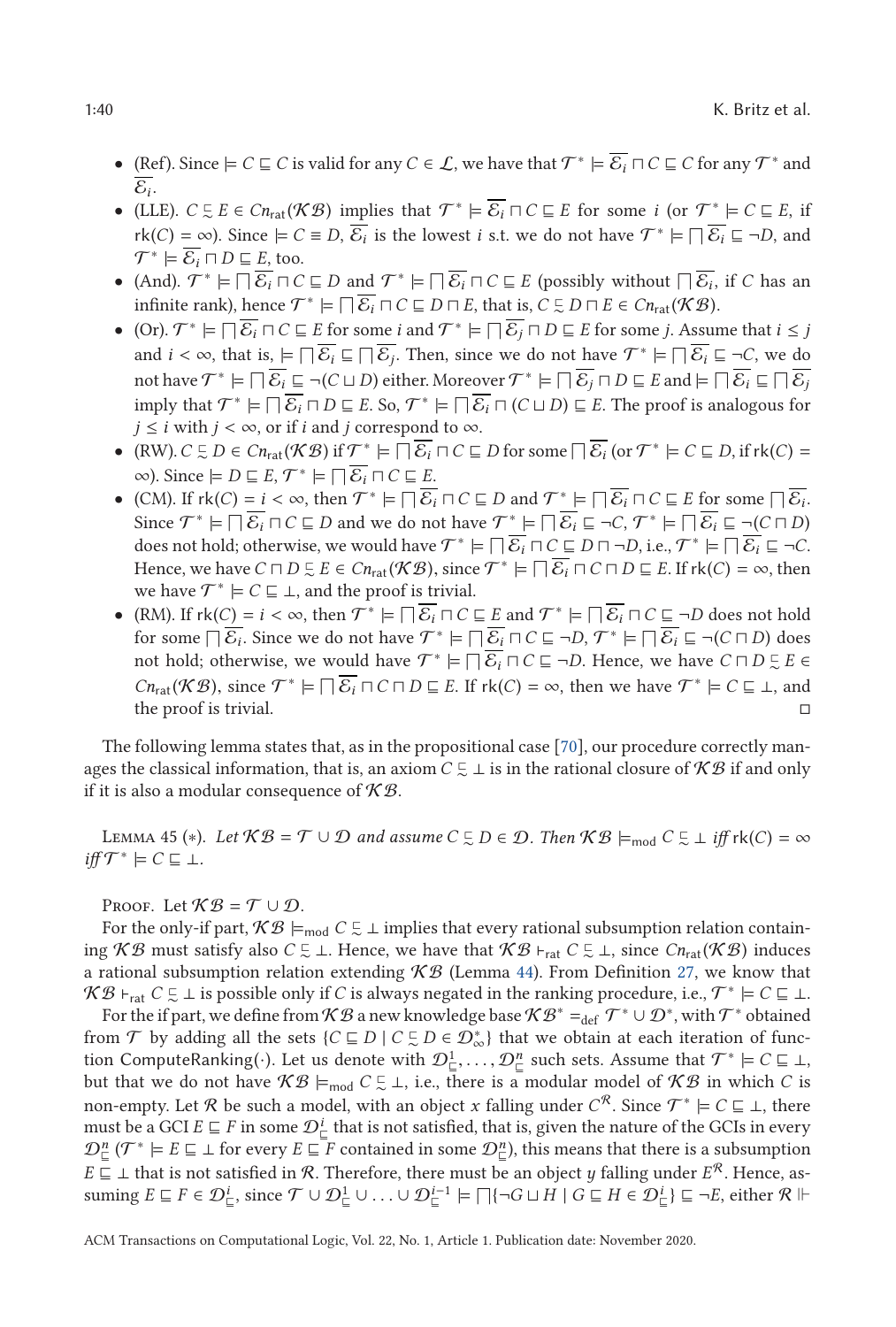<span id="page-40-0"></span> $\mathcal{T} \cup \mathcal{D}_{\sqsubseteq}^1 \cup \ldots \cup \mathcal{D}_{\sqsubseteq}^{i-1}$  and  $y \in (G \sqcap \neg H)^{\mathcal{R}}$  for some  $G \sqsubseteq H \in \mathcal{D}_{\sqsubseteq}^i$  (Case 1 below), or we do not have  $\mathcal{R} \Vdash \mathcal{T} \sqcup \mathcal{D}^{i-1} \sqcup \ldots \sqcup \mathcal{D}^{i-1}$  (Case 2 below)  $\mathcal{R} \Vdash \mathcal{T} \cup \mathcal{D}^1_{\sqsubseteq} \cup \ldots \cup \mathcal{D}^{i-1}_{\sqsubseteq}$  (Case 2 below).

- Case 1. Since  $\mathcal{R} \Vdash \mathcal{KB}$ ,  $\mathcal{R}$  is also a model of  $G \subsetneq H$ , which is an element of  $\mathcal{D}$ . Hence, there must be an object *y* such that  $y \prec^{\mathcal{R}} x$  (remember that  $x \in C^{\mathcal{R}}$ ) and  $y \in (G \sqcap H)^{\mathcal{R}}.$ Again, since  $G \sqsubseteq H \in \mathcal{D}^i_{\sqsubseteq}$  (which implies  $\mathcal{T} \cup \mathcal{D}^1_{\sqsubseteq} \cup ... \cup \mathcal{D}^{i-1}_{\sqsubseteq} \models \bigcap \{\neg G \sqcup H \mid G \sqsubseteq H \in \mathcal{D}^i\}$  or  $\bigcap_{i=1}^i F_i = G \cup H \cup \bigcap_{i=1}^i F_i = G \cup H$  $\mathcal{D}_{\underline{L}}^i$   $\subseteq$   $\neg G$ ) and  $\mathcal{R} \Vdash \mathcal{T} \cup \mathcal{D}_{\underline{L}}^1 \cup ... \cup \mathcal{D}_{\underline{L}}^{i-1}$ , there must be a GCI  $I \subseteq L \in \mathcal{D}_{\underline{L}}^i$  such that *y* ∈  $(I \sqcap \neg L)^R$ , and we need an object *z* such that  $z \prec^R y$  and  $z \in (H \sqcap I)^R$ , and so on...This procedure creates an infinitely descending chain of objects, and, since the number of the antecedents of the axioms in  $\mathcal{D}^i_\infty$  is finite, it cannot be the case, since the model would not satisfy the smoothness condition for the concept  $\Box$ { $C \Box C \Box D \in \mathcal{D}^i_{\infty}$ } (see Definition [5\)](#page-6-0).
- Case 2. If it is not the case that  $\mathcal{R} \Vdash \mathcal{T} \cup \mathcal{D}_{\mathcal{L}}^{\perp} \cup \ldots \cup \mathcal{D}_{\mathcal{L}}^{i-1}$ , then  $\mathcal{R}$  does not satisfy some  $E \sqsubseteq F \in \mathcal{D}_{\sqsubseteq}^j$  for some *j* < *i*, and therefore there must be an object falling under  $E^{\mathcal{R}}$ . Again, it is either Case 1 or Case 2. Nevertheless, since at every iteration of Case 2 we pick a lower it is either Case 1 or Case 2. Nevertheless, since at every iteration of Case 2 we pick a lower value *j* for  $\mathcal{D}^j_\sqsubseteq$  and we have a finite sequence of  $\mathcal{D}^j_\sqsubseteq$ , we know that after some steps (in the worst case, when we reach  $\mathcal{D}^0_{\sqsubseteq}$ ), we necessarily fall into Case 1, which cannot be the  $\Box$

An immediate consequence of Lemma [45](#page-39-0) binds preferential consistency (existence of a preferential model—cf. Definition [6\)](#page-7-0) to classical consistency.

COROLLARY 7 (\*). Let  $\mathcal{KB} = \mathcal{T} \cup \mathcal{D}$ . Then  $\mathcal{KB} \models_{\text{mod}} \top \subseteq \bot$  iff  $\mathcal{T}^* \models \top \sqsubseteq \bot$ .

We can now prove that the knowledge bases  $\mathcal{KB} = \mathcal{T} \cup \mathcal{D}$  and  $\mathcal{KB}^* = \mathcal{T}^* \cup \mathcal{D}^*$  (in rank normal form) are modularly equivalent.

LEMMA 12. Let  $KB = T \cup D$  and let  $KB^* = T^* \cup D^*$  be obtained from KB through func*tion* ComputeRanking(·)*. Then* K B *and* K B<sup>∗</sup> *are modularly equivalent.*

Proof. Given  $K\mathcal{B} = \mathcal{T} \cup \mathcal{D}$ , the function ComputeRanking(K $\mathcal{B}$ ) outputs a knowledge base  $\mathcal{KB}^* = \mathcal{T}^* \cup \mathcal{D}^*$ , in which the iteration of lines 5–13 identifies a (possibly empty) set {*C*<sub>1</sub>  $\subseteq$  *D*<sub>1</sub>,...,*C*<sub>*n*</sub>  $\subseteq$  *D*<sub>*n*</sub>} of always exceptional defeasible subsumptions, that is moved from  $\mathcal{D}$  to  $\mathcal{T}$  That is we have  $\mathcal{T}^* = \mathcal{T} \cup \{C_i \sqsubset D_i\}$  and  $\mathcal{D}^* = \mathcal{D} \cup \{C_i \sqsubset D_i\}$   $\subset \subset D$ T. That is, we have  $T^* = T \cup \{C_1 \sqsubseteq D_1, \ldots, C_n \sqsubseteq D_n\}$  and  $\mathcal{D}^* = \mathcal{D} \setminus \{C_1 \sqsubseteq D_1, \ldots, C_n \sqsubseteq D_n\}$ . It is sufficient to prove that  $\mathcal{KB} \vdash_{\Box} C \sqsubseteq \Box$  and  $\mathcal{KB}^* \vdash_{\Box} C \subseteq D$  for every  $C \subseteq D$ . (1 < i < n) is sufficient to prove that  $KB \models_{\text{mod}} C_i \sqsubseteq \bot$  and  $KB^* \models_{\text{mod}} C_i \sqsubseteq D_i$  for every  $C_i \sqsubseteq D_i$   $(1 \leq i \leq n)$ .

Let  $C_i \subseteq D_i \in \mathcal{D} \setminus \mathcal{D}^*$ . It means that, at some iteration through Lines 4–14 of function ComputeRanking( $\cdot$ ), we have  $\mathcal{T}^* \models \Box \overline{\mathcal{D}^*_{\infty}} \sqsubseteq \neg C_i,$  which implies that  $\mathcal{T}^* \cup \mathcal{D}^{*_\mathbb{C}}_{\infty} \models \top \sqsubseteq \neg C_i,$ where  $\mathcal{D}_{\infty}^{*_{\text{E}}} =_{\text{def}} \{C \sqsubseteq D \mid C \sqsubseteq D \in \mathcal{D}_{\infty}^*\}$ . Since every  $\mathcal{D}_{\infty}^{*_{\text{E}}}$  created at every iteration is contained in the final  $\mathcal{T}^*$ , using such final  $\mathcal{T}^*$ , we have that  $\mathcal{T}^* \models C_i \sqsubseteq \bot$ . Hence, by Lemma [45,](#page-39-0) we have that  $KB \models_{\text{mod}} C_i \subsetneq \bot$ , i.e.,  $KB \models_{\text{mod}} C_i \sqsubseteq \bot$ .

However, if  $C_i \subseteq D_i \in \mathcal{D} \setminus \mathcal{D}^*$ , then  $C_i \subseteq D_i \in \mathcal{T}^*$ , and hence  $\mathcal{KB}^* \models_{\text{mod}} C_i \subseteq D_i$  by supraclassicality (cf. proof of Lemma 46 below).

Now, we are justified in using the rank normal form  $\mathcal{KB}^* = \mathcal{T}^* \cup \mathcal{D}^*$  to analyse the rational closure of the knowledge base  $K\mathcal{B} = \mathcal{T} \cup \mathcal{D}$ . Hence, in what follows, we shall assume that the knowledge bases we are working with are already in rank normal form (and therefore  $\mathcal{D}_{\infty} = \emptyset$ ).

In the next lemma, we observe that the inference relation  $\vdash_{rat}$  respects the preferential conclusions of  $KB$  w.r.t. assertions of the form  $\top \subsetneq C$ , another desideratum proven for the propositional case by Lehmann and Magidor [\[70\]](#page-45-0).

LEMMA 46 (\*). For every  $C \in \mathcal{L}$ ,  $\mathcal{KB} \models_{\text{mod}} \top \subseteq C$  iff  $\mathcal{KB} \models_{\text{rat}} \top \subseteq C$ .

PROOF. First, recall that  $\mathcal{KB} \vdash_{rat} \tau \subsetneq C$  if  $\mathcal{T}^* \models \Box \overline{\mathcal{D}^*} \sqsubseteq C$  (cf. Definition [27\)](#page-20-0).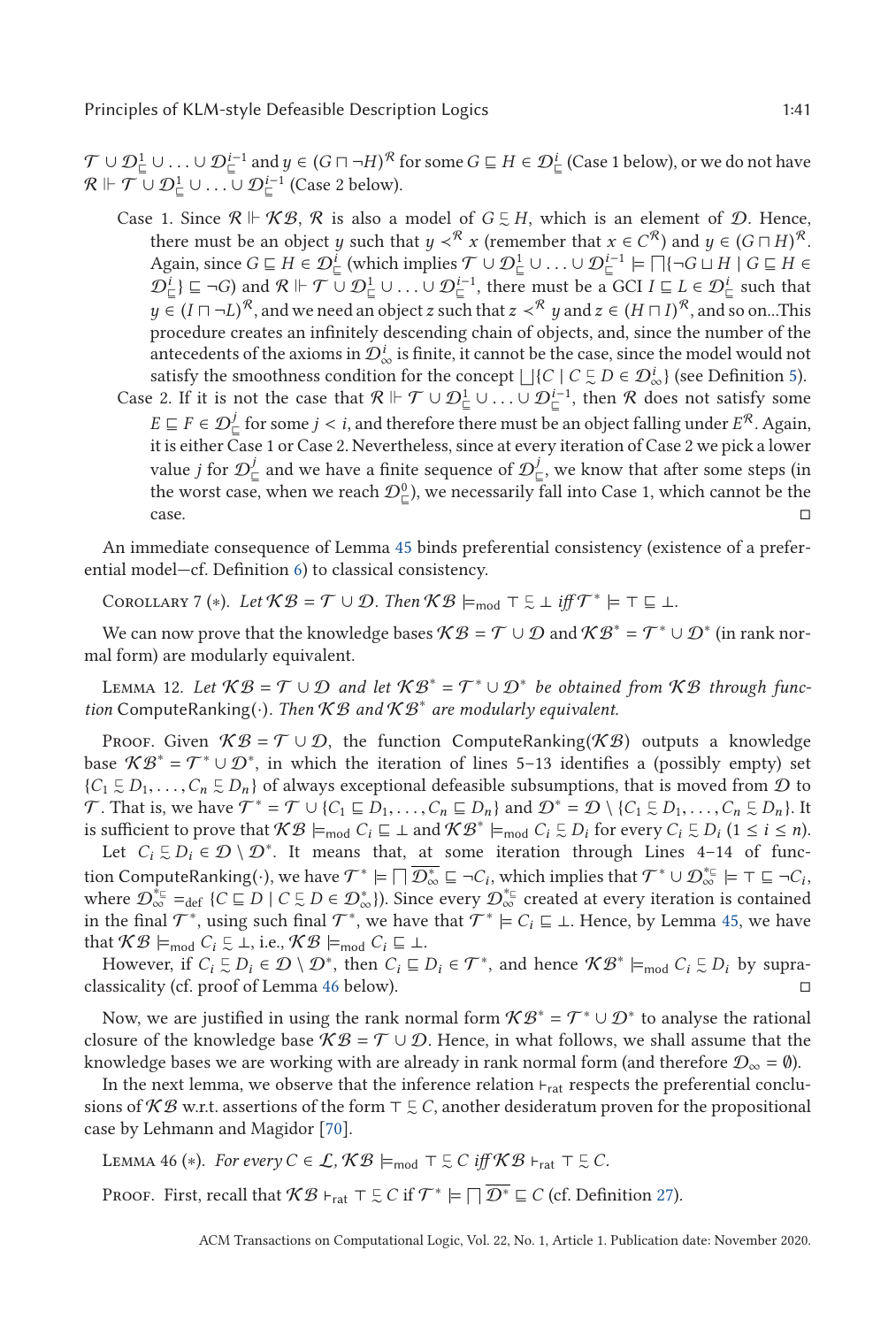For the if part, first, we need to prove two properties of  $\models_{mod}$ , namely, supra-classicality (Sup) and one half of the deduction theorem (S):

$$
(\text{Sup})\ \frac{C\sqsubseteq D}{C\subsetneq D}.
$$

The derivation of Sup is straightforward: remember that  $C \subsetneq C$  holds (Ref), assume  $C \sqsubseteq D$  and then apply (RW):

$$
(S) \frac{C \subsetneq D}{\top \subsetneq \neg C \sqcup D}.
$$

To see that (S) holds, assume  $C \subsetneq D$  and note that  $\models D \sqsubseteq \neg C \sqcup D$ ; we derive by (RW)  $C \subsetneq \neg C \sqcup D$ *D*. Since  $\models \neg C ⊆ \neg C \sqcup D$ , we obtain  $\neg C ⊆ \neg C \sqcup D$  by (Sup). Then apply (Or) to  $C ⊆ \neg C \sqcup D$  and  $\neg C \subsetneq \neg C \sqcup D$ , obtaining  $\top \subsetneq \neg C \sqcup D$ .

Now, we have to prove that if  $\mathcal{T}^* \models \Box \overline{\mathcal{D}^*} \sqsubseteq C$ , then  $\mathcal{KB} \models_{\text{mod}} \top \subsetneq C$ .

From Lemma [12,](#page-21-0) we know that  $\mathcal{T}^* \cup \mathcal{D}^*$  is in the modular consequences of  $\mathcal{KB}$ . Applying (S) to all DCIs  $C \subsetneq D$  in  $\mathcal{D}^*$ , we have  $\mathcal{KB} \models_{\text{mod}} \top \subsetneq \neg C \sqcup D$  from each of them. Applying (And) to all these DCIs, we have  $\top \subsetneq \Box \overline{D'}$  and, by (RW'), we obtain  $\top \subsetneq C$ .

The only-if part is an immediate consequence of Lemma [44.](#page-38-0)

LEMMA 47 (\*). For every 
$$
\mathcal{KB} = \mathcal{T} \cup \mathcal{D}
$$
 and every  $C \in \mathcal{L}$ ,  $\text{rank}_{\mathcal{KB}}(C) = \infty$  iff  $\text{rk}(C) = \infty$ .

PROOF. Let  $\mathcal{KB} = \mathcal{T} \cup \mathcal{D}$  and transform it into a modularly equivalent knowledge base  $\mathcal{D}'$ composed of only DCIs (see Lemma [2\)](#page-8-0). Since the model O of the rational closure of  $K\mathcal{B}$  must also be a model of  $\mathcal{D}'$ , we can easily derive from Lemma [9](#page-13-0) that  $\mathcal{KB} \models_{rat} C \subsetneq \bot$  (that is, rank $_{\mathcal{KB}}(C) =$ ∞) iff  $KB \models_{\text{mod}} C \subsetneq \bot$ . From Lemma [45,](#page-39-0) we have that  $KB \models_{\text{mod}} C \subsetneq \bot$  iff rk(*C*) = ∞, hence the result.

LEMMA 13. *For every defeasible knowledge base*  $\mathcal{KB} = \mathcal{T} \cup \mathcal{D}$  *and every*  $C \in \mathcal{L}$ , rank $_{\mathcal{KB}}(C) =$  $rk(C)$ .

PROOF. From Lemmas [45](#page-39-0) and 47 and Lemma [12,](#page-21-0) we can see that, given a knowledge base  $\mathcal{KB} =$  $\mathcal{T} \cup \mathcal{D}$  (possibly with an empty  $\mathcal{T}$ ), we can define a modularly equivalent knowledge base  $\mathcal{KB}^* =$  $\mathcal{T}^* \cup \mathcal{D}^*$  such that all the classical information implicit in  $\mathcal D$  is moved into  $\mathcal{T}^*$ .  $\mathcal{KB}^*$  can be defined identifying the elements of  $D$  that have  $\infty$  as ranking value, and Lemma 47 shows that w.r.t. the value  $\infty$ , rank $_{K\mathcal{B}}(\cdot)$  and rk( $\cdot$ ) are equivalent, while Lemma [12](#page-21-0) tells us that  $K\mathcal{B}$  and  $K\mathcal{B}^*$ are modularly equivalent. Once we have defined  $\mathcal{KB}^*$ , Lemma [46](#page-40-0) implies that a concept *C* ∈ *L* is exceptional w.r.t.  $\models_{rat} (\mathcal{KB} \models_{mod} \top \subseteq \neg C)$  iff  $\mathcal{KB} \models_{rat} \top \subseteq \neg C$ . Hence, the two ranking functions rank  $\mathcal{R}(\mathcal{B})$  and rk(·) give back exactly the same results.

THEOREM 5. Let  $KB = \mathcal{T} \cup \mathcal{D}$  and let  $C, D \in \mathcal{L}$ . Then  $KB \vdash_{rat} C \subsetneq D$  iff  $KB \models_{rat} C \subsetneq D$ .

Proof. Since we have already proven Lemma [13,](#page-21-0) here we can use  $rk(\cdot)$  to indicate indifferently the equivalent ranking functions rank  $\mathcal{R}_{\mathcal{B}}(\cdot)$  and rk( $\cdot$ ).

For the only-if part, assume  $\mathcal{KB} \models_{rat} C \subseteq D$ . That means that either  $rk(C \sqcap \neg D) > rk(C)$  or  $(C) \sqsubset \infty$ . In the furt case, it means that that  $\alpha$  is  $C \sqsubset \mathcal{CS} \sqsubset \mathcal{CS}$ .  $r(k(C) = \infty$ . In the first case, it means that there is some *i*,  $0 \le i \le n$ , such that  $\mathcal{T}^* \models \Box \overline{\mathcal{E}_i} \sqsubseteq \neg C$ does not hold and  $\mathcal{T}^* \models \Box \overline{\mathcal{E}_i} \sqsubseteq \neg(C \sqcap \neg D)$ , hence  $\mathcal{T}^* \models \Box \overline{\mathcal{E}_i} \sqcap C \sqsubseteq D$ , i.e.,  $\mathcal{KB} \vdash_{rat} C \sqsubseteq D$ . In the second case, we have  $\mathcal{T}^* \models C \sqsubseteq \bot$ , which implies  $\mathcal{KB} \vdash_{rat} C \subsetneq D$ .

For the if part, assume  $KB \vdash_{rat} C \subsetneq D$ . Then either there is some *i* that is the lowest number such that  $\mathcal{T}^* \models \Box \overline{\mathcal{E}_i} \sqsubseteq \neg C$  does not hold (hence rk(*C*) = *i*), or  $\mathcal{T}^* \models C \sqsubseteq \bot$ . In the first case, we have also that  $\mathcal{T}^* \models \Box \overline{\mathcal{E}_i} \Box C \sqsubseteq D$ , which implies  $\mathcal{T}^* \models \Box \overline{\mathcal{E}_i} \sqsubseteq \neg(C \sqcap \neg D)$ , i.e.,  $rk(C \sqcap \neg D) > i$ .<br>In the second case  $rk(C) = \infty$  which implies  $\mathcal{KB} \models \Box C \sqsubseteq D$ In the second case,  $rk(C) = \infty$ , which implies  $\mathcal{KB} \models_{rat} C \subsetneq$  $\subseteq$  *D*.  $□$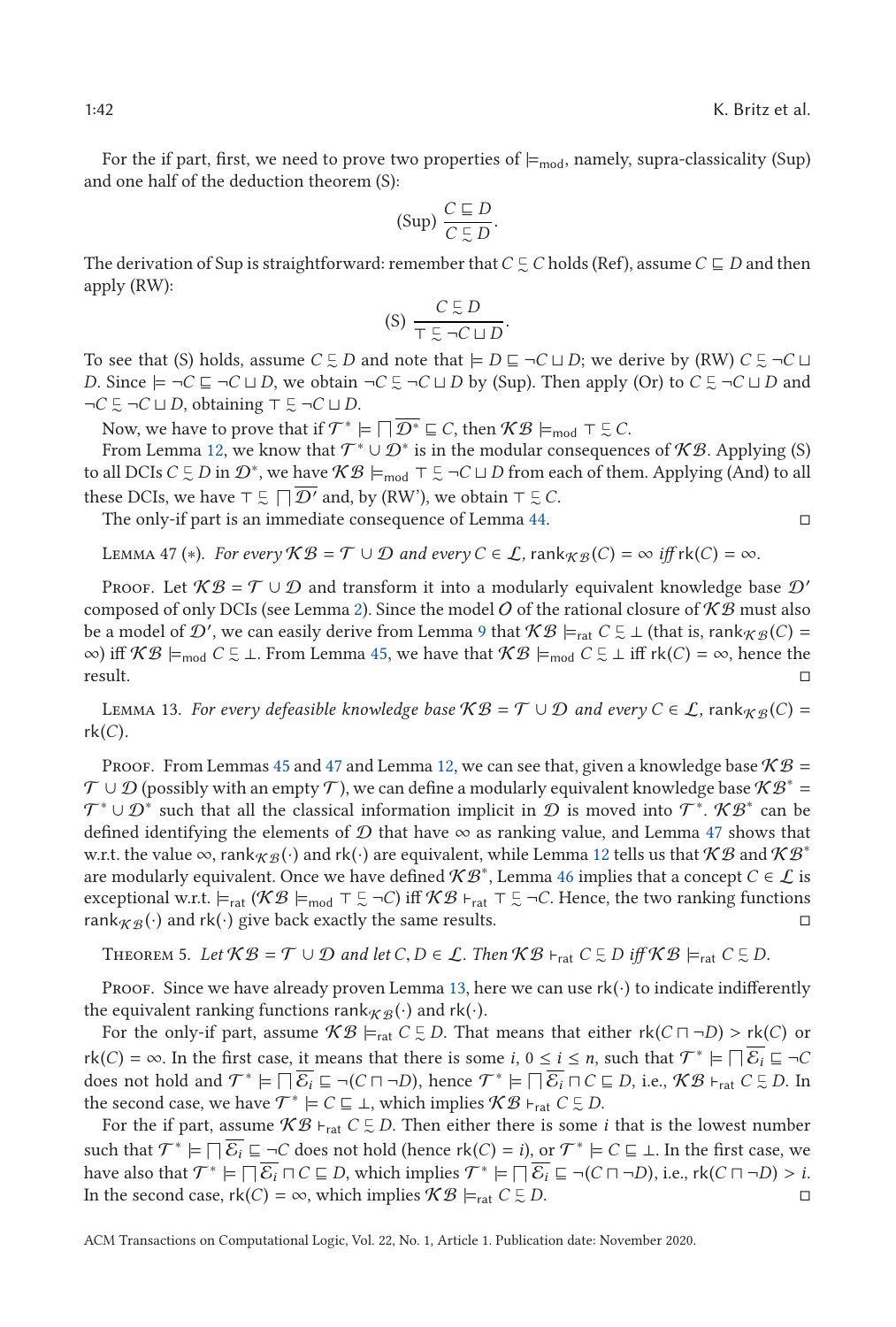<span id="page-42-0"></span>Corollary 4. *Checking rational entailment is exptime-complete.*

Proof. Observe that function RationalClosure( $\cdot$ ) performs at most *n* + 2 (classical) subsumption checks, where *n* is the number of ranks assigned to elements of  $D$ . So the number of subsumption checks performed by function RationalClosure( $\cdot$ ) is  $O(|\mathcal{D}|)$ . Furthermore, we need to call function ComputeRanking( $\cdot$ ) to obtain the knowledge base  $\mathcal{KB}^* = \mathcal{T}^* \cup \mathcal{D}^*$  and the sequence  $\mathcal{E}_0,\ldots,\mathcal{E}_n$ , which are needed as input to function RationalClosure( $\cdot$ ). First bear in mind that function Exceptional(·), with E as input, performs at most  $|\mathcal{E}|$  classical subsumption checks. From this, and an analysis of function ComputeRanking $(\cdot)$ , it follows that the number of subsumption checks performed by function ComputeRanking( $\cdot$ ) is  $O(|\mathcal{D}|^3)$ . Since we know that subsumption checking w.r.t. general TBoxes in  $ALC$  is EXPTIME-complete [1, Chapter 3], the result follows.

## **REFERENCES**

- [1] F. Baader, D. Calvanese, D. McGuinness, D. Nardi, and P. Patel-Schneider (Eds.). 2007. *The Description Logic Handbook: Theory, Implementation and Applications* (2nd ed.). Cambridge University Press.
- [2] F. Baader and B. Hollunder. 1993. How to prefer more specific defaults in terminological default logic. In *Proceedings of the 13th International Joint Conference on Artificial Intelligence (IJCAI'93)*, R. Bajcsy (Ed.). Morgan Kaufmann Publishers, 669–675.
- [3] F. Baader and B. Hollunder. 1995. Embedding defaults into terminological knowledge representation formalisms. *J. Autom. Reason.* 14, 1 (1995), 149–180.
- [4] F. Baader, I. Horrocks, C. Lutz, and U. Sattler. 2017. *An Introduction to Description Logic*. Cambridge University Press.
- [5] A. Baltag and S. Smets. 2006. Dynamic belief revision over multi-agent plausibility models. In *Proceedings of the Conference on Logic and the Foundations of Game and Decision Theory (LOFT'06)*, W. van der Hoek and M. Wooldridge (Eds.). University of Liverpool, 11–24.
- [6] A. Baltag and S. Smets. 2008. A qualitative theory of dynamic interactive belief revision. In *Proceedings of the Conference on Logic and the Foundations of Game and Decision Theory (LOFT'08) (Texts in Logic and Games)*, G. Bonanno, W. van der Hoek, and M. Wooldridge (Eds.). Amsterdam University Press, 13–60.
- [7] S. Benferhat, D. Dubois, and H. Prade. 1999. Possibilistic and standard probabilistic semantics of conditional knowledge bases. *J. Logic Comput.* 9, 6 (1999), 873–895.
- [8] P. Bonatti, M. Faella, I. M. Petrova, and L. Sauro. 2015. A new semantics for overriding in description logics. *Artific. Intell.* 222 (2015), 1–48.
- [9] P. Bonatti, M. Faella, and L. Sauro. 2011. Defeasible inclusions in low-complexity DLs. *J. Artific. Intell. Res.* 42 (2011), 719–764.
- [10] P. Bonatti, C. Lutz, and F. Wolter. 2009. The complexity of circumscription in description logic. *J. Artific. Intell. Res.* 35 (2009), 717–773.
- [11] P. Bonatti and L. Sauro. 2017. On the logical properties of the nonmonotonic description logic DL*<sup>N</sup>* . *Artific. Intell.* 248 (2017), 85–111.
- [12] P. A. Bonatti. 2019. Rational closure for all description logics. *Artific. Intell.* 274 (2019), 197–223. DOI:[https://doi.org/](https://doi.org/10.1016/j.artint.2019.04.001) [10.1016/j.artint.2019.04.001](https://doi.org/10.1016/j.artint.2019.04.001)
- [13] R. Booth, G. Casini, T. Meyer, and I. Varzinczak. 2015. On the entailment problem for a logic of typicality. In *Proceedings of the 24th International Joint Conference on Artificial Intelligence (IJCAI'15)*. 2805–2811.
- [14] R. Booth, G. Casini, T. Meyer, and I. Varzinczak. 2019. On rational entailment for propositional typicality logic. *Artific. Intell.* 277 (2019). DOI:<https://doi.org/10.1016/j.artint.2019.103178>
- [15] R. Booth, T. Meyer, and I. Varzinczak. 2012. PTL: A propositional typicality logic. In *Proceedings of the 13th European Conference on Logics in Artificial Intelligence (JELIA'12) (LNCS)*, L. Fariñas del Cerro, A. Herzig, and J. Mengin (Eds.). Springer, 107–119.
- [16] R. Booth, T. Meyer, and I. Varzinczak. 2013. A propositional typicality logic for extending rational consequence. In *Trends in Belief Revision and Argumentation Dynamics*, E. L. Fermé, D. M. Gabbay, and G. R. Simari (Eds.). Studies in Logic—Logic and Cognitive Systems, Vol. 48. King's College Publications, 123–154.
- [17] R. Booth and J. B. Paris. 1998. A note on the rational closure of knowledge bases with both positive and negative knowledge. *J. Logic Lang. Info.* 7, 2 (1998), 165–190.
- [18] C. Boutilier. 1994. Conditional logics of normality: A modal approach. *Artific. Intell.* 68, 1 (1994), 87–154.
- [19] Loris Bozzato, Thomas Eiter, and Luciano Serafini. 2018. Enhancing context knowledge repositories with justifiable exceptions. *Artif. Intell.* 257 (2018), 72–126. DOI:<https://doi.org/10.1016/j.artint.2017.12.005>
- [20] Loris Bozzato, Thomas Eiter, and Luciano Serafini. 2019. Reasoning with justifiable exceptions in E⊥ contextualized knowledge repositories. In *Description Logic, Theory Combination, and All That—Essays Dedicated to Franz Baader*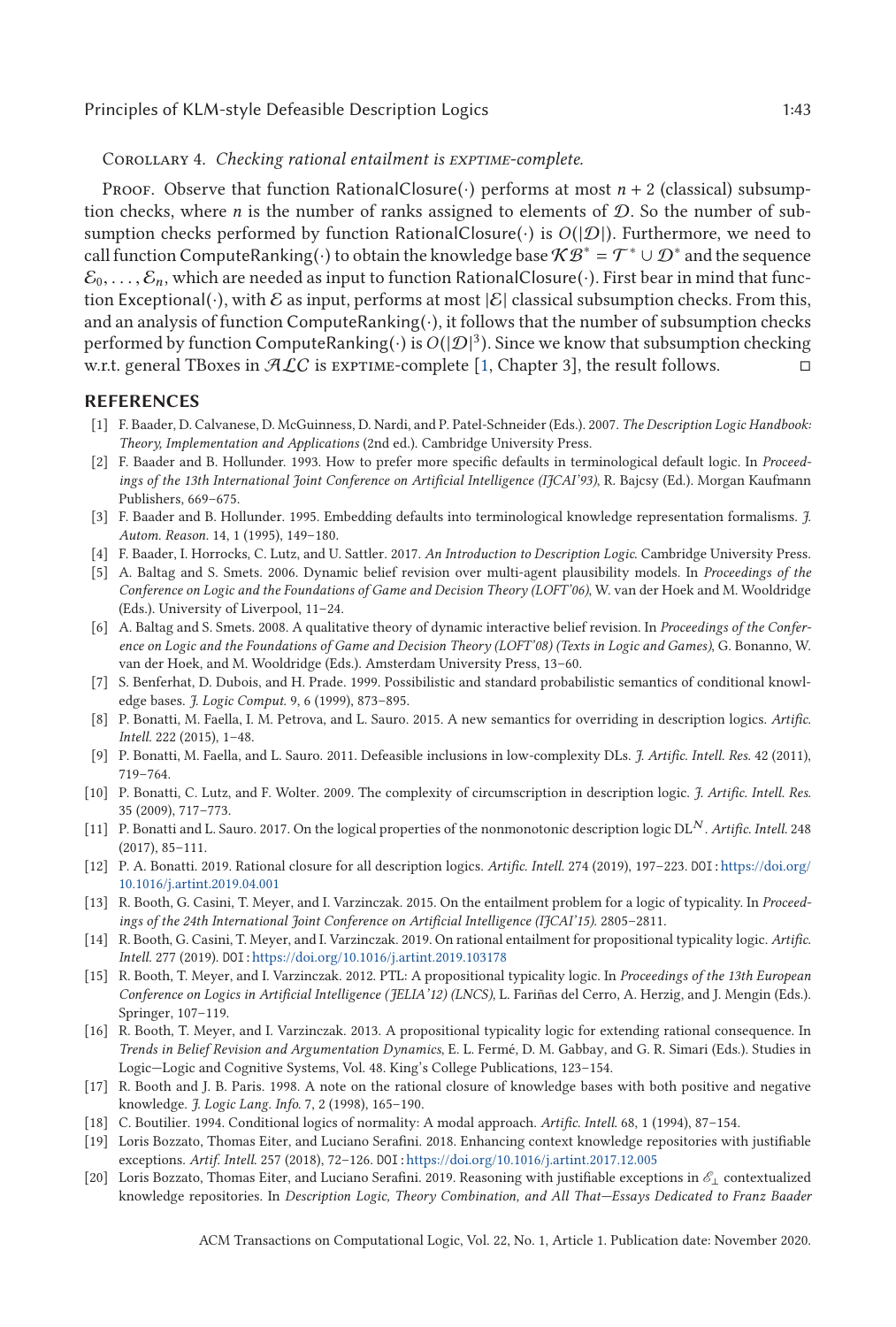<span id="page-43-0"></span>*on the Occasion of His 60th Birthday (Lecture Notes in Computer Science)*, Carsten Lutz, Uli Sattler, Cesare Tinelli, Anni-Yasmin Turhan, and Frank Wolter (Eds.), Vol. 11560. Springer, 110–134. DOI:[https://doi.org/10.1007/978-3-030-](https://doi.org/10.1007/978-3-030-22102-7_5) [22102-7\\_5](https://doi.org/10.1007/978-3-030-22102-7_5)

- [21] Loris Bozzato and Luciano Serafini. 2013. Materialization calculus for contexts in the semantic web. In *Proceedings of the 26th International Workshop on Description Logics (CEUR Workshop Proceedings)*, Thomas Eiter, Birte Glimm, Yevgeny Kazakov, and Markus Krötzsch (Eds.), Vol. 1014. CEUR-WS.org, 552–572. [http://ceur-ws.org/Vol-](http://ceur-ws.org/Vol-1014/paper_51.pdf)[1014/paper\\_51.pdf.](http://ceur-ws.org/Vol-1014/paper_51.pdf)
- [22] G. Brewka. 1987. The logic of inheritance in frame systems. In *Proceedings of the 10th International Joint Conference on Artificial Intelligence (IJCAI'87)*. Morgan Kaufmann Publishers, 483–488.
- [23] K. Britz, G. Casini, T. Meyer, K. Moodley, U. Sattler, and I. Varzinczak. 2015. *Rational Defeasible Reasoning for Expressive Description Logics*. Technical Report. Centre for Artificial Intelligence Research (CAIR), South Africa.Retrieved from [https://www.cair.org.za/sites/default/files/2019-08/TR-DefeasibleSubsumption.pdf.](https://www.cair.org.za/sites/default/files/2019-08/TR-DefeasibleSubsumption.pdf)
- [24] K. Britz, G. Casini, T. Meyer, K. Moodley, U. Sattler, and I. Varzinczak. 2017. *Rational Defeasible Reasoning for Description Logics*. Technical Report. University of Cape Town, South Africa. Retrieved from [https://tinyurl.com/yc55y7ts.](https://tinyurl.com/yc55y7ts)
- [25] K. Britz, G. Casini, T. Meyer, and I. Varzinczak. 2013. Preferential role restrictions. In *Proceedings of the 26th International Workshop on Description Logics*. 93–106.
- [26] K. Britz, J. Heidema, and W. Labuschagne. 2009. Semantics for dual preferential entailment. *J. Philos. Logic* 38 (2009), 433–446.
- [27] K. Britz, J. Heidema, and T. Meyer. 2008. Semantic preferential subsumption. In *Proceedings of the 11th International Conference on Principles of Knowledge Representation and Reasoning (KR'08)*, J. Lang and G. Brewka (Eds.). AAAI Press/MIT Press, 476–484.
- [28] K. Britz, J. Heidema, and T. Meyer. 2009. Modelling object typicality in description logics. In *Proceedings of the 22nd Australasian Joint Conference on Artificial Intelligence (LNAI'09)*, A. Nicholson and X. Li (Eds.). Springer, 506–516.
- [29] K. Britz, T. Meyer, and I. Varzinczak. 2011. Preferential reasoning for modal logics. *Electron. Notes Theor. Comput. Sci.* 278 (2011), 55–69. Proceedings of the 7th Workshop on Methods for Modalities (M4M'2011).
- [30] K. Britz, T. Meyer, and I. Varzinczak. 2011. Semantic foundation for preferential description logics. In *Proceedings of the 24th Australasian Joint Conference on Artificial Intelligence (LNAI'11)*, D. Wang and M. Reynolds (Eds.). Springer, 491–500.
- [31] K. Britz, T. Meyer, and I. Varzinczak. 2012. Normal modal preferential consequence. In *Proceedings of the 25th Australasian Joint Conference on Artificial Intelligence (LNAI'12)*, M. Thielscher and D. Zhang (Eds.). Springer, 505–516.
- [32] K. Britz and I. Varzinczak. 2013. Defeasible modalities. In *Proceedings of the 14th Conference on Theoretical Aspects of Rationality and Knowledge (TARK'13)*. 49–60.
- [33] K. Britz and I. Varzinczak. 2016. Introducing role defeasibility in description logics. In *Proceedings of the 15th European Conference on Logics in Artificial Intelligence (JELIA'16) (LNCS)*, L. Michael and A.C. Kakas (Eds.). Springer, 174–189.
- [34] K. Britz and I. Varzinczak. 2017. Context-based defeasible subsumption for *d*SROIQ. In *Proceedings of the 13th International Symposium on Logical Formalizations of Commonsense Reasoning*.
- [35] K. Britz and I. Varzinczak. 2017. Toward defeasible SROIQ. In *Proceedings of the 30th International Workshop on Description Logics*.
- [36] K. Britz and I. Varzinczak. 2018. From KLM-style conditionals to defeasible modalities, and back. *J. Appl. Non-class. Logics* 28, 1 (2018), 92–121.
- [37] K. Britz and I. Varzinczak. 2018. Preferential accessibility and preferred worlds. *J. Logic, Lang. Info.* 27, 2 (2018), 133– 155.
- [38] K. Britz and I. Varzinczak. 2018. Rationality and context in defeasible subsumption. In *Proceedings of the 10th International Symposium on Foundations of Information and Knowledge Systems (FoIKS'18) (LNCS)*, F. Ferrarotti and S. Woltran (Eds.). Springer, 114–132.
- [39] K. Britz and I. Varzinczak. 2019. Contextual rational closure for defeasible ALC. *Ann. Math. Artific. Intell.* 87, 1–2 (2019), 83–108.
- [40] M. Cadoli, F. Donini, and M. Schaerf. 1990. Closed world reasoning in hybrid systems. In *Proceedings of the 5th International Symposium on Methodologies for Intelligent Systems (ISMIS'90)*, Z. W. Ras, M. Zemankova, and M. L. Emrich (Eds.). Elsevier, 474–481.
- [41] G. Casini, E. Fermé, T. Meyer, and I. Varzinczak. 2018. A semantic perspective on belief change in a preferential nonmonotonic framework. In *Proceedings of the 16th International Conference on Principles of Knowledge Representation and Reasoning (KR'18)*, M. Thielscher, F. Toni, and F. Wolter (Eds.). AAAI Press, 220–229. Retrieved from [https://aaai.](https://aaai.org/ocs/index.php/KR/KR18/paper/view/18071) [org/ocs/index.php/KR/KR18/paper/view/18071.](https://aaai.org/ocs/index.php/KR/KR18/paper/view/18071)
- [42] G. Casini and T. Meyer. 2017. Belief change in a preferential non-monotonic framework. In *Proceedings of the 26th International Joint Conference on Artificial Intelligence (IJCAI'17)*, C. Sierra (Ed.). ijcai.org, 929–935. DOI:[https://doi.](https://doi.org/10.24963/ijcai.2017/129) [org/10.24963/ijcai.2017/129](https://doi.org/10.24963/ijcai.2017/129)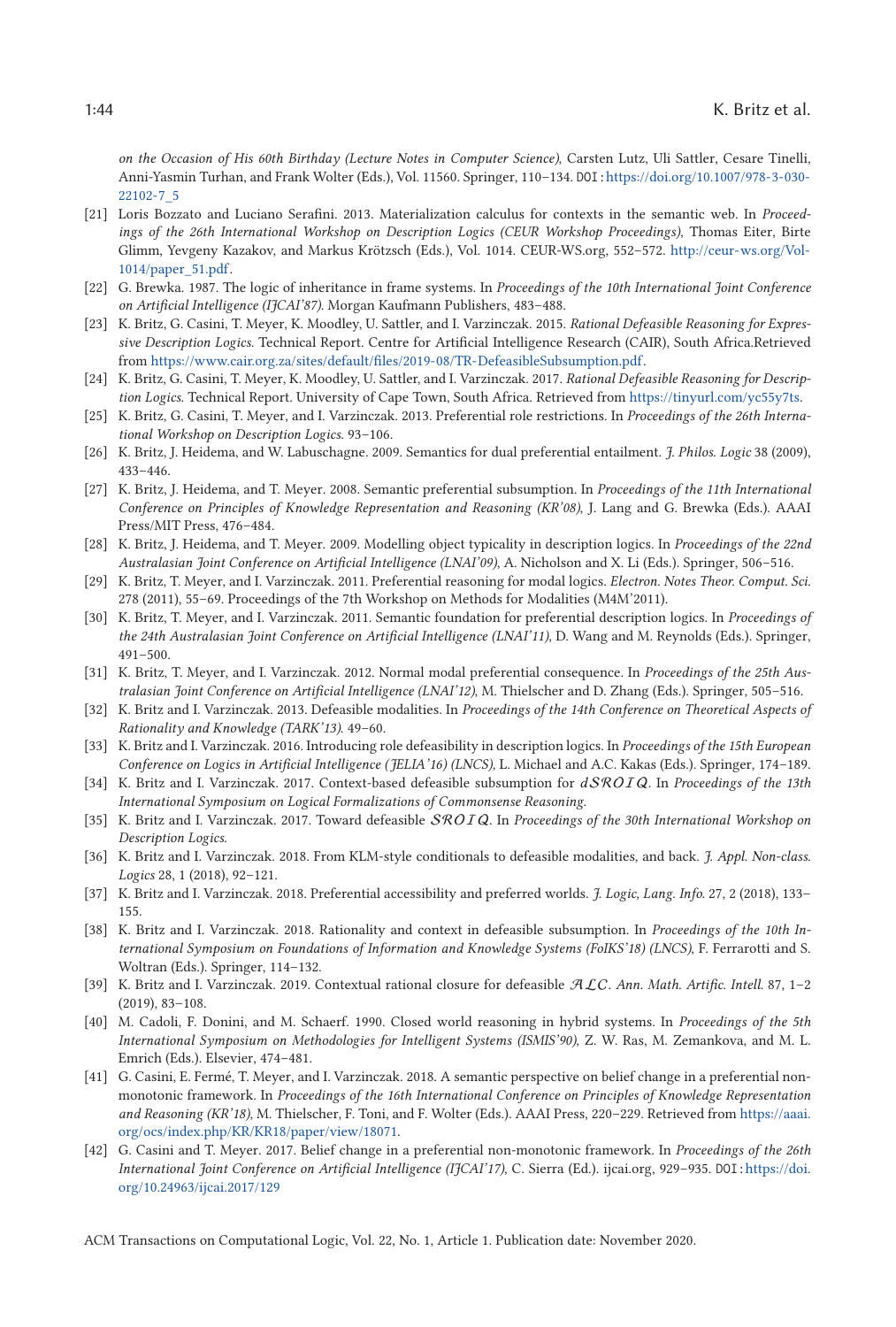- <span id="page-44-0"></span>[43] G. Casini, T. Meyer, K. Moodley, and R. Nortjé. 2014. Relevant closure: A new form of defeasible reasoning for description logics. In *Proceedings of the 14th European Conference on Logics in Artificial Intelligence (JELIA'14)*. Number 8761 in LNCS. Springer, 92–106.
- [44] G. Casini, T. Meyer, K. Moodley, U. Sattler, and I. Varzinczak. 2015. Introducing defeasibility into OWL ontologies. In *Proceedings of the 14th International Semantic Web Conference (ISWC'15) (LNCS)*, M. Arenas, O. Corcho, E. Simperl, M. Strohmaier, M. d'Aquin, K. Srinivas, P. T. Groth, M. Dumontier, J. Heflin, K. Thirunarayan, and S. Staab (Eds.). Springer, 409–426.
- [45] G. Casini and U. Straccia. 2010. Rational closure for defeasible description logics. In *Proceedings of the 12th European Conference on Logics in Artificial Intelligence (JELIA'10) (LNCS)*, T. Janhunen and I. Niemelä (Eds.). Springer-Verlag, 77–90.
- [46] G. Casini and U. Straccia. 2011. Defeasible inheritance-based description logics. In *Proceedings of the 22nd International Joint Conference on Artificial Intelligence (IJCAI'11)*. AAAI Press, 813–818. DOI:[https://doi.org/10.5591/978-1-57735-](https://doi.org/10.5591/978-1-57735-516-8/IJCAI11-142) [516-8/IJCAI11-142](https://doi.org/10.5591/978-1-57735-516-8/IJCAI11-142)
- [47] G. Casini and U. Straccia. 2012. Lexicographic closure for defeasible description logics. In *Proceedings of the 8th Australasian Ontology Workshop (AOW'12) (CEUR Workshop Proceedings)*. CEUR, 28–39.
- [48] G. Casini and U. Straccia. 2013. Defeasible inheritance-based description logics. *J. Artific. Intell. Res.* 48 (2013), 415–473. [49] G. Casini, U. Straccia, and T. Meyer. 2019. A polynomial time subsumption algorithm for nominal safe ELO⊥ under
- rational closure. *Info. Sci.* 501 (2019), 588–620. DOI:<https://doi.org/10.1016/j.ins.2018.09.037>
- [50] B. Chellas. 1980. *Modal Logic: An Introduction*. Cambridge University Press.
- [51] F. M. Donini, D. Nardi, and R. Rosati. 2002. Description logics of minimal knowledge and negation as failure. *ACM Trans. Comput. Logic* 3, 2 (2002), 177–225.
- [52] D. Dubois, J. Lang, and H. Prade. 1994. Possibilistic logic. In *Handbook of Logic in Artificial Intelligence and Logic Programming*, D. M. Gabbay, C. J. Hogger, and J. A. Robinson (Eds.). Vol. 3. Oxford University Press, 439–513.
- [53] P. Gärdenfors and D. Makinson. 1994. Nonmonotonic inference based on expectations. *Artific. Intell.* 65, 2 (1994), 197–245.
- [54] L. Giordano, V. Gliozzi, N. Olivetti, and G. L. Pozzato. 2007. Preferential description logics. In *Proceedings of the Conference on Logic for Programming, Artificial Intelligence, and Reasoning (LPAR'07) (LNAI)*, N. Dershowitz and A. Voronkov (Eds.). Springer, 257–272.
- [55] L. Giordano, V. Gliozzi, N. Olivetti, and G. L. Pozzato. 2008. Reasoning about typicality in preferential description logics. In *Proceedings of the 11th European Conference on Logics in Artificial Intelligence (JELIA'08) (LNAI)*, S. Hölldobler, C. Lutz, and H. Wansing (Eds.). Springer, 192–205.
- [56] L. Giordano, V. Gliozzi, N. Olivetti, and G. L. Pozzato. 2009. Analytic tableaux calculi for KLM logics of nonmonotonic reasoning. *ACM Trans. Computat. Logic* 10, 3 (2009), 18:1–18:47.
- [57] L. Giordano, V. Gliozzi, N. Olivetti, and G. L. Pozzato. 2009. ALC + *T* : A preferential extension of description logics. *Fundamenta Informaticae* 96, 3 (2009), 341–372.
- [58] L. Giordano, V. Gliozzi, N. Olivetti, and G. L. Pozzato. 2012. A minimal model semantics for nonmonotonic reasoning. In *Proceedings of the 13th European Conference on Logics in Artificial Intelligence (JELIA'12) (LNCS)*, L. Fariñas del Cerro, A. Herzig, and J. Mengin (Eds.). Springer, 228–241.
- [59] L. Giordano, V. Gliozzi, N. Olivetti, and G. L. Pozzato. 2013. A non-monotonic Description Logic for reasoning about typicality. *Artific. Intell.* 195 (2013), 165–202.
- [60] L. Giordano, V. Gliozzi, N. Olivetti, and G. L. Pozzato. 2015. Semantic characterization of rational closure: From propositional logic to description logics. *Artific. Intell.* 226 (2015), 1–33.
- [61] Laura Giordano, Valentina Gliozzi, Nicola Olivetti, and Gian Luca Pozzato. 2013. Minimal model semantics and rational closure in description logics. In *Informal Proceedings of the 26th International Workshop on Description Logics*. 168–180. Retrieved from [http://ceur-ws.org/Vol-1014/paper\\_5.pdf.](http://ceur-ws.org/Vol-1014/paper_5.pdf)
- [62] Laura Giordano, Valentina Gliozzi, Nicola Olivetti, and Gian Luca Pozzato. 2014. Rational closure in SHIQ. In *Informal Proceedings of the 27th International Workshop on Description Logics*. 543–555. Retrieved from [http://ceur-ws.org/Vol-](http://ceur-ws.org/Vol-1193/paper_20.pdf)[1193/paper\\_20.pdf.](http://ceur-ws.org/Vol-1193/paper_20.pdf)
- [63] Laura Giordano, Valentina Gliozzi, Gian Luca Pozzato, and Riccardo Renzulli. 2017. An efficient reasoner for description logics of typicality and rational closure. In *Proceedings of the 30th International Workshop on Description Logics (CEUR Workshop Proceedings)*, Alessandro Artale, Birte Glimm, and Roman Kontchakov (Eds.), Vol. 1879. CEUR-WS.org. Retrieved from [http://ceur-ws.org/Vol-1879/paper25.pdf.](http://ceur-ws.org/Vol-1879/paper25.pdf)
- [64] G. Governatori. 2004. Defeasible description logics. In *Proceedings of the Conference on Rules and Rule Markup Languages for the Semantic Web (LNCS)*, G. Antoniou and H. Boley (Eds.). Springer, 98–112.
- [65] B. N. Grosof, I. Horrocks, R. Volz, and S. Decker. 2003. Description logic programs: Combining logic programs with description logic. In *Proceedings of the 12th International Conference on World Wide Web (WWW'03)*. ACM, 48–57.